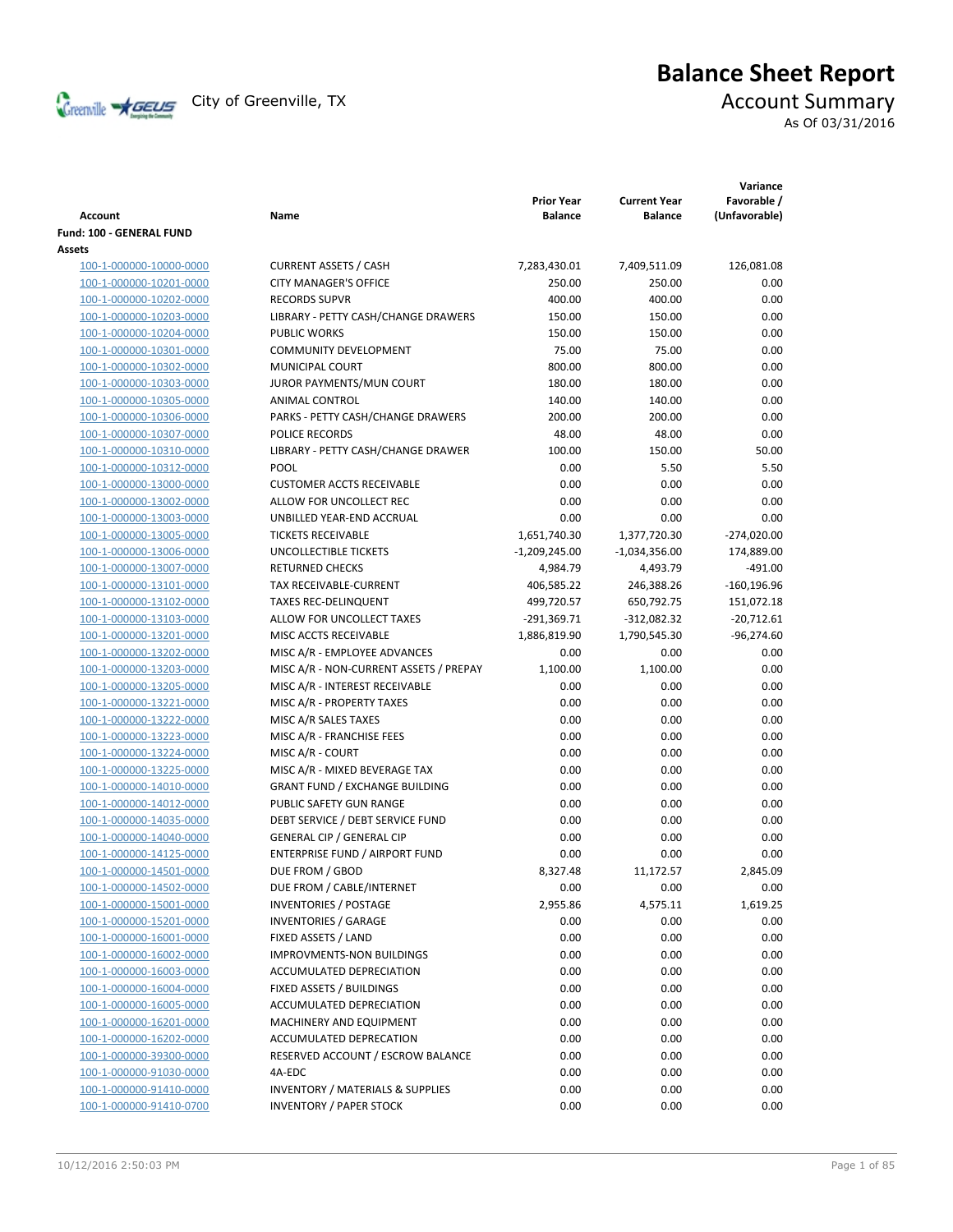|                                                    |                                                            | <b>Prior Year</b>      | <b>Current Year</b>   | Variance<br>Favorable / |
|----------------------------------------------------|------------------------------------------------------------|------------------------|-----------------------|-------------------------|
| <b>Account</b>                                     | Name                                                       | <b>Balance</b>         | <b>Balance</b>        | (Unfavorable)           |
| 100-1-000000-91430-0000                            | NON-CURRENT ASSETS / PREPAYMENTS                           | 0.00                   | 0.00                  | 0.00                    |
|                                                    | <b>Total Assets:</b>                                       | 10,247,542.42          | 10,152,409.35         | $-95,133.07$            |
| Liability                                          |                                                            |                        |                       |                         |
| 100-1-000000-20101-0000                            | <b>ACCOUNTS PAYABLE</b>                                    | $-2,670.70$            | 300.00                | $-2,970.70$             |
| 100-1-000000-20102-0000                            | <b>CREDIT CARD PAYABLE</b>                                 | 0.00                   | 0.00                  | 0.00                    |
| 100-1-000000-20103-0000                            | ACCRUED ACCOUNTS PAYABLE                                   | 11,560.60              | 11,560.60             | 0.00                    |
| 100-1-000000-20114-0000                            | <b>INVESTMENT ADVISORY FEES</b>                            | 0.00                   | 0.00                  | 0.00                    |
| 100-1-000000-20115-0000                            | PD EMP COMMISSION                                          | 248.87                 | 375.26                | $-126.39$               |
| 100-1-000000-20116-0000                            | POLICE DONATIONS                                           | 10,554.05              | 11,582.06             | $-1,028.01$             |
| 100-1-000000-20117-0000                            | <b>FIRE DONATIONS</b>                                      | 2,867.89               | 6,778.62              | $-3,910.73$             |
| 100-1-000000-20118-0000                            | <b>COMBAT CHALLENGE</b>                                    | 6,361.27               | 6,361.27              | 0.00                    |
| 100-1-000000-20119-0000                            | <b>CEMETERIES DONATIONS</b>                                | 61.79                  | 61.79                 | 0.00                    |
| 100-1-000000-20120-0000                            | <b>LIBRARY DONATIONS</b>                                   | 12,848.34              | 14,196.02             | $-1,347.68$             |
| 100-1-000000-20121-0000                            | ANIMAL SHELTER DONATIONS                                   | 534.91                 | 871.73                | $-336.82$               |
| 100-1-000000-20122-0000                            | <b>PARKS DONATIONS</b>                                     | 0.00                   | 2,000.00              | $-2,000.00$             |
| 100-1-000000-20125-0000                            | SALES TAX PAYABLE / IN THE CITY                            | 0.00                   | 13.31                 | $-13.31$                |
| 100-1-000000-20127-0000                            | STATE COURT COST/FEE PAYB                                  | 32,947.09              | 61,235.10             | $-28,288.01$            |
| 100-1-000000-20128-0000                            | SEATBELT&CHILD RESTRAINT                                   | 3,115.18               | 5,894.19              | $-2,779.01$             |
| 100-1-000000-20129-0000                            | MUNICIPAL COURT CLEARING                                   | 1,096.00               | 1,048.00              | 48.00                   |
| 100-1-000000-20130-0000                            | <b>3RD PARTY FTA FEE PAYABLE</b>                           | 1,343.66               | 1,635.21              | $-291.55$               |
| 100-1-000000-20131-0000                            | <b>REFUNDS / OVERPAYMENTS</b>                              | $-100.00$              | $-100.00$             | 0.00                    |
| 100-1-000000-20132-0000                            | <b>COURT COLL AGENCY FEES</b>                              | 116.49                 | 1,720.88              | $-1,604.39$             |
| 100-1-000000-20136-0000                            | <b>ATTORNEY COLLECTION FEES</b>                            | 0.00                   | 0.00                  | 0.00                    |
| 100-1-000000-20137-0000                            | PLAT FILING FEES PAYABLE                                   | 7,498.95               | 18,658.74             | $-11,159.79$            |
| 100-1-000000-20138-0000                            | COMMUNITY DEV TRUST ACCT                                   | 1,783.50               | 1,193.50              | 590.00                  |
| 100-1-000000-20139-0000                            | RETAINAGES PAYABLE                                         | 0.00                   | 0.00                  | 0.00                    |
| 100-1-000000-20141-0000<br>100-1-000000-20143-0000 | <b>TELEPHONE CLEARING</b><br>POLICE PROPERTY ROOM CLEARING | 14,322.25<br>10,775.99 | 1,573.78<br>10,775.99 | 12,748.47<br>0.00       |
| 100-1-000000-20146-0000                            | MAIN ST / FARMERS MRKT RESALE                              | 312.12                 | 100.12                | 212.00                  |
| 100-1-000000-20155-0000                            | MAIN ST / FARMERS MARKET DONATIONS                         | 0.00                   | 1,365.00              | $-1,365.00$             |
| 100-1-000000-20160-0000                            | UNAPPLIED CREDIT                                           | 0.00                   | 0.00                  | 0.00                    |
| 100-1-000000-20201-0000                            | <b>DEFERRED REVENUE</b>                                    | 0.00                   | 0.00                  | 0.00                    |
| 100-1-000000-20203-0000                            | DEFERRED TAX REVENUE                                       | 634,400.80             | 573,629.49            | 60,771.31               |
| 100-1-000000-20204-0000                            | <b>DEFERRED TICKET REVENUE</b>                             | 368,746.30             | 286,137.30            | 82,609.00               |
| 100-1-000000-21040-0000                            | DUE TO / GENERAL CIP FUND                                  | 0.00                   | 0.00                  | 0.00                    |
| 100-1-000000-21201-0000                            | DUE TO / CENTRAL SERVICE FUND                              | 0.00                   | 0.00                  | 0.00                    |
| 100-1-000000-21401-0000                            | DUE TO / ELECTRIC OPERATING FUND                           | 0.00                   | 0.00                  | 0.00                    |
| 100-1-000000-21506-0000                            | DUE TO / 4A-EDC                                            | 1,902.40               | 1,789.36              | 113.04                  |
| 100-1-000000-21507-0000                            | DUE TO / BOARD OF DEVELOPMENT                              | 142,533.10             | 245,610.47            | $-103,077.37$           |
| 100-1-000000-22001-0000                            | SALARIES PAYABLE                                           | 386,095.86             | 532,230.43            | -146,134.57             |
| 100-1-000000-23001-0000                            | CAPITAL LEASE PAYABLE                                      | 0.00                   | 0.00                  | 0.00                    |
| 100-1-000000-23101-0000                            | <b>CAPITAL LEASE PAYABLE</b>                               | 0.00                   | 0.00                  | 0.00                    |
| 100-1-000000-24001-0000                            | O/S CHECKS PAYABLE                                         | 0.00                   | 0.00                  | 0.00                    |
| 100-1-000000-24004-0000                            | INTEREST PAYABLE ON DEP                                    | 0.00                   | 0.00                  | 0.00                    |
| 100-1-000000-24007-0000                            | <b>BILLED DEPOSITS SUSPENSE</b>                            | 0.00                   | 0.00                  | 0.00                    |
| 100-1-000000-24008-0000                            | <b>CUSTOMER DEPOSITS / ANIMAL SHELTER</b>                  | 0.00                   | 0.00                  | 0.00                    |
| 100-1-000000-24009-0000                            | LIBRARY MEETING ROOM DEPOSITS                              | 426.20                 | 501.20                | $-75.00$                |
| 100-1-000000-24010-0000                            | <b>CIVIC CENTER DEPOSITS</b>                               | 0.00                   | 0.00                  | 0.00                    |
| 100-1-000000-24011-0000                            | <b>AUDITORIUM DEPOSITS</b>                                 | 0.00                   | 0.00                  | 0.00                    |
| 100-1-000000-26001-0000                            | <b>COMPENSATED ABSENCES PAY</b>                            | 0.00                   | 0.00                  | 0.00                    |
| 100-1-000000-29000-0000                            | MISC LIABILITY - GREENVILLE ENERGY LLC                     | 0.00                   | 0.00                  | 0.00                    |
| 100-1-000000-29001-0000                            | RESALE                                                     | 0.00                   | 0.00                  | 0.00                    |
| 100-1-000000-29300-0000                            | <b>ENCUMBRANCE SUMMARY</b>                                 | 0.00                   | 0.00                  | 0.00                    |
| 100-1-000000-29400-0000                            | RESERVED ACCOUNT / ENCUMBRANCES                            | 0.00                   | 0.00                  | 0.00                    |
| 100-1-000000-29400-0900                            | RESERVED ACCOUNT / ENCUMBRANCES                            | 0.00                   | 0.00                  | 0.00                    |
| 100-1-000000-92190-1202                            | <b>LABORATORY CLEARING</b>                                 | 0.00                   | 0.00                  | 0.00                    |
| 100-1-000000-92191-0000                            | <b>SPONSORS - PARKS</b>                                    | 0.00                   | 0.00                  | 0.00                    |
| 100-1-000000-92200-0000                            | MISCELLANEOUS LIABILITIES                                  | 0.00                   | 0.00                  | 0.00                    |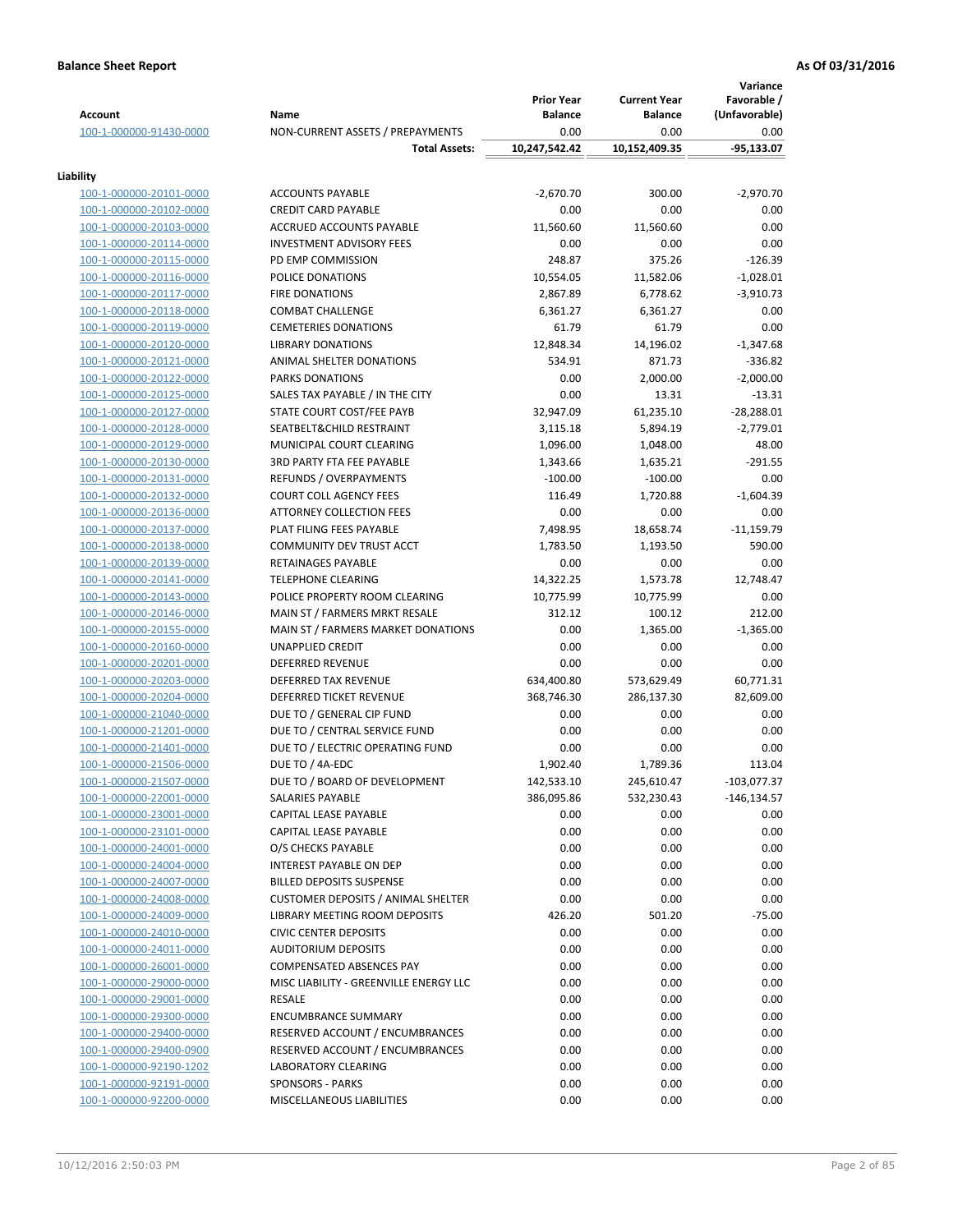| <b>Account</b>                        | Name                                                     | <b>Prior Year</b><br><b>Balance</b> | <b>Current Year</b><br><b>Balance</b> | Variance<br>Favorable /<br>(Unfavorable) |
|---------------------------------------|----------------------------------------------------------|-------------------------------------|---------------------------------------|------------------------------------------|
| 100-1-000000-92270-1600               | <b>CREDIT CARD FEES PAYABLE</b>                          | 0.00                                | 0.00                                  | 0.00                                     |
|                                       | <b>Total Liability:</b>                                  | 1,649,682.91                        | 1,799,099.42                          | $-149,416.51$                            |
| <b>Equity</b>                         |                                                          |                                     |                                       |                                          |
| 100-1-000000-39000-0000               | UNRESERVED-FUND BALANCE                                  | 4,623,342.64                        | 5,954,215.54                          | 1,330,872.90                             |
|                                       | <b>Total Beginning Equity:</b>                           | 4,623,342.64                        | 5,954,215.54                          | 1,330,872.90                             |
| <b>Total Revenue</b>                  |                                                          | 14,969,259.14                       | 14,019,103.82                         | $-950,155.32$                            |
| <b>Total Expense</b>                  |                                                          | 10,994,742.27                       | 11,620,009.43                         | $-625,267.16$                            |
| <b>Revenues Over/(Under) Expenses</b> |                                                          | 3,974,516.87                        | 2,399,094.39                          | $-1,575,422.48$                          |
|                                       | <b>Total Equity and Current Surplus (Deficit):</b>       | 8,597,859.51                        | 8,353,309.93                          | $-244,549.58$                            |
|                                       | Total Liabilities, Equity and Current Surplus (Deficit): | 10,247,542.42                       | 10,152,409.35                         | $-95,133.07$                             |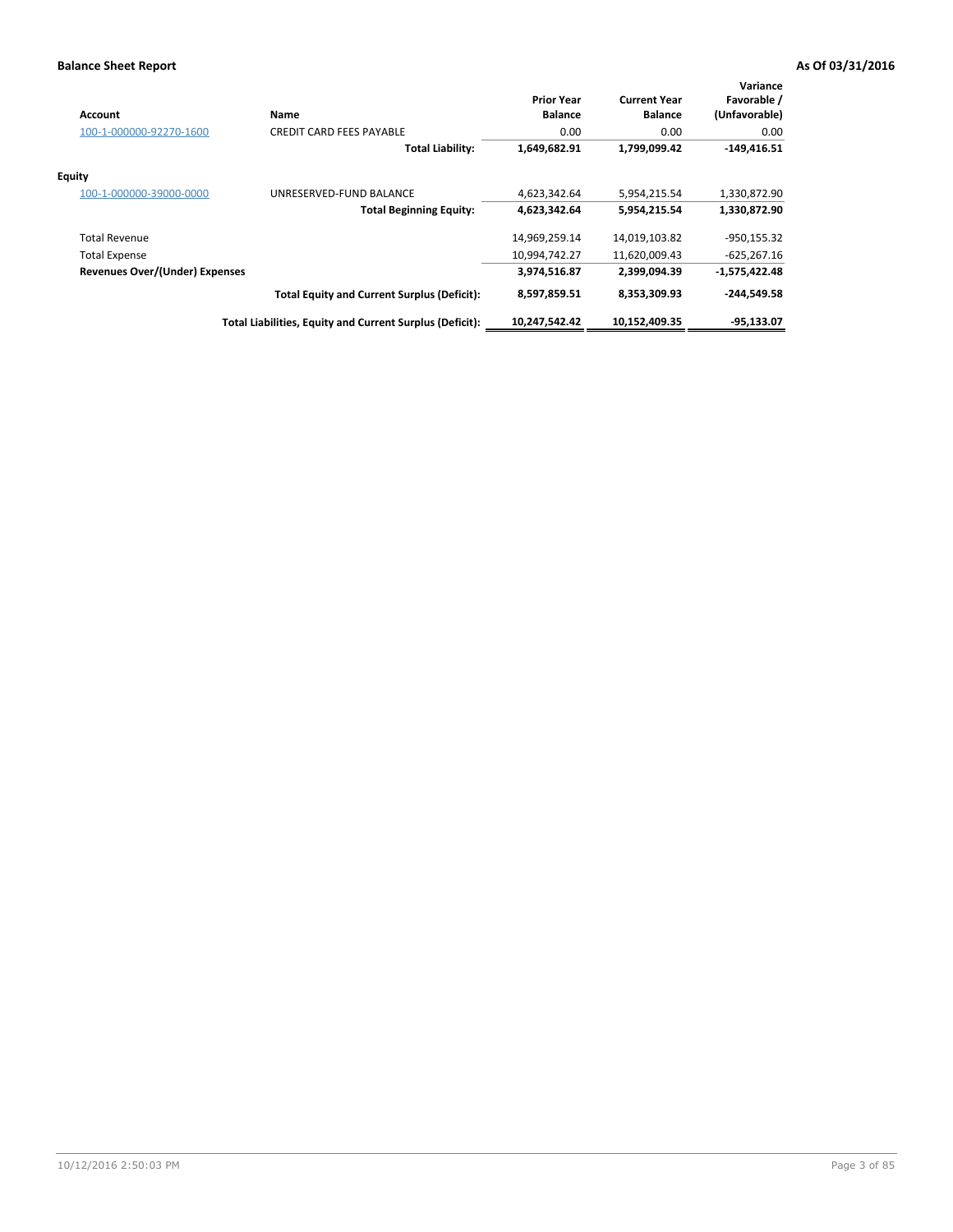| <b>Account</b>                                            | Name                                                     | <b>Prior Year</b><br><b>Balance</b> | <b>Current Year</b><br><b>Balance</b> | Variance<br>Favorable /<br>(Unfavorable) |
|-----------------------------------------------------------|----------------------------------------------------------|-------------------------------------|---------------------------------------|------------------------------------------|
| <b>Fund: 101 - MUNICIPAL COURT BUILDING SECURITY FEES</b> |                                                          |                                     |                                       |                                          |
| <b>Assets</b>                                             |                                                          |                                     |                                       |                                          |
| 101-1-000000-10000-0000                                   | <b>CURRENT ASSETS / CASH</b>                             | 29,263.23                           | 36,395.59                             | 7,132.36                                 |
| 101-1-000000-13201-0000                                   | MISC ACCTS RECEIVABLE                                    | 0.00                                | 0.00                                  | 0.00                                     |
| 101-1-000000-13203-0000                                   | NON-CURRENT ASSETS / PREPAYMENTS                         | 0.00                                | 0.00                                  | 0.00                                     |
| 101-1-000000-13205-0000                                   | <b>INTEREST RECEIVABLE</b>                               | 0.00                                | 0.00                                  | 0.00                                     |
|                                                           | <b>Total Assets:</b>                                     | 29,263.23                           | 36,395.59                             | 7,132.36                                 |
| Liability                                                 |                                                          |                                     |                                       |                                          |
| 101-1-000000-20101-0000                                   | <b>ACCOUNTS PAYABLE</b>                                  | 0.00                                | 0.00                                  | 0.00                                     |
| 101-1-000000-20102-0000                                   | <b>CREDIT CARD PAYABLE</b>                               | 0.00                                | 0.00                                  | 0.00                                     |
| 101-1-000000-20103-0000                                   | <b>ACCRUED ACCOUNTS PAYABLE</b>                          | 0.00                                | 0.00                                  | 0.00                                     |
| 101-1-000000-29300-0000                                   | <b>ENCUMBRANCE SUMMARY</b>                               | 0.00                                | 0.00                                  | 0.00                                     |
| 101-1-000000-29400-0000                                   | RESERVED ACCOUNT / ENCUMBRANCES                          | 0.00                                | 0.00                                  | 0.00                                     |
|                                                           | <b>Total Liability:</b>                                  | 0.00                                | 0.00                                  | 0.00                                     |
| Equity                                                    |                                                          |                                     |                                       |                                          |
| 101-1-000000-39000-0000                                   | UNRESERVED-FUND BALANCE                                  | 26,589.87                           | 32,257.51                             | 5,667.64                                 |
|                                                           | <b>Total Beginning Equity:</b>                           | 26,589.87                           | 32,257.51                             | 5,667.64                                 |
| <b>Total Revenue</b>                                      |                                                          | 2,677.80                            | 4,168.55                              | 1,490.75                                 |
| <b>Total Expense</b>                                      |                                                          | 4.44                                | 30.47                                 | $-26.03$                                 |
| <b>Revenues Over/(Under) Expenses</b>                     |                                                          | 2,673.36                            | 4,138.08                              | 1,464.72                                 |
|                                                           | <b>Total Equity and Current Surplus (Deficit):</b>       | 29,263.23                           | 36,395.59                             | 7,132.36                                 |
|                                                           | Total Liabilities, Equity and Current Surplus (Deficit): | 29,263.23                           | 36,395.59                             | 7,132.36                                 |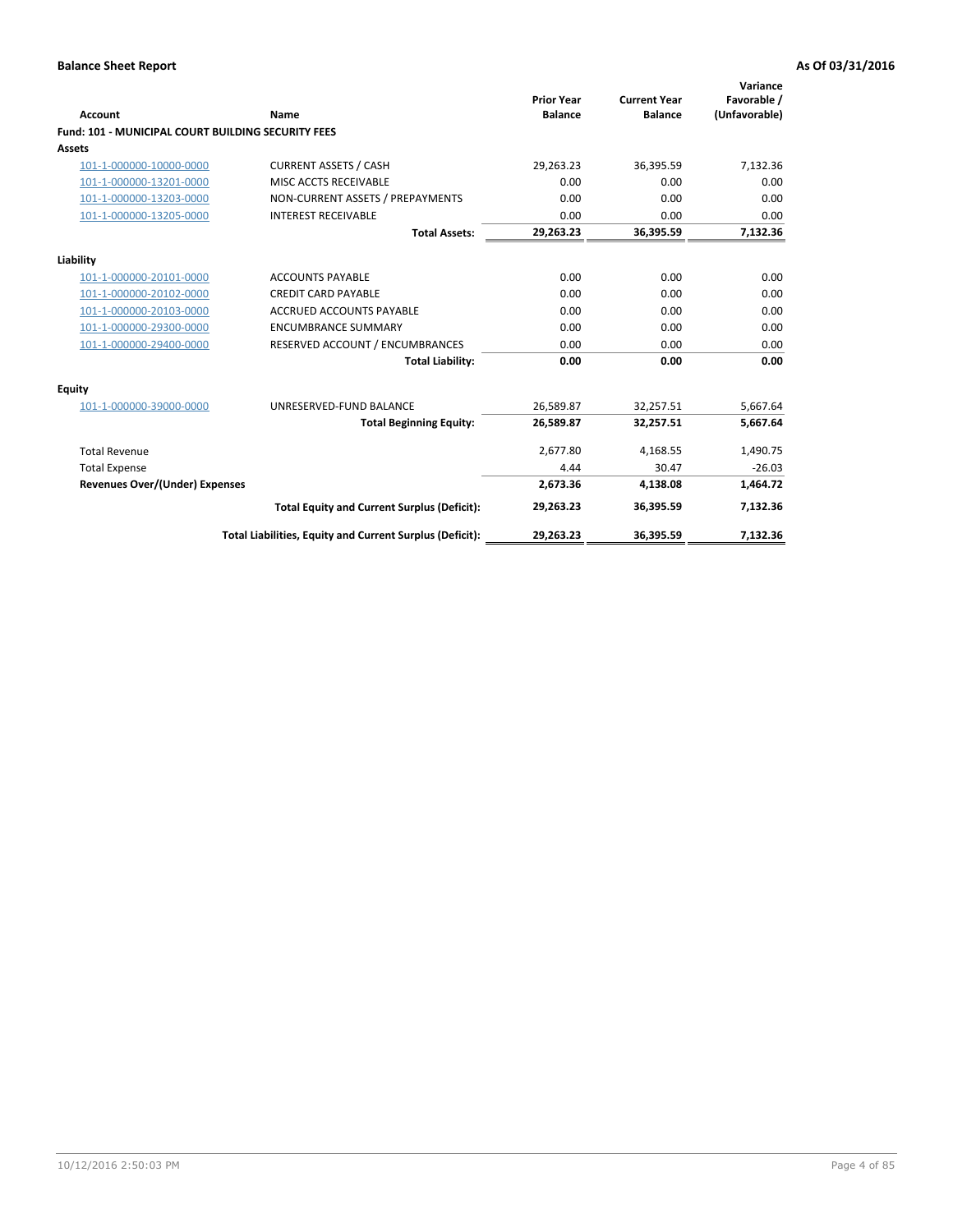| <b>Account</b>                        | Name                                                     | <b>Prior Year</b><br><b>Balance</b> | <b>Current Year</b><br><b>Balance</b> | Variance<br>Favorable /<br>(Unfavorable) |
|---------------------------------------|----------------------------------------------------------|-------------------------------------|---------------------------------------|------------------------------------------|
| Fund: 102 - MUNICIPAL COURT TECH FUND |                                                          |                                     |                                       |                                          |
| <b>Assets</b>                         |                                                          |                                     |                                       |                                          |
| 102-1-000000-10000-0000               | <b>CURRENT ASSETS / CASH</b>                             | 11.941.37                           | 5.604.02                              | $-6,337.35$                              |
| 102-1-000000-13201-0000               | MISC ACCTS RECEIVABLE                                    | 0.00                                | 0.00                                  | 0.00                                     |
|                                       | <b>Total Assets:</b>                                     | 11,941.37                           | 5,604.02                              | $-6,337.35$                              |
| Liability                             |                                                          |                                     |                                       |                                          |
| 102-1-000000-20101-0000               | <b>ACCOUNTS PAYABLE</b>                                  | 0.00                                | 0.00                                  | 0.00                                     |
| 102-1-000000-20102-0000               | <b>CREDIT CARD PAYABLE</b>                               | 0.00                                | 0.00                                  | 0.00                                     |
| 102-1-000000-20103-0000               | <b>ACCRUED ACCOUNTS PAYABLE</b>                          | 0.00                                | 0.00                                  | 0.00                                     |
| 102-1-000000-23001-0000               | CAPITAL LEASE PAYABLE                                    | 0.00                                | 0.00                                  | 0.00                                     |
| 102-1-000000-23101-0000               | <b>CAPITAL LEASE PAYABLE</b>                             | 0.00                                | 0.00                                  | 0.00                                     |
| 102-1-000000-29300-0000               | <b>ENCUMBRANCE SUMMARY</b>                               | 0.00                                | 0.00                                  | 0.00                                     |
| 102-1-000000-29400-0000               | RESERVED ACCOUNT / ENCUMBRANCES                          | 0.00                                | 0.00                                  | 0.00                                     |
|                                       | <b>Total Liability:</b>                                  | 0.00                                | 0.00                                  | 0.00                                     |
| <b>Equity</b>                         |                                                          |                                     |                                       |                                          |
| 102-1-000000-39000-0000               | UNRESERVED-FUND BALANCE                                  | 16,394.38                           | 6,761.69                              | $-9,632.69$                              |
|                                       | <b>Total Beginning Equity:</b>                           | 16,394.38                           | 6,761.69                              | $-9,632.69$                              |
| <b>Total Revenue</b>                  |                                                          | 3,500.08                            | 5,469.49                              | 1,969.41                                 |
| <b>Total Expense</b>                  |                                                          | 7,953.09                            | 6,627.16                              | 1,325.93                                 |
| <b>Revenues Over/(Under) Expenses</b> |                                                          | $-4,453.01$                         | $-1,157.67$                           | 3,295.34                                 |
|                                       | <b>Total Equity and Current Surplus (Deficit):</b>       | 11,941.37                           | 5,604.02                              | $-6,337.35$                              |
|                                       | Total Liabilities, Equity and Current Surplus (Deficit): | 11,941.37                           | 5,604.02                              | $-6,337.35$                              |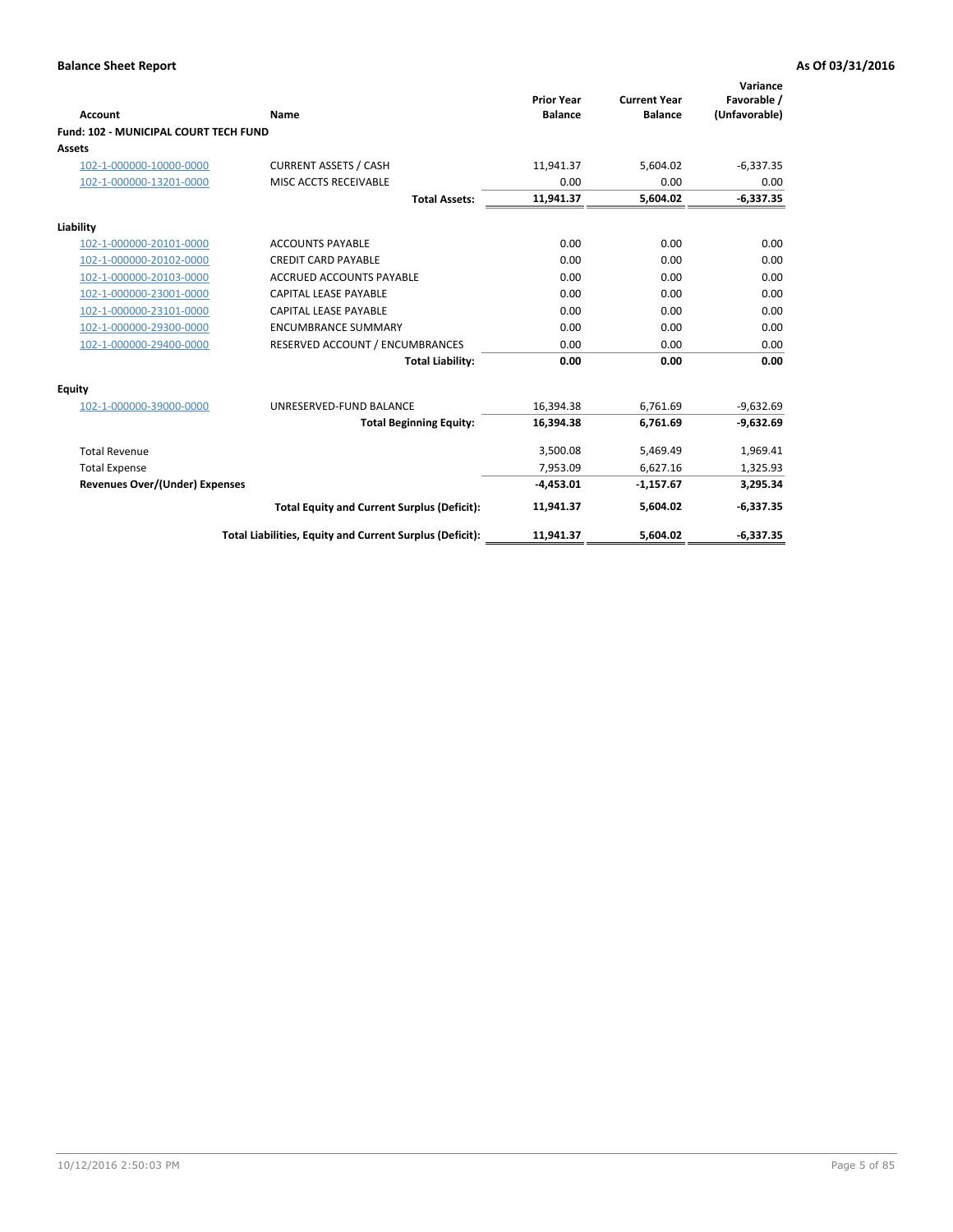| <b>Account</b>                                       | Name                                                     | <b>Prior Year</b><br><b>Balance</b> | <b>Current Year</b><br><b>Balance</b> | Variance<br>Favorable /<br>(Unfavorable) |
|------------------------------------------------------|----------------------------------------------------------|-------------------------------------|---------------------------------------|------------------------------------------|
| <b>Fund: 103 - MUNICIPAL COURT CHILD SAFETY FUND</b> |                                                          |                                     |                                       |                                          |
| <b>Assets</b>                                        |                                                          |                                     |                                       |                                          |
| 103-1-000000-10000-0000                              | <b>CURRENT ASSETS / CASH</b>                             | 12,340.73                           | 9,307.61                              | $-3,033.12$                              |
| 103-1-000000-13201-0000                              | MISC ACCTS RECEIVABLE                                    | 0.00                                | 0.00                                  | 0.00                                     |
| 103-1-000000-13203-0000                              | NON-CURRENT ASSETS / PREPAYMENTS                         | 0.00                                | 0.00                                  | 0.00                                     |
| 103-1-000000-13205-0000                              | <b>INTEREST RECEIVABLE</b>                               | 0.00                                | 0.00                                  | 0.00                                     |
|                                                      | <b>Total Assets:</b>                                     | 12,340.73                           | 9,307.61                              | $-3,033.12$                              |
| Liability                                            |                                                          |                                     |                                       |                                          |
| 103-1-000000-20101-0000                              | <b>ACCOUNTS PAYABLE</b>                                  | 0.00                                | 0.00                                  | 0.00                                     |
| 103-1-000000-20103-0000                              | <b>ACCRUED ACCOUNTS PAYABLE</b>                          | 0.00                                | 0.00                                  | 0.00                                     |
|                                                      | <b>Total Liability:</b>                                  | 0.00                                | 0.00                                  | 0.00                                     |
| Equity                                               |                                                          |                                     |                                       |                                          |
| 103-1-000000-39000-0000                              | UNRESERVED-FUND BALANCE                                  | 12,106.69                           | 6,984.63                              | $-5,122.06$                              |
|                                                      | <b>Total Beginning Equity:</b>                           | 12,106.69                           | 6,984.63                              | $-5,122.06$                              |
| <b>Total Revenue</b>                                 |                                                          | 5,600.83                            | 8,073.00                              | 2,472.17                                 |
| <b>Total Expense</b>                                 |                                                          | 5,366.79                            | 5,750.02                              | $-383.23$                                |
| Revenues Over/(Under) Expenses                       |                                                          | 234.04                              | 2,322.98                              | 2,088.94                                 |
|                                                      | <b>Total Equity and Current Surplus (Deficit):</b>       | 12,340.73                           | 9,307.61                              | $-3,033.12$                              |
|                                                      | Total Liabilities, Equity and Current Surplus (Deficit): | 12,340.73                           | 9,307.61                              | $-3.033.12$                              |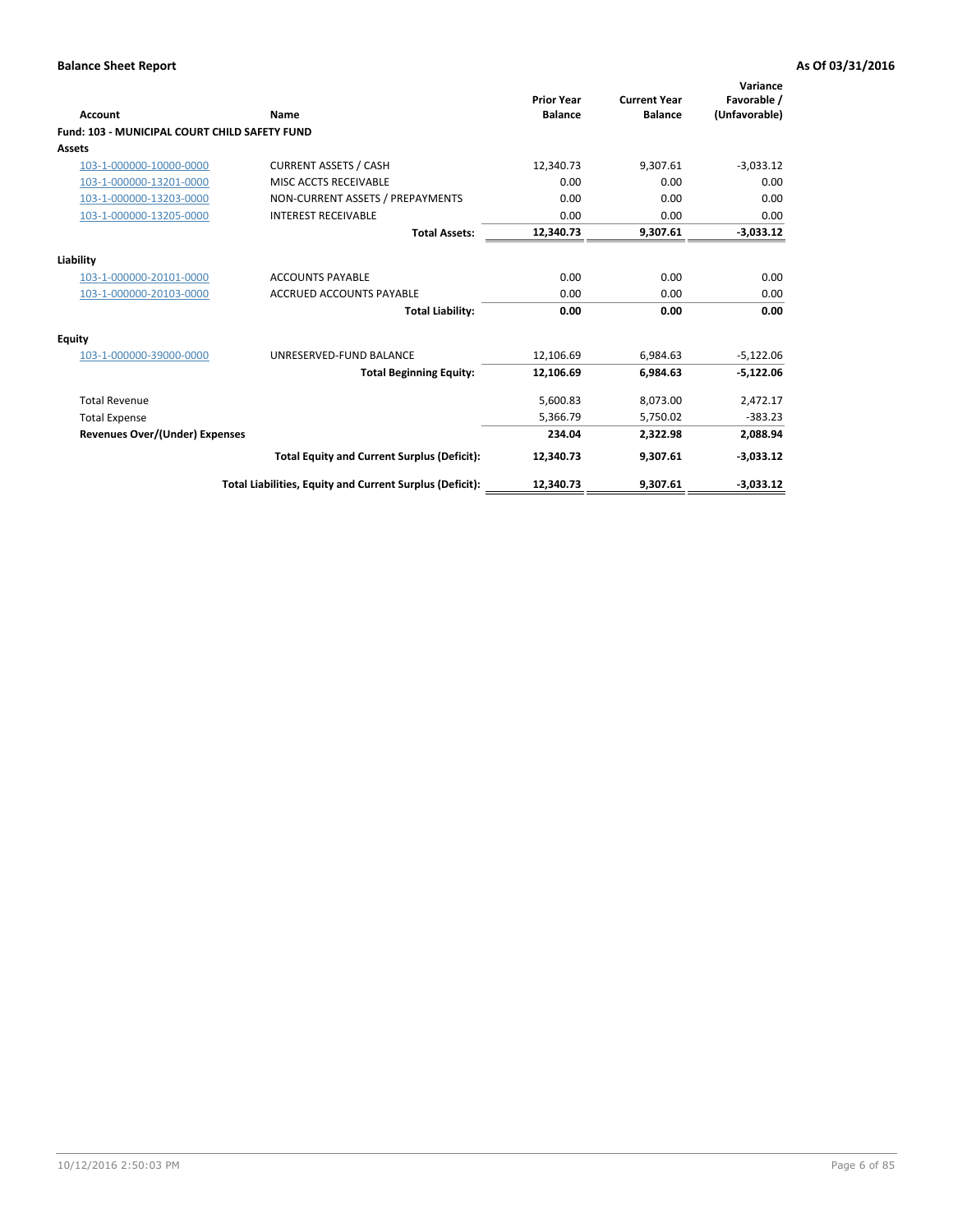|                                           |                                                          | <b>Prior Year</b> | <b>Current Year</b> | Variance<br>Favorable / |
|-------------------------------------------|----------------------------------------------------------|-------------------|---------------------|-------------------------|
| <b>Account</b>                            | Name                                                     | <b>Balance</b>    | <b>Balance</b>      | (Unfavorable)           |
| <b>Fund: 110 - EXCHANGE BUILDING FUND</b> |                                                          |                   |                     |                         |
| Assets                                    |                                                          |                   |                     |                         |
| 110-1-000000-10000-0000                   | <b>CURRENT ASSETS / CASH</b>                             | $-203,351.81$     | -377,096.78         | $-173,744.97$           |
| 110-1-000000-13201-0000                   | MISC ACCTS RECEIVABLE                                    | 0.00              | 0.00                | 0.00                    |
| 110-1-000000-13203-0000                   | NON-CURRENT ASSETS / PREPAYMENTS                         | 0.00              | 0.00                | 0.00                    |
| 110-1-000000-13205-0000                   | <b>INTEREST RECEIVABLE</b>                               | 0.00              | 0.00                | 0.00                    |
| 110-1-000000-16001-0000                   | FIXED ASSETS / LAND                                      | 0.00              | 0.00                | 0.00                    |
| 110-1-000000-16002-0000                   | IMPROVMENTS-NON BUILDINGS                                | 0.00              | 0.00                | 0.00                    |
| 110-1-000000-16003-0000                   | ACCUMULATED DEPRECIATION                                 | 0.00              | 0.00                | 0.00                    |
| 110-1-000000-16004-0000                   | FIXED ASSETS / BUILDINGS                                 | 0.00              | 0.00                | 0.00                    |
| 110-1-000000-16005-0000                   | ACCUMULATED DEPRECIATION                                 | 0.00<br>0.00      | 0.00<br>0.00        | 0.00<br>0.00            |
| 110-1-000000-16201-0000                   | MACHINERY AND EQUIPMENT                                  |                   |                     |                         |
| 110-1-000000-16202-0000                   | ACCUMULATED DEPRECATION                                  | 0.00              | 0.00                | 0.00                    |
| 110-1-000000-16301-0000                   | FIXED ASSETS / C W I P                                   | 0.00              | 0.00<br>-377,096.78 | 0.00<br>$-173,744.97$   |
|                                           | Total Assets:                                            | $-203,351.81$     |                     |                         |
| Liability                                 |                                                          |                   |                     |                         |
| 110-1-000000-20101-0000                   | <b>ACCOUNTS PAYABLE</b>                                  | 0.00              | 0.00                | 0.00                    |
| 110-1-000000-20102-0000                   | <b>CREDIT CARD PAYABLE</b>                               | 0.00              | 0.00                | 0.00                    |
| 110-1-000000-20103-0000                   | ACCRUED ACCOUNTS PAYABLE                                 | 0.00              | 0.00                | 0.00                    |
| 110-1-000000-20109-0000                   | MISCELLANEOUS LIABILITIES                                | 0.00              | 0.00                | 0.00                    |
| 110-1-000000-20110-0000                   | <b>REVENUE BONDS PAYABLE</b>                             | 0.00              | 0.00                | 0.00                    |
| 110-1-000000-20112-0000                   | <b>ACCRUED INTEREST PAYABLE</b>                          | 0.00              | 0.00                | 0.00                    |
| 110-1-000000-20141-0000                   | <b>TELEPHONE CLEARING</b>                                | 0.00              | 0.00                | 0.00                    |
| 110-1-000000-20160-0000                   | <b>UNAPPLIED CREDIT</b>                                  | 0.00              | 0.00                | 0.00                    |
| 110-1-000000-20201-0000                   | <b>DEFERRED REVENUE</b>                                  | 0.00              | 0.00                | 0.00                    |
| 110-1-000000-21001-0000                   | <b>GENERAL FUND / GENERAL FUND</b>                       | 0.00              | 0.00                | 0.00                    |
| 110-1-000000-22001-0000                   | <b>SALARIES PAYABLE</b>                                  | 907.09            | 1,025.56            | $-118.47$               |
| 110-1-000000-22002-0000                   | <b>VACATION/SICK PAYABLE</b>                             | 0.00              | 0.00                | 0.00                    |
| 110-1-000000-26001-0000                   | <b>OBLIG FOR COMP ABSENCES</b>                           | 0.00              | 0.00                | 0.00                    |
| 110-1-000000-26102-0000                   | REVENUE BONDS PAYABLE                                    | 0.00              | 0.00                | 0.00                    |
| 110-1-000000-27001-0000                   | <b>CONTRIBUTED CAPITAL</b>                               | 0.00              | 0.00                | 0.00                    |
| 110-1-000000-29300-0000                   | <b>ENCUMBRANCE SUMMARY</b>                               | 0.00              | 0.00                | 0.00                    |
| 110-1-000000-29400-0100                   | RESERVED ACCOUNT / ENCUMBRANCES                          | 0.00              | 0.00                | 0.00                    |
|                                           | <b>Total Liability:</b>                                  | 907.09            | 1,025.56            | $-118.47$               |
|                                           |                                                          |                   |                     |                         |
| Fquity                                    |                                                          |                   |                     |                         |
| 110-1-000000-39000-0000                   | UNRESERVED-FUND BALANCE                                  | 0.00              | 0.00                | 0.00                    |
| 110-1-000000-39100-0000                   | UNRESERVED-RET. EARNINGS                                 | $-189,820.91$     | $-202,154.21$       | $-12,333.30$            |
|                                           | <b>Total Beginning Equity:</b>                           | -189,820.91       | -202,154.21         | -12,333.30              |
| <b>Total Revenue</b>                      |                                                          | 314,468.98        | 95,539.76           | -218,929.22             |
| <b>Total Expense</b>                      |                                                          | 328,906.97        | 271,507.89          | 57,399.08               |
| <b>Revenues Over/(Under) Expenses</b>     |                                                          | -14,437.99        | -175,968.13         | -161,530.14             |
|                                           | <b>Total Equity and Current Surplus (Deficit):</b>       | -204,258.90       | -378,122.34         | $-173,863.44$           |
|                                           | Total Liabilities, Equity and Current Surplus (Deficit): | -203,351.81       | -377,096.78         | $-173,744.97$           |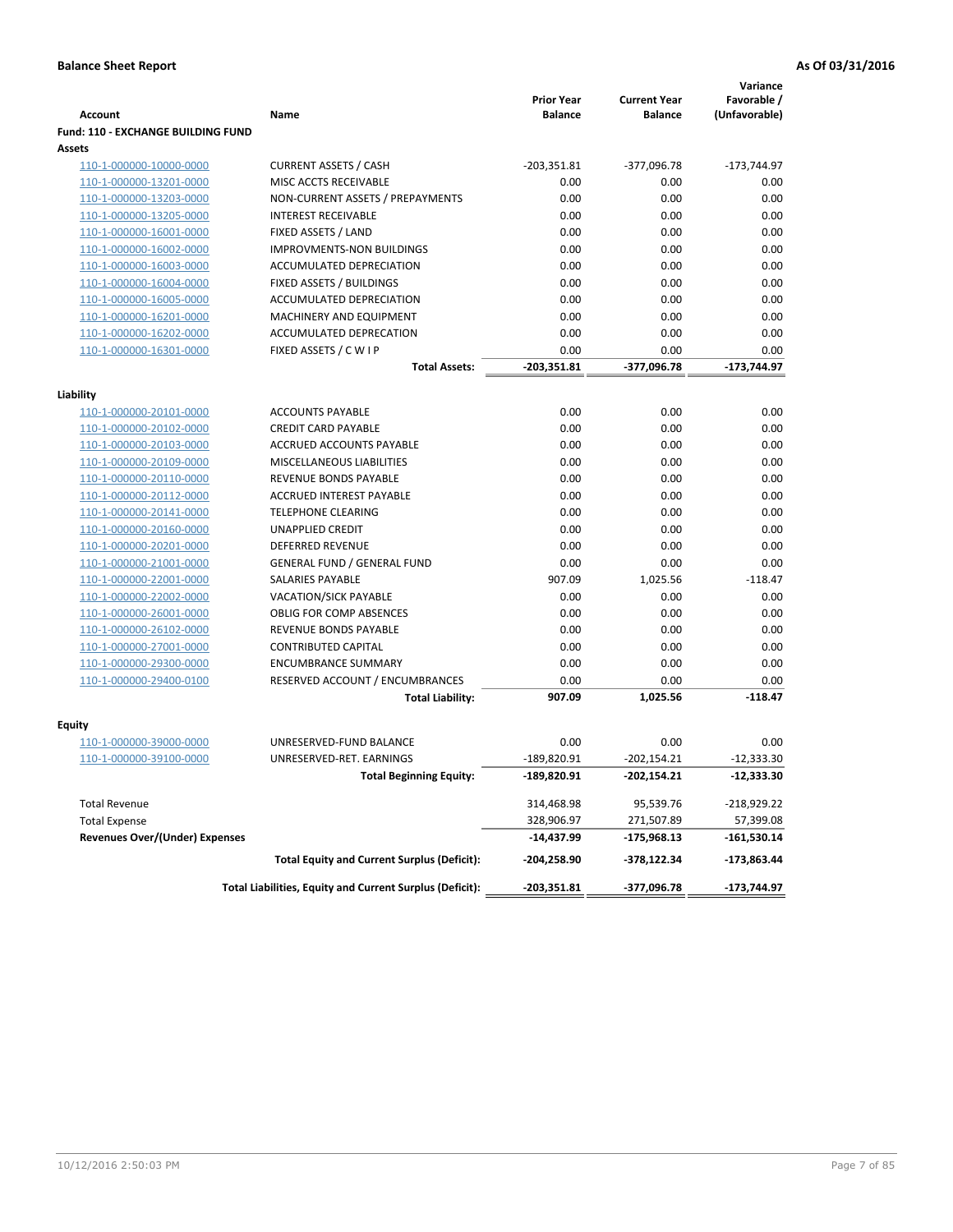|                                               |                                                          | <b>Prior Year</b> | <b>Current Year</b> | Variance<br>Favorable / |
|-----------------------------------------------|----------------------------------------------------------|-------------------|---------------------|-------------------------|
| Account                                       | Name                                                     | <b>Balance</b>    | <b>Balance</b>      | (Unfavorable)           |
| <b>Fund: 111 - RECREATION ACTIVITIES FUND</b> |                                                          |                   |                     |                         |
| Assets                                        |                                                          |                   |                     |                         |
| 111-1-000000-10000-0000                       | <b>CURRENT ASSETS / CASH</b>                             | $-19,688.76$      | $-40,151.72$        | $-20,462.96$            |
| 111-1-000000-10313-0000                       | <b>CHANGE DRAWER - PARK CONCESSIONS</b>                  | 250.00            | 250.00              | 0.00                    |
| 111-1-000000-13201-0000                       | MISC ACCTS RECEIVABLE                                    | 0.00              | 0.00                | 0.00                    |
| 111-1-000000-13205-0000                       | <b>INTEREST RECEIVABLE</b>                               | 0.00              | 0.00                | 0.00                    |
|                                               | <b>Total Assets:</b>                                     | $-19,438.76$      | $-39,901.72$        | $-20,462.96$            |
| Liability                                     |                                                          |                   |                     |                         |
| 111-1-000000-20101-0000                       | <b>ACCOUNTS PAYABLE</b>                                  | $-3,203.35$       | 0.00                | $-3,203.35$             |
| 111-1-000000-20102-0000                       | <b>CREDIT CARD PAYABLE</b>                               | 0.00              | 0.00                | 0.00                    |
| 111-1-000000-20103-0000                       | <b>ACCRUED ACCOUNTS PAYABLE</b>                          | 0.00              | 0.00                | 0.00                    |
| 111-1-000000-20125-0000                       | SALES TAX PAYABLE / IN THE CITY                          | 513.67            | 0.00                | 513.67                  |
| 111-1-000000-20160-0000                       | <b>UNAPPLIED CREDIT</b>                                  | 0.00              | 0.00                | 0.00                    |
| 111-1-000000-20201-0000                       | <b>DEFERRED REVENUE</b>                                  | 0.00              | 0.00                | 0.00                    |
| 111-1-000000-22001-0000                       | <b>SALARIES PAYABLE</b>                                  | 145.26            | 55.94               | 89.32                   |
| 111-1-000000-29300-0000                       | <b>ENCUMBRANCE SUMMARY</b>                               | 0.00              | 0.00                | 0.00                    |
| 111-1-000000-29400-0100                       | RESERVED ACCOUNT / ENCUMBRANCES                          | 0.00              | 0.00                | 0.00                    |
|                                               | <b>Total Liability:</b>                                  | $-2,544.42$       | 55.94               | $-2,600.36$             |
| <b>Equity</b>                                 |                                                          |                   |                     |                         |
| 111-1-000000-39000-0000                       | UNRESERVED-FUND BALANCE                                  | $-16,101.24$      | $-14,042.32$        | 2,058.92                |
| 111-1-000000-39100-0000                       | UNRESERVED-RET. EARNINGS                                 | 0.00              | 0.00                | 0.00                    |
|                                               | <b>Total Beginning Equity:</b>                           | $-16,101.24$      | $-14,042.32$        | 2,058.92                |
| <b>Total Revenue</b>                          |                                                          | 28,825.53         | 30,302.55           | 1,477.02                |
| <b>Total Expense</b>                          |                                                          | 29,618.63         | 56,217.89           | $-26,599.26$            |
| <b>Revenues Over/(Under) Expenses</b>         |                                                          | $-793.10$         | $-25,915.34$        | $-25,122.24$            |
|                                               | <b>Total Equity and Current Surplus (Deficit):</b>       | $-16,894.34$      | $-39,957.66$        | $-23,063.32$            |
|                                               | Total Liabilities, Equity and Current Surplus (Deficit): | $-19,438.76$      | $-39,901.72$        | $-20,462.96$            |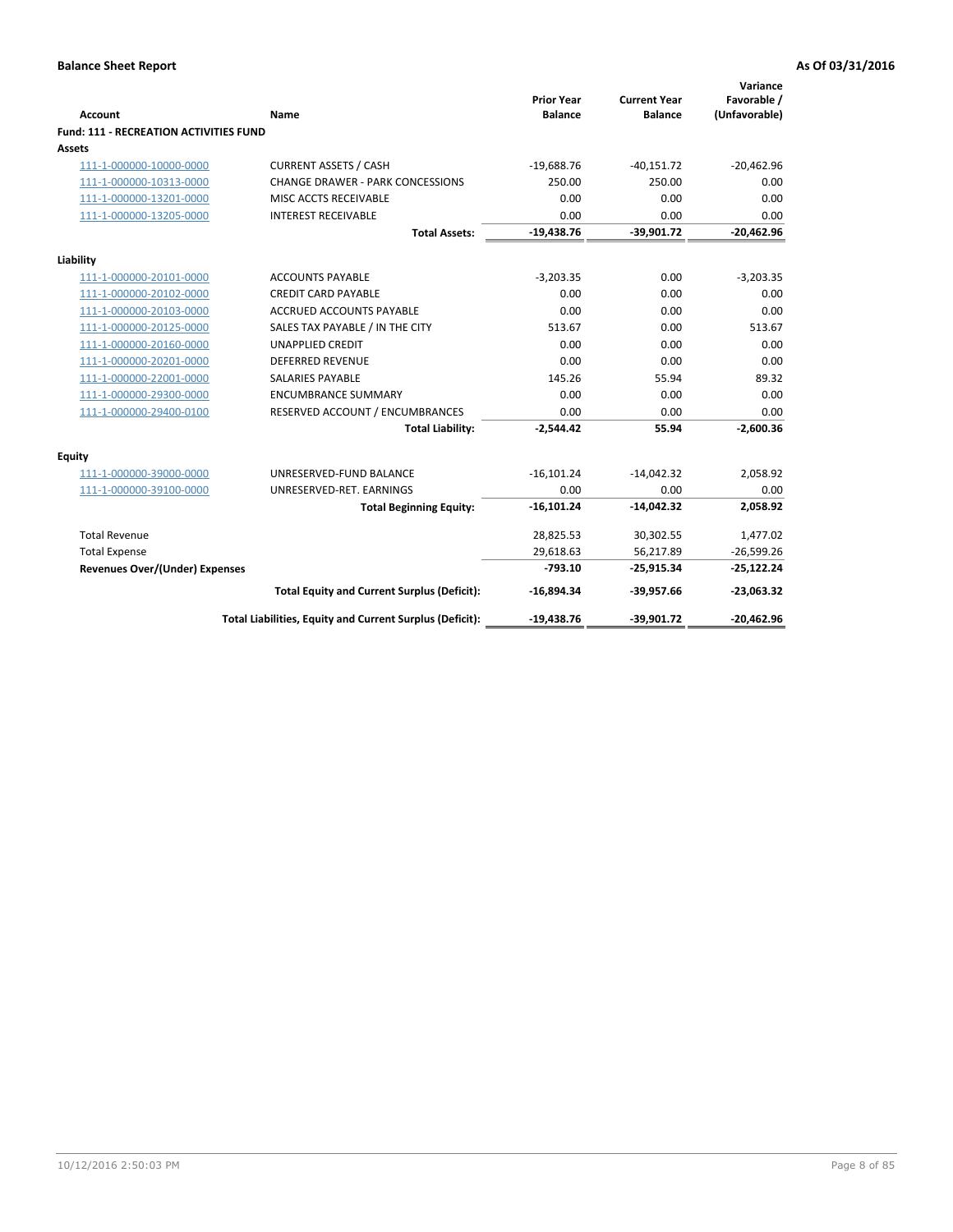|                                       |                                                          |                                     |                                       | Variance                     |
|---------------------------------------|----------------------------------------------------------|-------------------------------------|---------------------------------------|------------------------------|
| <b>Account</b>                        | Name                                                     | <b>Prior Year</b><br><b>Balance</b> | <b>Current Year</b><br><b>Balance</b> | Favorable /<br>(Unfavorable) |
| Fund: 112 - GUN RANGE FUND            |                                                          |                                     |                                       |                              |
| <b>Assets</b>                         |                                                          |                                     |                                       |                              |
| 112-1-000000-10000-0000               | <b>CURRENT ASSETS / CASH</b>                             | 18,313.14                           | 23,681.69                             | 5,368.55                     |
| 112-1-000000-13201-0000               | MISC ACCTS RECEIVABLE                                    | 0.00                                | 0.00                                  | 0.00                         |
|                                       | <b>Total Assets:</b>                                     | 18,313.14                           | 23,681.69                             | 5,368.55                     |
| Liability                             |                                                          |                                     |                                       |                              |
| 112-1-000000-20101-0000               | <b>ACCOUNTS PAYABLE</b>                                  | 0.00                                | 0.00                                  | 0.00                         |
| 112-1-000000-20103-0000               | <b>ACCRUED ACCOUNTS PAYABLE</b>                          | 0.00                                | 0.00                                  | 0.00                         |
| 112-1-000000-20160-0000               | <b>UNAPPLIED CREDIT</b>                                  | 0.00                                | 0.00                                  | 0.00                         |
| 112-1-000000-21001-0000               | <b>GENERAL FUND / GENERAL FUND</b>                       | 0.00                                | 0.00                                  | 0.00                         |
| 112-1-000000-29300-0000               | <b>ENCUMBRANCE SUMMARY</b>                               | 0.00                                | 0.00                                  | 0.00                         |
| 112-1-000000-29400-0100               | RESERVED ACCOUNT / ENCUMBRANCES                          | 0.00                                | 0.00                                  | 0.00                         |
|                                       | <b>Total Liability:</b>                                  | 0.00                                | 0.00                                  | 0.00                         |
| Equity                                |                                                          |                                     |                                       |                              |
| 112-1-000000-39000-0000               | UNRESERVED-FUND BALANCE                                  | 14,876.42                           | 22,713.63                             | 7,837.21                     |
| 112-1-000000-39100-0000               | UNRESERVED-RET. EARNINGS                                 | 0.00                                | 0.00                                  | 0.00                         |
|                                       | <b>Total Beginning Equity:</b>                           | 14.876.42                           | 22.713.63                             | 7,837.21                     |
| <b>Total Revenue</b>                  |                                                          | 3,997.34                            | 1,408.60                              | $-2,588.74$                  |
| <b>Total Expense</b>                  |                                                          | 560.62                              | 440.54                                | 120.08                       |
| <b>Revenues Over/(Under) Expenses</b> |                                                          | 3,436.72                            | 968.06                                | $-2,468.66$                  |
|                                       | <b>Total Equity and Current Surplus (Deficit):</b>       | 18,313.14                           | 23,681.69                             | 5,368.55                     |
|                                       | Total Liabilities, Equity and Current Surplus (Deficit): | 18,313.14                           | 23,681.69                             | 5,368.55                     |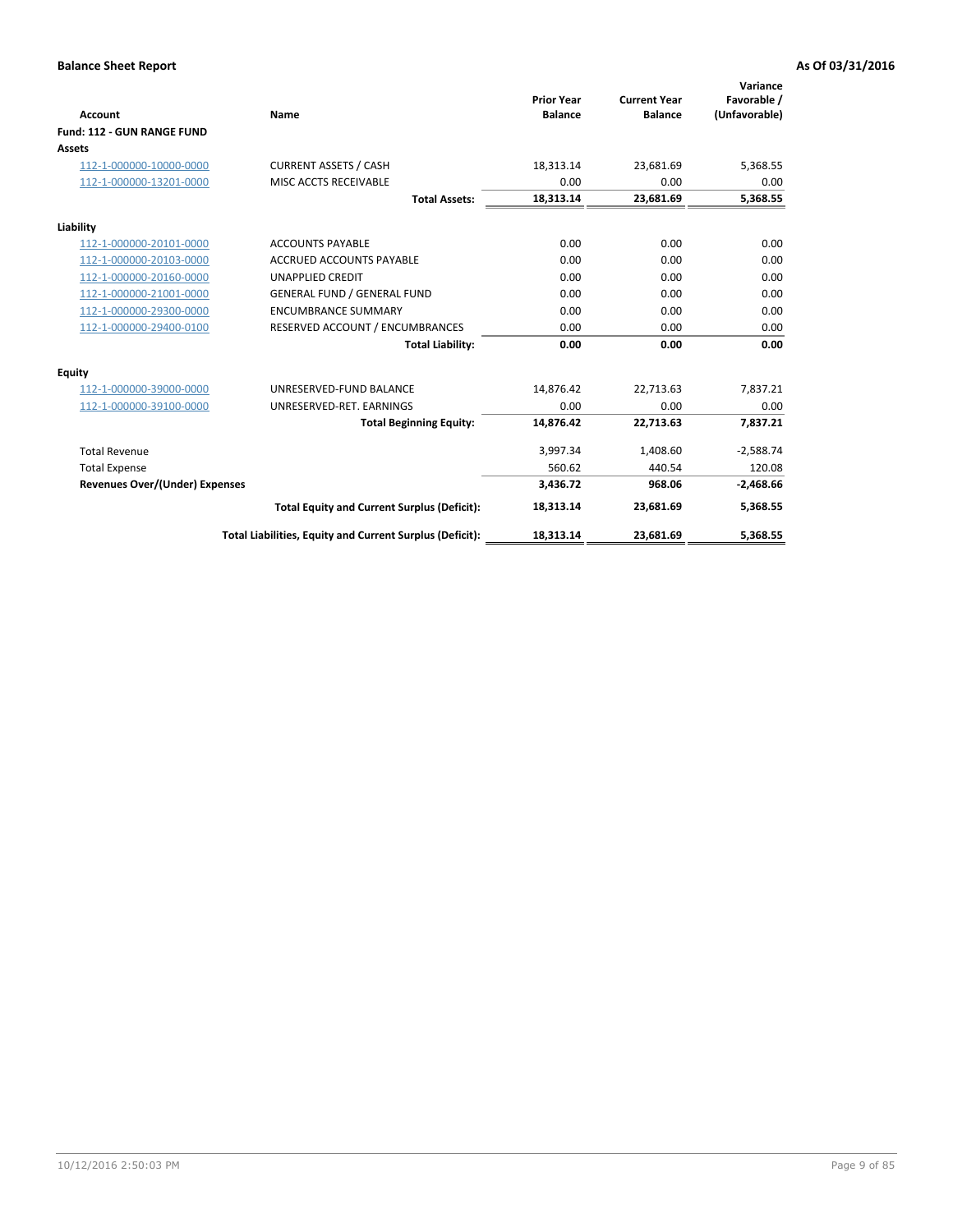| <b>Account</b>                               | <b>Name</b>                                              | <b>Prior Year</b><br><b>Balance</b> | <b>Current Year</b><br><b>Balance</b> | Variance<br>Favorable /<br>(Unfavorable) |
|----------------------------------------------|----------------------------------------------------------|-------------------------------------|---------------------------------------|------------------------------------------|
| Fund: 113 - HOTEL / MOTEL OCCUPANCY TAX FUND |                                                          |                                     |                                       |                                          |
| <b>Assets</b>                                |                                                          |                                     |                                       |                                          |
| 113-1-000000-10000-0000                      | <b>CURRENT ASSETS / CASH</b>                             | 254,670.94                          | 303,557.20                            | 48,886.26                                |
| 113-1-000000-13101-0000                      | TAX RECEIVABLE-CURRENT                                   | 0.00                                | 0.00                                  | 0.00                                     |
| 113-1-000000-13201-0000                      | MISC ACCTS RECEIVABLE                                    | 0.00                                | 0.00                                  | 0.00                                     |
| 113-1-000000-13202-0000                      | <b>EMPLOYEE ADVANCES</b>                                 | 0.00                                | 0.00                                  | 0.00                                     |
| 113-1-000000-13203-0000                      | NON-CURRENT ASSETS / PREPAYMENTS                         | 0.00                                | 0.00                                  | 0.00                                     |
| 113-1-000000-13205-0000                      | <b>INTEREST RECEIVABLE</b>                               | 0.00                                | 0.00                                  | 0.00                                     |
|                                              | <b>Total Assets:</b>                                     | 254,670.94                          | 303,557.20                            | 48,886.26                                |
|                                              |                                                          |                                     |                                       |                                          |
| Liability                                    |                                                          |                                     |                                       |                                          |
| 113-1-000000-20101-0000                      | <b>ACCOUNTS PAYABLE</b>                                  | 0.00                                | 0.00                                  | 0.00                                     |
| 113-1-000000-20102-0000                      | <b>CREDIT CARD PAYABLE</b>                               | 0.00                                | 0.00                                  | 0.00                                     |
| 113-1-000000-20103-0000                      | <b>ACCRUED ACCOUNTS PAYABLE</b>                          | 0.00                                | 0.00                                  | 0.00                                     |
| 113-1-000000-22001-0000                      | <b>SALARIES PAYABLE</b>                                  | 0.00                                | 1,360.32                              | $-1,360.32$                              |
| 113-1-000000-24001-0000                      | O/S CHECKS PAYABLE                                       | 0.00                                | 0.00                                  | 0.00                                     |
| 113-1-000000-29300-0000                      | <b>ENCUMBRANCE SUMMARY</b>                               | 0.00                                | 0.00                                  | 0.00                                     |
| 113-1-000000-29400-0100                      | RESERVED ACCOUNT / ENCUMBRANCES                          | 0.00                                | 0.00                                  | 0.00                                     |
|                                              | <b>Total Liability:</b>                                  | 0.00                                | 1,360.32                              | $-1,360.32$                              |
| <b>Equity</b>                                |                                                          |                                     |                                       |                                          |
| 113-1-000000-39000-0000                      | UNRESERVED-FUND BALANCE                                  | 219,140.81                          | 347,652.06                            | 128,511.25                               |
|                                              | <b>Total Beginning Equity:</b>                           | 219,140.81                          | 347,652.06                            | 128,511.25                               |
| <b>Total Revenue</b>                         |                                                          | 269,452.15                          | 248,040.47                            | $-21,411.68$                             |
| <b>Total Expense</b>                         |                                                          | 233,922.02                          | 293,495.65                            | $-59,573.63$                             |
| <b>Revenues Over/(Under) Expenses</b>        |                                                          | 35,530.13                           | $-45,455.18$                          | $-80,985.31$                             |
|                                              | <b>Total Equity and Current Surplus (Deficit):</b>       | 254,670.94                          | 302,196.88                            | 47,525.94                                |
|                                              | Total Liabilities, Equity and Current Surplus (Deficit): | 254,670.94                          | 303,557.20                            | 48.886.26                                |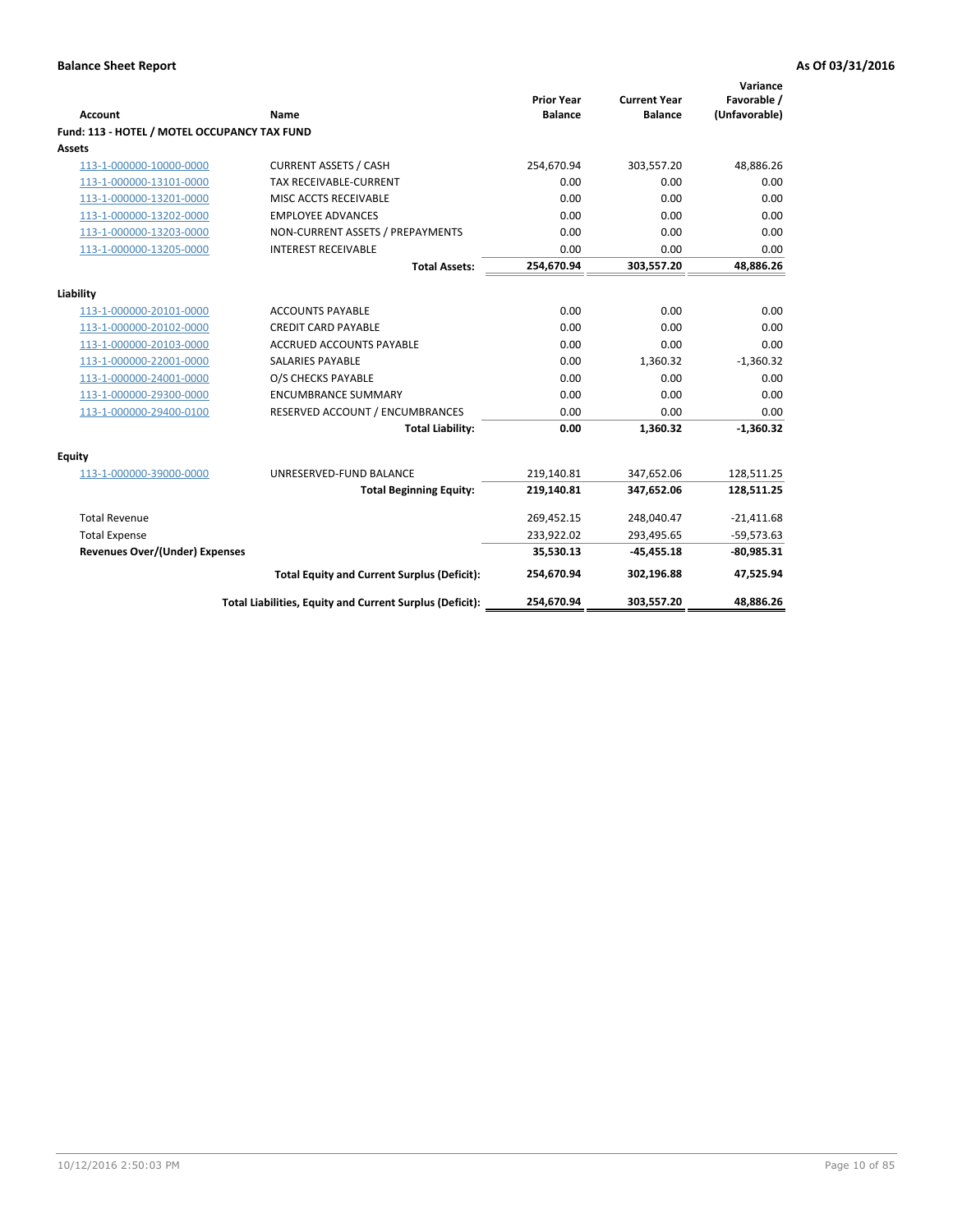| <b>Account</b>                              | Name                                                     | <b>Prior Year</b><br><b>Balance</b> | <b>Current Year</b><br><b>Balance</b> | Variance<br>Favorable /<br>(Unfavorable) |
|---------------------------------------------|----------------------------------------------------------|-------------------------------------|---------------------------------------|------------------------------------------|
| Fund: 114 - VENUE MANAGEMENT FUND<br>Assets |                                                          |                                     |                                       |                                          |
| 114-1-000000-10000-0000                     | <b>CURRENT ASSETS / CASH</b>                             | $-61,260.19$                        | $-165,889.71$                         | $-104,629.52$                            |
| 114-1-000000-10311-0000                     | CASH / PETTY CASH/CHANGE DRAWERS                         | 200.00                              | 200.00                                | 0.00                                     |
| 114-1-000000-13201-0000                     | MISC ACCTS RECEIVABLE                                    | 0.00                                | 0.00                                  | 0.00                                     |
| 114-1-000000-13203-0000                     | NON-CURRENT ASSETS / PREPAYMENTS                         | 0.00                                | 0.00                                  | 0.00                                     |
| 114-1-000000-13205-0000                     | <b>INTEREST RECEIVABLE</b>                               | 0.00                                | 0.00                                  | 0.00                                     |
|                                             | <b>Total Assets:</b>                                     | $-61,060.19$                        | $-165,689.71$                         | $-104,629.52$                            |
|                                             |                                                          |                                     |                                       |                                          |
| Liability                                   |                                                          |                                     |                                       |                                          |
| 114-1-000000-20101-0000                     | <b>ACCOUNTS PAYABLE</b>                                  | 0.00                                | 0.00                                  | 0.00                                     |
| 114-1-000000-20102-0000                     | <b>CREDIT CARD PAYABLE</b>                               | 0.00                                | 0.00                                  | 0.00                                     |
| 114-1-000000-20103-0000                     | <b>ACCRUED ACCOUNTS PAYABLE</b>                          | 0.00                                | 0.00                                  | 0.00                                     |
| 114-1-000000-20125-0000                     | SALES TAX PAYABLE / IN THE CITY                          | 0.00                                | 0.00                                  | 0.00                                     |
| 114-1-000000-20150-0000                     | <b>TICKET SALE SHARING</b>                               | 0.00                                | 120.00                                | $-120.00$                                |
| 114-1-000000-20151-0000                     | <b>SOUND &amp; LIGHTING</b>                              | 150.00                              | 0.00                                  | 150.00                                   |
| 114-1-000000-20160-0000                     | <b>UNAPPLIED CREDIT</b>                                  | 0.00                                | 0.00                                  | 0.00                                     |
| 114-1-000000-20201-0000                     | <b>DEFERRED REVENUE</b>                                  | 0.00                                | 0.00                                  | 0.00                                     |
| 114-1-000000-22001-0000                     | <b>SALARIES PAYABLE</b>                                  | 2,316.67                            | 1,072.95                              | 1,243.72                                 |
| 114-1-000000-24010-0000                     | <b>CIVIC CENTER DEPOSITS</b>                             | 4,718.00                            | 5,180.00                              | $-462.00$                                |
| 114-1-000000-24012-0000                     | <b>AUDITORIUM DEPOSITS</b>                               | 4,000.00                            | 4,500.00                              | $-500.00$                                |
| 114-1-000000-29300-0000                     | <b>ENCUMBRANCE SUMMARY</b>                               | 0.00                                | 0.00                                  | 0.00                                     |
| 114-1-000000-29400-0000                     | RESERVED ACCOUNT / ENCUMBRANCES                          | 0.00                                | 0.00                                  | 0.00                                     |
|                                             | <b>Total Liability:</b>                                  | 11,184.67                           | 10,872.95                             | 311.72                                   |
| Equity                                      |                                                          |                                     |                                       |                                          |
| 114-1-000000-39000-0000                     | UNRESERVED-FUND BALANCE                                  | $-18,849.29$                        | $-114,485.64$                         | $-95,636.35$                             |
|                                             | <b>Total Beginning Equity:</b>                           | -18,849.29                          | $-114,485.64$                         | $-95,636.35$                             |
| <b>Total Revenue</b>                        |                                                          | 141,071.04                          | 134,260.27                            | $-6,810.77$                              |
| <b>Total Expense</b>                        |                                                          | 194,466.61                          | 196,337.29                            | $-1,870.68$                              |
| <b>Revenues Over/(Under) Expenses</b>       |                                                          | $-53,395.57$                        | $-62,077.02$                          | $-8,681.45$                              |
|                                             | <b>Total Equity and Current Surplus (Deficit):</b>       | -72,244.86                          | -176,562.66                           | $-104,317.80$                            |
|                                             | Total Liabilities, Equity and Current Surplus (Deficit): | -61,060.19                          | -165,689.71                           | -104,629.52                              |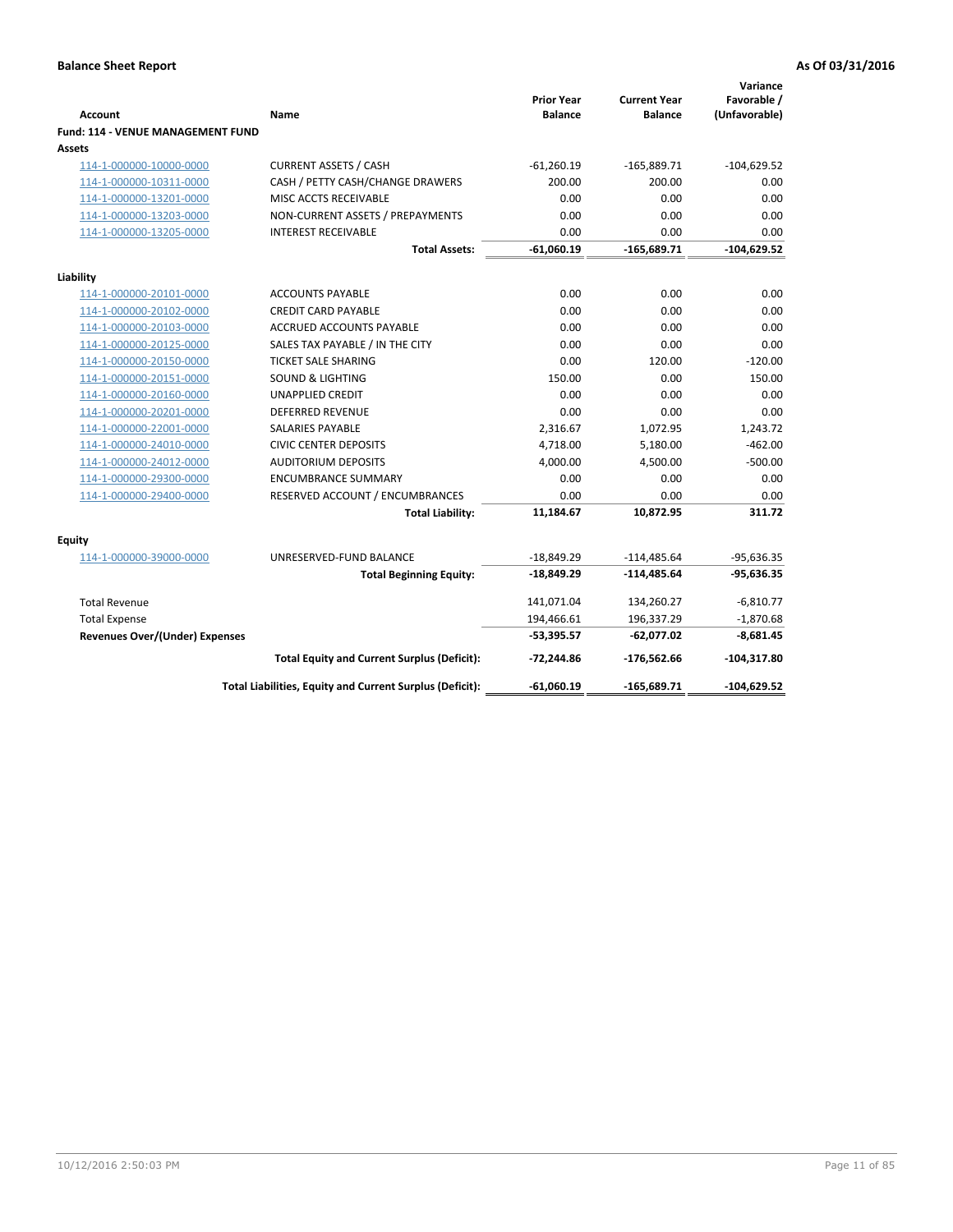| <b>Account</b>                        | Name                                                     | <b>Prior Year</b><br><b>Balance</b> | <b>Current Year</b><br><b>Balance</b> | Variance<br>Favorable /<br>(Unfavorable) |
|---------------------------------------|----------------------------------------------------------|-------------------------------------|---------------------------------------|------------------------------------------|
| Fund: 115 - TIRZ FUND                 |                                                          |                                     |                                       |                                          |
| Assets                                |                                                          |                                     |                                       |                                          |
| 115-1-000000-10000-0000               | <b>CURRENT ASSETS / CASH</b>                             | 0.00                                | 0.00                                  | 0.00                                     |
| 115-1-000000-13101-0000               | <b>TAX RECEIVABLE-CURRENT</b>                            | 0.00                                | 0.00                                  | 0.00                                     |
| 115-1-000000-13102-0000               | <b>TAXES REC-DELINQUENT</b>                              | 0.00                                | 0.00                                  | 0.00                                     |
| 115-1-000000-13103-0000               | ALLOW FOR UNCOLLECT TAXES                                | 0.00                                | 0.00                                  | 0.00                                     |
| 115-1-000000-13201-0000               | MISC ACCTS RECEIVABLE                                    | 0.00                                | 0.00                                  | 0.00                                     |
| 115-1-000000-13205-0000               | <b>INTEREST RECEIVABLE</b>                               | 0.00                                | 0.00                                  | 0.00                                     |
|                                       | <b>Total Assets:</b>                                     | 0.00                                | 0.00                                  | 0.00                                     |
| Liability                             |                                                          |                                     |                                       |                                          |
| 115-1-000000-20101-0000               | <b>ACCOUNTS PAYABLE</b>                                  | 0.00                                | 0.00                                  | 0.00                                     |
| 115-1-000000-20103-0000               | <b>ACCRUED ACCOUNTS PAYABLE</b>                          | 0.00                                | 0.00                                  | 0.00                                     |
| 115-1-000000-20203-0000               | <b>DEFERRED TAX REVENUE</b>                              | 0.00                                | 0.00                                  | 0.00                                     |
| 115-1-000000-29300-0000               | <b>ENCUMBRANCE SUMMARY</b>                               | 0.00                                | 0.00                                  | 0.00                                     |
| 115-1-000000-29400-0100               | RESERVED ACCOUNT / ENCUMBRANCES                          | 0.00                                | 0.00                                  | 0.00                                     |
|                                       | <b>Total Liability:</b>                                  | 0.00                                | 0.00                                  | 0.00                                     |
| Equity                                |                                                          |                                     |                                       |                                          |
| 115-1-000000-39000-0000               | UNRESERVED-FUND BALANCE                                  | 0.00                                | 0.00                                  | 0.00                                     |
| 115-1-000000-39100-0000               | UNRESERVED-RET. EARNINGS                                 | 0.00                                | 0.00                                  | 0.00                                     |
|                                       | <b>Total Beginning Equity:</b>                           | 0.00                                | 0.00                                  | 0.00                                     |
| <b>Total Revenue</b>                  |                                                          | 0.00                                | 0.00                                  | 0.00                                     |
| <b>Total Expense</b>                  |                                                          | 0.00                                | 0.00                                  | 0.00                                     |
| <b>Revenues Over/(Under) Expenses</b> |                                                          | 0.00                                | 0.00                                  | 0.00                                     |
|                                       | <b>Total Equity and Current Surplus (Deficit):</b>       | 0.00                                | 0.00                                  | 0.00                                     |
|                                       | Total Liabilities, Equity and Current Surplus (Deficit): | 0.00                                | 0.00                                  | 0.00                                     |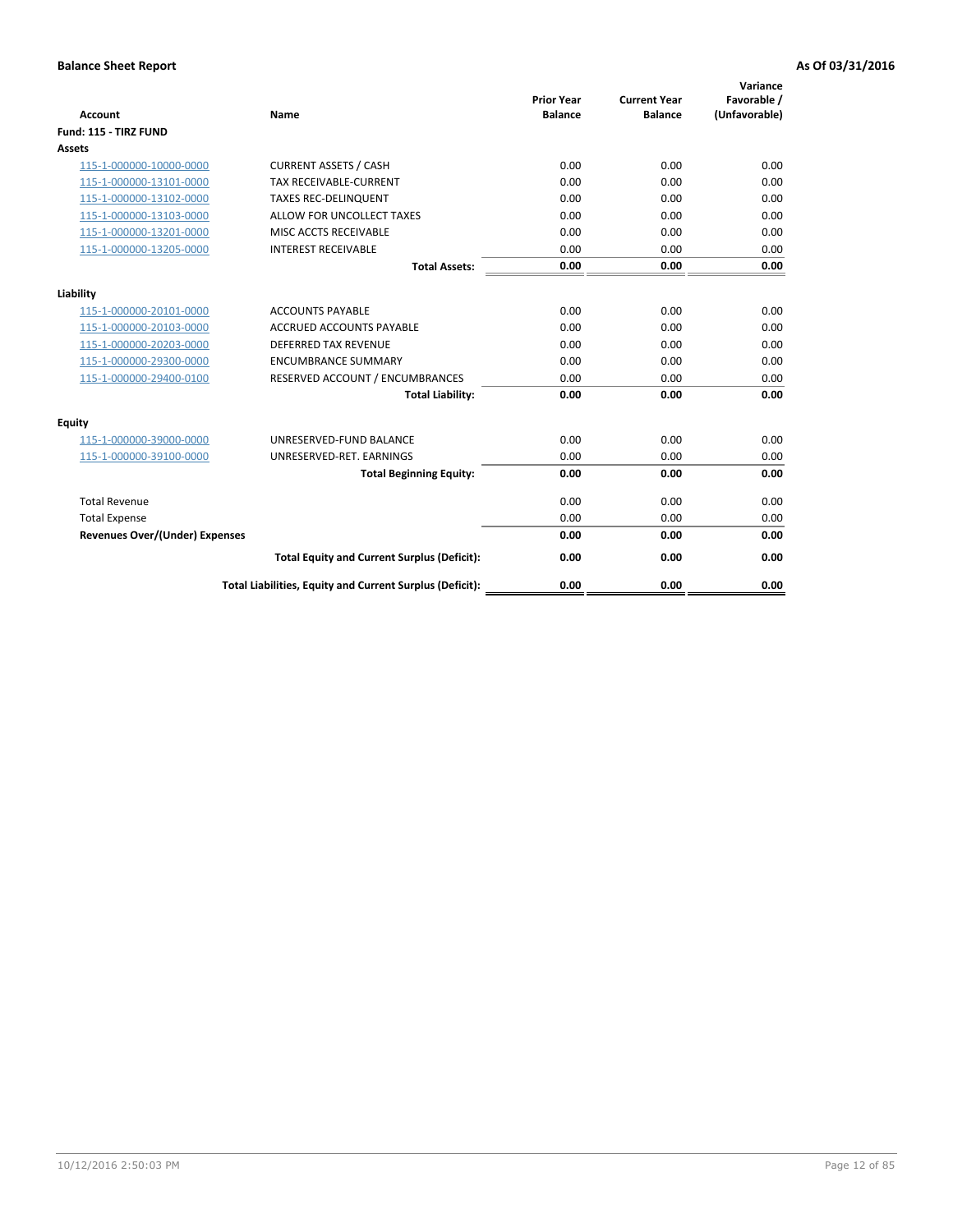| <b>Account</b>                        | <b>Name</b>                                              | <b>Prior Year</b><br><b>Balance</b> | <b>Current Year</b><br><b>Balance</b> | Variance<br>Favorable /<br>(Unfavorable) |
|---------------------------------------|----------------------------------------------------------|-------------------------------------|---------------------------------------|------------------------------------------|
| Fund: 116 - ROADWAY IMPACT FEE 1      |                                                          |                                     |                                       |                                          |
| Assets                                |                                                          |                                     |                                       |                                          |
| 116-1-000000-10000-0000               | <b>CURRENT ASSETS / CASH</b>                             | 13,069.60                           | 13,103.84                             | 34.24                                    |
| 116-1-000000-13201-0000               | MISC ACCTS RECEIVABLE                                    | 0.00                                | 0.00                                  | 0.00                                     |
| 116-1-000000-13205-0000               | <b>INTEREST RECEIVABLE</b>                               | 0.00                                | 0.00                                  | 0.00                                     |
|                                       | <b>Total Assets:</b>                                     | 13,069.60                           | 13,103.84                             | 34.24                                    |
| Liability                             |                                                          |                                     |                                       |                                          |
| 116-1-000000-20101-0000               | <b>ACCOUNTS PAYABLE</b>                                  | 0.00                                | 0.00                                  | 0.00                                     |
| 116-1-000000-20103-0000               | <b>ACCRUED ACCOUNTS PAYABLE</b>                          | 0.00                                | 0.00                                  | 0.00                                     |
|                                       | <b>Total Liability:</b>                                  | 0.00                                | 0.00                                  | 0.00                                     |
| Equity                                |                                                          |                                     |                                       |                                          |
| 116-1-000000-39000-0000               | UNRESERVED-FUND BALANCE                                  | 0.00                                | 0.00                                  | 0.00                                     |
| 116-1-000000-39100-0000               | UNRESERVED-RET. EARNINGS                                 | 13,034.07                           | 13,089.18                             | 55.11                                    |
|                                       | <b>Total Beginning Equity:</b>                           | 13,034.07                           | 13,089.18                             | 55.11                                    |
| <b>Total Revenue</b>                  |                                                          | 37.64                               | 26.03                                 | $-11.61$                                 |
| <b>Total Expense</b>                  |                                                          | 2.11                                | 11.37                                 | $-9.26$                                  |
| <b>Revenues Over/(Under) Expenses</b> |                                                          | 35.53                               | 14.66                                 | $-20.87$                                 |
|                                       | <b>Total Equity and Current Surplus (Deficit):</b>       | 13,069.60                           | 13,103.84                             | 34.24                                    |
|                                       | Total Liabilities, Equity and Current Surplus (Deficit): | 13,069.60                           | 13,103.84                             | 34.24                                    |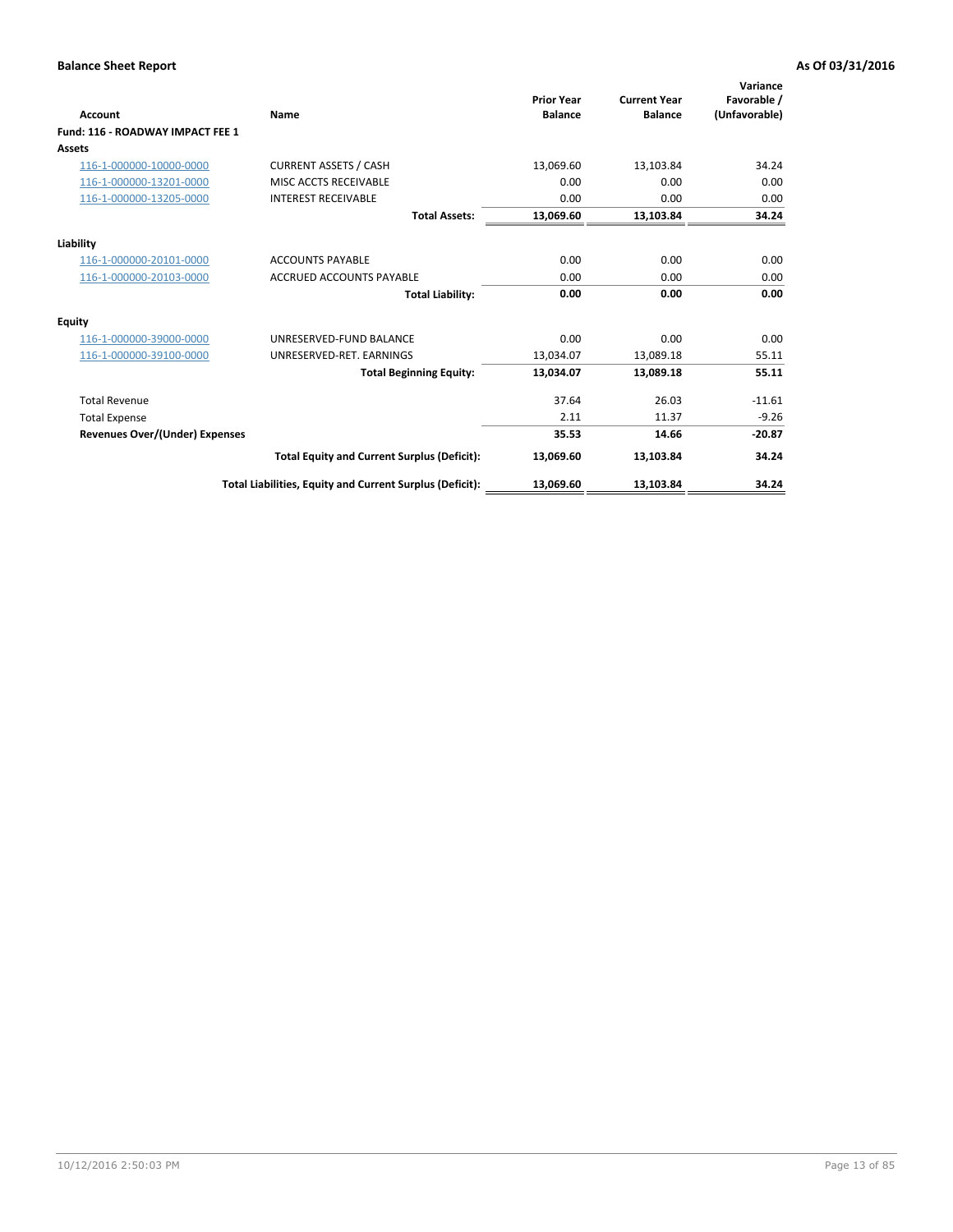| <b>Account</b>                   | Name                                                     | <b>Prior Year</b><br><b>Balance</b> | <b>Current Year</b><br><b>Balance</b> | Variance<br>Favorable /<br>(Unfavorable) |
|----------------------------------|----------------------------------------------------------|-------------------------------------|---------------------------------------|------------------------------------------|
| Fund: 117 - ROADWAY IMPACT FEE 2 |                                                          |                                     |                                       |                                          |
| Assets                           |                                                          |                                     |                                       |                                          |
| 117-1-000000-10000-0000          | <b>CURRENT ASSETS / CASH</b>                             | 71.72                               | 64.65                                 | $-7.07$                                  |
| 117-1-000000-13201-0000          | MISC ACCTS RECEIVABLE                                    | 0.00                                | 0.00                                  | 0.00                                     |
| 117-1-000000-13205-0000          | <b>INTEREST RECEIVABLE</b>                               | 0.00                                | 0.00                                  | 0.00                                     |
|                                  | <b>Total Assets:</b>                                     | 71.72                               | 64.65                                 | $-7.07$                                  |
| Liability                        |                                                          |                                     |                                       |                                          |
| 117-1-000000-20101-0000          | <b>ACCOUNTS PAYABLE</b>                                  | 0.00                                | 0.00                                  | 0.00                                     |
| 117-1-000000-20103-0000          | <b>ACCRUED ACCOUNTS PAYABLE</b>                          | 0.00                                | 0.00                                  | 0.00                                     |
|                                  | <b>Total Liability:</b>                                  | 0.00                                | 0.00                                  | 0.00                                     |
| Equity                           |                                                          |                                     |                                       |                                          |
| 117-1-000000-39000-0000          | UNRESERVED-FUND BALANCE                                  | 0.00                                | 0.00                                  | 0.00                                     |
| 117-1-000000-39100-0000          | UNRESERVED-RET. EARNINGS                                 | 62,221.66                           | 64.58                                 | $-62,157.08$                             |
|                                  | <b>Total Beginning Equity:</b>                           | 62,221.66                           | 64.58                                 | $-62,157.08$                             |
| <b>Total Revenue</b>             |                                                          | 50,292.24                           | 0.13                                  | $-50,292.11$                             |
| <b>Total Expense</b>             |                                                          | 112,442.18                          | 0.06                                  | 112,442.12                               |
| Revenues Over/(Under) Expenses   |                                                          | $-62,149.94$                        | 0.07                                  | 62,150.01                                |
|                                  | <b>Total Equity and Current Surplus (Deficit):</b>       | 71.72                               | 64.65                                 | $-7.07$                                  |
|                                  | Total Liabilities, Equity and Current Surplus (Deficit): | 71.72                               | 64.65                                 | $-7.07$                                  |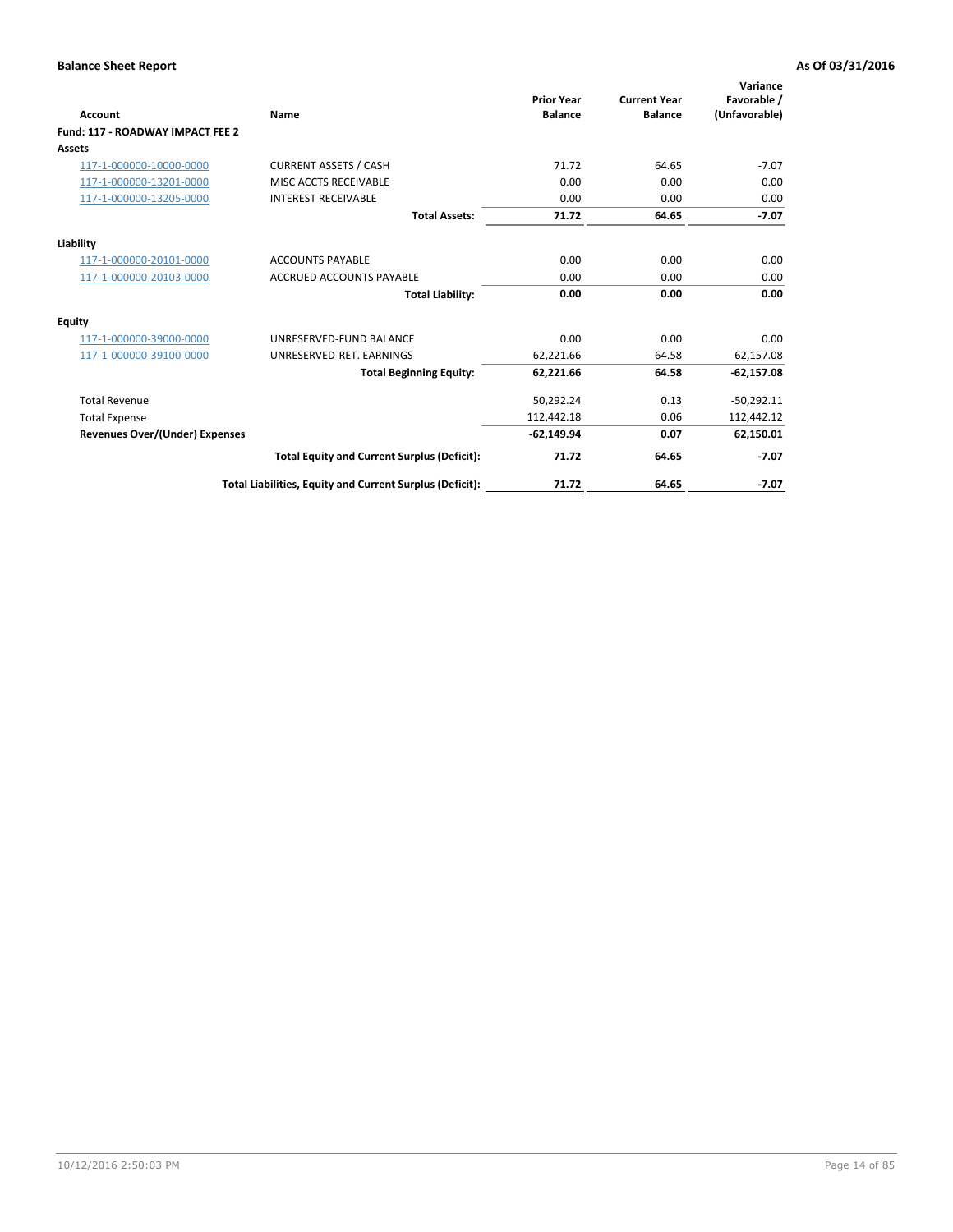| <b>Account</b>                        | Name                                                     | <b>Prior Year</b><br><b>Balance</b> | <b>Current Year</b><br><b>Balance</b> | Variance<br>Favorable /<br>(Unfavorable) |
|---------------------------------------|----------------------------------------------------------|-------------------------------------|---------------------------------------|------------------------------------------|
| Fund: 118 - ROADWAY IMPACT FEE 3      |                                                          |                                     |                                       |                                          |
| Assets                                |                                                          |                                     |                                       |                                          |
| 118-1-000000-10000-0000               | <b>CURRENT ASSETS / CASH</b>                             | 116.38                              | 109.76                                | $-6.62$                                  |
| 118-1-000000-13201-0000               | MISC ACCTS RECEIVABLE                                    | 0.00                                | 0.00                                  | 0.00                                     |
| 118-1-000000-13205-0000               | <b>INTEREST RECEIVABLE</b>                               | 0.00                                | 0.00                                  | 0.00                                     |
|                                       | <b>Total Assets:</b>                                     | 116.38                              | 109.76                                | $-6.62$                                  |
| Liability                             |                                                          |                                     |                                       |                                          |
| 118-1-000000-20101-0000               | <b>ACCOUNTS PAYABLE</b>                                  | 0.00                                | 0.00                                  | 0.00                                     |
| 118-1-000000-20103-0000               | <b>ACCRUED ACCOUNTS PAYABLE</b>                          | 0.00                                | 0.00                                  | 0.00                                     |
|                                       | <b>Total Liability:</b>                                  | 0.00                                | 0.00                                  | 0.00                                     |
| Equity                                |                                                          |                                     |                                       |                                          |
| 118-1-000000-39000-0000               | UNRESERVED-FUND BALANCE                                  | 0.00                                | 0.00                                  | 0.00                                     |
| 118-1-000000-39100-0000               | UNRESERVED-RET. EARNINGS                                 | 19.87                               | 109.62                                | 89.75                                    |
|                                       | <b>Total Beginning Equity:</b>                           | 19.87                               | 109.62                                | 89.75                                    |
| <b>Total Revenue</b>                  |                                                          | 87,360.49                           | 0.22                                  | $-87,360.27$                             |
| <b>Total Expense</b>                  |                                                          | 87,263.98                           | 0.08                                  | 87,263.90                                |
| <b>Revenues Over/(Under) Expenses</b> |                                                          | 96.51                               | 0.14                                  | $-96.37$                                 |
|                                       | <b>Total Equity and Current Surplus (Deficit):</b>       | 116.38                              | 109.76                                | $-6.62$                                  |
|                                       | Total Liabilities, Equity and Current Surplus (Deficit): | 116.38                              | 109.76                                | $-6.62$                                  |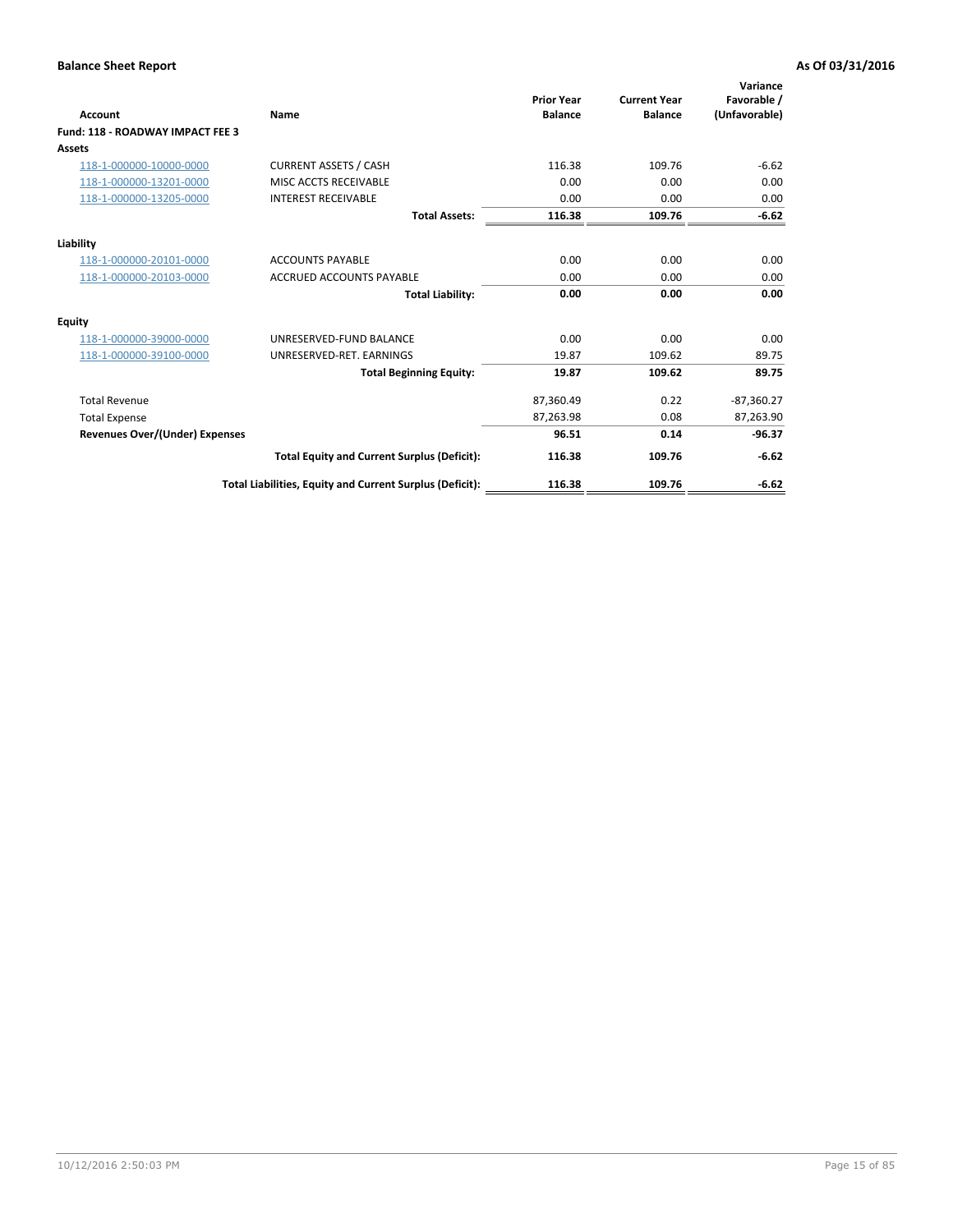| <b>Account</b>                        | Name                                                     | <b>Prior Year</b><br><b>Balance</b> | <b>Current Year</b><br><b>Balance</b> | Variance<br>Favorable /<br>(Unfavorable) |
|---------------------------------------|----------------------------------------------------------|-------------------------------------|---------------------------------------|------------------------------------------|
| Fund: 119 - ROADWAY IMPACT FEE 4      |                                                          |                                     |                                       |                                          |
| Assets                                |                                                          |                                     |                                       |                                          |
| 119-1-000000-10000-0000               | <b>CURRENT ASSETS / CASH</b>                             | 6.09                                | 4.63                                  | $-1.46$                                  |
| 119-1-000000-13201-0000               | MISC ACCTS RECEIVABLE                                    | 0.00                                | 0.00                                  | 0.00                                     |
| 119-1-000000-13205-0000               | <b>INTEREST RECEIVABLE</b>                               | 0.00                                | 0.00                                  | 0.00                                     |
|                                       | <b>Total Assets:</b>                                     | 6.09                                | 4.63                                  | $-1.46$                                  |
| Liability                             |                                                          |                                     |                                       |                                          |
| 119-1-000000-20101-0000               | <b>ACCOUNTS PAYABLE</b>                                  | 0.00                                | 0.00                                  | 0.00                                     |
| 119-1-000000-20103-0000               | <b>ACCRUED ACCOUNTS PAYABLE</b>                          | 0.00                                | 0.00                                  | 0.00                                     |
|                                       | <b>Total Liability:</b>                                  | 0.00                                | 0.00                                  | 0.00                                     |
| Equity                                |                                                          |                                     |                                       |                                          |
| 119-1-000000-39000-0000               | UNRESERVED-FUND BALANCE                                  | 0.00                                | 0.00                                  | 0.00                                     |
| 119-1-000000-39100-0000               | UNRESERVED-RET. EARNINGS                                 | 8.04                                | 4.62                                  | $-3.42$                                  |
|                                       | <b>Total Beginning Equity:</b>                           | 8.04                                | 4.62                                  | $-3.42$                                  |
| <b>Total Revenue</b>                  |                                                          | 68,969.27                           | 0.01                                  | $-68,969.26$                             |
| <b>Total Expense</b>                  |                                                          | 68,971.22                           | 0.00                                  | 68,971.22                                |
| <b>Revenues Over/(Under) Expenses</b> |                                                          | $-1.95$                             | 0.01                                  | 1.96                                     |
|                                       | <b>Total Equity and Current Surplus (Deficit):</b>       | 6.09                                | 4.63                                  | $-1.46$                                  |
|                                       | Total Liabilities, Equity and Current Surplus (Deficit): | 6.09                                | 4.63                                  | $-1.46$                                  |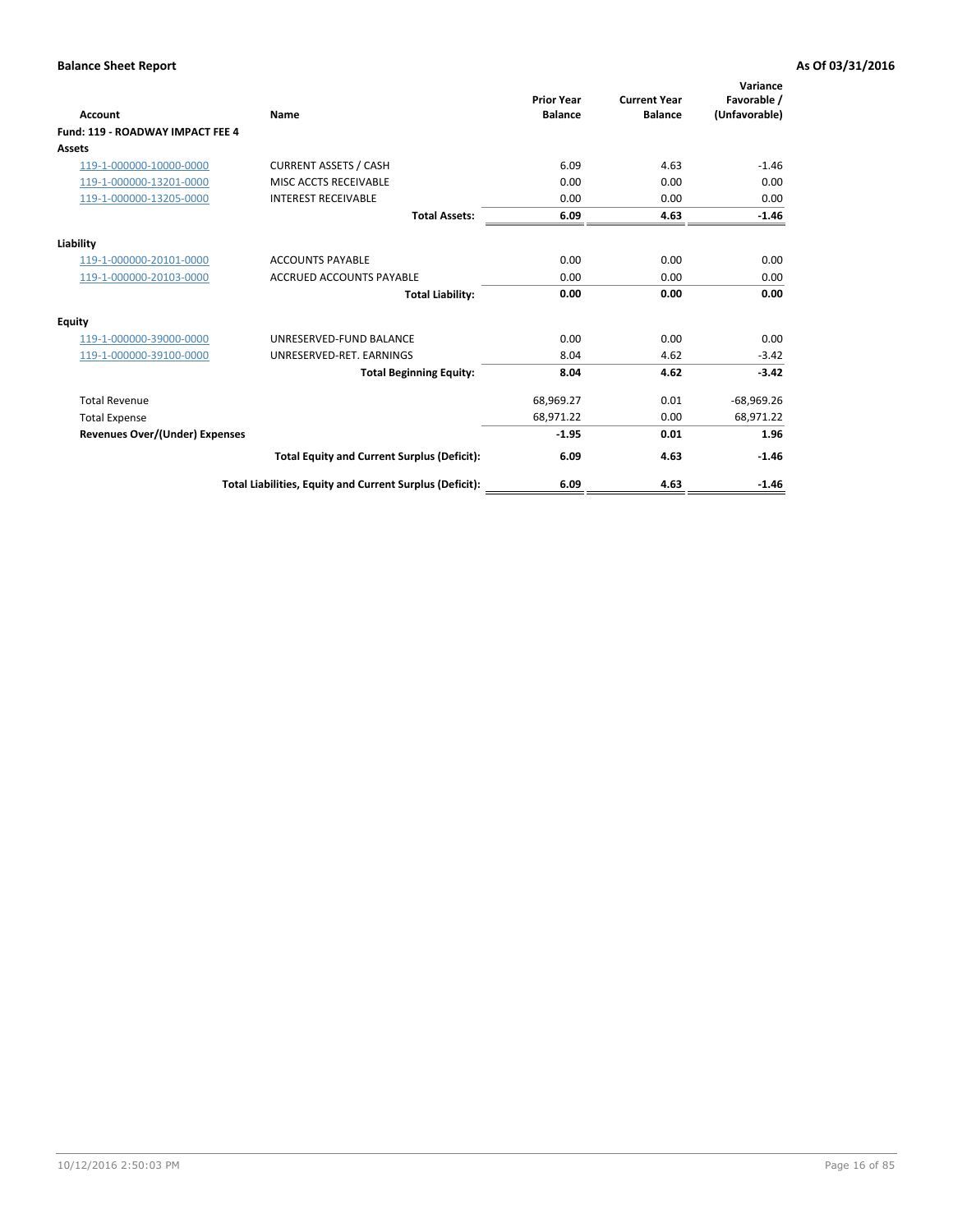| <b>Account</b>                                    | Name                                                     | <b>Prior Year</b><br><b>Balance</b> | <b>Current Year</b><br><b>Balance</b> | Variance<br>Favorable /<br>(Unfavorable) |
|---------------------------------------------------|----------------------------------------------------------|-------------------------------------|---------------------------------------|------------------------------------------|
| Fund: 120 - BROWNSFIELD HAZARDOUS WASTE EPA GRANT |                                                          |                                     |                                       |                                          |
| Assets                                            |                                                          |                                     |                                       |                                          |
| 120-1-000000-10000-0000                           | <b>CURRENT ASSETS / CASH</b>                             | $-2,710.90$                         | 0.00                                  | 2,710.90                                 |
| 120-1-000000-13201-0000                           | MISC ACCTS RECEIVABLE                                    | 0.00                                | 0.00                                  | 0.00                                     |
|                                                   | <b>Total Assets:</b>                                     | $-2,710.90$                         | 0.00                                  | 2,710.90                                 |
| Liability                                         |                                                          |                                     |                                       |                                          |
| 120-1-000000-20101-0000                           | <b>ACCOUNTS PAYABLE</b>                                  | 0.00                                | 0.00                                  | 0.00                                     |
| 120-1-000000-20102-0000                           | <b>CREDIT CARD PAYABLE</b>                               | 0.00                                | 0.00                                  | 0.00                                     |
| 120-1-000000-20902-0000                           | <b>DEFERRED GRANT REVENUE</b>                            | 0.00                                | 0.00                                  | 0.00                                     |
| 120-1-000000-29300-0000                           | <b>ENCUMBRANCE SUMMARY</b>                               | 0.00                                | 0.00                                  | 0.00                                     |
| 120-1-000000-29400-0000                           | RESERVED ACCOUNT / ENCUMBRANCES                          | 0.00                                | 0.00                                  | 0.00                                     |
|                                                   | <b>Total Liability:</b>                                  | 0.00                                | 0.00                                  | 0.00                                     |
| Equity                                            |                                                          |                                     |                                       |                                          |
| 120-1-000000-39000-0000                           | UNRESERVED-FUND BALANCE                                  | 0.00                                | 0.00                                  | 0.00                                     |
|                                                   | <b>Total Beginning Equity:</b>                           | 0.00                                | 0.00                                  | 0.00                                     |
| <b>Total Revenue</b>                              |                                                          | 20,562.35                           | 0.00                                  | $-20,562.35$                             |
| <b>Total Expense</b>                              |                                                          | 23,273.25                           | 0.00                                  | 23,273.25                                |
| <b>Revenues Over/(Under) Expenses</b>             |                                                          | $-2,710.90$                         | 0.00                                  | 2,710.90                                 |
|                                                   | <b>Total Equity and Current Surplus (Deficit):</b>       | $-2,710.90$                         | 0.00                                  | 2,710.90                                 |
|                                                   | Total Liabilities, Equity and Current Surplus (Deficit): | $-2,710.90$                         | 0.00                                  | 2,710.90                                 |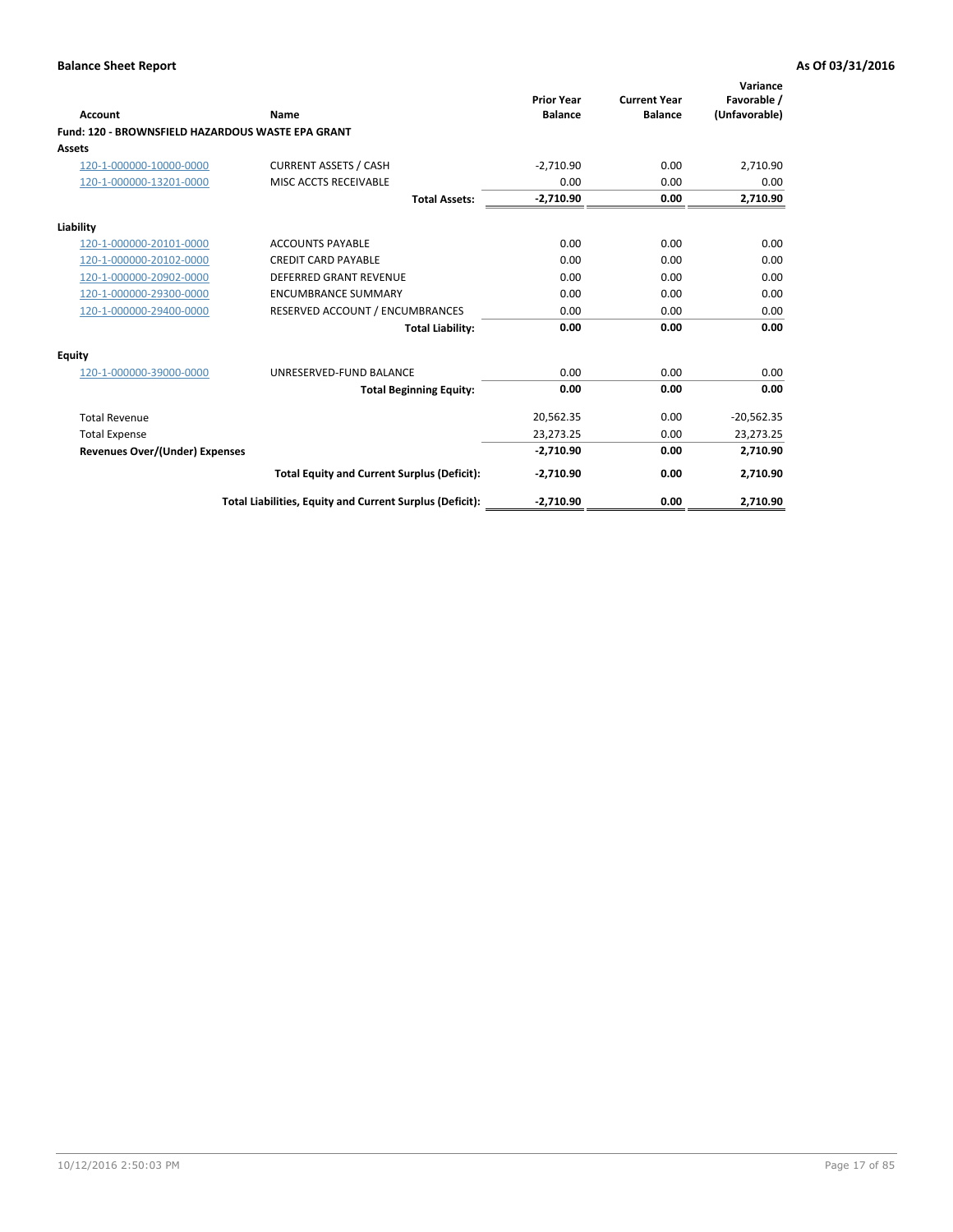| Account                                     | Name                                                     | <b>Prior Year</b><br><b>Balance</b> | <b>Current Year</b><br><b>Balance</b> | Variance<br>Favorable /<br>(Unfavorable) |
|---------------------------------------------|----------------------------------------------------------|-------------------------------------|---------------------------------------|------------------------------------------|
| Fund: 121 - BROWNSFIELD PETROLEUM EPA GRANT |                                                          |                                     |                                       |                                          |
| <b>Assets</b>                               |                                                          |                                     |                                       |                                          |
| 121-1-000000-10000-0000                     | <b>CURRENT ASSETS / CASH</b>                             | 2,715.43                            | 0.00                                  | $-2,715.43$                              |
| 121-1-000000-13201-0000                     | MISC ACCTS RECEIVABLE                                    | 0.00                                | 0.00                                  | 0.00                                     |
|                                             | <b>Total Assets:</b>                                     | 2,715.43                            | 0.00                                  | $-2,715.43$                              |
| Liability                                   |                                                          |                                     |                                       |                                          |
| 121-1-000000-20101-0000                     | <b>ACCOUNTS PAYABLE</b>                                  | 0.00                                | 0.00                                  | 0.00                                     |
| 121-1-000000-20102-0000                     | <b>CREDIT CARD PAYABLE</b>                               | 0.00                                | 0.00                                  | 0.00                                     |
| 121-1-000000-20103-0000                     | <b>ACCRUED ACCOUNTS PAYABLE</b>                          | 0.00                                | 0.00                                  | 0.00                                     |
| 121-1-000000-20902-0000                     | DEFERRED GRANT REVENUE                                   | 0.00                                | 0.00                                  | 0.00                                     |
| 121-1-000000-29300-0000                     | <b>ENCUMBRANCE SUMMARY</b>                               | 0.00                                | 0.00                                  | 0.00                                     |
| 121-1-000000-29400-0000                     | RESERVED ACCOUNT / ENCUMBRANCES                          | 0.00                                | 0.00                                  | 0.00                                     |
|                                             | <b>Total Liability:</b>                                  | 0.00                                | 0.00                                  | 0.00                                     |
| <b>Equity</b>                               |                                                          |                                     |                                       |                                          |
| 121-1-000000-39000-0000                     | UNRESERVED-FUND BALANCE                                  | 0.00                                | 15.82                                 | 15.82                                    |
|                                             | <b>Total Beginning Equity:</b>                           | 0.00                                | 15.82                                 | 15.82                                    |
| <b>Total Revenue</b>                        |                                                          | 4.60                                | $-15.82$                              | $-20.42$                                 |
| <b>Total Expense</b>                        |                                                          | $-2,710.83$                         | 0.00                                  | $-2,710.83$                              |
| <b>Revenues Over/(Under) Expenses</b>       |                                                          | 2,715.43                            | $-15.82$                              | $-2,731.25$                              |
|                                             | <b>Total Equity and Current Surplus (Deficit):</b>       | 2,715.43                            | 0.00                                  | $-2,715.43$                              |
|                                             | Total Liabilities, Equity and Current Surplus (Deficit): | 2,715.43                            | 0.00                                  | $-2,715.43$                              |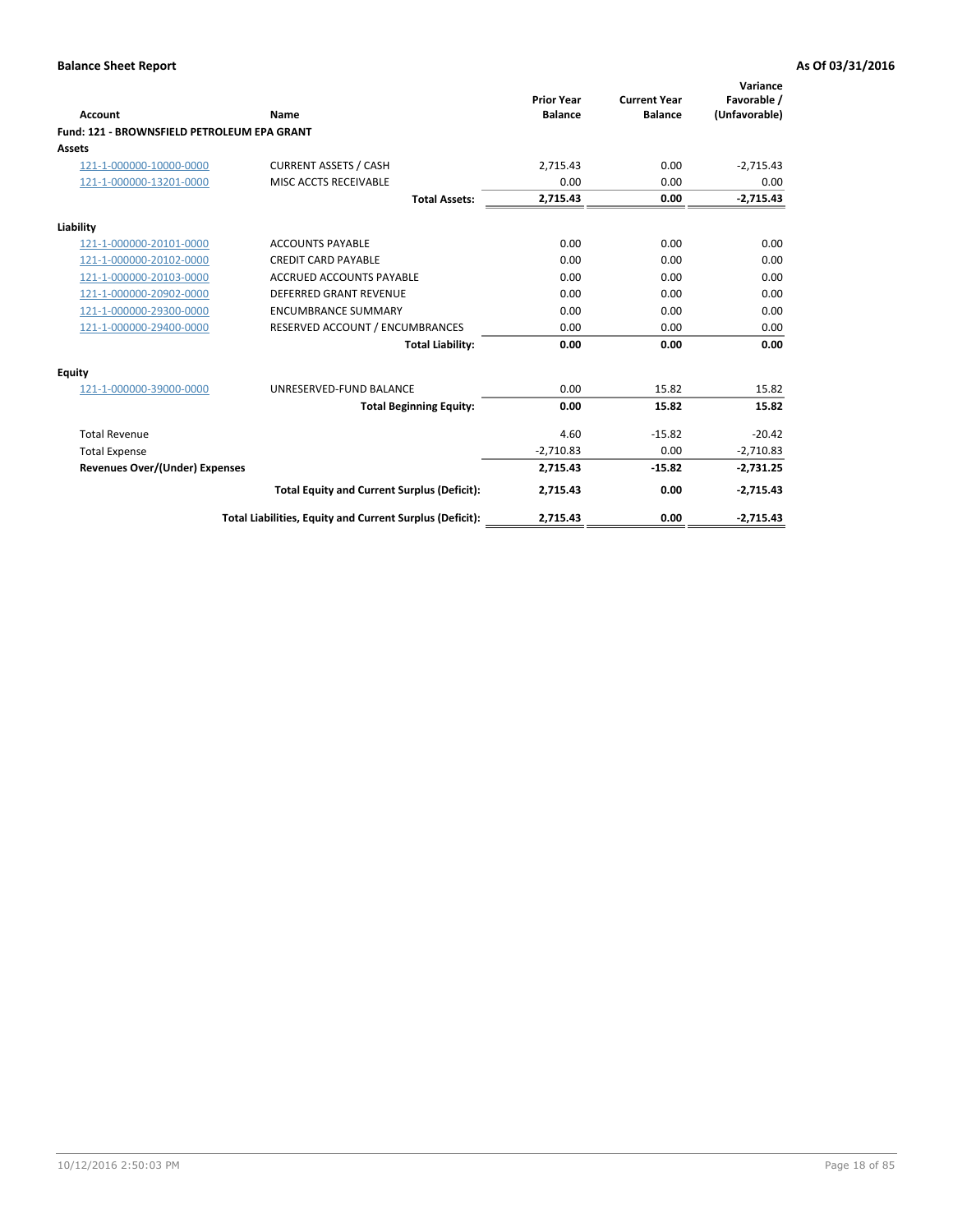| <b>Account</b>                                     | Name                                                     | <b>Prior Year</b><br><b>Balance</b> | <b>Current Year</b><br><b>Balance</b> | Variance<br>Favorable /<br>(Unfavorable) |
|----------------------------------------------------|----------------------------------------------------------|-------------------------------------|---------------------------------------|------------------------------------------|
| Fund: 122 - COPS HIRING PROGRAM GRANT 2010UMWX0308 |                                                          |                                     |                                       |                                          |
| Assets                                             |                                                          |                                     |                                       |                                          |
| 122-1-000000-10000-0000                            | <b>CURRENT ASSETS / CASH</b>                             | 0.00                                | 0.00                                  | 0.00                                     |
| 122-1-000000-13201-0000                            | MISC ACCTS RECEIVABLE                                    | 0.00                                | 0.00                                  | 0.00                                     |
|                                                    | <b>Total Assets:</b>                                     | 0.00                                | 0.00                                  | 0.00                                     |
| Liability                                          |                                                          |                                     |                                       |                                          |
| 122-1-000000-20101-0000                            | <b>ACCOUNTS PAYABLE</b>                                  | 0.00                                | 0.00                                  | 0.00                                     |
| 122-1-000000-20102-0000                            | <b>CREDIT CARD PAYABLE</b>                               | 0.00                                | 0.00                                  | 0.00                                     |
| 122-1-000000-20103-0000                            | <b>ACCRUED ACCOUNTS PAYABLE</b>                          | 0.00                                | 0.00                                  | 0.00                                     |
| 122-1-000000-20902-0000                            | <b>DEFERRED GRANT REVENUE</b>                            | 0.00                                | 0.00                                  | 0.00                                     |
|                                                    | <b>Total Liability:</b>                                  | 0.00                                | 0.00                                  | 0.00                                     |
| Equity                                             |                                                          |                                     |                                       |                                          |
| 122-1-000000-39000-0000                            | UNRESERVED-FUND BALANCE                                  | 0.00                                | 0.00                                  | 0.00                                     |
|                                                    | <b>Total Beginning Equity:</b>                           | 0.00                                | 0.00                                  | 0.00                                     |
| <b>Total Revenue</b>                               |                                                          | 0.00                                | 0.00                                  | 0.00                                     |
| <b>Total Expense</b>                               |                                                          | 0.00                                | 0.00                                  | 0.00                                     |
| <b>Revenues Over/(Under) Expenses</b>              |                                                          | 0.00                                | 0.00                                  | 0.00                                     |
|                                                    | <b>Total Equity and Current Surplus (Deficit):</b>       | 0.00                                | 0.00                                  | 0.00                                     |
|                                                    | Total Liabilities, Equity and Current Surplus (Deficit): | 0.00                                | 0.00                                  | 0.00                                     |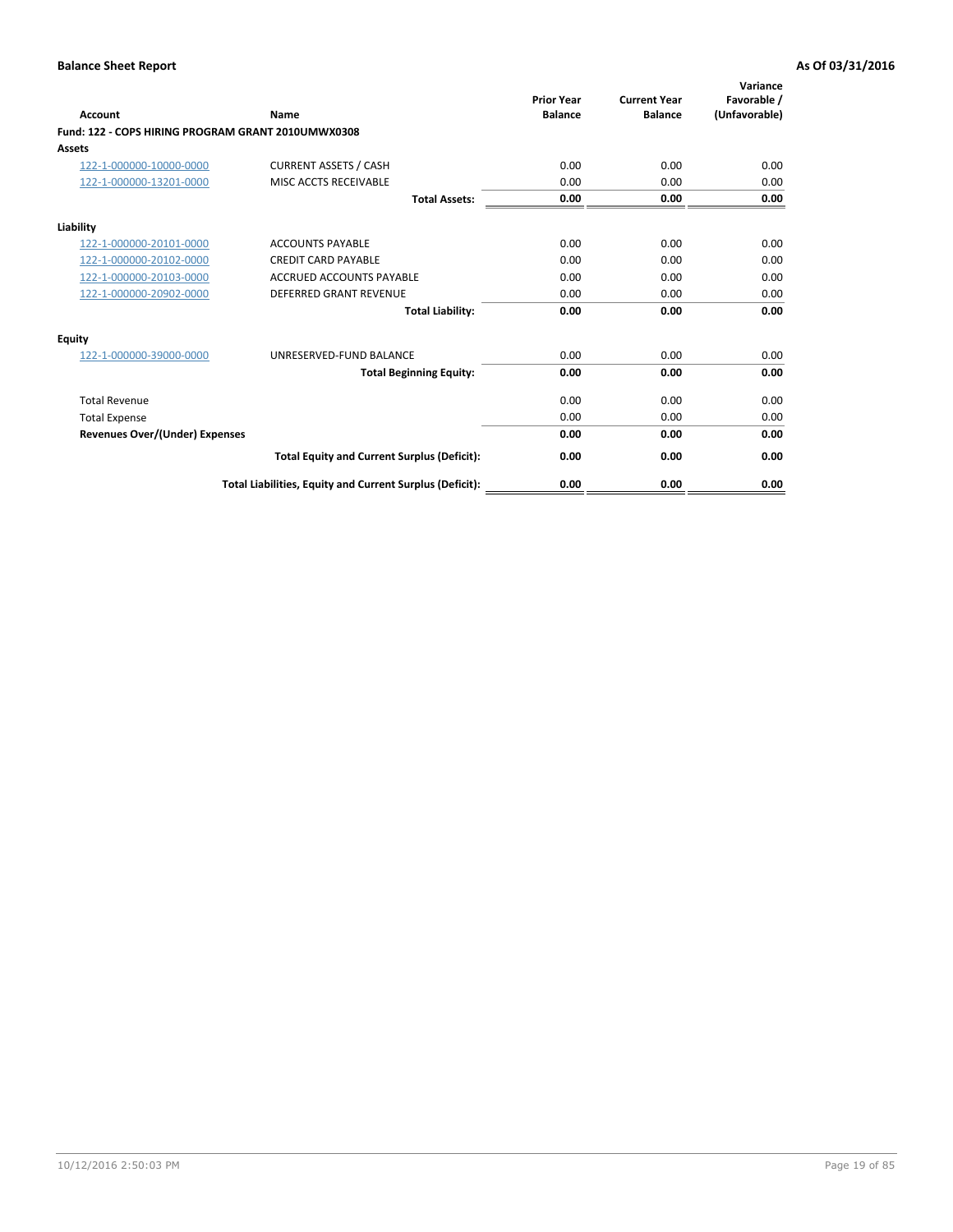| Account                        | Name                                                           | <b>Prior Year</b><br><b>Balance</b> | <b>Current Year</b><br><b>Balance</b> | Variance<br>Favorable /<br>(Unfavorable) |
|--------------------------------|----------------------------------------------------------------|-------------------------------------|---------------------------------------|------------------------------------------|
|                                | Fund: 123 - PTRAIN - POLICE REIMBURSEMENT GRANTS & CONT EDUCAT |                                     |                                       |                                          |
| Assets                         |                                                                |                                     |                                       |                                          |
| 123-1-000000-10000-0000        | <b>CURRENT ASSETS / CASH</b>                                   | 10,324.73                           | 7,041.48                              | $-3,283.25$                              |
| 123-1-000000-13201-0000        | MISC ACCTS RECEIVABLE                                          | 0.00                                | 0.00                                  | 0.00                                     |
|                                | <b>Total Assets:</b>                                           | 10,324.73                           | 7,041.48                              | $-3,283.25$                              |
| Liability                      |                                                                |                                     |                                       |                                          |
| 123-1-000000-20101-0000        | <b>ACCOUNTS PAYABLE</b>                                        | 0.00                                | 0.00                                  | 0.00                                     |
| 123-1-000000-20102-0000        | <b>CREDIT CARD PAYABLE</b>                                     | 0.00                                | 0.00                                  | 0.00                                     |
| 123-1-000000-20103-0000        | <b>ACCRUED ACCOUNTS PAYABLE</b>                                | 0.00                                | 0.00                                  | 0.00                                     |
|                                | <b>Total Liability:</b>                                        | 0.00                                | 0.00                                  | 0.00                                     |
| Equity                         |                                                                |                                     |                                       |                                          |
| 123-1-000000-39000-0000        | UNRESERVED-FUND BALANCE                                        | 7,145.86                            | 8,071.25                              | 925.39                                   |
|                                | <b>Total Beginning Equity:</b>                                 | 7,145.86                            | 8,071.25                              | 925.39                                   |
| <b>Total Revenue</b>           |                                                                | 5,421.73                            | 8,693.71                              | 3,271.98                                 |
| <b>Total Expense</b>           |                                                                | 2,242.86                            | 9,723.48                              | $-7,480.62$                              |
| Revenues Over/(Under) Expenses |                                                                | 3,178.87                            | $-1,029.77$                           | $-4,208.64$                              |
|                                | <b>Total Equity and Current Surplus (Deficit):</b>             | 10,324.73                           | 7,041.48                              | $-3,283.25$                              |
|                                | Total Liabilities, Equity and Current Surplus (Deficit):       | 10,324.73                           | 7,041.48                              | $-3,283.25$                              |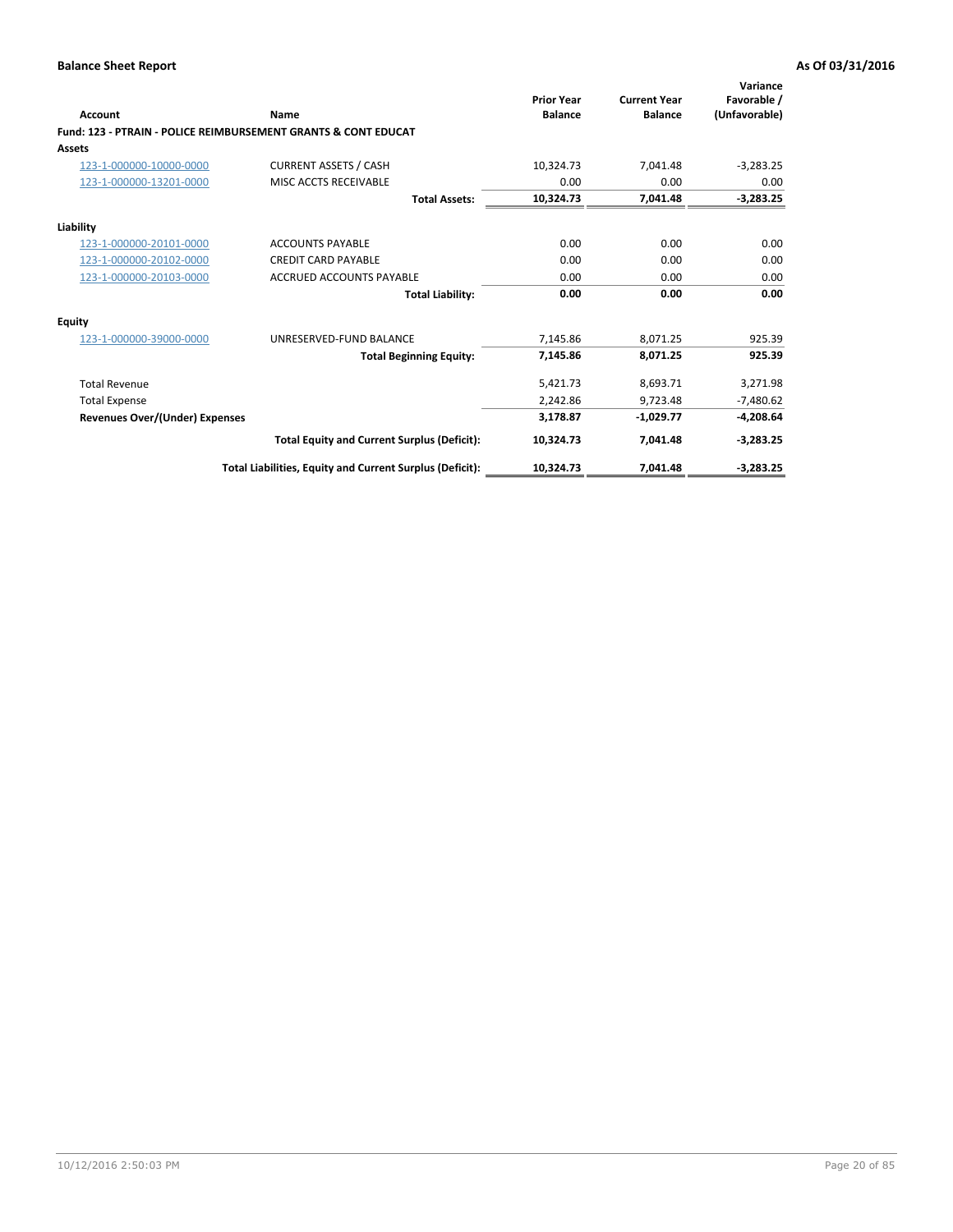| <b>Account</b>                        | Name                                                     | <b>Prior Year</b><br><b>Balance</b> | <b>Current Year</b><br><b>Balance</b> | Variance<br>Favorable /<br>(Unfavorable) |
|---------------------------------------|----------------------------------------------------------|-------------------------------------|---------------------------------------|------------------------------------------|
| <b>Fund: 124 - FIRE HAZMAT GRANT</b>  |                                                          |                                     |                                       |                                          |
| Assets                                |                                                          |                                     |                                       |                                          |
| 124-1-000000-10000-0000               | <b>CURRENT ASSETS / CASH</b>                             | 0.00                                | 0.00                                  | 0.00                                     |
| 124-1-000000-13201-0000               | MISC ACCTS RECEIVABLE                                    | 0.00                                | 0.00                                  | 0.00                                     |
| 124-1-000000-13205-0000               | <b>INTEREST RECEIVABLE</b>                               | 0.00                                | 0.00                                  | 0.00                                     |
|                                       | <b>Total Assets:</b>                                     | 0.00                                | 0.00                                  | 0.00                                     |
| Liability                             |                                                          |                                     |                                       |                                          |
| 124-1-000000-20101-0000               | <b>ACCOUNTS PAYABLE</b>                                  | 0.00                                | 0.00                                  | 0.00                                     |
| 124-1-000000-20102-0000               | <b>CREDIT CARD PAYABLE</b>                               | 0.00                                | 0.00                                  | 0.00                                     |
| 124-1-000000-20902-0000               | <b>DEFERRED GRANT REVENUE</b>                            | 0.00                                | 0.00                                  | 0.00                                     |
| 124-1-000000-21001-0000               | <b>GENERAL FUND / GENERAL FUND</b>                       | 0.00                                | 0.00                                  | 0.00                                     |
| 124-1-000000-29300-0000               | <b>ENCUMBRANCE SUMMARY</b>                               | 0.00                                | 0.00                                  | 0.00                                     |
| 124-1-000000-29400-0000               | RESERVED ACCOUNT / ENCUMBRANCES                          | 0.00                                | 0.00                                  | 0.00                                     |
|                                       | <b>Total Liability:</b>                                  | 0.00                                | 0.00                                  | 0.00                                     |
| Equity                                |                                                          |                                     |                                       |                                          |
| 124-1-000000-39000-0000               | UNRESERVED-FUND BALANCE                                  | 0.00                                | 0.00                                  | 0.00                                     |
|                                       | <b>Total Beginning Equity:</b>                           | 0.00                                | 0.00                                  | 0.00                                     |
| <b>Total Revenue</b>                  |                                                          | 0.00                                | 0.00                                  | 0.00                                     |
| <b>Total Expense</b>                  |                                                          | 0.00                                | 0.00                                  | 0.00                                     |
| <b>Revenues Over/(Under) Expenses</b> |                                                          | 0.00                                | 0.00                                  | 0.00                                     |
|                                       | <b>Total Equity and Current Surplus (Deficit):</b>       | 0.00                                | 0.00                                  | 0.00                                     |
|                                       | Total Liabilities, Equity and Current Surplus (Deficit): | 0.00                                | 0.00                                  | 0.00                                     |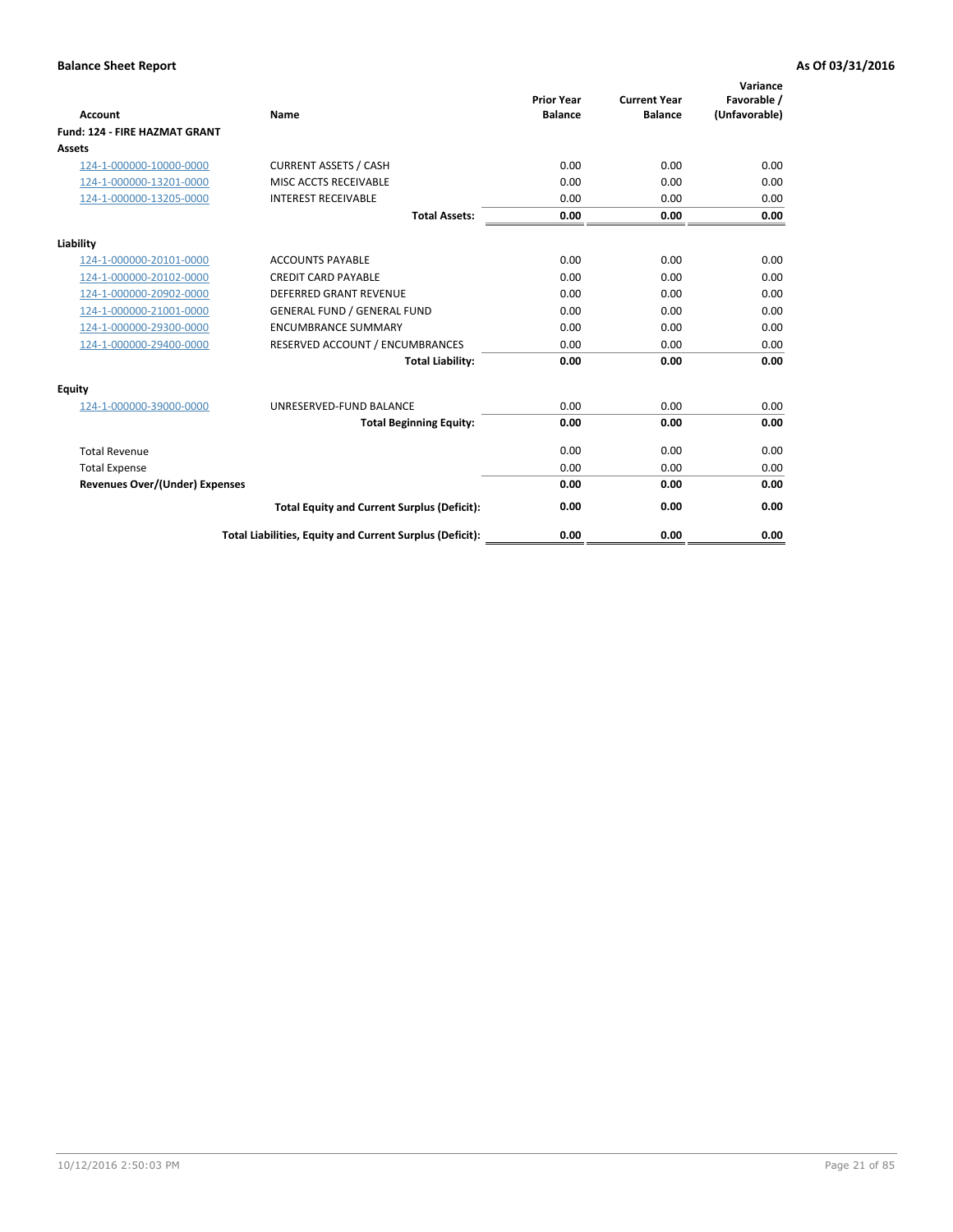| Account                                                   | Name                                                     | <b>Prior Year</b><br><b>Balance</b> | <b>Current Year</b><br><b>Balance</b> | Variance<br>Favorable /<br>(Unfavorable) |
|-----------------------------------------------------------|----------------------------------------------------------|-------------------------------------|---------------------------------------|------------------------------------------|
| <b>Fund: 125 - TRAINING &amp; HUMANITIES TEXAS GRANTS</b> |                                                          |                                     |                                       |                                          |
| <b>Assets</b>                                             |                                                          |                                     |                                       |                                          |
| 125-1-000000-10000-0000                                   | <b>CURRENT ASSETS / CASH</b>                             | 0.00                                | 0.00                                  | 0.00                                     |
| 125-1-000000-13205-0000                                   | <b>INTEREST RECEIVABLE</b>                               | 0.00                                | 0.00                                  | 0.00                                     |
|                                                           | <b>Total Assets:</b>                                     | 0.00                                | 0.00                                  | 0.00                                     |
| Liability                                                 |                                                          |                                     |                                       |                                          |
| 125-1-000000-20101-0000                                   | <b>ACCOUNTS PAYABLE</b>                                  | 0.00                                | 0.00                                  | 0.00                                     |
| 125-1-000000-20102-0000                                   | <b>CREDIT CARD PAYABLE</b>                               | 0.00                                | 0.00                                  | 0.00                                     |
| 125-1-000000-20103-0000                                   | <b>ACCRUED ACCOUNTS PAYABLE</b>                          | 0.00                                | 0.00                                  | 0.00                                     |
| 125-1-000000-20902-0000                                   | <b>DEFERRED GRANT REVENUE</b>                            | 0.00                                | 0.00                                  | 0.00                                     |
| 125-1-000000-29300-0000                                   | <b>ENCUMBRANCE SUMMARY</b>                               | 0.00                                | 0.00                                  | 0.00                                     |
| 125-1-000000-29400-0000                                   | RESERVED ACCOUNT / ENCUMBRANCES                          | 0.00                                | 0.00                                  | 0.00                                     |
|                                                           | <b>Total Liability:</b>                                  | 0.00                                | 0.00                                  | 0.00                                     |
| <b>Equity</b>                                             |                                                          |                                     |                                       |                                          |
| 125-1-000000-39000-0000                                   | UNRESERVED-FUND BALANCE                                  | 0.00                                | 0.00                                  | 0.00                                     |
|                                                           | <b>Total Beginning Equity:</b>                           | 0.00                                | 0.00                                  | 0.00                                     |
| <b>Total Revenue</b>                                      |                                                          | 0.00                                | 0.00                                  | 0.00                                     |
| <b>Total Expense</b>                                      |                                                          | 0.00                                | 0.00                                  | 0.00                                     |
| <b>Revenues Over/(Under) Expenses</b>                     |                                                          | 0.00                                | 0.00                                  | 0.00                                     |
|                                                           | <b>Total Equity and Current Surplus (Deficit):</b>       | 0.00                                | 0.00                                  | 0.00                                     |
|                                                           | Total Liabilities, Equity and Current Surplus (Deficit): | 0.00                                | 0.00                                  | 0.00                                     |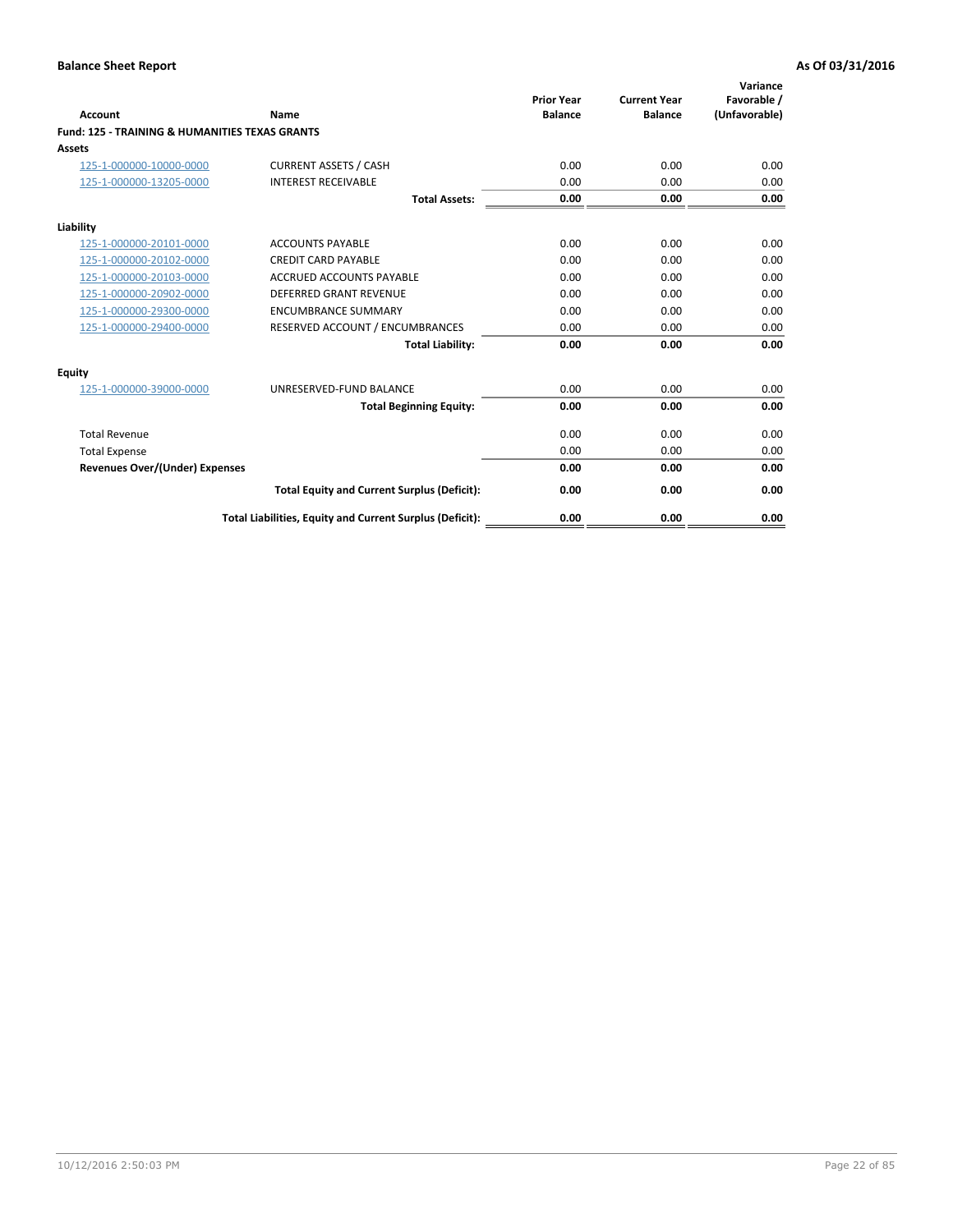| <b>Account</b>                         | Name                                                     | <b>Prior Year</b><br><b>Balance</b> | <b>Current Year</b><br><b>Balance</b> | Variance<br>Favorable /<br>(Unfavorable) |
|----------------------------------------|----------------------------------------------------------|-------------------------------------|---------------------------------------|------------------------------------------|
| <b>Fund: 126 - TIFMAS MOBILIZATION</b> |                                                          |                                     |                                       |                                          |
| Assets                                 |                                                          |                                     |                                       |                                          |
| 126-1-000000-10000-0000                | <b>CURRENT ASSETS / CASH</b>                             | 0.00                                | 0.00                                  | 0.00                                     |
| 126-1-000000-13201-0000                | MISC ACCTS RECEIVABLE                                    | 0.00                                | 0.00                                  | 0.00                                     |
|                                        | <b>Total Assets:</b>                                     | 0.00                                | 0.00                                  | 0.00                                     |
| Liability                              |                                                          |                                     |                                       |                                          |
| 126-1-000000-20101-0000                | <b>ACCOUNTS PAYABLE</b>                                  | 0.00                                | 0.00                                  | 0.00                                     |
| 126-1-000000-20102-0000                | <b>CREDIT CARD PAYABLE</b>                               | 0.00                                | 0.00                                  | 0.00                                     |
| 126-1-000000-39100-0000                | UNRESERVED-RET. EARNINGS                                 | 0.00                                | 0.00                                  | 0.00                                     |
|                                        | <b>Total Liability:</b>                                  | 0.00                                | 0.00                                  | 0.00                                     |
| Equity                                 |                                                          |                                     |                                       |                                          |
| 126-1-000000-39000-0000                | UNRESERVED-FUND BALANCE                                  | 0.00                                | 0.00                                  | 0.00                                     |
|                                        | <b>Total Beginning Equity:</b>                           | 0.00                                | 0.00                                  | 0.00                                     |
| <b>Total Revenue</b>                   |                                                          | 0.00                                | 0.00                                  | 0.00                                     |
| <b>Total Expense</b>                   |                                                          | 0.00                                | 0.00                                  | 0.00                                     |
| Revenues Over/(Under) Expenses         |                                                          | 0.00                                | 0.00                                  | 0.00                                     |
|                                        | <b>Total Equity and Current Surplus (Deficit):</b>       | 0.00                                | 0.00                                  | 0.00                                     |
|                                        | Total Liabilities, Equity and Current Surplus (Deficit): | 0.00                                | 0.00                                  | 0.00                                     |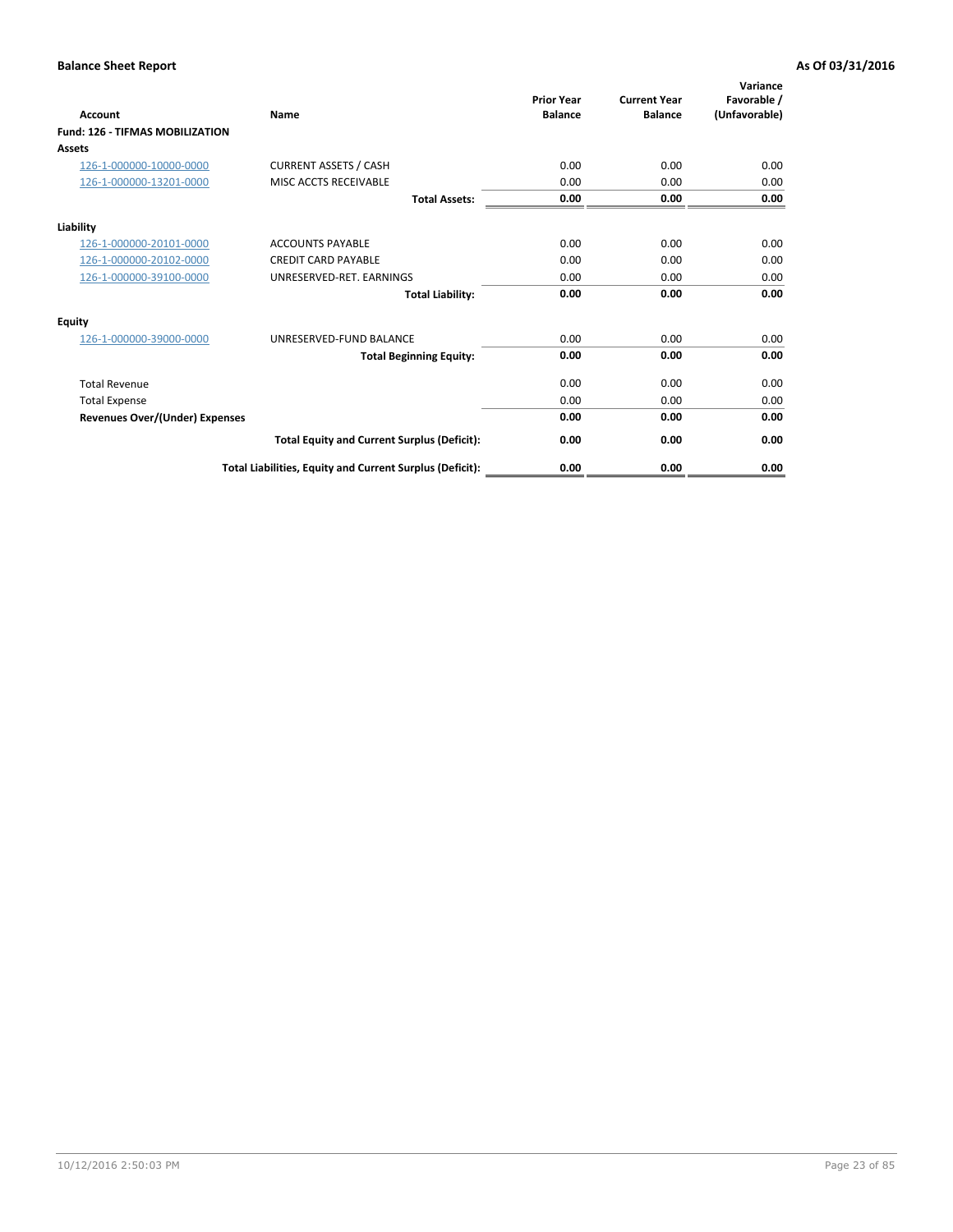| <b>Account</b>                        | Name                                                     | <b>Prior Year</b><br><b>Balance</b> | <b>Current Year</b><br><b>Balance</b> | Variance<br>Favorable /<br>(Unfavorable) |
|---------------------------------------|----------------------------------------------------------|-------------------------------------|---------------------------------------|------------------------------------------|
| Fund: 127 - FIRE GRANT                |                                                          |                                     |                                       |                                          |
| <b>Assets</b>                         |                                                          |                                     |                                       |                                          |
| 127-1-000000-10000-0000               | <b>CURRENT ASSETS / CASH</b>                             | 0.00                                | 0.00                                  | 0.00                                     |
| 127-1-000000-13201-0000               | MISC ACCTS RECEIVABLE                                    | 0.00                                | 0.00                                  | 0.00                                     |
|                                       | <b>Total Assets:</b>                                     | 0.00                                | 0.00                                  | 0.00                                     |
| Liability                             |                                                          |                                     |                                       |                                          |
| 127-1-000000-20101-0000               | <b>ACCOUNTS PAYABLE</b>                                  | 0.00                                | 0.00                                  | 0.00                                     |
|                                       | <b>Total Liability:</b>                                  | 0.00                                | 0.00                                  | 0.00                                     |
| <b>Equity</b>                         |                                                          |                                     |                                       |                                          |
| 127-1-000000-39000-0000               | UNRESERVED-FUND BALANCE                                  | 0.00                                | 0.00                                  | 0.00                                     |
|                                       | <b>Total Beginning Equity:</b>                           | 0.00                                | 0.00                                  | 0.00                                     |
| <b>Total Revenue</b>                  |                                                          | 0.00                                | 0.00                                  | 0.00                                     |
| <b>Total Expense</b>                  |                                                          | 0.00                                | 0.00                                  | 0.00                                     |
| <b>Revenues Over/(Under) Expenses</b> |                                                          | 0.00                                | 0.00                                  | 0.00                                     |
|                                       | <b>Total Equity and Current Surplus (Deficit):</b>       | 0.00                                | 0.00                                  | 0.00                                     |
|                                       | Total Liabilities, Equity and Current Surplus (Deficit): | 0.00                                | 0.00                                  | 0.00                                     |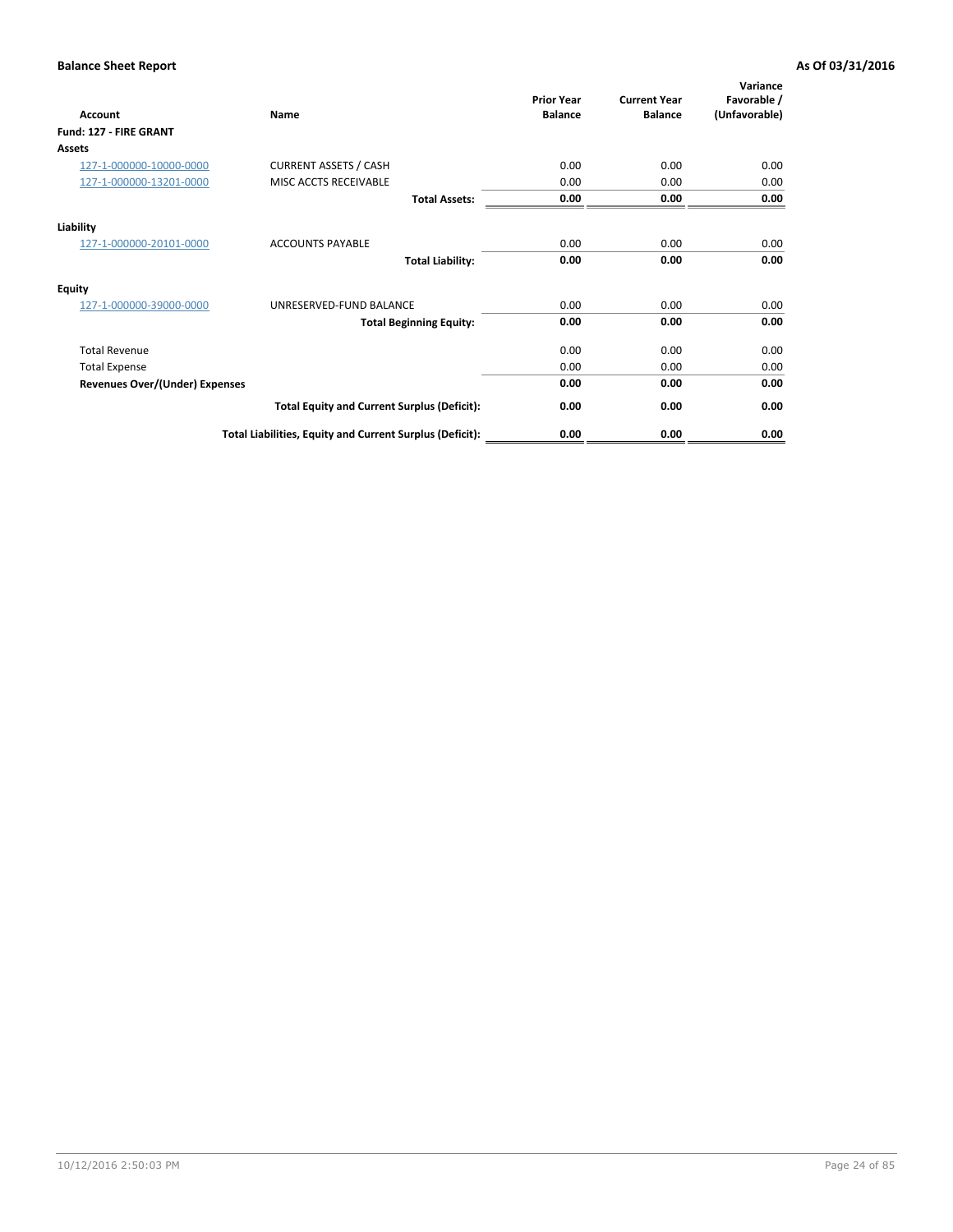| <b>Account</b>                        | Name                                                     | <b>Prior Year</b><br><b>Balance</b> | <b>Current Year</b><br><b>Balance</b> | Variance<br>Favorable /<br>(Unfavorable) |
|---------------------------------------|----------------------------------------------------------|-------------------------------------|---------------------------------------|------------------------------------------|
| Fund: 140 - DEBT SERVICE FUND         |                                                          |                                     |                                       |                                          |
| <b>Assets</b>                         |                                                          |                                     |                                       |                                          |
| 140-1-000000-10000-0000               | <b>CURRENT ASSETS / CASH</b>                             | 85,387.46                           | 365,922.92                            | 280,535.46                               |
| 140-1-000000-12101-0000               | <b>BOND ISSUANCE COSTS</b>                               | 0.00                                | 0.00                                  | 0.00                                     |
| 140-1-000000-13101-0000               | TAX RECEIVABLE-CURRENT                                   | 75,174.26                           | 116,188.17                            | 41,013.91                                |
| 140-1-000000-13102-0000               | <b>TAXES REC-DELINQUENT</b>                              | 201,938.10                          | 180,459.81                            | $-21,478.29$                             |
| 140-1-000000-13103-0000               | ALLOW FOR UNCOLLECT TAXES                                | $-117,451.89$                       | $-126,663.48$                         | $-9,211.59$                              |
| 140-1-000000-13203-0000               | NON-CURRENT ASSETS / PREPAYMENTS                         | 0.00                                | 0.00                                  | 0.00                                     |
| 140-1-000000-13205-0000               | <b>INTEREST RECEIVABLE</b>                               | 0.00                                | 0.00                                  | 0.00                                     |
| 140-1-000000-13221-0000               | MISC A/R - PROPERTY TAXES                                | 9,373.15                            | 10,189.90                             | 816.75                                   |
|                                       | <b>Total Assets:</b>                                     | 254,421.08                          | 546,097.32                            | 291,676.24                               |
| Liability                             |                                                          |                                     |                                       |                                          |
| 140-1-000000-20101-0000               | <b>ACCOUNTS PAYABLE</b>                                  | 0.00                                | 0.00                                  | 0.00                                     |
| 140-1-000000-20102-0000               | <b>CREDIT CARD PAYABLE</b>                               | 0.00                                | 0.00                                  | 0.00                                     |
| 140-1-000000-20103-0000               | <b>ACCRUED ACCOUNTS PAYABLE</b>                          | 0.00                                | 0.00                                  | 0.00                                     |
| 140-1-000000-20108-0000               | <b>MATURED BONDS PAYABLE</b>                             | 0.00                                | 0.00                                  | 0.00                                     |
| 140-1-000000-20111-0000               | MATURED INTEREST PAYABLE                                 | 0.00                                | 0.00                                  | 0.00                                     |
| 140-1-000000-20112-0000               | <b>ACCRUED INTEREST PAYABLE</b>                          | 0.00                                | 0.00                                  | 0.00                                     |
| 140-1-000000-20203-0000               | <b>DEFERRED TAX REVENUE</b>                              | 138,771.91                          | 165,440.96                            | $-26,669.05$                             |
| 140-1-000000-21001-0000               | <b>GENERAL FUND / GENERAL FUND</b>                       | 0.00                                | 0.00                                  | 0.00                                     |
| 140-1-000000-21040-0000               | DUE TO / GENERAL CIP FUND                                | 0.00                                | 0.00                                  | 0.00                                     |
| 140-1-000000-29300-0000               | <b>ENCUMBRANCE SUMMARY</b>                               | 0.00                                | 0.00                                  | 0.00                                     |
| 140-1-000000-29400-0000               | RESERVED ACCOUNT / ENCUMBRANCES                          | 0.00                                | 0.00                                  | 0.00                                     |
|                                       | <b>Total Liability:</b>                                  | 138,771.91                          | 165,440.96                            | $-26,669.05$                             |
| <b>Equity</b>                         |                                                          |                                     |                                       |                                          |
| 140-1-000000-39000-0000               | UNRESERVED-FUND BALANCE                                  | 411,844.78                          | 452,712.07                            | 40,867.29                                |
|                                       | <b>Total Beginning Equity:</b>                           | 411,844.78                          | 452,712.07                            | 40,867.29                                |
| <b>Total Revenue</b>                  |                                                          | 3,878,074.92                        | 5,121,068.62                          | 1,242,993.70                             |
| <b>Total Expense</b>                  |                                                          | 4,174,270.53                        | 5,193,124.33                          | $-1,018,853.80$                          |
| <b>Revenues Over/(Under) Expenses</b> |                                                          | -296,195.61                         | $-72,055.71$                          | 224,139.90                               |
|                                       | <b>Total Equity and Current Surplus (Deficit):</b>       | 115,649.17                          | 380,656.36                            | 265,007.19                               |
|                                       | Total Liabilities, Equity and Current Surplus (Deficit): | 254,421.08                          | 546.097.32                            | 291,676.24                               |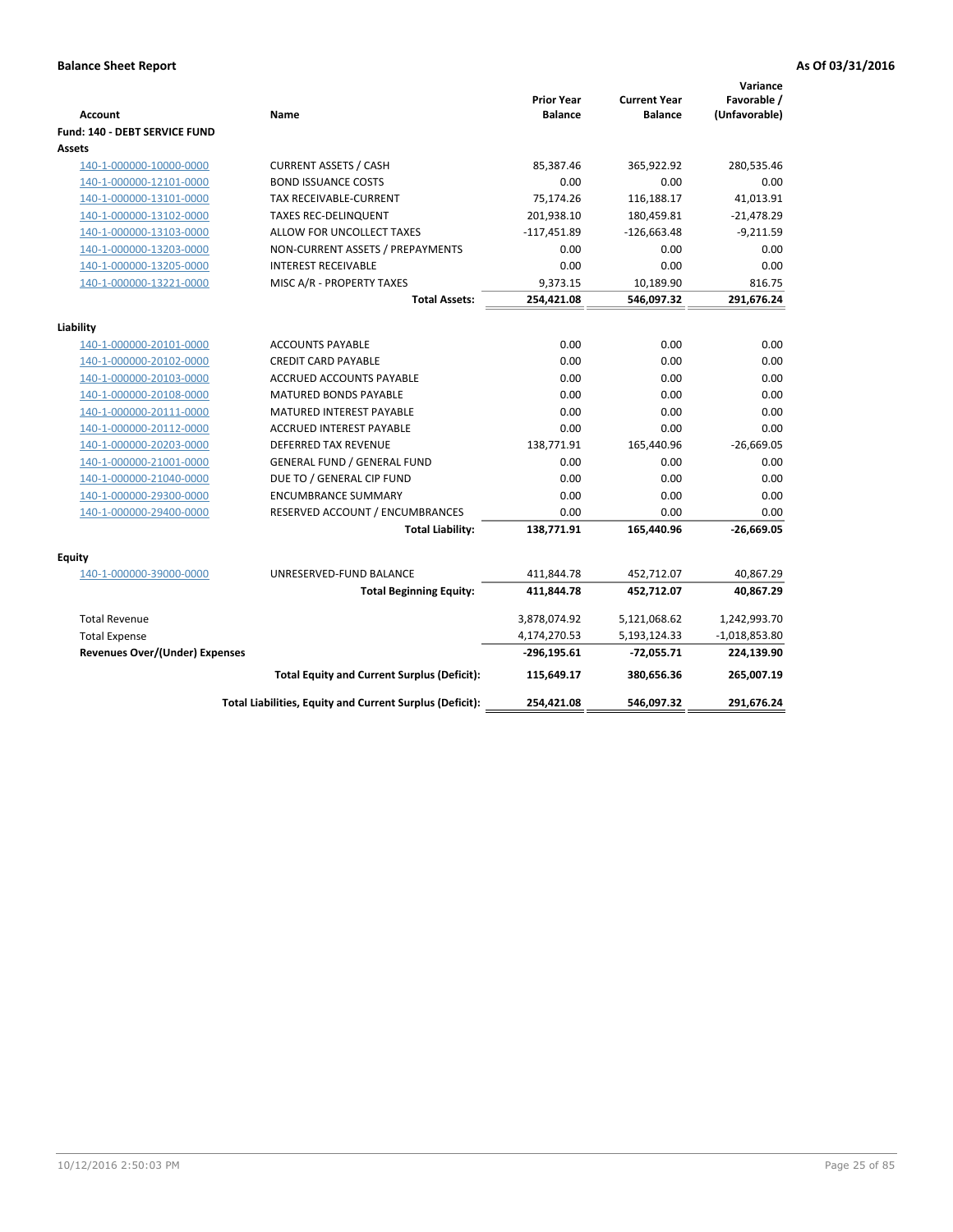|                                                     |                                                             |                                     |                                       | Variance                     |
|-----------------------------------------------------|-------------------------------------------------------------|-------------------------------------|---------------------------------------|------------------------------|
| <b>Account</b>                                      | Name                                                        | <b>Prior Year</b><br><b>Balance</b> | <b>Current Year</b><br><b>Balance</b> | Favorable /<br>(Unfavorable) |
| <b>Fund: 160 - GENERAL CAPITAL IMPROVEMENT FUND</b> |                                                             |                                     |                                       |                              |
| Assets                                              |                                                             |                                     |                                       |                              |
| 160-1-000000-10000-0000                             | <b>CURRENT ASSETS / CASH</b>                                | 2,459,637.72                        | 2,702,367.22                          | 242,729.50                   |
| 160-1-000000-11402-0000                             | 2002 CO'S                                                   | 282,588.53                          | 283,014.01                            | 425.48                       |
| 160-1-000000-11514-0000                             | EXCHANGE BLDG - TX DAILY ACCOUNT 1157                       | 0.00                                | 2,250,893.48                          | 2,250,893.48                 |
| 160-1-000000-11517-0000                             | <b>EXCHANGE BLDG - TX TERM</b>                              | 0.00                                | 0.00                                  | 0.00                         |
| 160-1-000000-11520-0000                             | <b>CERTIFICATES OF DEPOSIT</b>                              | 150,000.00                          | 300,000.00                            | 150,000.00                   |
| 160-1-000000-11602-0000                             | 2001 CO                                                     | 87,680.28                           | 87,802.90                             | 122.62                       |
| 160-1-000000-11603-0000                             | 2001-A CO'S                                                 | 73,193.02                           | 73,295.27                             | 102.25                       |
| 160-1-000000-13201-0000                             | MISC ACCTS RECEIVABLE                                       | 0.00                                | 0.00                                  | 0.00                         |
| 160-1-000000-13205-0000                             | <b>INTEREST RECEIVABLE</b>                                  | 0.00                                | 0.00                                  | 0.00                         |
| 160-1-000000-14035-0000                             | DEBT SERVICE / DEBT SERVICE FUND                            | 0.00                                | 0.00                                  | 0.00                         |
|                                                     | <b>Total Assets:</b>                                        | 3,053,099.55                        | 5,697,372.88                          | 2,644,273.33                 |
|                                                     |                                                             |                                     |                                       |                              |
| Liability                                           |                                                             |                                     |                                       |                              |
| 160-1-000000-20101-0000                             | <b>ACCOUNTS PAYABLE</b>                                     | 3,770.50                            | 0.00                                  | 3,770.50                     |
| 160-1-000000-20102-0000                             | <b>CREDIT CARD PAYABLE</b>                                  | 0.00                                | 0.00                                  | 0.00                         |
| 160-1-000000-20103-0000                             | <b>ACCRUED ACCOUNTS PAYABLE</b><br><b>DEVELOPERS ESCROW</b> | 0.00<br>4,861.10                    | 0.00<br>4,861.10                      | 0.00<br>0.00                 |
| 160-1-000000-20113-0000<br>160-1-000000-20139-0000  | RETAINAGES PAYABLE                                          | 4,861.10                            | 18,957.50                             | $-14,096.40$                 |
| 160-1-000000-20902-0000                             | DEFERRED GRANT REVENUE                                      | 0.00                                | 0.00                                  | 0.00                         |
| 160-1-000000-21001-0000                             | <b>GENERAL FUND / GENERAL FUND</b>                          | 0.00                                | 0.00                                  | 0.00                         |
| 160-1-000000-21035-0000                             | DEBT SERVICE / DUE TO DEBT SERVICE                          | 0.00                                | 0.00                                  | 0.00                         |
| 160-1-000000-21101-0000                             | ENTERPRISE / WTR/WWTR UTILITY FUND                          | 0.00                                | 0.00                                  | 0.00                         |
| 160-1-000000-29300-0000                             | <b>ENCUMBRANCE SUMMARY</b>                                  | 0.00                                | 0.00                                  | 0.00                         |
| 160-1-000000-29400-0100                             | RESERVED ACCOUNT / ENCUMBRANCES                             | 0.00                                | 0.00                                  | 0.00                         |
|                                                     | <b>Total Liability:</b>                                     | 13,492.70                           | 23,818.60                             | $-10,325.90$                 |
|                                                     |                                                             |                                     |                                       |                              |
| Equity                                              |                                                             |                                     |                                       |                              |
| 160-1-000000-39000-0000                             | UNRESERVED-FUND BALANCE                                     | 2,403,806.12                        | 2,786,709.99                          | 382,903.87                   |
|                                                     | <b>Total Beginning Equity:</b>                              | 2,403,806.12                        | 2,786,709.99                          | 382,903.87                   |
| <b>Total Revenue</b>                                |                                                             | 1,156,056.82                        | 3,907,697.80                          | 2,751,640.98                 |
| <b>Total Expense</b>                                |                                                             | 520,256.09                          | 1,020,853.51                          | $-500,597.42$                |
| Revenues Over/(Under) Expenses                      |                                                             | 635,800.73                          | 2,886,844.29                          | 2,251,043.56                 |
|                                                     | <b>Total Equity and Current Surplus (Deficit):</b>          | 3,039,606.85                        | 5,673,554.28                          | 2,633,947.43                 |
|                                                     | Total Liabilities, Equity and Current Surplus (Deficit):    | 3,053,099.55                        | 5,697,372.88                          | 2,644,273.33                 |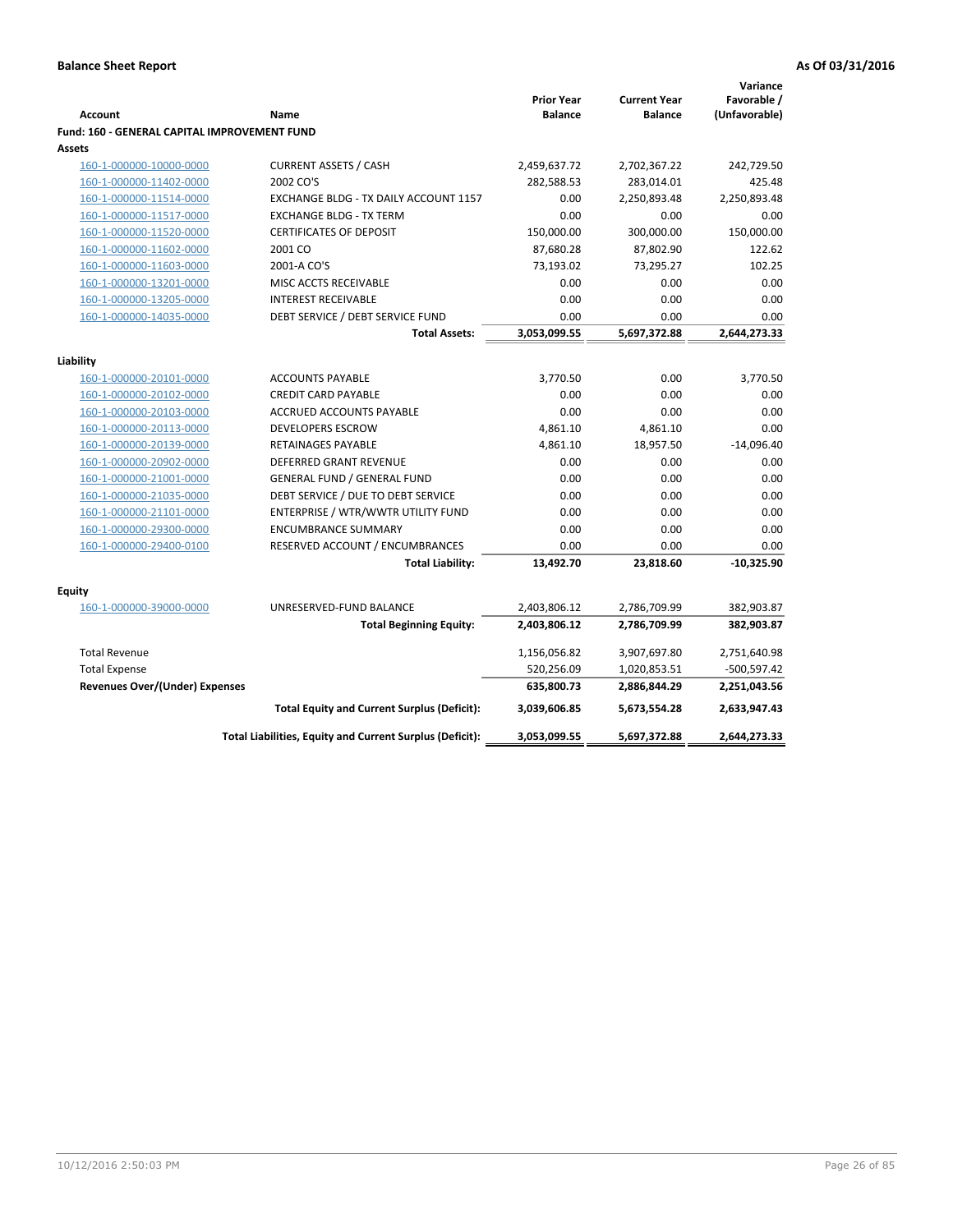| <b>Account</b>                        | <b>Name</b>                                              | <b>Prior Year</b><br><b>Balance</b> | <b>Current Year</b><br><b>Balance</b> | Variance<br>Favorable /<br>(Unfavorable) |
|---------------------------------------|----------------------------------------------------------|-------------------------------------|---------------------------------------|------------------------------------------|
| Fund: 161 - STREET CONSTRUCTION FUND  |                                                          |                                     |                                       |                                          |
| <b>Assets</b>                         |                                                          |                                     |                                       |                                          |
| 161-1-000000-10000-0000               | <b>CURRENT ASSETS / CASH</b>                             | $-81.84$                            | 0.00                                  | 81.84                                    |
| 161-1-000000-11003-0000               | 2010 CO'S                                                | 848,624.39                          | 842,228.74                            | $-6,395.65$                              |
| 161-1-000000-13205-0000               | <b>INTEREST RECEIVABLE</b>                               | 0.00                                | 0.00                                  | 0.00                                     |
| 161-1-000000-14035-0000               | DEBT SERVICE / DEBT SERVICE FUND                         | 0.00                                | 0.00                                  | 0.00                                     |
|                                       | <b>Total Assets:</b>                                     | 848,542.55                          | 842,228.74                            | $-6,313.81$                              |
| Liability                             |                                                          |                                     |                                       |                                          |
| 161-1-000000-20101-0000               | <b>ACCOUNTS PAYABLE</b>                                  | 0.00                                | 0.00                                  | 0.00                                     |
| 161-1-000000-20102-0000               | <b>CREDIT CARD PAYABLE</b>                               | 0.00                                | 0.00                                  | 0.00                                     |
| 161-1-000000-20103-0000               | <b>ACCRUED ACCOUNTS PAYABLE</b>                          | 0.00                                | 0.00                                  | 0.00                                     |
| 161-1-000000-20139-0000               | <b>RETAINAGES PAYABLE</b>                                | 0.00                                | 0.00                                  | 0.00                                     |
| 161-1-000000-21001-0000               | <b>GENERAL FUND / GENERAL FUND</b>                       | 0.00                                | 0.00                                  | 0.00                                     |
| 161-1-000000-21035-0000               | DEBT SERVICE / DUE TO DEBT SERVICE                       | 0.00                                | 0.00                                  | 0.00                                     |
| 161-1-000000-29300-0000               | <b>ENCUMBRANCE SUMMARY</b>                               | 0.00                                | 0.00                                  | 0.00                                     |
| 161-1-000000-29400-0100               | RESERVED ACCOUNT / ENCUMBRANCES                          | 0.00                                | 0.00                                  | 0.00                                     |
|                                       | <b>Total Liability:</b>                                  | 0.00                                | 0.00                                  | 0.00                                     |
| <b>Equity</b>                         |                                                          |                                     |                                       |                                          |
| 161-1-000000-39000-0000               | UNRESERVED-FUND BALANCE                                  | 848,617.91                          | 840,690.20                            | $-7,927.71$                              |
|                                       | <b>Total Beginning Equity:</b>                           | 848,617.91                          | 840,690.20                            | $-7,927.71$                              |
| <b>Total Revenue</b>                  |                                                          | 436.16                              | 1,538.54                              | 1,102.38                                 |
| <b>Total Expense</b>                  |                                                          | 511.52                              | 0.00                                  | 511.52                                   |
| <b>Revenues Over/(Under) Expenses</b> |                                                          | $-75.36$                            | 1,538.54                              | 1,613.90                                 |
|                                       | <b>Total Equity and Current Surplus (Deficit):</b>       | 848,542.55                          | 842,228.74                            | $-6,313.81$                              |
|                                       | Total Liabilities, Equity and Current Surplus (Deficit): | 848,542.55                          | 842,228.74                            | $-6,313.81$                              |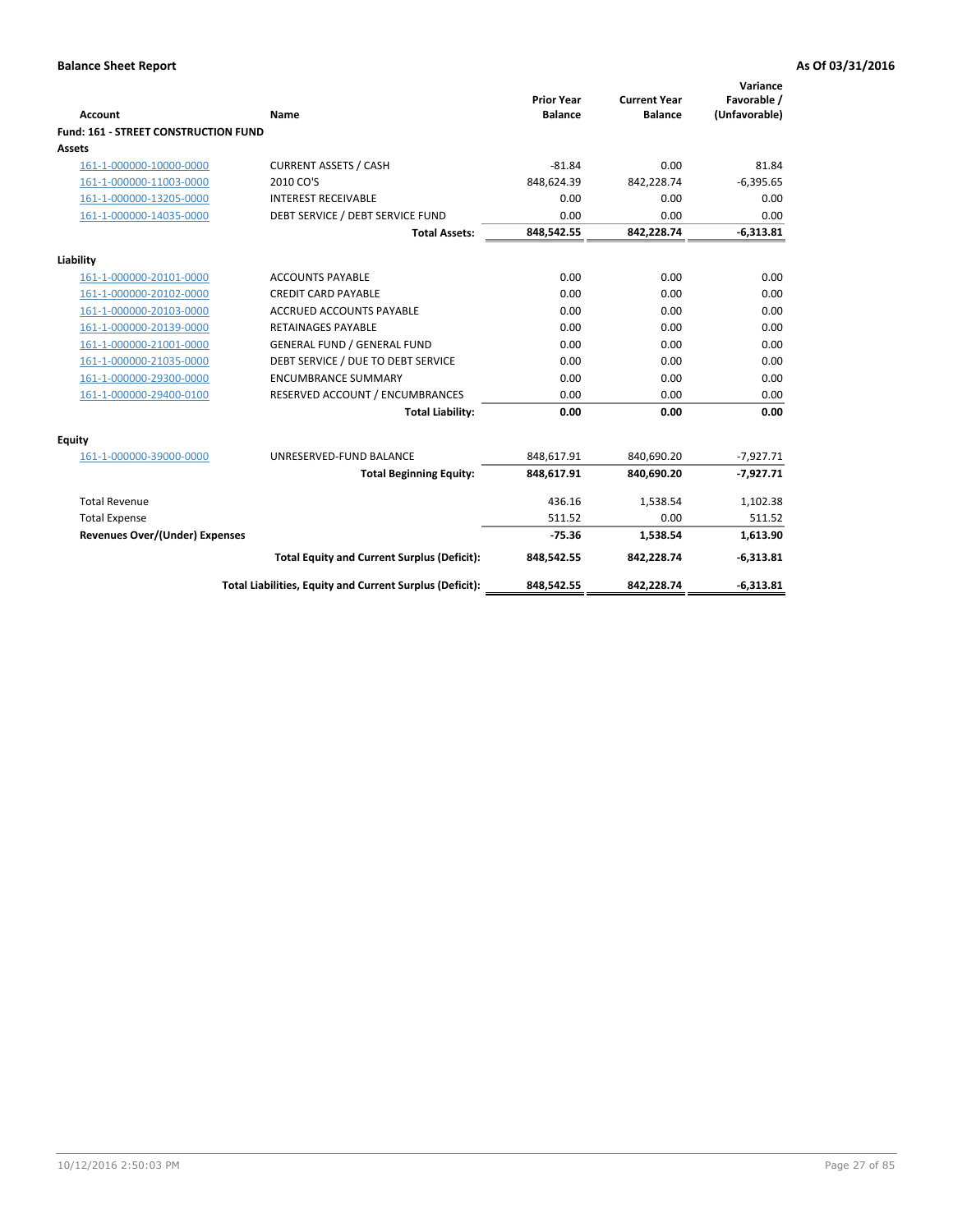| <b>Account</b>                                  | Name                                                     | <b>Prior Year</b><br><b>Balance</b> | <b>Current Year</b><br><b>Balance</b> | Variance<br>Favorable /<br>(Unfavorable) |
|-------------------------------------------------|----------------------------------------------------------|-------------------------------------|---------------------------------------|------------------------------------------|
| <b>Fund: 162 - GRAHAM PARK RENOVATIONS FUND</b> |                                                          |                                     |                                       |                                          |
| <b>Assets</b>                                   |                                                          |                                     |                                       |                                          |
| 162-1-000000-10000-0000                         | <b>CURRENT ASSETS / CASH</b>                             | 0.00                                | 0.00                                  | 0.00                                     |
| 162-1-000000-13201-0000                         | <b>MISC ACCTS RECEIVABLE</b>                             | 0.00                                | 0.00                                  | 0.00                                     |
|                                                 | <b>Total Assets:</b>                                     | 0.00                                | 0.00                                  | 0.00                                     |
| Liability                                       |                                                          |                                     |                                       |                                          |
| 162-1-000000-20101-0000                         | <b>ACCOUNTS PAYABLE</b>                                  | 0.00                                | 0.00                                  | 0.00                                     |
| 162-1-000000-20139-0000                         | <b>RETAINAGES PAYABLE</b>                                | 0.00                                | 0.00                                  | 0.00                                     |
| 162-1-000000-20202-0000                         | <b>DEFERRED REVENUE</b>                                  | 0.00                                | 0.00                                  | 0.00                                     |
| 162-1-000000-29300-0000                         | <b>ENCUMBRANCE SUMMARY</b>                               | 0.00                                | 0.00                                  | 0.00                                     |
| 162-1-000000-29400-0000                         | RESERVED ACCOUNT / ENCUMBRANCES                          | 0.00                                | 0.00                                  | 0.00                                     |
|                                                 | <b>Total Liability:</b>                                  | 0.00                                | 0.00                                  | 0.00                                     |
| Equity                                          |                                                          |                                     |                                       |                                          |
| 162-1-000000-39000-0000                         | UNRESERVED-FUND BALANCE                                  | 0.00                                | 0.00                                  | 0.00                                     |
|                                                 | <b>Total Beginning Equity:</b>                           | 0.00                                | 0.00                                  | 0.00                                     |
| <b>Total Revenue</b>                            |                                                          | 0.00                                | 0.00                                  | 0.00                                     |
| <b>Total Expense</b>                            |                                                          | 0.00                                | 0.00                                  | 0.00                                     |
| <b>Revenues Over/(Under) Expenses</b>           |                                                          | 0.00                                | 0.00                                  | 0.00                                     |
|                                                 | <b>Total Equity and Current Surplus (Deficit):</b>       | 0.00                                | 0.00                                  | 0.00                                     |
|                                                 | Total Liabilities, Equity and Current Surplus (Deficit): | 0.00                                | 0.00                                  | 0.00                                     |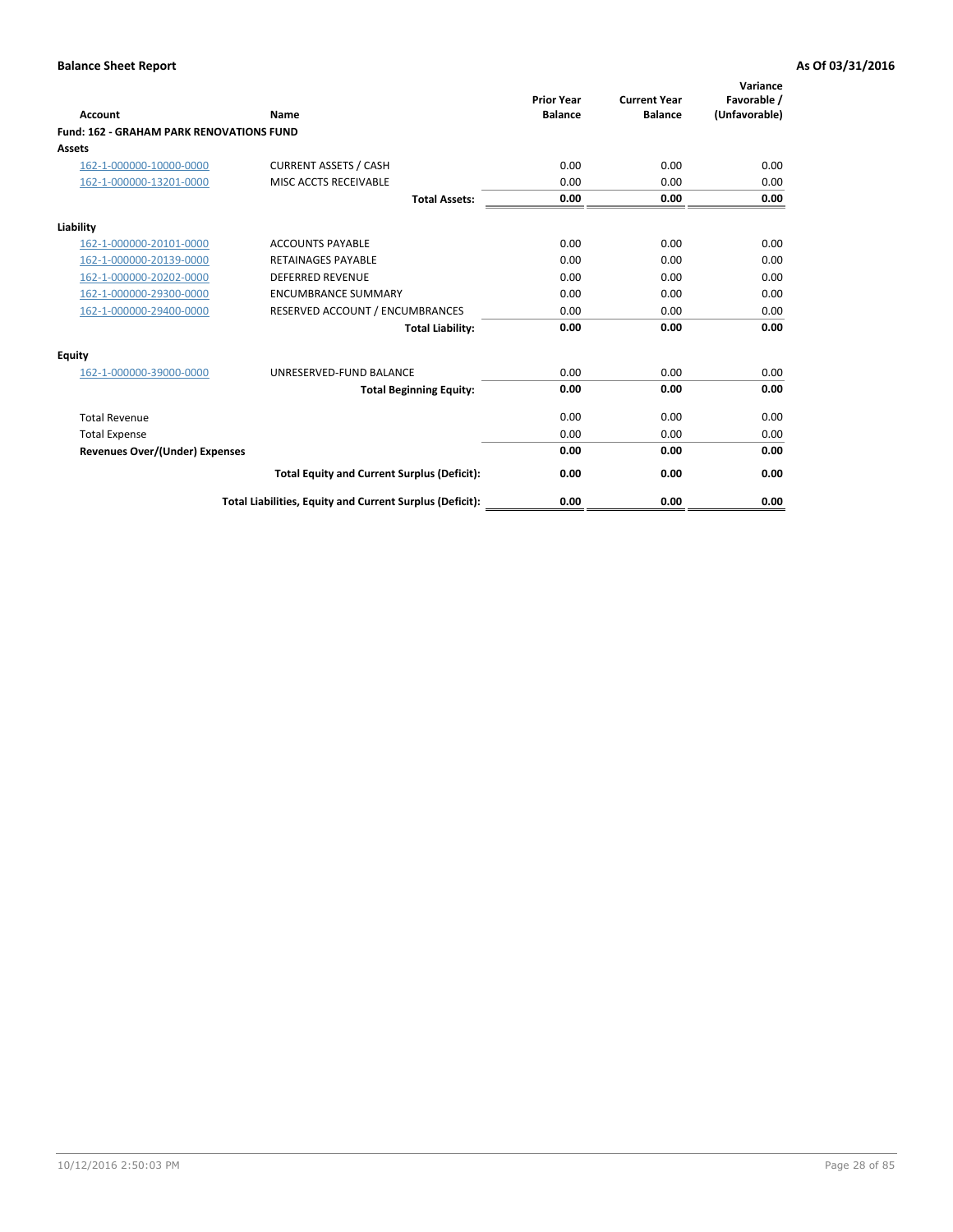| Account                                      | Name                                                     | <b>Prior Year</b><br><b>Balance</b> | <b>Current Year</b><br><b>Balance</b> | Variance<br>Favorable /<br>(Unfavorable) |
|----------------------------------------------|----------------------------------------------------------|-------------------------------------|---------------------------------------|------------------------------------------|
| <b>Fund: 163 - SECO STIMULAS BLOCK GRANT</b> |                                                          |                                     |                                       |                                          |
| <b>Assets</b>                                |                                                          |                                     |                                       |                                          |
| 163-1-000000-10000-0000                      | <b>CURRENT ASSETS / CASH</b>                             | 0.00                                | 0.00                                  | 0.00                                     |
| 163-1-000000-13201-0000                      | MISC ACCTS RECEIVABLE                                    | 0.00                                | 0.00                                  | 0.00                                     |
| 163-1-000000-13205-0000                      | <b>INTEREST RECEIVABLE</b>                               | 0.00                                | 0.00                                  | 0.00                                     |
|                                              | <b>Total Assets:</b>                                     | 0.00                                | 0.00                                  | 0.00                                     |
| Liability                                    |                                                          |                                     |                                       |                                          |
| 163-1-000000-20101-0000                      | <b>ACCOUNTS PAYABLE</b>                                  | 0.00                                | 0.00                                  | 0.00                                     |
| 163-1-000000-20102-0000                      | <b>CREDIT CARD PAYABLE</b>                               | 0.00                                | 0.00                                  | 0.00                                     |
| 163-1-000000-20103-0000                      | <b>ACCRUED ACCOUNTS PAYABLE</b>                          | 0.00                                | 0.00                                  | 0.00                                     |
| 163-1-000000-20139-0000                      | <b>RETAINAGES PAYABLE</b>                                | 0.00                                | 0.00                                  | 0.00                                     |
| 163-1-000000-20902-0000                      | <b>DEFERRED GRANT REVENUE</b>                            | 0.00                                | 0.00                                  | 0.00                                     |
| 163-1-000000-29300-0000                      | <b>ENCUMBRANCE SUMMARY</b>                               | 0.00                                | 0.00                                  | 0.00                                     |
| 163-1-000000-29400-0100                      | RESERVED ACCOUNT / ENCUMBRANCES                          | 0.00                                | 0.00                                  | 0.00                                     |
|                                              | <b>Total Liability:</b>                                  | 0.00                                | 0.00                                  | 0.00                                     |
| <b>Equity</b>                                |                                                          |                                     |                                       |                                          |
| 163-1-000000-39000-0000                      | UNRESERVED-FUND BALANCE                                  | 0.00                                | 0.00                                  | 0.00                                     |
|                                              | <b>Total Beginning Equity:</b>                           | 0.00                                | 0.00                                  | 0.00                                     |
| <b>Total Revenue</b>                         |                                                          | 0.00                                | 0.00                                  | 0.00                                     |
| <b>Total Expense</b>                         |                                                          | 0.00                                | 0.00                                  | 0.00                                     |
| Revenues Over/(Under) Expenses               |                                                          | 0.00                                | 0.00                                  | 0.00                                     |
|                                              | <b>Total Equity and Current Surplus (Deficit):</b>       | 0.00                                | 0.00                                  | 0.00                                     |
|                                              | Total Liabilities, Equity and Current Surplus (Deficit): | 0.00                                | 0.00                                  | 0.00                                     |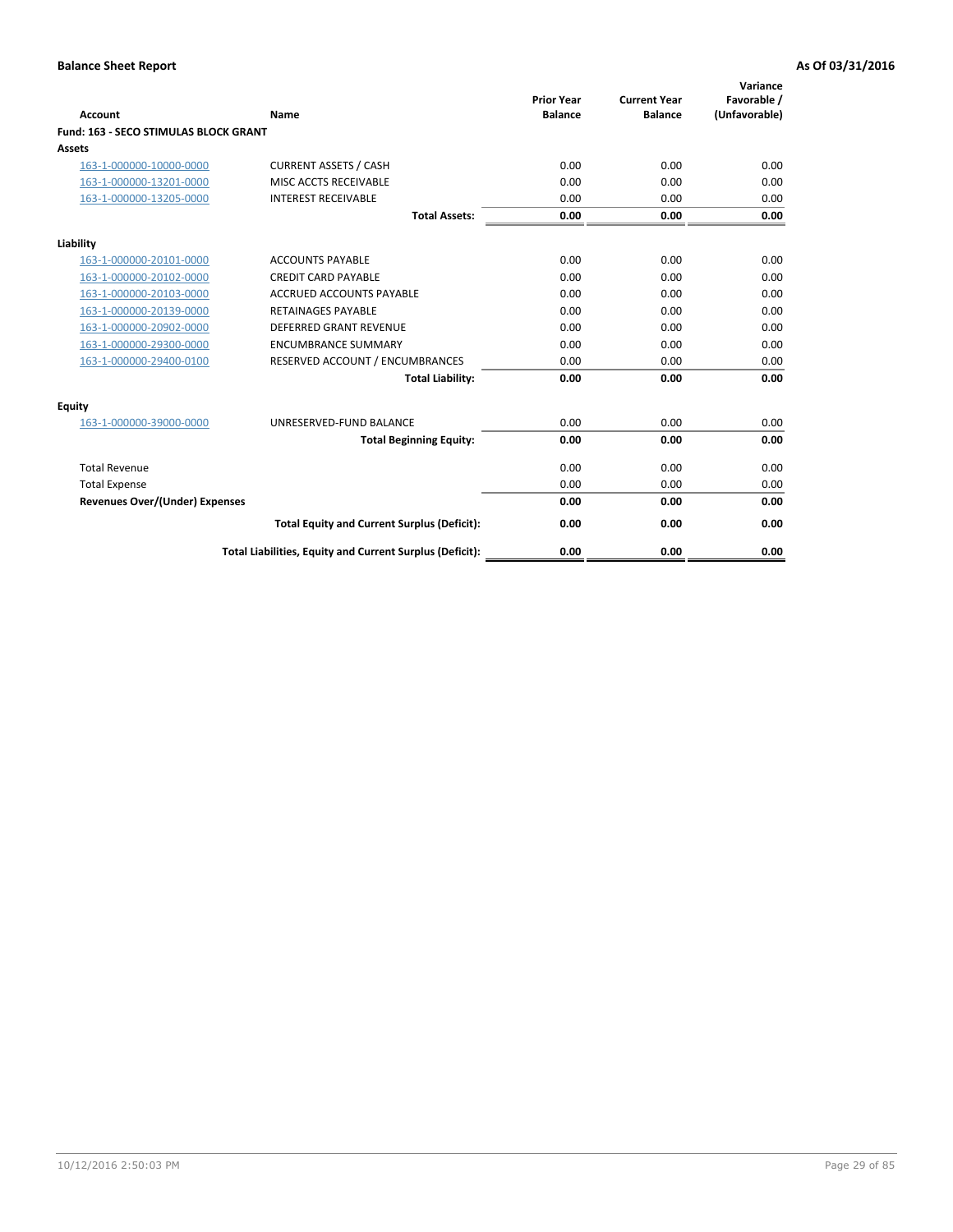| <b>Account</b>                        | <b>Name</b>                                              | <b>Prior Year</b><br><b>Balance</b> | <b>Current Year</b><br><b>Balance</b> | Variance<br>Favorable /<br>(Unfavorable) |
|---------------------------------------|----------------------------------------------------------|-------------------------------------|---------------------------------------|------------------------------------------|
| Fund: 164 - 2013 CO CAPITAL FUND      |                                                          |                                     |                                       |                                          |
| Assets                                |                                                          |                                     |                                       |                                          |
| 164-1-000000-10000-0000               | <b>CURRENT ASSETS / CASH</b>                             | 0.00                                | $-5,700.00$                           | $-5,700.00$                              |
| 164-1-000000-11508-0000               | 2013 CO'S PROJ CONST                                     | 101,441.58                          | 28,711.57                             | $-72,730.01$                             |
| 164-1-000000-11509-0000               | 2013 CO'S DEBT SERVICE                                   | 4,705.20                            | 4,714.14                              | 8.94                                     |
| 164-1-000000-13205-0000               | <b>INTEREST RECEIVABLE</b>                               | 0.00                                | 0.00                                  | 0.00                                     |
| 164-1-000000-14035-0000               | DEBT SERVICE / DEBT SERVICE FUND                         | 0.00                                | 0.00                                  | 0.00                                     |
|                                       | <b>Total Assets:</b>                                     | 106,146.78                          | 27,725.71                             | $-78,421.07$                             |
| Liability                             |                                                          |                                     |                                       |                                          |
| 164-1-000000-20101-0000               | <b>ACCOUNTS PAYABLE</b>                                  | 0.00                                | 0.00                                  | 0.00                                     |
| 164-1-000000-20102-0000               | <b>CREDIT CARD PAYABLE</b>                               | 0.00                                | 0.00                                  | 0.00                                     |
| 164-1-000000-20103-0000               | <b>ACCRUED ACCOUNTS PAYABLE</b>                          | 0.00                                | 0.00                                  | 0.00                                     |
| 164-1-000000-20139-0000               | <b>RETAINAGES PAYABLE</b>                                | 62,819.20                           | 0.00                                  | 62,819.20                                |
| 164-1-000000-21001-0000               | <b>GENERAL FUND / GENERAL FUND</b>                       | 0.00                                | 0.00                                  | 0.00                                     |
| 164-1-000000-21035-0000               | DEBT SERVICE / DUE TO DEBT SERVICE                       | 0.00                                | 0.00                                  | 0.00                                     |
| 164-1-000000-29300-0000               | <b>ENCUMBRANCE SUMMARY</b>                               | 0.00                                | 0.00                                  | 0.00                                     |
| 164-1-000000-29400-0100               | RESERVED ACCOUNT / ENCUMBRANCES                          | 0.00                                | 0.00                                  | 0.00                                     |
|                                       | <b>Total Liability:</b>                                  | 62,819.20                           | 0.00                                  | 62,819.20                                |
| Equity                                |                                                          |                                     |                                       |                                          |
| 164-1-000000-39000-0000               | UNRESERVED-FUND BALANCE                                  | 43,263.93                           | 33,379.24                             | $-9,884.69$                              |
|                                       | <b>Total Beginning Equity:</b>                           | 43,263.93                           | 33,379.24                             | $-9,884.69$                              |
| <b>Total Revenue</b>                  |                                                          | 63.65                               | 46.47                                 | $-17.18$                                 |
| <b>Total Expense</b>                  |                                                          | 0.00                                | 5,700.00                              | $-5,700.00$                              |
| <b>Revenues Over/(Under) Expenses</b> |                                                          | 63.65                               | $-5,653.53$                           | $-5,717.18$                              |
|                                       | <b>Total Equity and Current Surplus (Deficit):</b>       | 43,327.58                           | 27,725.71                             | $-15,601.87$                             |
|                                       | Total Liabilities, Equity and Current Surplus (Deficit): | 106,146.78                          | 27,725.71                             | $-78.421.07$                             |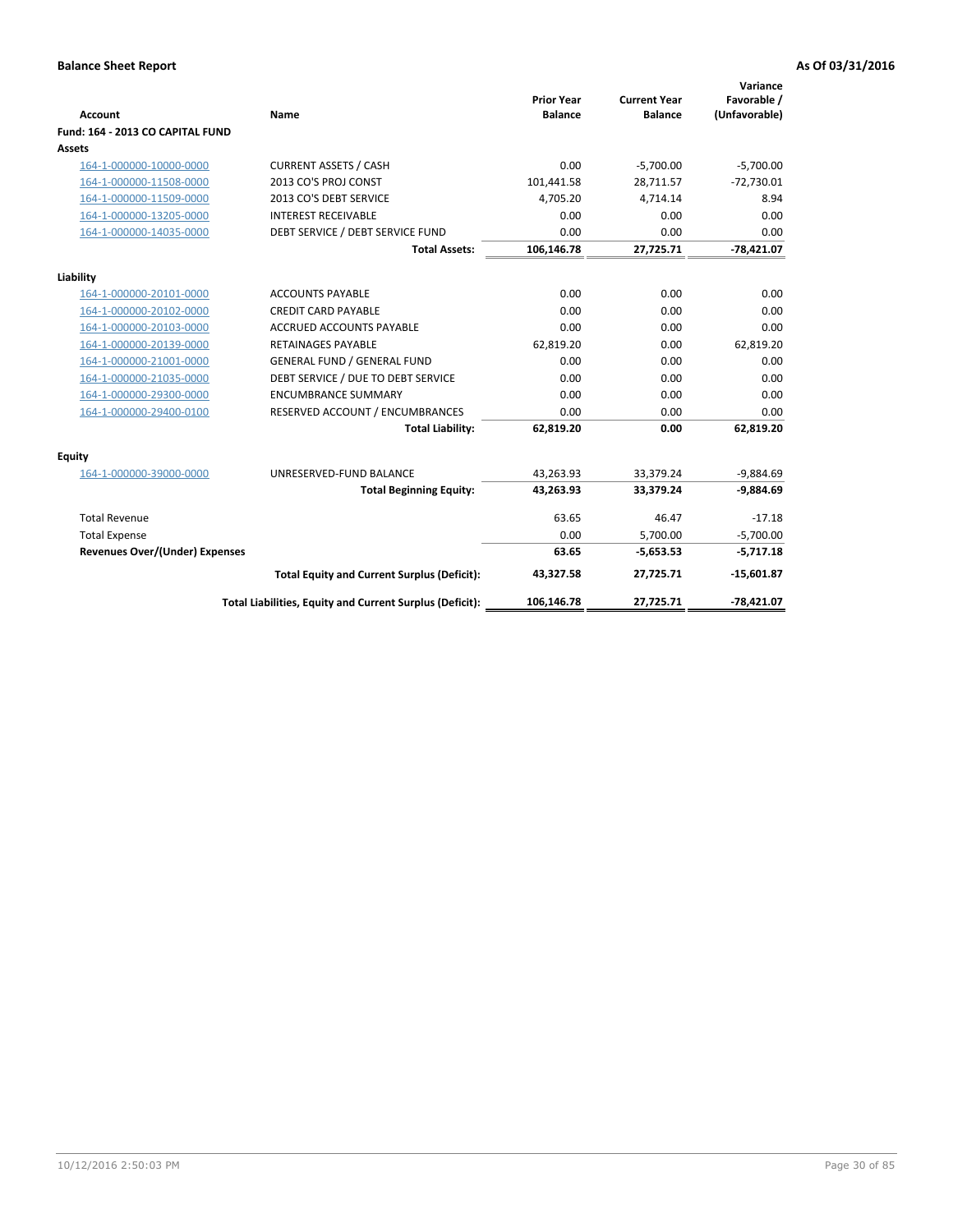| Account                               | Name                                                     | <b>Prior Year</b><br><b>Balance</b> | <b>Current Year</b><br><b>Balance</b> | Variance<br>Favorable /<br>(Unfavorable) |
|---------------------------------------|----------------------------------------------------------|-------------------------------------|---------------------------------------|------------------------------------------|
| Fund: 165 - 2014 GO FUND              |                                                          |                                     |                                       |                                          |
| Assets                                |                                                          |                                     |                                       |                                          |
| 165-1-000000-10000-0000               | <b>CURRENT ASSETS / CASH</b>                             | -734,809.58                         | $-1,384,442.27$                       | $-649,632.69$                            |
| 165-1-000000-11003-0000               | 2010 CO'S                                                | 0.00                                | 0.00                                  | 0.00                                     |
| 165-1-000000-11202-0000               | 2014 GO STREET BONDS                                     | 4,727,596.89                        | 1,917,787.07                          | $-2,809,809.82$                          |
| 165-1-000000-11511-0000               | <b>2015 GO PROJECT CONSTRUCTION</b>                      | 100,045.74                          | 5,611,548.82                          | 5,511,503.08                             |
| 165-1-000000-11520-0000               | <b>CERTIFICATES OF DEPOSIT</b>                           | 3,611,000.00                        | 1,875,000.00                          | $-1,736,000.00$                          |
| 165-1-000000-11530-0000               | TexasTERM CP                                             | 3,750,000.00                        | 0.00                                  | $-3,750,000.00$                          |
| 165-1-000000-13201-0000               | MISC ACCTS RECEIVABLE                                    | 0.00                                | 0.00                                  | 0.00                                     |
| 165-1-000000-13205-0000               | <b>INTEREST RECEIVABLE</b>                               | 0.00                                | 0.00                                  | 0.00                                     |
| 165-1-000000-14035-0000               | DEBT SERVICE / DEBT SERVICE FUND                         | 0.00                                | 0.00                                  | 0.00                                     |
|                                       | <b>Total Assets:</b>                                     | 11,453,833.05                       | 8,019,893.62                          | $-3,433,939.43$                          |
| Liability                             |                                                          |                                     |                                       |                                          |
| 165-1-000000-20101-0000               | <b>ACCOUNTS PAYABLE</b>                                  | 4,189.45                            | 0.00                                  | 4,189.45                                 |
| 165-1-000000-20102-0000               | <b>CREDIT CARD PAYABLE</b>                               | 0.00                                | 0.00                                  | 0.00                                     |
| 165-1-000000-20103-0000               | <b>ACCRUED ACCOUNTS PAYABLE</b>                          | 0.00                                | 0.00                                  | 0.00                                     |
| 165-1-000000-20139-0000               | <b>RETAINAGES PAYABLE</b>                                | 51,896.86                           | 200,952.90                            | $-149,056.04$                            |
| 165-1-000000-21001-0000               | <b>GENERAL FUND / GENERAL FUND</b>                       | 0.00                                | 0.00                                  | 0.00                                     |
| 165-1-000000-21035-0000               | DEBT SERVICE / DUE TO DEBT SERVICE                       | 0.00                                | 0.00                                  | 0.00                                     |
| 165-1-000000-29300-0000               | <b>ENCUMBRANCE SUMMARY</b>                               | 0.00                                | 0.00                                  | 0.00                                     |
| 165-1-000000-29400-0100               | RESERVED ACCOUNT / ENCUMBRANCES                          | 0.00                                | 0.00                                  | 0.00                                     |
|                                       | <b>Total Liability:</b>                                  | 56,086.31                           | 200,952.90                            | $-144,866.59$                            |
| <b>Equity</b>                         |                                                          |                                     |                                       |                                          |
| 165-1-000000-39000-0000               | UNRESERVED-FUND BALANCE                                  | $-244,519.99$                       | 8,706,752.14                          | 8,951,272.13                             |
|                                       | <b>Total Beginning Equity:</b>                           | -244,519.99                         | 8,706,752.14                          | 8,951,272.13                             |
| <b>Total Revenue</b>                  |                                                          | 12,602,105.88                       | 26,499.97                             | $-12,575,605.91$                         |
| <b>Total Expense</b>                  |                                                          | 959,839.15                          | 914,311.39                            | 45,527.76                                |
| <b>Revenues Over/(Under) Expenses</b> |                                                          | 11,642,266.73                       | -887,811.42                           | $-12,530,078.15$                         |
|                                       | <b>Total Equity and Current Surplus (Deficit):</b>       | 11,397,746.74                       | 7,818,940.72                          | $-3,578,806.02$                          |
|                                       | Total Liabilities, Equity and Current Surplus (Deficit): | 11,453,833.05                       | 8,019,893.62                          | $-3,433,939.43$                          |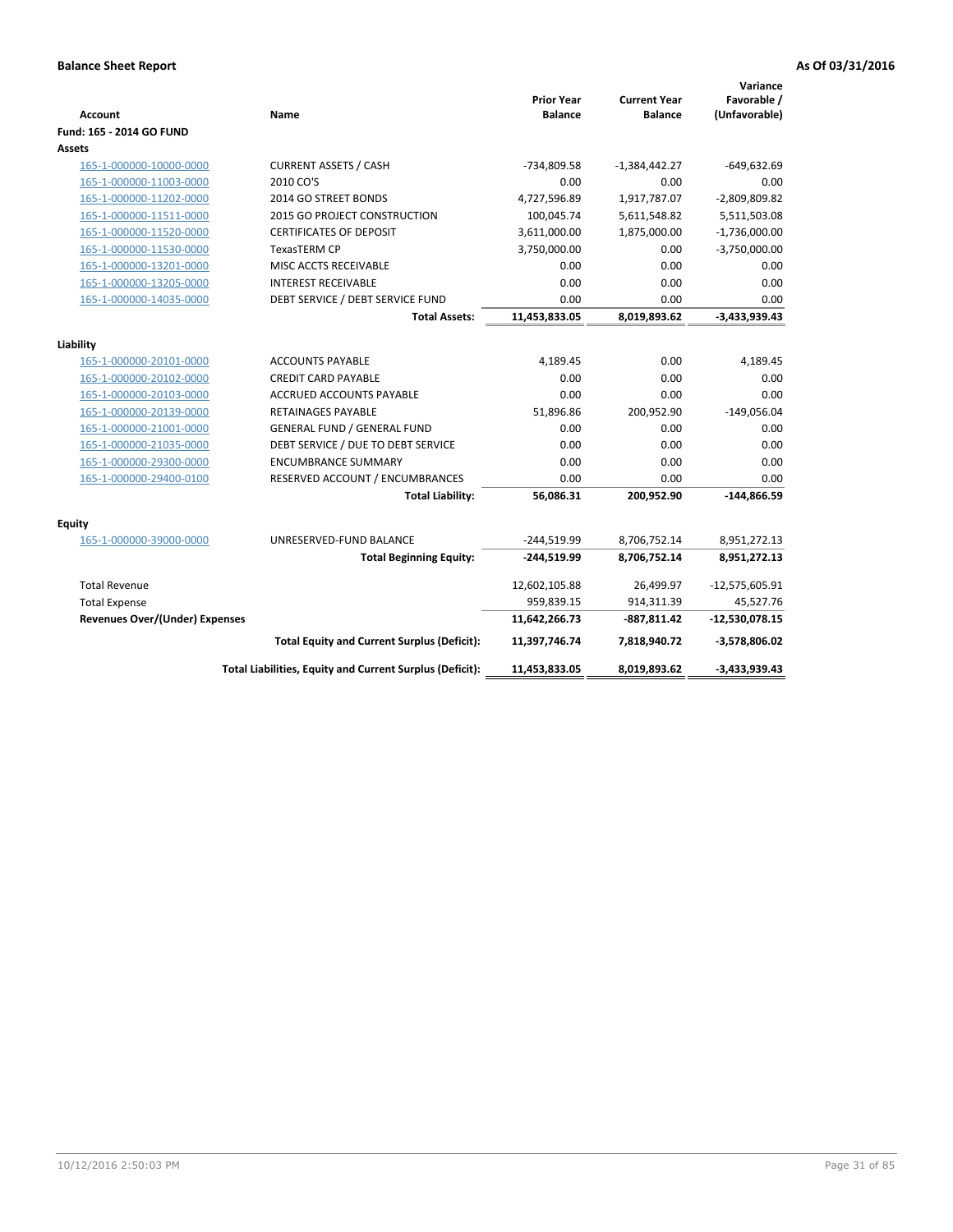| <b>Account</b>                                        | Name                                                     | <b>Prior Year</b><br><b>Balance</b> | <b>Current Year</b><br><b>Balance</b> | Variance<br>Favorable /<br>(Unfavorable) |
|-------------------------------------------------------|----------------------------------------------------------|-------------------------------------|---------------------------------------|------------------------------------------|
| Fund: 170 - LAW ENFORCEMENT GRANT - CAPITAL PURCHASES |                                                          |                                     |                                       |                                          |
| <b>Assets</b>                                         |                                                          |                                     |                                       |                                          |
| 170-1-000000-10000-0000                               | <b>CURRENT ASSETS / CASH</b>                             | 194.66                              | 194.66                                | 0.00                                     |
| 170-1-000000-13201-0000                               | MISC ACCTS RECEIVABLE                                    | 0.00                                | 0.00                                  | 0.00                                     |
|                                                       | <b>Total Assets:</b>                                     | 194.66                              | 194.66                                | 0.00                                     |
| Liability                                             |                                                          |                                     |                                       |                                          |
| 170-1-000000-20101-0000                               | <b>ACCOUNTS PAYABLE</b>                                  | 0.00                                | 0.00                                  | 0.00                                     |
| 170-1-000000-20102-0000                               | <b>CREDIT CARD PAYABLE</b>                               | 0.00                                | 0.00                                  | 0.00                                     |
| 170-1-000000-20103-0000                               | <b>ACCRUED ACCOUNTS PAYABLE</b>                          | 0.00                                | 0.00                                  | 0.00                                     |
| 170-1-000000-20902-0000                               | <b>DEFERRED GRANT REVENUE</b>                            | 0.00                                | 0.00                                  | 0.00                                     |
| 170-1-000000-21001-0000                               | <b>GENERAL FUND / GENERAL FUND</b>                       | 0.00                                | 0.00                                  | 0.00                                     |
| 170-1-000000-24004-0000                               | <b>INTEREST PAYABLE ON DEP</b>                           | 0.00                                | 0.00                                  | 0.00                                     |
| 170-1-000000-29300-0000                               | <b>ENCUMBRANCE SUMMARY</b>                               | 0.00                                | 0.00                                  | 0.00                                     |
| 170-1-000000-29400-0000                               | RESERVED ACCOUNT / ENCUMBRANCES                          | 0.00                                | 0.00                                  | 0.00                                     |
|                                                       | <b>Total Liability:</b>                                  | 0.00                                | 0.00                                  | 0.00                                     |
| <b>Equity</b>                                         |                                                          |                                     |                                       |                                          |
| 170-1-000000-39000-0000                               | UNRESERVED-FUND BALANCE                                  | 194.66                              | 194.66                                | 0.00                                     |
|                                                       | <b>Total Beginning Equity:</b>                           | 194.66                              | 194.66                                | 0.00                                     |
| <b>Total Revenue</b>                                  |                                                          | 0.00                                | 0.00                                  | 0.00                                     |
| <b>Total Expense</b>                                  |                                                          | 0.00                                | 0.00                                  | 0.00                                     |
| <b>Revenues Over/(Under) Expenses</b>                 |                                                          | 0.00                                | 0.00                                  | 0.00                                     |
|                                                       | <b>Total Equity and Current Surplus (Deficit):</b>       | 194.66                              | 194.66                                | 0.00                                     |
|                                                       | Total Liabilities, Equity and Current Surplus (Deficit): | 194.66                              | 194.66                                | 0.00                                     |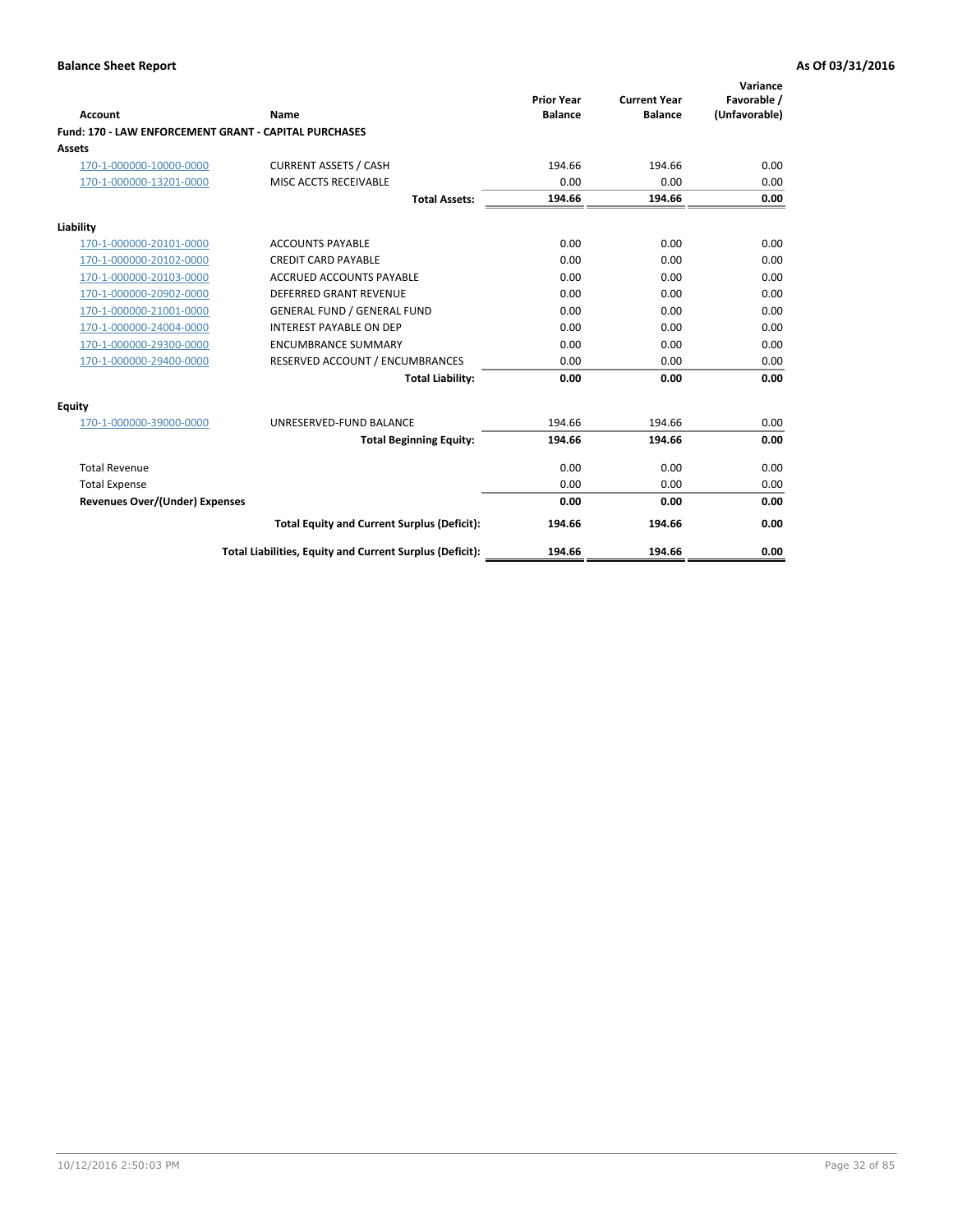|                                                |                                                          | <b>Prior Year</b> | <b>Current Year</b> | Variance<br>Favorable / |
|------------------------------------------------|----------------------------------------------------------|-------------------|---------------------|-------------------------|
| Account                                        | Name                                                     | <b>Balance</b>    | <b>Balance</b>      | (Unfavorable)           |
| <b>Fund: 171 - MAIN STREET SPECIAL REVENUE</b> |                                                          |                   |                     |                         |
| <b>Assets</b>                                  |                                                          |                   |                     |                         |
| 171-1-000000-10000-0000                        | <b>CURRENT ASSETS / CASH</b>                             | 44,641.28         | 52,205.28           | 7,564.00                |
| 171-1-000000-13201-0000                        | MISC ACCTS RECEIVABLE                                    | 0.00              | 0.00                | 0.00                    |
| 171-1-000000-13205-0000                        | <b>INTEREST RECEIVABLE</b>                               | 0.00              | 0.00                | 0.00                    |
|                                                | <b>Total Assets:</b>                                     | 44,641.28         | 52,205.28           | 7,564.00                |
| Liability                                      |                                                          |                   |                     |                         |
| 171-1-000000-20101-0000                        | <b>ACCOUNTS PAYABLE</b>                                  | 0.00              | 0.00                | 0.00                    |
| 171-1-000000-20102-0000                        | <b>CREDIT CARD PAYABLE</b>                               | 0.00              | 0.00                | 0.00                    |
| 171-1-000000-20103-0000                        | <b>ACCRUED ACCOUNTS PAYABLE</b>                          | 0.00              | 0.00                | 0.00                    |
| 171-1-000000-20139-0000                        | <b>RETAINAGES PAYABLE</b>                                | 0.00              | 0.00                | 0.00                    |
| 171-1-000000-20902-0000                        | <b>DEFERRED GRANT REVENUE</b>                            | 0.00              | 0.00                | 0.00                    |
| 171-1-000000-29300-0000                        | <b>ENCUMBRANCE SUMMARY</b>                               | 0.00              | 0.00                | 0.00                    |
| 171-1-000000-29400-0100                        | RESERVED ACCOUNT / ENCUMBRANCES                          | 0.00              | 0.00                | 0.00                    |
|                                                | <b>Total Liability:</b>                                  | 0.00              | 0.00                | 0.00                    |
| <b>Equity</b>                                  |                                                          |                   |                     |                         |
| 171-1-000000-39000-0000                        | UNRESERVED-FUND BALANCE                                  | 27,191.28         | 29,641.28           | 2,450.00                |
|                                                | <b>Total Beginning Equity:</b>                           | 27,191.28         | 29,641.28           | 2,450.00                |
| <b>Total Revenue</b>                           |                                                          | 25,000.00         | 25,000.00           | 0.00                    |
| <b>Total Expense</b>                           |                                                          | 7,550.00          | 2,436.00            | 5,114.00                |
| <b>Revenues Over/(Under) Expenses</b>          |                                                          | 17,450.00         | 22,564.00           | 5,114.00                |
|                                                | <b>Total Equity and Current Surplus (Deficit):</b>       | 44,641.28         | 52,205.28           | 7,564.00                |
|                                                | Total Liabilities, Equity and Current Surplus (Deficit): | 44,641.28         | 52,205.28           | 7,564.00                |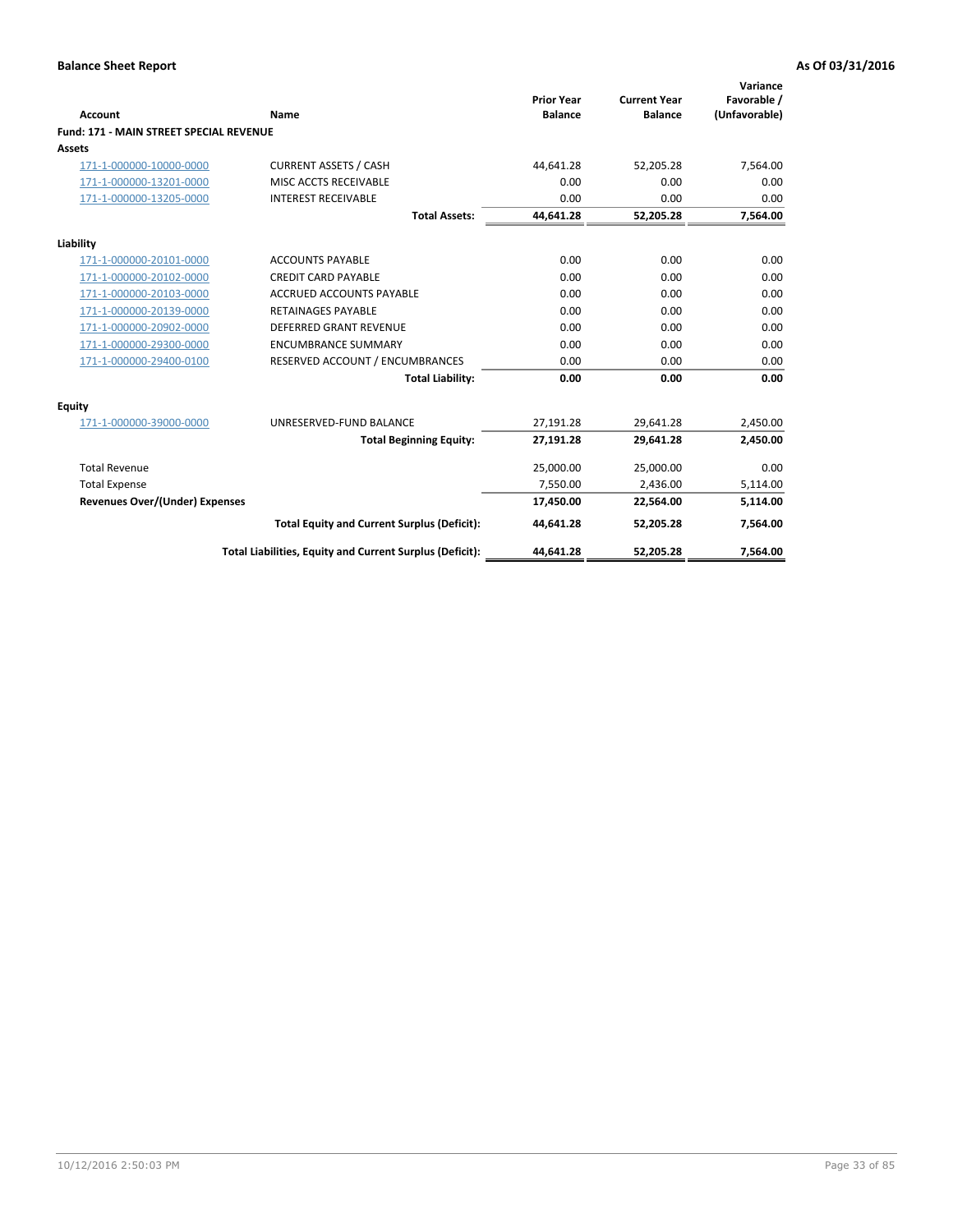|                                       |                                                          |                                     |                                       | Variance                     |
|---------------------------------------|----------------------------------------------------------|-------------------------------------|---------------------------------------|------------------------------|
| Account                               | Name                                                     | <b>Prior Year</b><br><b>Balance</b> | <b>Current Year</b><br><b>Balance</b> | Favorable /<br>(Unfavorable) |
| <b>Fund: 172 - MINOR GRANTS FUND</b>  |                                                          |                                     |                                       |                              |
| Assets                                |                                                          |                                     |                                       |                              |
| 172-1-000000-10000-0000               | <b>CURRENT ASSETS / CASH</b>                             | 15,078.06                           | 1,759.49                              | $-13,318.57$                 |
| 172-1-000000-13201-0000               | MISC ACCTS RECEIVABLE                                    | 0.00                                | 0.00                                  | 0.00                         |
| 172-1-000000-13205-0000               | <b>INTEREST RECEIVABLE</b>                               | 0.00                                | 0.00                                  | 0.00                         |
|                                       | <b>Total Assets:</b>                                     | 15,078.06                           | 1,759.49                              | $-13,318.57$                 |
| Liability                             |                                                          |                                     |                                       |                              |
| 172-1-000000-20101-0000               | <b>ACCOUNTS PAYABLE</b>                                  | 0.00                                | 0.00                                  | 0.00                         |
| 172-1-000000-20102-0000               | <b>CREDIT CARD PAYABLE</b>                               | 0.00                                | 0.00                                  | 0.00                         |
| 172-1-000000-20103-0000               | <b>ACCRUED ACCOUNTS PAYABLE</b>                          | 0.00                                | 0.00                                  | 0.00                         |
| 172-1-000000-20902-0000               | <b>DEFERRED GRANT REVENUE</b>                            | 0.00                                | 0.00                                  | 0.00                         |
| 172-1-000000-29300-0000               | <b>ENCUMBRANCE SUMMARY</b>                               | 0.00                                | 0.00                                  | 0.00                         |
| 172-1-000000-29400-0000               | RESERVED ACCOUNT / ENCUMBRANCES                          | 0.00                                | 0.00                                  | 0.00                         |
|                                       | <b>Total Liability:</b>                                  | 0.00                                | 0.00                                  | 0.00                         |
| Equity                                |                                                          |                                     |                                       |                              |
| 172-1-000000-39000-0000               | UNRESERVED-FUND BALANCE                                  | 393.93                              | 2,129.85                              | 1,735.92                     |
|                                       | <b>Total Beginning Equity:</b>                           | 393.93                              | 2.129.85                              | 1,735.92                     |
| <b>Total Revenue</b>                  |                                                          | 16,114.74                           | 666.83                                | $-15,447.91$                 |
| <b>Total Expense</b>                  |                                                          | 1,430.61                            | 1,037.19                              | 393.42                       |
| <b>Revenues Over/(Under) Expenses</b> |                                                          | 14,684.13                           | $-370.36$                             | $-15,054.49$                 |
|                                       | <b>Total Equity and Current Surplus (Deficit):</b>       | 15,078.06                           | 1,759.49                              | $-13,318.57$                 |
|                                       | Total Liabilities, Equity and Current Surplus (Deficit): | 15,078.06                           | 1,759.49                              | $-13,318.57$                 |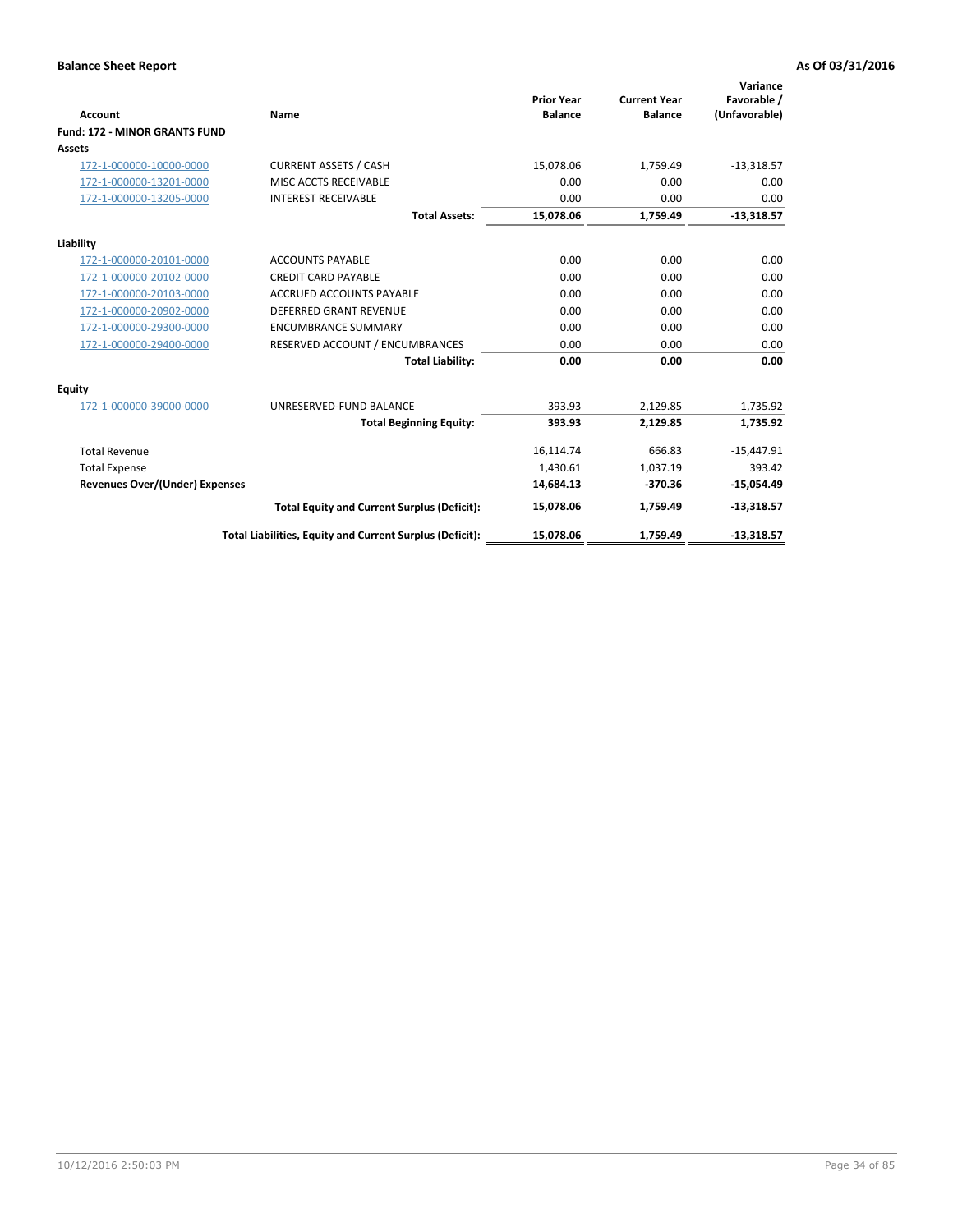| <b>Account</b>                         | Name                                                     | <b>Prior Year</b><br><b>Balance</b> | <b>Current Year</b><br><b>Balance</b> | Variance<br>Favorable /<br>(Unfavorable) |
|----------------------------------------|----------------------------------------------------------|-------------------------------------|---------------------------------------|------------------------------------------|
| <b>Fund: 173 - FL YOUNG FOUNDATION</b> |                                                          |                                     |                                       |                                          |
| Assets                                 |                                                          |                                     |                                       |                                          |
| 173-1-000000-10000-0000                | <b>CURRENT ASSETS / CASH</b>                             | 0.00                                | 0.00                                  | 0.00                                     |
| 173-1-000000-13201-0000                | MISC ACCTS RECEIVABLE                                    | 0.00                                | 0.00                                  | 0.00                                     |
|                                        | <b>Total Assets:</b>                                     | 0.00                                | 0.00                                  | 0.00                                     |
| Liability                              |                                                          |                                     |                                       |                                          |
| 173-1-000000-20101-0000                | <b>ACCOUNTS PAYABLE</b>                                  | 0.00                                | 0.00                                  | 0.00                                     |
| 173-1-000000-20102-0000                | <b>CREDIT CARD PAYABLE</b>                               | 0.00                                | 0.00                                  | 0.00                                     |
| 173-1-000000-20902-0000                | <b>DEFERRED GRANT REVENUE</b>                            | 0.00                                | 0.00                                  | 0.00                                     |
| 173-1-000000-29300-0000                | <b>ENCUMBRANCE SUMMARY</b>                               | 0.00                                | 0.00                                  | 0.00                                     |
| 173-1-000000-29400-0000                | RESERVED ACCOUNT / ENCUMBRANCES                          | 0.00                                | 0.00                                  | 0.00                                     |
|                                        | <b>Total Liability:</b>                                  | 0.00                                | 0.00                                  | 0.00                                     |
| Equity                                 |                                                          |                                     |                                       |                                          |
| 173-1-000000-39000-0000                | UNRESERVED-FUND BALANCE                                  | 0.00                                | 0.00                                  | 0.00                                     |
|                                        | <b>Total Beginning Equity:</b>                           | 0.00                                | 0.00                                  | 0.00                                     |
| <b>Total Revenue</b>                   |                                                          | 0.00                                | 0.00                                  | 0.00                                     |
| <b>Total Expense</b>                   |                                                          | 0.00                                | 0.00                                  | 0.00                                     |
| <b>Revenues Over/(Under) Expenses</b>  |                                                          | 0.00                                | 0.00                                  | 0.00                                     |
|                                        | <b>Total Equity and Current Surplus (Deficit):</b>       | 0.00                                | 0.00                                  | 0.00                                     |
|                                        | Total Liabilities, Equity and Current Surplus (Deficit): | 0.00                                | 0.00                                  | 0.00                                     |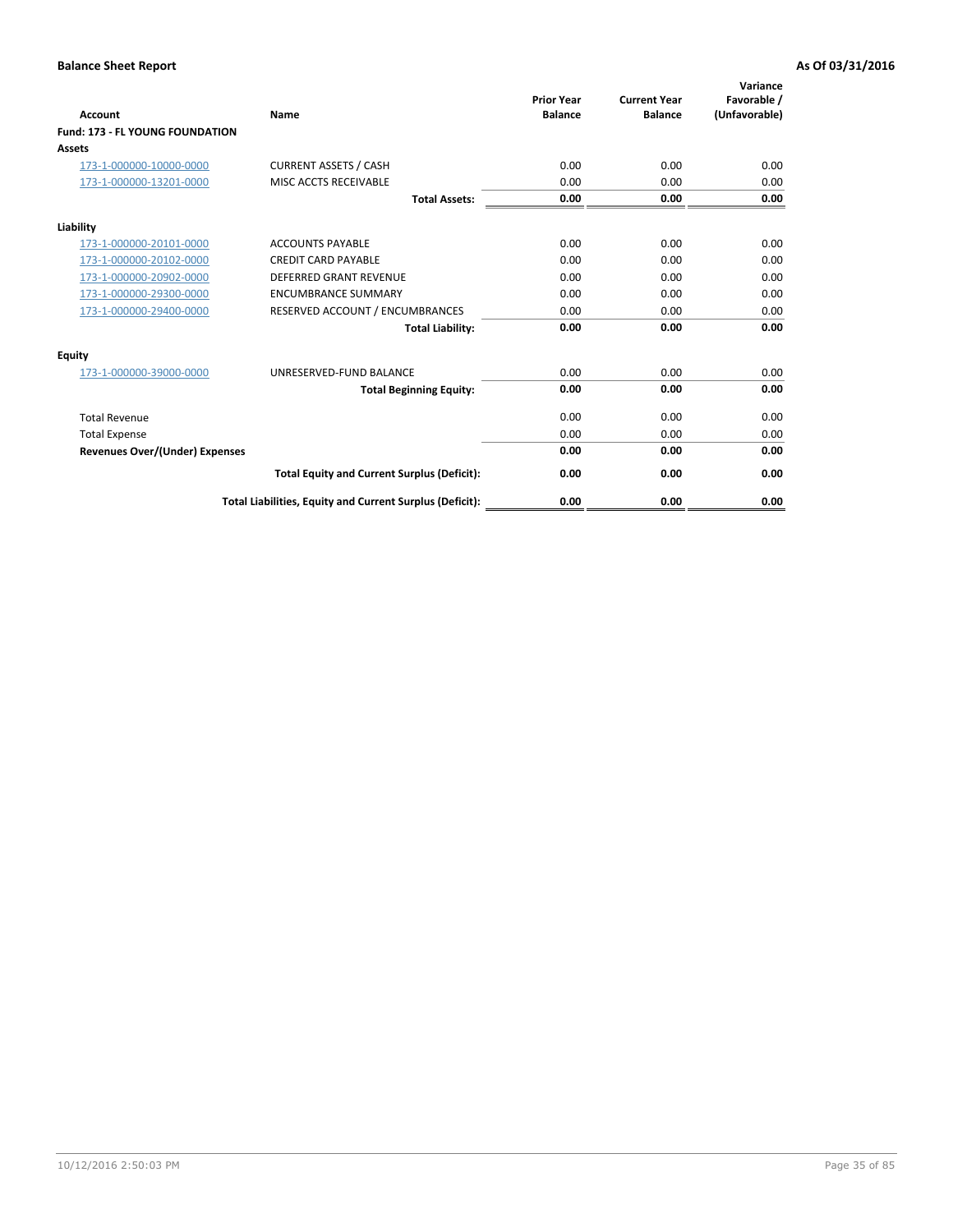| <b>Account</b>                        | Name                                                     | <b>Prior Year</b><br><b>Balance</b> | <b>Current Year</b><br><b>Balance</b> | Variance<br>Favorable /<br>(Unfavorable) |
|---------------------------------------|----------------------------------------------------------|-------------------------------------|---------------------------------------|------------------------------------------|
| <b>Fund: 174 - FEMA GRANT</b>         |                                                          |                                     |                                       |                                          |
| Assets                                |                                                          |                                     |                                       |                                          |
| 174-1-000000-10000-0000               | <b>CURRENT ASSETS / CASH</b>                             | 1.08                                | 1.08                                  | 0.00                                     |
| 174-1-000000-13201-0000               | MISC ACCTS RECEIVABLE                                    | 0.00                                | 0.00                                  | 0.00                                     |
| 174-1-000000-13205-0000               | <b>INTEREST RECEIVABLE</b>                               | 0.00                                | 0.00                                  | 0.00                                     |
|                                       | <b>Total Assets:</b>                                     | 1.08                                | 1.08                                  | 0.00                                     |
| Liability                             |                                                          |                                     |                                       |                                          |
| 174-1-000000-20101-0000               | <b>ACCOUNTS PAYABLE</b>                                  | 0.00                                | 0.00                                  | 0.00                                     |
| 174-1-000000-20102-0000               | <b>CREDIT CARD PAYABLE</b>                               | 0.00                                | 0.00                                  | 0.00                                     |
| 174-1-000000-20103-0000               | <b>ACCRUED ACCOUNTS PAYABLE</b>                          | 0.00                                | 0.00                                  | 0.00                                     |
| 174-1-000000-20902-0000               | <b>DEFERRED GRANT REVENUE</b>                            | 0.00                                | 0.00                                  | 0.00                                     |
| 174-1-000000-29300-0000               | <b>ENCUMBRANCE SUMMARY</b>                               | 0.00                                | 0.00                                  | 0.00                                     |
| 174-1-000000-29400-0000               | RESERVED ACCOUNT / ENCUMBRANCES                          | 0.00                                | 0.00                                  | 0.00                                     |
|                                       | <b>Total Liability:</b>                                  | 0.00                                | 0.00                                  | 0.00                                     |
| Equity                                |                                                          |                                     |                                       |                                          |
| 174-1-000000-39000-0000               | UNRESERVED-FUND BALANCE                                  | 1.08                                | 1.08                                  | 0.00                                     |
|                                       | <b>Total Beginning Equity:</b>                           | 1.08                                | 1.08                                  | 0.00                                     |
| <b>Total Revenue</b>                  |                                                          | 0.00                                | 0.00                                  | 0.00                                     |
| <b>Total Expense</b>                  |                                                          | 0.00                                | 0.00                                  | 0.00                                     |
| <b>Revenues Over/(Under) Expenses</b> |                                                          | 0.00                                | 0.00                                  | 0.00                                     |
|                                       | <b>Total Equity and Current Surplus (Deficit):</b>       | 1.08                                | 1.08                                  | 0.00                                     |
|                                       | Total Liabilities, Equity and Current Surplus (Deficit): | 1.08                                | 1.08                                  | 0.00                                     |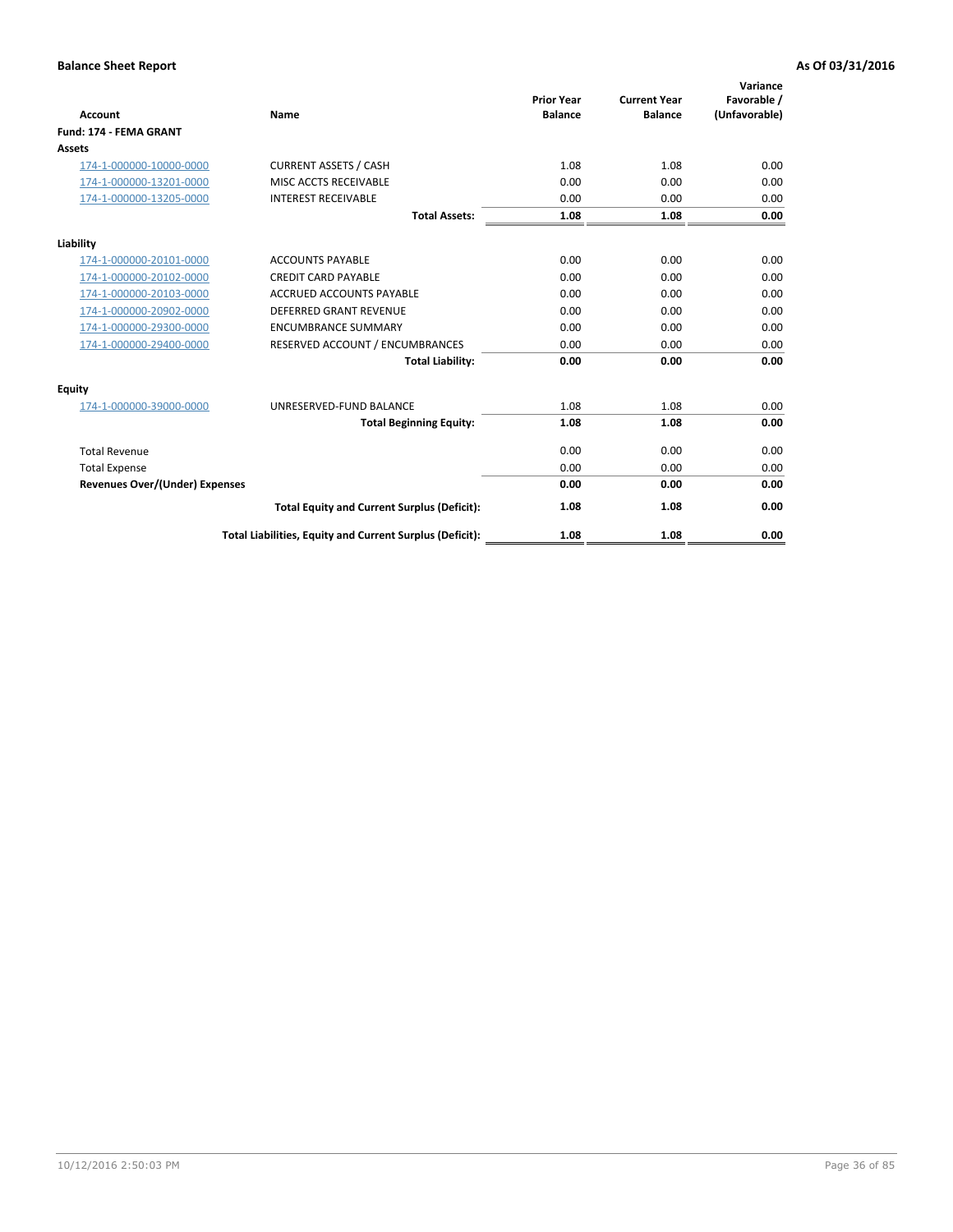| <b>Account</b>                             | Name                                                     | <b>Prior Year</b><br><b>Balance</b> | <b>Current Year</b><br><b>Balance</b> | Variance<br>Favorable /<br>(Unfavorable) |
|--------------------------------------------|----------------------------------------------------------|-------------------------------------|---------------------------------------|------------------------------------------|
| Fund: 175 - JUSTICE ASSISTANCE GRANT - JAG |                                                          |                                     |                                       |                                          |
| <b>Assets</b>                              |                                                          |                                     |                                       |                                          |
| 175-1-000000-10000-0000                    | <b>CURRENT ASSETS / CASH</b>                             | 30.65                               | $-1,909.35$                           | $-1,940.00$                              |
| 175-1-000000-13201-0000                    | <b>MISC ACCTS RECEIVABLE</b>                             | 0.00                                | 0.00                                  | 0.00                                     |
|                                            | <b>Total Assets:</b>                                     | 30.65                               | $-1,909.35$                           | $-1,940.00$                              |
| Liability                                  |                                                          |                                     |                                       |                                          |
| 175-1-000000-20101-0000                    | <b>ACCOUNTS PAYABLE</b>                                  | 0.00                                | 0.00                                  | 0.00                                     |
| 175-1-000000-20102-0000                    | <b>CREDIT CARD PAYABLE</b>                               | 0.00                                | 0.00                                  | 0.00                                     |
| 175-1-000000-20902-0000                    | DEFERRED GRANT REVENUE                                   | 0.00                                | 0.00                                  | 0.00                                     |
| 175-1-000000-29300-0000                    | <b>ENCUMBRANCE SUMMARY</b>                               | 0.00                                | 0.00                                  | 0.00                                     |
| 175-1-000000-29400-0000                    | RESERVED ACCOUNT / ENCUMBRANCES                          | 0.00                                | 0.00                                  | 0.00                                     |
|                                            | <b>Total Liability:</b>                                  | 0.00                                | 0.00                                  | 0.00                                     |
| <b>Equity</b>                              |                                                          |                                     |                                       |                                          |
| 175-1-000000-39000-0000                    | UNRESERVED-FUND BALANCE                                  | 0.00                                | 30.65                                 | 30.65                                    |
|                                            | <b>Total Beginning Equity:</b>                           | 0.00                                | 30.65                                 | 30.65                                    |
| <b>Total Revenue</b>                       |                                                          | 15,366.00                           | 0.00                                  | $-15,366.00$                             |
| <b>Total Expense</b>                       |                                                          | 15,335.35                           | 1.940.00                              | 13,395.35                                |
| <b>Revenues Over/(Under) Expenses</b>      |                                                          | 30.65                               | $-1,940.00$                           | $-1,970.65$                              |
|                                            | <b>Total Equity and Current Surplus (Deficit):</b>       | 30.65                               | $-1,909.35$                           | $-1,940.00$                              |
|                                            | Total Liabilities, Equity and Current Surplus (Deficit): | 30.65                               | $-1,909.35$                           | $-1,940.00$                              |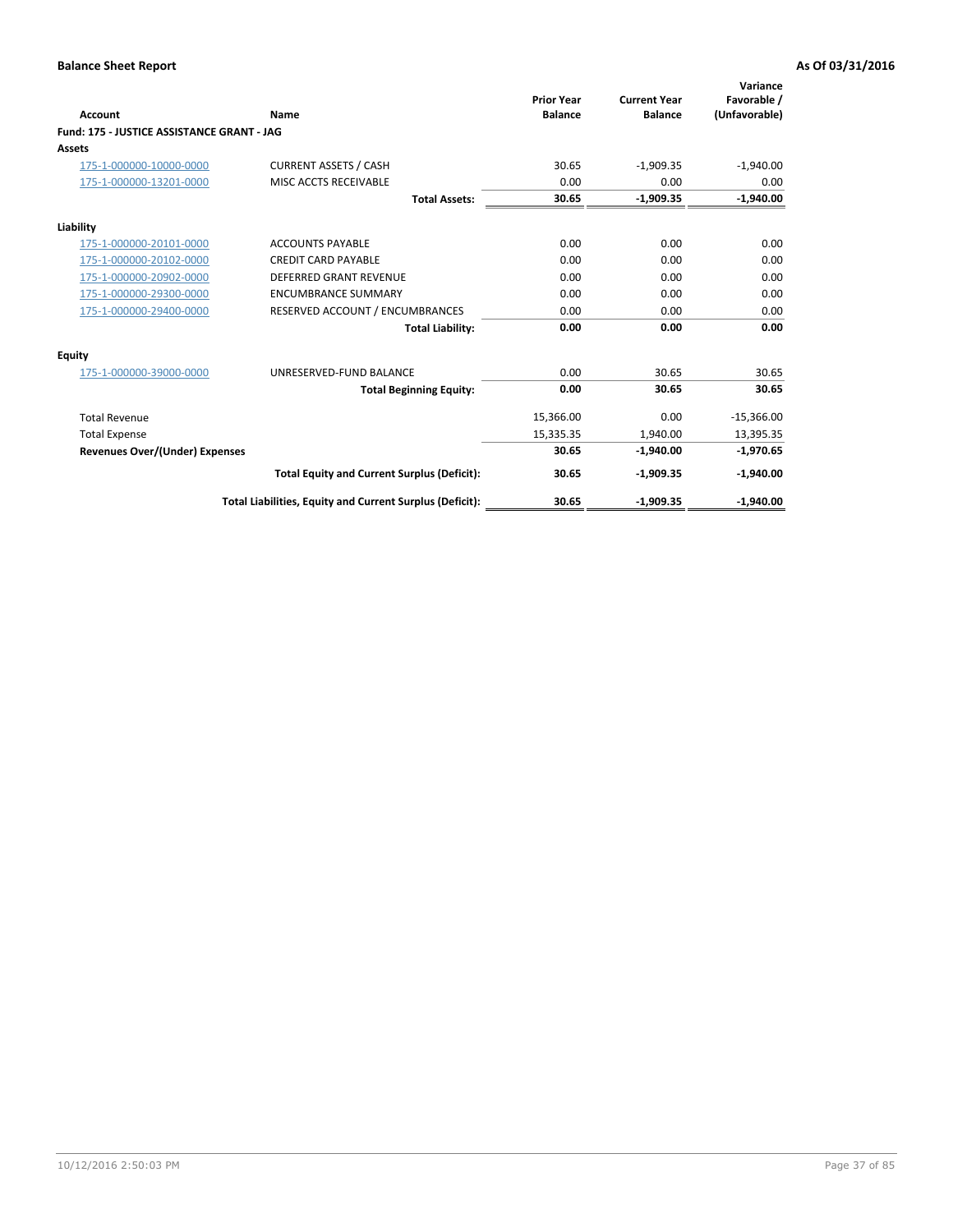| <b>Account</b>                        | <b>Name</b>                                              | <b>Prior Year</b><br><b>Balance</b> | <b>Current Year</b><br><b>Balance</b> | Variance<br>Favorable /<br>(Unfavorable) |
|---------------------------------------|----------------------------------------------------------|-------------------------------------|---------------------------------------|------------------------------------------|
| <b>Fund: 176 - HOME GRANT FUND</b>    |                                                          |                                     |                                       |                                          |
| Assets                                |                                                          |                                     |                                       |                                          |
| 176-1-000000-10000-0000               | <b>CURRENT ASSETS / CASH</b>                             | 0.00                                | 0.00                                  | 0.00                                     |
| 176-1-000000-13201-0000               | MISC ACCTS RECEIVABLE                                    | 0.00                                | 0.00                                  | 0.00                                     |
| 176-1-000000-13205-0000               | <b>INTEREST RECEIVABLE</b>                               | 0.00                                | 0.00                                  | 0.00                                     |
|                                       | <b>Total Assets:</b>                                     | 0.00                                | 0.00                                  | 0.00                                     |
| Liability                             |                                                          |                                     |                                       |                                          |
| 176-1-000000-20101-0000               | <b>ACCOUNTS PAYABLE</b>                                  | 0.00                                | 0.00                                  | 0.00                                     |
| 176-1-000000-20102-0000               | <b>CREDIT CARD PAYABLE</b>                               | 0.00                                | 0.00                                  | 0.00                                     |
| 176-1-000000-20103-0000               | <b>ACCRUED ACCOUNTS PAYABLE</b>                          | 0.00                                | 0.00                                  | 0.00                                     |
| 176-1-000000-20902-0000               | DEFERRED GRANT REVENUE                                   | 0.00                                | 0.00                                  | 0.00                                     |
| 176-1-000000-29300-0000               | <b>ENCUMBRANCE SUMMARY</b>                               | 0.00                                | 0.00                                  | 0.00                                     |
| 176-1-000000-29400-0000               | RESERVED ACCOUNT / ENCUMBRANCES                          | 0.00                                | 0.00                                  | 0.00                                     |
|                                       | <b>Total Liability:</b>                                  | 0.00                                | 0.00                                  | 0.00                                     |
| Equity                                |                                                          |                                     |                                       |                                          |
| 176-1-000000-39000-0000               | UNRESERVED-FUND BALANCE                                  | 0.00                                | 0.00                                  | 0.00                                     |
|                                       | <b>Total Beginning Equity:</b>                           | 0.00                                | 0.00                                  | 0.00                                     |
| <b>Total Revenue</b>                  |                                                          | 0.00                                | 0.00                                  | 0.00                                     |
| <b>Total Expense</b>                  |                                                          | 0.00                                | 0.00                                  | 0.00                                     |
| <b>Revenues Over/(Under) Expenses</b> |                                                          | 0.00                                | 0.00                                  | 0.00                                     |
|                                       | <b>Total Equity and Current Surplus (Deficit):</b>       | 0.00                                | 0.00                                  | 0.00                                     |
|                                       | Total Liabilities, Equity and Current Surplus (Deficit): | 0.00                                | 0.00                                  | 0.00                                     |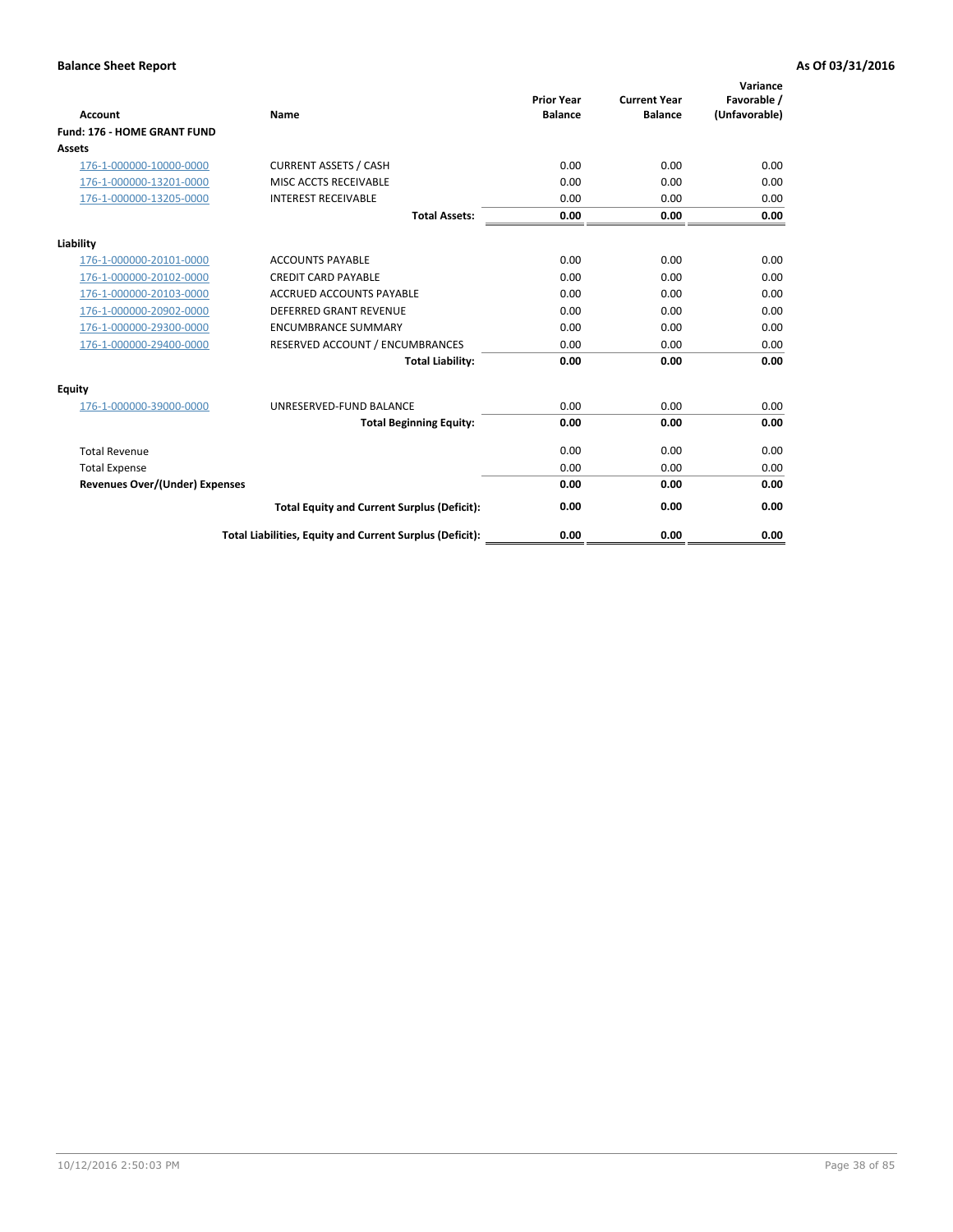| Account                                        | Name                                                     | <b>Prior Year</b><br><b>Balance</b> | <b>Current Year</b><br><b>Balance</b> | Variance<br>Favorable /<br>(Unfavorable) |
|------------------------------------------------|----------------------------------------------------------|-------------------------------------|---------------------------------------|------------------------------------------|
| <b>Fund: 177 - SAFE ROUTES TO SCHOOL GRANT</b> |                                                          |                                     |                                       |                                          |
| <b>Assets</b>                                  |                                                          |                                     |                                       |                                          |
| 177-1-000000-10000-0000                        | <b>CURRENT ASSETS / CASH</b>                             | 0.02                                | 0.02                                  | 0.00                                     |
| 177-1-000000-13201-0000                        | MISC ACCTS RECEIVABLE                                    | 0.00                                | 0.00                                  | 0.00                                     |
| 177-1-000000-13205-0000                        | <b>INTEREST RECEIVABLE</b>                               | 0.00                                | 0.00                                  | 0.00                                     |
|                                                | <b>Total Assets:</b>                                     | 0.02                                | 0.02                                  | 0.00                                     |
| Liability                                      |                                                          |                                     |                                       |                                          |
| 177-1-000000-20101-0000                        | <b>ACCOUNTS PAYABLE</b>                                  | 0.00                                | 0.00                                  | 0.00                                     |
| 177-1-000000-20102-0000                        | <b>CREDIT CARD PAYABLE</b>                               | 0.00                                | 0.00                                  | 0.00                                     |
| 177-1-000000-20139-0000                        | <b>RETAINAGES PAYABLE</b>                                | 0.00                                | 0.00                                  | 0.00                                     |
| 177-1-000000-20902-0000                        | <b>DEFERRED GRANT REVENUE</b>                            | 0.00                                | 0.00                                  | 0.00                                     |
|                                                | <b>Total Liability:</b>                                  | 0.00                                | 0.00                                  | 0.00                                     |
| Equity                                         |                                                          |                                     |                                       |                                          |
| 177-1-000000-39000-0000                        | UNRESERVED-FUND BALANCE                                  | 0.02                                | 0.02                                  | 0.00                                     |
|                                                | <b>Total Beginning Equity:</b>                           | 0.02                                | 0.02                                  | 0.00                                     |
| <b>Total Revenue</b>                           |                                                          | 0.00                                | 0.00                                  | 0.00                                     |
| <b>Total Expense</b>                           |                                                          | 0.00                                | 0.00                                  | 0.00                                     |
| Revenues Over/(Under) Expenses                 |                                                          | 0.00                                | 0.00                                  | 0.00                                     |
|                                                | <b>Total Equity and Current Surplus (Deficit):</b>       | 0.02                                | 0.02                                  | 0.00                                     |
|                                                | Total Liabilities, Equity and Current Surplus (Deficit): | 0.02                                | 0.02                                  | 0.00                                     |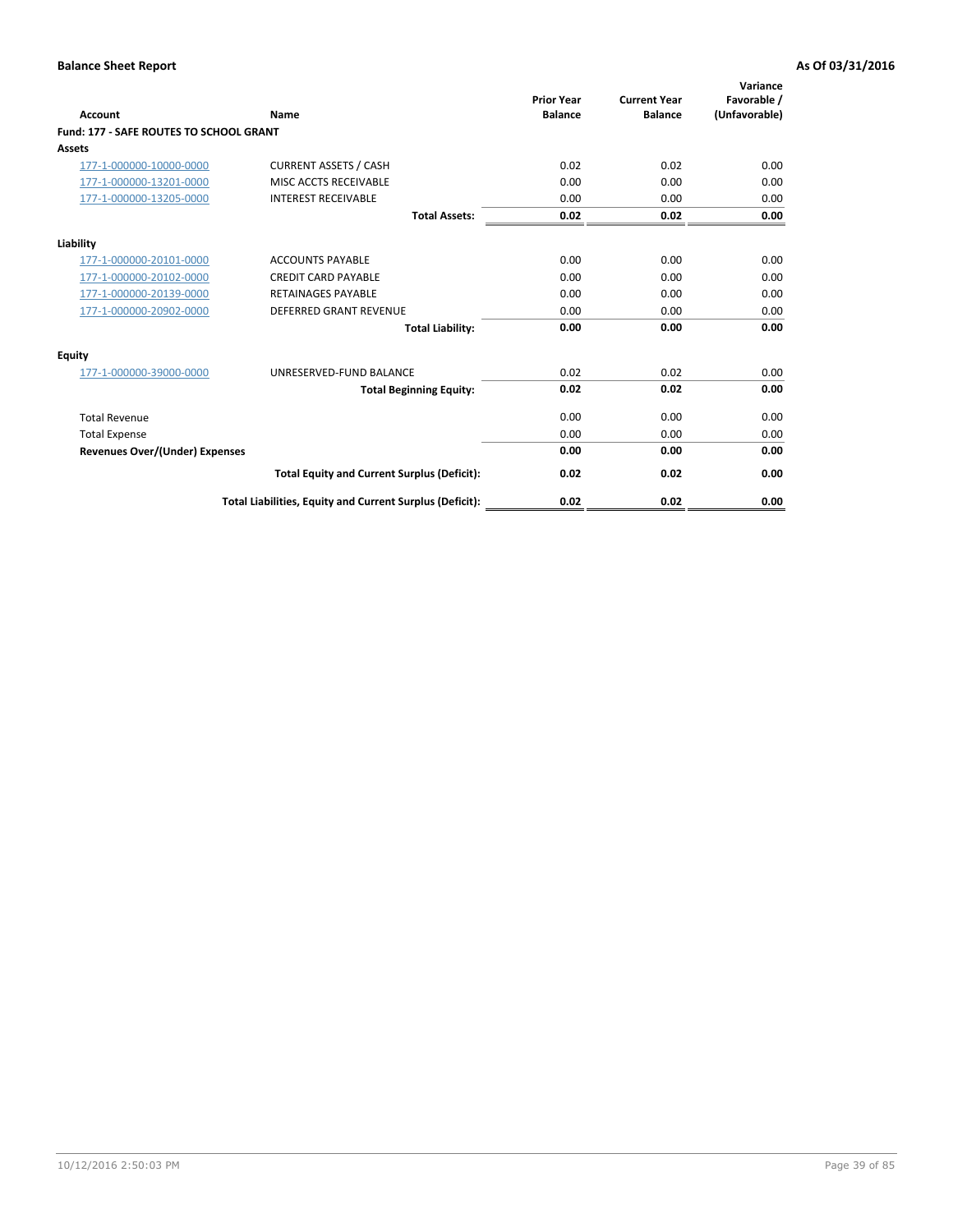| <b>Account</b>                        | Name                                                     | <b>Prior Year</b><br><b>Balance</b> | <b>Current Year</b><br><b>Balance</b> | Variance<br>Favorable /<br>(Unfavorable) |
|---------------------------------------|----------------------------------------------------------|-------------------------------------|---------------------------------------|------------------------------------------|
| Fund: 190 - FIXED ASSETS              |                                                          |                                     |                                       |                                          |
| Assets                                |                                                          |                                     |                                       |                                          |
| 190-1-000000-10000-0000               | <b>CURRENT ASSETS / CASH</b>                             | 0.00                                | 0.00                                  | 0.00                                     |
| 190-1-000000-16001-0000               | FIXED ASSETS / LAND                                      | 2,219,154.75                        | 1,432,334.75                          | -786,820.00                              |
| 190-1-000000-16002-0000               | FIXED ASSETS / IMPROVMENTS-NON BUILDI                    | 8,369,064.04                        | 8,469,732.94                          | 100,668.90                               |
| 190-1-000000-16003-0000               | ACCUM DEPR / IMPROVEMENTS- NON BUIL                      | $-3,209,942.60$                     | $-3,471,050.55$                       | $-261, 107.95$                           |
| 190-1-000000-16004-0000               | FIXED ASSETS / BUILDINGS                                 | 22,566,070.84                       | 23,501,256.14                         | 935,185.30                               |
| 190-1-000000-16005-0000               | <b>ACCUM DEPR / BUILDINGS</b>                            | $-7,014,537.76$                     | -7,547,999.04                         | $-533,461.28$                            |
| 190-1-000000-16109-0000               | FIXED ASSETS / INFRASTRUCTURE                            | 31,419,001.05                       | 36,030,072.95                         | 4,611,071.90                             |
| 190-1-000000-16110-0000               | ACCUM DEPR / INFRASTRUCTURE                              | $-15,829,511.08$                    | $-16,216,860.87$                      | -387,349.79                              |
| 190-1-000000-16201-0000               | FIXED ASSETS / MACHINERY AND EQUIPMEN                    | 5,948,521.77                        | 6,012,215.41                          | 63,693.64                                |
| 190-1-000000-16202-0000               | ACCUM DEPR / MACHINERY AND EQUIPMEI                      | $-3,664,000.60$                     | -3,959,622.39                         | -295,621.79                              |
| 190-1-000000-16205-0000               | FIXED ASSETS / SEIZURE FUNDED VEHICLES                   | 62,680.68                           | 109,736.85                            | 47,056.17                                |
| 190-1-000000-16206-0000               | ACCUM DEPR / SEIZURE FUNDED VEHICLES                     | $-55,368.00$                        | $-67,386.30$                          | $-12,018.30$                             |
| 190-1-000000-16301-0000               | FIXED ASSETS / C W I P                                   | 3,022,592.69                        | 1,135,346.08                          | $-1,887,246.61$                          |
|                                       | <b>Total Assets:</b>                                     | 43,833,725.78                       | 45,427,775.97                         | 1,594,050.19                             |
| Liability                             |                                                          |                                     |                                       |                                          |
| 190-1-000000-20101-0000               | <b>ACCOUNTS PAYABLE</b>                                  | 0.00                                | 0.00                                  | 0.00                                     |
| 190-1-000000-20102-0000               | <b>CREDIT CARD PAYABLE</b>                               | 0.00                                | 0.00                                  | 0.00                                     |
| 190-1-000000-27001-0000               | CONTRIBUTED CAPITAL / DEVELOPERS                         | 7,196,125.29                        | 7,196,125.29                          | 0.00                                     |
| 190-1-000000-27101-0000               | INVESTMENT IN GFA / GENERAL FUND                         | 2,159,477.38                        | 2,194,657.07                          | $-35,179.69$                             |
| 190-1-000000-27102-0000               | SPECIAL REVENUE FUNDS                                    | 4,861,998.29                        | 4,861,998.29                          | 0.00                                     |
| 190-1-000000-27103-0000               | <b>GENERAL CIP FUND</b>                                  | 44,876,646.93                       | 47,834,759.54                         | $-2,958,112.61$                          |
| 190-1-000000-27104-0000               | PROPRIETARY FUNDS                                        | 13,885,324.34                       | 13,885,324.34                         | 0.00                                     |
| 190-1-000000-27105-0000               | <b>INTERNAL SERVICE FUNDS</b>                            | 0.00                                | 0.00                                  | 0.00                                     |
| 190-1-000000-27106-0000               | <b>EXPENDABLE TRUST FUNDS</b>                            | 0.00                                | 0.00                                  | 0.00                                     |
| 190-1-000000-27107-0000               | INVESTMENT IN GFA / SEIZURE FUNDS                        | 127,680.68                          | 127,680.68                            | 0.00                                     |
| 190-1-000000-27108-0000               | INVESTMENT IN GFA / FIRE DEPARTMEN                       | 0.00                                | 0.00                                  | 0.00                                     |
| 190-1-000000-27109-0000               | PARKS & RECREATION DEPT                                  | 0.00                                | 0.00                                  | 0.00                                     |
|                                       | INVESTMENT IN GFA / 4A EDC                               | 383,073.49                          | 524,560.49                            | $-141,487.00$                            |
| 190-1-000000-27110-0000               | CAFR USE / MUNICIPAL BUILDINGS                           | 1,862,037.81                        |                                       | 0.00                                     |
| 190-1-000000-27201-0000               |                                                          |                                     | 1,862,037.81                          | 0.00                                     |
| 190-1-000000-27202-0000               | CAFR USE / OTHER GENERAL GOVERNMEN                       | 363,987.04                          | 363,987.04                            |                                          |
| 190-1-000000-27203-0000               | CAFR USE / POLICE PROTECTION                             | 1,742,383.46                        | 1,742,383.46                          | 0.00                                     |
| 190-1-000000-27204-0000               | CAFR USE / FIRE PROTECTION                               | 2,609,936.84                        | 2,609,936.84                          | 0.00                                     |
| 190-1-000000-27205-0000               | CAFR USE / PUBLIC WORKS                                  | 2,509,263.59                        | 2,509,263.59                          | 0.00                                     |
| 190-1-000000-27206-0000               | CAFR USE / LIBRARIES                                     | 2,147,054.00                        | 2,147,054.00                          | 0.00                                     |
| 190-1-000000-27207-0000               | CAFR USE / RECREATION                                    | 4,153,623.63                        | 4,153,623.63                          | 0.00                                     |
| 190-1-000000-27208-0000               | CAFR USE / CEMETERY                                      | 246,894.00                          | 246,894.00                            | 0.00                                     |
| 190-1-000000-27209-0000               | CAFR USE / EXCHANGE BUILDING                             | 6,053,703.29                        | 6,053,703.29                          | 0.00                                     |
| 190-1-000000-27210-0000               | CAFR USE / INVESTMENT IN GFA                             | $-21,688,883.66$                    | -21,688,883.66                        | 0.00                                     |
| 190-1-000000-27301-0000               | DONATIONS/GRANTS                                         | 2,092,706.06                        | 2,092,706.06                          | 0.00                                     |
|                                       | <b>Total Liability:</b>                                  | 75,583,032.46                       | 78,717,811.76                         | -3,134,779.30                            |
| <b>Equity</b>                         |                                                          |                                     |                                       |                                          |
| 190-1-000000-39000-0000               | UNRESERVED-FUND BALANCE                                  | -31,749,306.68                      | -33,290,035.79                        | -1,540,729.11                            |
|                                       | <b>Total Beginning Equity:</b>                           | -31,749,306.68                      | -33,290,035.79                        | -1,540,729.11                            |
| <b>Total Expense</b>                  |                                                          | 0.00                                | 0.00                                  | 0.00                                     |
| <b>Revenues Over/(Under) Expenses</b> |                                                          | 0.00                                | 0.00                                  | 0.00                                     |
|                                       | <b>Total Equity and Current Surplus (Deficit):</b>       | -31,749,306.68                      | -33,290,035.79                        | -1,540,729.11                            |
|                                       | Total Liabilities, Equity and Current Surplus (Deficit): | 43,833,725.78                       | 45,427,775.97                         | 1,594,050.19                             |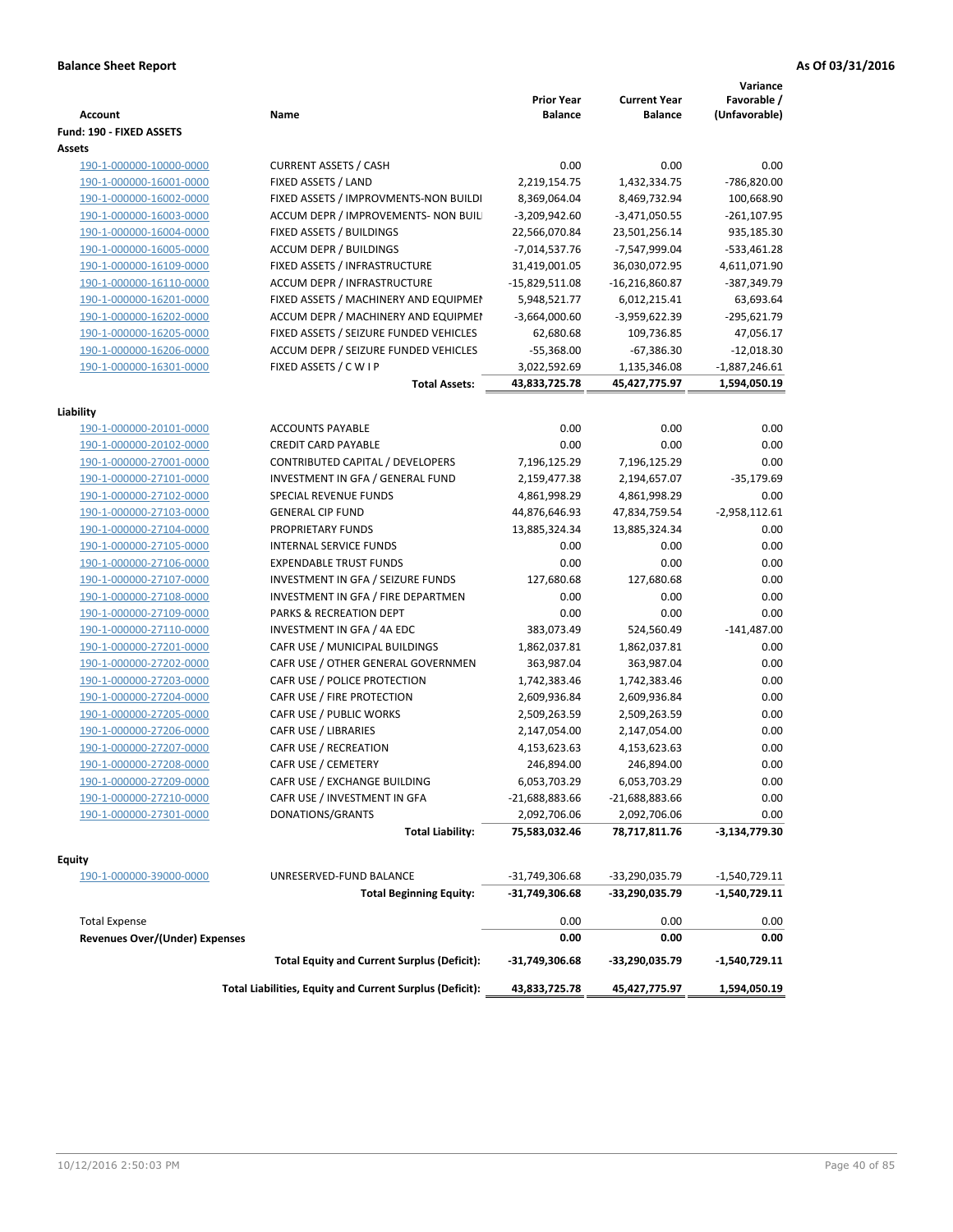| <b>Account</b>                 | Name                                                     | <b>Prior Year</b><br><b>Balance</b> | <b>Current Year</b><br><b>Balance</b> | Variance<br>Favorable /<br>(Unfavorable) |
|--------------------------------|----------------------------------------------------------|-------------------------------------|---------------------------------------|------------------------------------------|
| <b>Fund: 191 - DEBT</b>        |                                                          |                                     |                                       |                                          |
| <b>Assets</b>                  |                                                          |                                     |                                       |                                          |
| 191-1-000000-12101-0000        | <b>BOND ISSUANCE COSTS</b>                               | 0.00                                | 0.00                                  | 0.00                                     |
| 191-1-000000-12201-0000        | DEFERRED CHARGES / BOND DISCOUNT                         | $-1,293,031.34$                     | $-1,094,398.22$                       | 198,633.12                               |
| 191-1-000000-14101-0000        | WTR/WWTR UTILITY FUND                                    | 0.00                                | 0.00                                  | 0.00                                     |
| 191-1-000000-17101-0000        | LONG-TERM DEBT / AMT TO BE PROVIDE                       | 10,016,942.22                       | 7,551,515.46                          | $-2,465,426.76$                          |
|                                | <b>Total Assets:</b>                                     | 8,723,910.88                        | 6,457,117.24                          | $-2,266,793.64$                          |
| Liability                      |                                                          |                                     |                                       |                                          |
| 191-1-000000-20102-0000        | <b>CREDIT CARD PAYABLE</b>                               | 0.00                                | 0.00                                  | 0.00                                     |
| 191-1-000000-22002-0000        | <b>VACATION/SICK PAYABLE</b>                             | 1,386,977.59                        | 1,656,587.16                          | $-269,609.57$                            |
| 191-1-000000-26001-0000        | <b>COMPENSATED ABSENCES PAY</b>                          | 1,871,723.44                        | 1,600,423.44                          | 271,300.00                               |
| 191-1-000000-26003-0000        | EXCESS SALES TAX DUE TO STATE OF TEXAS                   | 2,728,301.60                        | 2,728,301.60                          | 0.00                                     |
| 191-1-000000-26101-0000        | <b>GENERAL OBLIG BONDS PAY</b>                           | 40,710,000.00                       | 38,194,000.00                         | 2,516,000.00                             |
| 191-1-000000-26103-0000        | DEFERRED LOSS/DEFEASEMENT                                | $-1,109,374.99$                     | $-1,109,374.99$                       | 0.00                                     |
| 191-1-000000-26104-0000        | <b>ACCRETED INTEREST</b>                                 | 173,664.47                          | 225,928.14                            | $-52,263.67$                             |
| 191-1-000000-26105-0000        | INV NET OF RELATED DEBT                                  | -34,384,329.59                      | -34,384,329.59                        | 0.00                                     |
| 191-1-000000-26106-0000        | <b>RESTRICTED DEBT SERVICE</b>                           | 621,308.00                          | 621,308.00                            | 0.00                                     |
|                                | <b>Total Liability:</b>                                  | 11,998,270.52                       | 9,532,843.76                          | 2,465,426.76                             |
| Equity                         |                                                          |                                     |                                       |                                          |
| 191-1-000000-39000-0000        | UNRESERVED-FUND BALANCE                                  | $-3,274,359.64$                     | $-3,075,726.52$                       | 198,633.12                               |
|                                | <b>Total Beginning Equity:</b>                           | $-3,274,359.64$                     | $-3,075,726.52$                       | 198,633.12                               |
| <b>Total Expense</b>           |                                                          | 0.00                                | 0.00                                  | 0.00                                     |
| Revenues Over/(Under) Expenses |                                                          | 0.00                                | 0.00                                  | 0.00                                     |
|                                | <b>Total Equity and Current Surplus (Deficit):</b>       | $-3,274,359.64$                     | $-3,075,726.52$                       | 198,633.12                               |
|                                | Total Liabilities, Equity and Current Surplus (Deficit): | 8,723,910.88                        | 6,457,117.24                          | $-2,266,793.64$                          |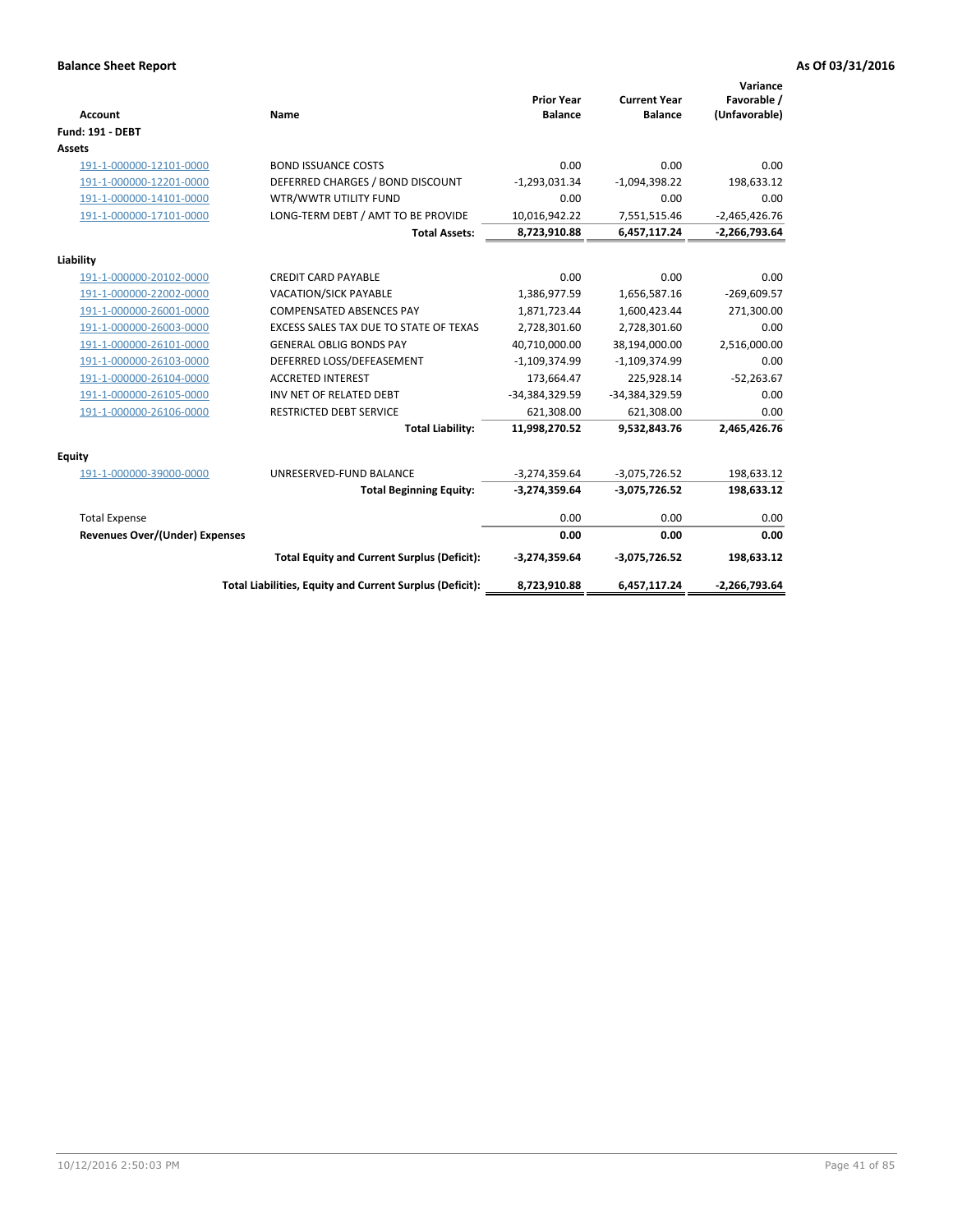| <b>Account</b>                                     | Name                                                 | <b>Prior Year</b><br><b>Balance</b> | <b>Current Year</b><br><b>Balance</b> | Variance<br>Favorable /<br>(Unfavorable) |
|----------------------------------------------------|------------------------------------------------------|-------------------------------------|---------------------------------------|------------------------------------------|
| <b>Fund: 192 - PAYROLL CLEARING</b><br>Assets      |                                                      |                                     |                                       |                                          |
| 192-1-000000-10000-0000                            | <b>CURRENT ASSETS / CASH</b>                         | 189,345.36                          | 171,418.77                            | $-17,926.59$                             |
| 192-1-000000-13201-0000                            | MISC ACCTS RECEIVABLE                                | 2,149.08                            | 2,228.78                              | 79.70                                    |
| 192-1-000000-13203-0000                            | NON-CURRENT ASSETS / PREPAYMENTS                     | 0.00                                | 0.00                                  | 0.00                                     |
| 192-1-000000-13205-0000                            | <b>INTEREST RECEIVABLE</b>                           | 0.00                                | 0.00                                  | 0.00                                     |
|                                                    | <b>Total Assets:</b>                                 | 191,494.44                          | 173,647.55                            | $-17,846.89$                             |
| Liability                                          |                                                      |                                     |                                       |                                          |
| 192-1-000000-20101-0000                            | <b>ACCOUNTS PAYABLE</b>                              | $-9,751.17$                         | 0.00                                  | $-9,751.17$                              |
| 192-1-000000-20102-0000                            | <b>CREDIT CARD PAYABLE</b>                           | 0.00                                | 0.00                                  | 0.00                                     |
| 192-1-000000-20103-0000                            | ACCRUED ACCOUNTS PAYABLE                             | 0.00                                | 0.00                                  | 0.00                                     |
| 192-1-000000-22001-0000                            | SALARIES PAYABLE                                     | $-533.12$                           | 0.00                                  | $-533.12$                                |
| 192-1-000000-22002-0000                            | <b>VACATION/SICK PAYABLE</b>                         | 0.00                                | 0.00                                  | 0.00                                     |
| 192-1-000000-22101-0000                            | TAXES - FEDERAL WITHHOLDING                          | 0.00                                | 0.00                                  | 0.00                                     |
| 192-1-000000-22102-0000                            | <b>TAXES - FICA</b>                                  | $-0.01$                             | $-0.01$                               | 0.00                                     |
| 192-1-000000-22103-0000                            | <b>TAXES - MEDICARE</b>                              | 0.00                                | 0.00                                  | 0.00                                     |
| 192-1-000000-22201-0000                            | INS - AFLAC                                          | 6,456.22                            | 6,930.85                              | $-474.63$                                |
| 192-1-000000-22202-0000                            | INS - LIFE INSURANCE                                 | 0.00                                | 0.00                                  | 0.00                                     |
| 192-1-000000-22203-0000                            | INS - CITY EMPLOYEE PORTION                          | 0.00                                | 0.00                                  | 0.00                                     |
| 192-1-000000-22204-0000                            | INS - GEUS EMPLOYEE PORTION                          | 0.00                                | 0.00                                  | 0.00                                     |
| 192-1-000000-22205-0000                            | INS - CITY EMPL-FLEXCARD                             | 422.32                              | $-17.32$                              | 439.64                                   |
| 192-1-000000-22206-0000                            | INS - CITY EMPL-DEPENDENT CARE                       | 0.00                                | 0.00                                  | 0.00                                     |
| 192-1-000000-22207-0000                            | INS - GEUS EMPL-HEALTH CARE                          | 0.00                                | 0.00                                  | 0.00                                     |
| 192-1-000000-22208-0000                            | INS - AMERICAN FIDELITY                              | 0.00                                | 0.00                                  | 0.00                                     |
| 192-1-000000-22209-0000                            | INS - GEUS EMPL-DEPENDENT CARE                       | 0.00                                | 0.00                                  | 0.00                                     |
| 192-1-000000-22210-0000                            | INS - CITY EMPLOYEE - OPT OU                         | 0.00                                | 0.00                                  | 0.00                                     |
| 192-1-000000-22211-0000                            | INS - GEUS EMP - OPT OU                              | 0.00                                | 0.00                                  | 0.00                                     |
| 192-1-000000-22212-0000                            | <b>INS - VISION PLAN</b>                             | $-151.13$                           | -4,185.40                             | 4,034.27                                 |
| 192-1-000000-22213-0000                            | INS - AIG CRITICAL CARE                              | 0.00                                | 0.00                                  | 0.00                                     |
| 192-1-000000-22214-0000                            | INS - AIG ACCIDENT                                   | 0.00                                | 0.00                                  | 0.00                                     |
| 192-1-000000-22215-0000                            | <b>INS - ALLSTATE CANCER</b>                         | 0.00                                | 0.00                                  | 0.00                                     |
| 192-1-000000-22216-0000                            | INS - CRITICAL ILLNESS/CHARTIS                       | 0.00                                | 0.00                                  | 0.00                                     |
| 192-1-000000-22217-0000                            | INS - MUTUAL OF OMAHA                                | $-8,796.64$                         | $-12,236.18$                          | 3,439.54                                 |
| 192-1-000000-22218-0000                            | INS - TX LIFE                                        | 0.25                                | 0.73                                  | $-0.48$                                  |
| 192-1-000000-22219-0000                            | <b>INS - NEW YORK LIFE</b>                           | 0.00                                | 0.00                                  | 0.00                                     |
| 192-1-000000-22220-0000                            | INS - AFLAC CRITICAL INSURANCE                       | 985.99                              | 130.50                                | 855.49                                   |
| 192-1-000000-22223-0000                            | <b>INS - DENTAL PLAN</b>                             | $-17,679.19$                        | $-38,990.61$                          | 21,311.42                                |
| 192-1-000000-22301-0000                            | <b>RETIREMENT - TMRS</b>                             | 220,481.12                          | 222,776.46                            | $-2,295.34$                              |
| 192-1-000000-22302-0000                            | RETIREMENT - F R & R                                 | 0.00                                | $-1,423.92$                           | 1,423.92                                 |
| 192-1-000000-22303-0000                            | RETIREMENT - NATIONWIDE / PEBSCO                     | 0.00                                | 0.00                                  | 0.00                                     |
| 192-1-000000-22304-0000                            | RETIREMENT - 401 ICMA RETIREMENT                     | 0.00                                | 0.00                                  | 0.00                                     |
| 192-1-000000-22305-0000                            | RETIREMENT - VANTAGE CARE PRE-TAX RSP                | 0.00                                | 0.00                                  | 0.00                                     |
| 192-1-000000-22401-0000                            | <b>GARNISHMENT - TAX LEVY</b>                        | 0.00                                | 0.00                                  | 0.00                                     |
| 192-1-000000-22402-0000                            | <b>GARNISHMENT - CHILD SUPPORT</b>                   | 0.00                                | 0.00                                  | 0.00                                     |
| 192-1-000000-22403-0000                            | GARNISHMENT - CHAPTER 13                             | 0.00                                | 0.00                                  | 0.00                                     |
| 192-1-000000-22404-0000<br>192-1-000000-22501-0000 | GARNISHMENT - STUDENT LOAN<br><b>CHARITY PAYABLE</b> | 0.00<br>0.00                        | 0.00<br>0.00                          | 0.00<br>0.00                             |
| 192-1-000000-22502-0000                            | UNITED WAY                                           | 0.00                                | 0.00                                  | 0.00                                     |
| 192-1-000000-22503-0000                            | AMERICAN CANCER SOCIETY                              | 0.00                                | 507.00                                | $-507.00$                                |
| 192-1-000000-22601-0000                            | PR DEDUCT - SAVINGS BOND                             | 0.00                                | 0.00                                  | 0.00                                     |
| 192-1-000000-22602-0000                            | PR DEDUCT - CREDIT UNION                             | 0.00                                | 0.00                                  | 0.00                                     |
| 192-1-000000-22603-0000                            | PR DEDUCT - PRE PAID LEGAL FEE                       | 59.80                               | 155.45                                | $-95.65$                                 |
| 192-1-000000-22604-0000                            | PR DEDUCT - AUTO LEASE AGREEMENT                     | 0.00                                | 0.00                                  | 0.00                                     |
| 192-1-000000-22605-0000                            | PR DEDUCT - YMCA                                     | 0.00                                | 0.00                                  | 0.00                                     |
| 192-1-000000-22606-0000                            | PR DEDUCT - GAC                                      | 0.00                                | 0.00                                  | 0.00                                     |
| 192-1-000000-22607-0000                            | PR DEDUCT - WEIGHT WATCHERS                          | 0.00                                | 0.00                                  | 0.00                                     |
| 192-1-000000-22608-0000                            | PR DEDUCT - HUNT REG-FITNESS CTR                     | 0.00                                | 0.00                                  | 0.00                                     |
| 192-1-000000-22609-0000                            | PR DEDUCT - MISCELLANEOUS                            | 0.00                                | 0.00                                  | 0.00                                     |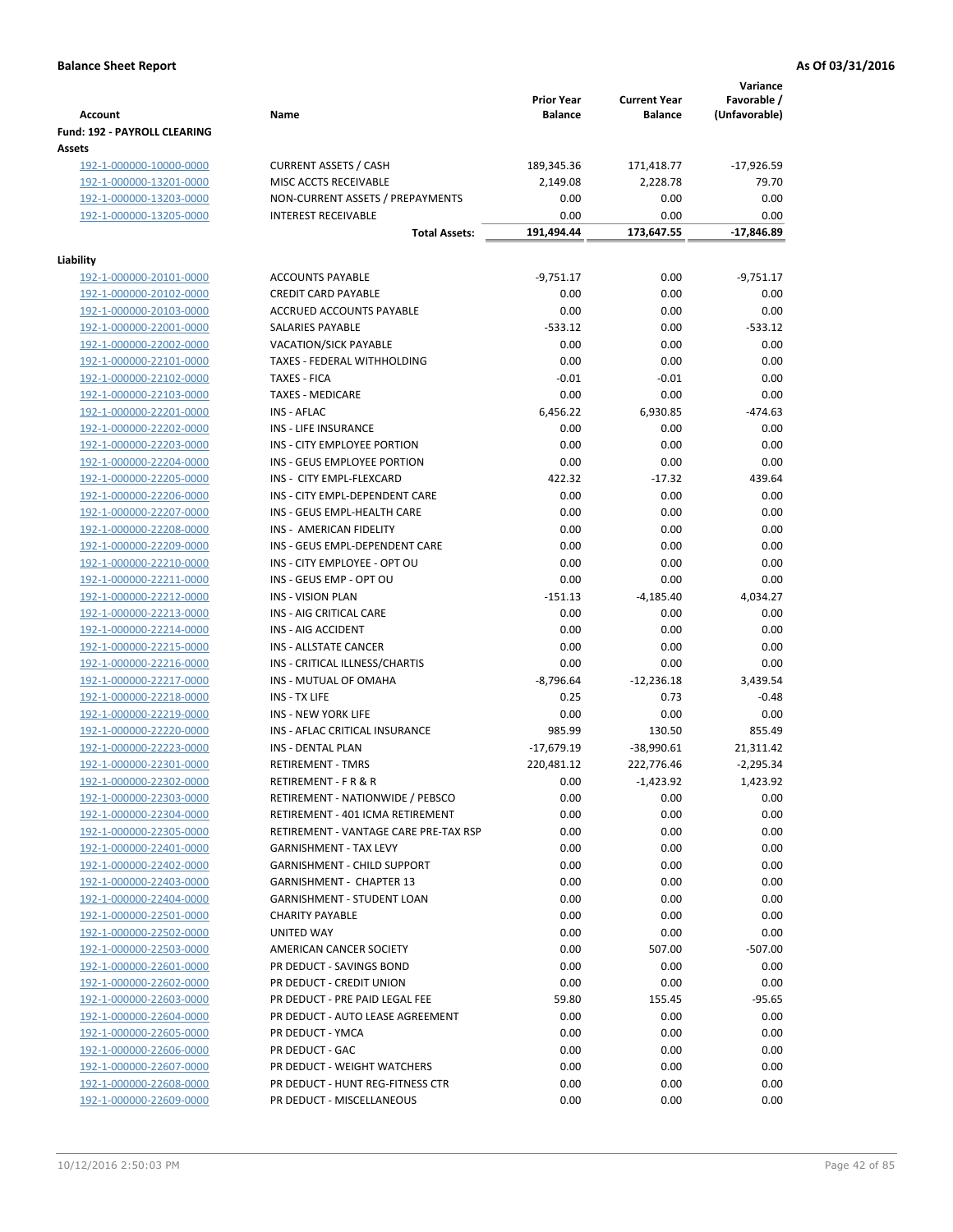| Account                 | Name                                                     | <b>Prior Year</b><br><b>Balance</b> | <b>Current Year</b><br><b>Balance</b> | Variance<br>Favorable /<br>(Unfavorable) |
|-------------------------|----------------------------------------------------------|-------------------------------------|---------------------------------------|------------------------------------------|
| 192-1-000000-22610-0000 | PR DEDUCT - MISC REIMB                                   | 0.00                                | 0.00                                  | 0.00                                     |
| 192-1-000000-22611-0000 | PR DEDUCT - GOLF COURSE FEES                             | 0.00                                | 0.00                                  | 0.00                                     |
| 192-1-000000-22612-0000 | PR DEDUCT - WEARING APPAREL                              | 0.00                                | 0.00                                  | 0.00                                     |
| 192-1-000000-22613-0000 | PR DEDUCT - SNAP FITNESS                                 | 0.00                                | 0.00                                  | 0.00                                     |
|                         | <b>Total Liability:</b>                                  | 191,494.44                          | 173,647.55                            | 17,846.89                                |
| Equity                  |                                                          |                                     |                                       |                                          |
| 192-1-000000-39000-0000 | UNRESERVED-FUND BALANCE                                  | 0.00                                | 0.00                                  | 0.00                                     |
|                         | <b>Total Beginning Equity:</b>                           | 0.00                                | 0.00                                  | 0.00                                     |
|                         | <b>Total Equity and Current Surplus (Deficit):</b>       | 0.00                                | 0.00                                  | 0.00                                     |
|                         | Total Liabilities, Equity and Current Surplus (Deficit): | 191,494.44                          | 173.647.55                            | -17.846.89                               |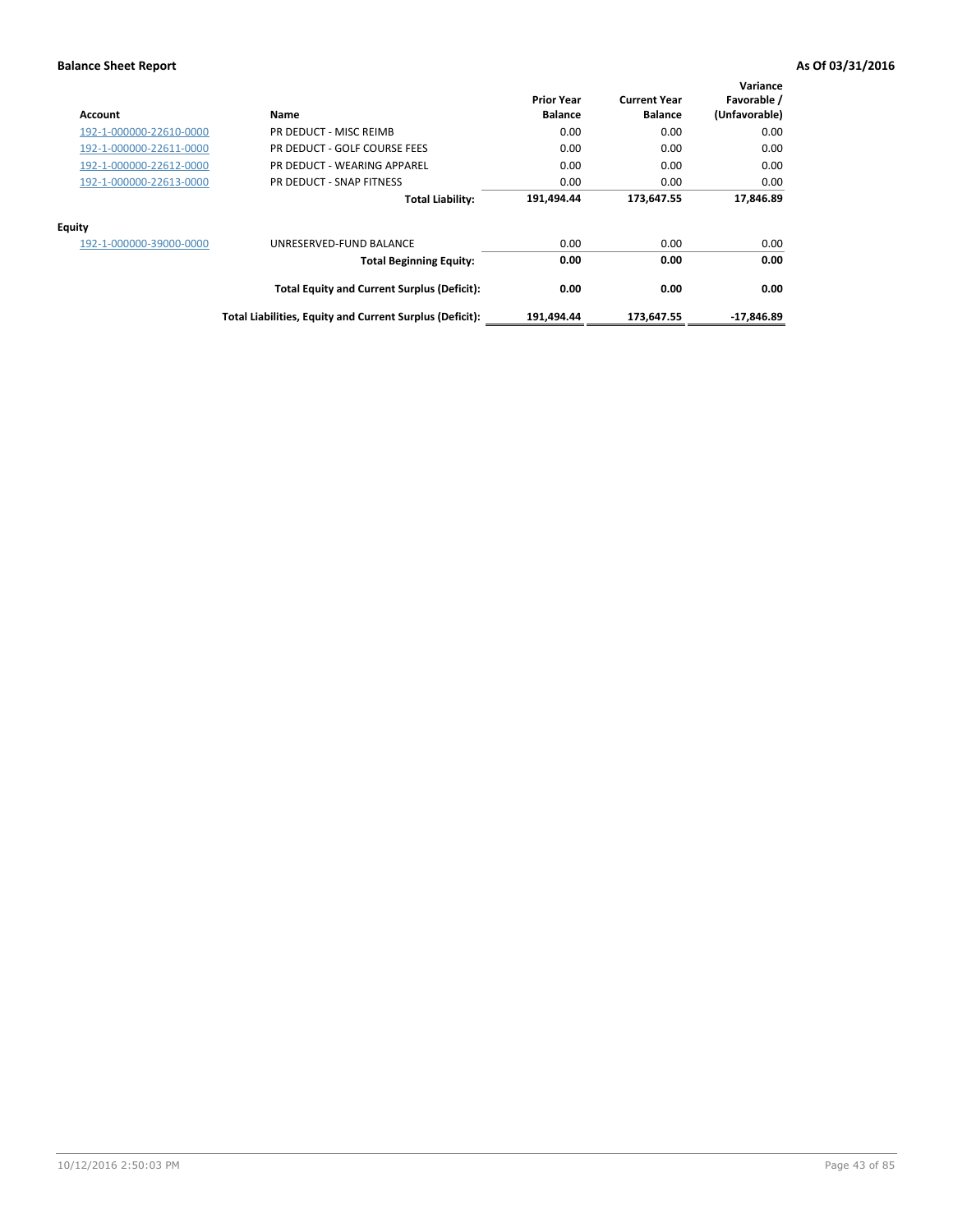|                                                    |                                                                              |                   |                     | Variance                    |
|----------------------------------------------------|------------------------------------------------------------------------------|-------------------|---------------------|-----------------------------|
|                                                    |                                                                              | <b>Prior Year</b> | <b>Current Year</b> | Favorable /                 |
| Account                                            | Name                                                                         | <b>Balance</b>    | <b>Balance</b>      | (Unfavorable)               |
| Fund: 200 - WATER / WASTEWATER FUND                |                                                                              |                   |                     |                             |
| Assets                                             |                                                                              |                   |                     |                             |
| 200-2-000000-10000-0000                            | <b>CURRENT ASSETS / CASH</b>                                                 | 5,771,658.33      | 5,135,924.86        | $-635,733.47$               |
| 200-2-000000-12101-0000                            | <b>BOND ISSUANCE COSTS</b>                                                   | 0.00              | 0.00                | 0.00                        |
| 200-2-000000-12201-0000                            | DEFERRED CHARGES / BOND DISCOUNT                                             | $-53,144.49$      | $-45,740.73$        | 7,403.76                    |
| 200-2-000000-13000-0000<br>200-2-000000-13001-0000 | <b>CUSTOMER ACCTS RECEIVABLE</b>                                             | 572,965.18        | 254,149.11          | $-318,816.07$               |
|                                                    | NON CURRENT CUSTOMER ACCTS RECEIVAE                                          | 124,007.47        | 151,429.79          | 27,422.32                   |
| 200-2-000000-13002-0000                            | ALLOW FOR UNCOLLECT REC                                                      | $-246,615.23$     | $-146,301.30$       | 100,313.93                  |
| 200-2-000000-13003-0000                            | UNBILLED YEAR-END ACCRUAL                                                    | 855,656.34        | 1,289,398.91        | 433,742.57                  |
| 200-2-000000-13004-0000                            | <b>WASTE HAULER RECEIVABLE</b><br><b>RETURNED CHECKS</b>                     | 50,698.00         | 47,341.60           | $-3,356.40$                 |
| 200-2-000000-13007-0000                            |                                                                              | 0.00              | 0.00                | 0.00                        |
| 200-2-000000-13010-0000                            | <b>CADDO MILLS</b>                                                           | 0.00              | 0.00                | 0.00                        |
| 200-2-000000-13201-0000                            | MISC ACCTS RECEIVABLE                                                        | 0.00              | 0.00                | 0.00                        |
| 200-2-000000-13202-0000                            | <b>EMPLOYEE ADVANCES</b>                                                     | 0.00              | 0.00                | 0.00                        |
| 200-2-000000-13203-0000                            | NON-CURRENT ASSETS / PREPAYMENTS                                             | 0.00              | 0.00                | 0.00                        |
| 200-2-000000-13205-0000                            | <b>INTEREST RECEIVABLE</b>                                                   | 0.00              | 0.00                | 0.00                        |
| 200-2-000000-14001-0000                            | DUE FROM / GENERAL FUND                                                      | 0.00              | 0.00                | 0.00                        |
| 200-2-000000-14040-0000                            | <b>GENERAL CIP / GENERAL CIP</b>                                             | 0.00              | 0.00                | 0.00                        |
| 200-2-000000-14120-0000                            | DUE FROM UTILITY CIP                                                         | 38,336,026.85     | 38,336,026.85       | 0.00                        |
| 200-2-000000-15401-0000                            | <b>INVENTORIES / WATER STOCK</b>                                             | 194,087.27        | 206,121.06          | 12,033.79                   |
| 200-2-000000-15501-0000                            | <b>INVENTORIES / WASTEWATER STOCK</b>                                        | 20,629.17         | 30,794.87           | 10,165.70                   |
| 200-2-000000-16001-0000                            | FIXED ASSETS / LAND                                                          | 685,983.11        | 685,983.11          | 0.00                        |
| 200-2-000000-16002-0000                            | FIXED ASSETS / IMPROVMENTS-NON BUILDI                                        | 5,384,796.63      | 5,396,182.49        | 11,385.86                   |
| 200-2-000000-16003-0000                            | ACCUM DEPR / IMPROVEMENTS-NON BUILI                                          | $-1,397,236.68$   | $-1,609,654.50$     | $-212,417.82$               |
| 200-2-000000-16004-0000                            | FIXED ASSETS / BUILDINGS                                                     | 23,421,260.64     | 23,420,667.00       | $-593.64$                   |
| 200-2-000000-16005-0000                            | <b>ACCUM DEPR / BUILDINGS</b>                                                | $-652,824.94$     | $-1,379,925.46$     | -727,100.52                 |
| 200-2-000000-16006-0000                            | FIXED ASSETS / FILTRATION PLANT                                              | 10,529,295.00     | 10,529,295.00       | 0.00                        |
| 200-2-000000-16007-0000                            | ACCUM DEPR / FILTRATION PLANT                                                | -6,402,496.66     | -6,628,314.94       | $-225,818.28$               |
| 200-2-000000-16008-0000                            | FIXED ASSETS / WATER RECLAMATION PLAN                                        | 6,424,693.00      | 6,424,693.00        | 0.00                        |
| 200-2-000000-16009-0000                            | ACCUM DEPR / WATER RECLAMATION PLAN                                          | $-5,867,114.06$   | -5,797,976.53       | 69,137.53                   |
| 200-2-000000-16101-0000                            | FIXED ASSETS / WATER MAINS                                                   | 19,107,999.39     | 19,560,838.81       | 452,839.42                  |
| 200-2-000000-16102-0000                            | <b>ACCUM DEPR / WATER MAINS</b>                                              | -8,511,096.12     | -8,898,988.27       | -387,892.15                 |
| 200-2-000000-16103-0000                            | FIXED ASSETS / SANITARY SEWERS                                               | 25,361,000.76     | 25,544,578.76       | 183,578.00                  |
| 200-2-000000-16104-0000                            | <b>ACCUM DEPR / SANITARY SEWERS</b>                                          | $-9,048,781.77$   | -9,628,469.08       | $-579,687.31$               |
| 200-2-000000-16105-0000                            | FIXED ASSETS / RESERVOIRS & TANKS                                            | 1,023,525.00      | 1,023,525.00        | 0.00                        |
| 200-2-000000-16106-0000<br>200-2-000000-16107-0000 | ACCUM DEPR / RESERVOIRS & TANKS<br>FIXED ASSETS / PUMP STATIONS              | -787,288.56       | -796,294.04         | $-9,005.48$                 |
| 200-2-000000-16108-0000                            |                                                                              | 307,450.06        | 366,796.61          | 59,346.55                   |
|                                                    | <b>ACCUM DEPR / PUMP STATIONS</b>                                            | $-253,312.94$     | $-265,667.46$       | $-12,354.52$                |
| 200-2-000000-16201-0000                            | FIXED ASSETS / MACHINERY AND EQUIPMEN<br>ACCUM DEPR / MACHINERY AND EQUIPMEI | 2,339,805.21      | 2,680,080.80        | 340,275.59                  |
| 200-2-000000-16202-0000                            | FIXED ASSETS / C W I P                                                       | $-1,294,633.42$   | $-1,267,769.25$     | 26,864.17                   |
| 200-2-000000-16301-0000<br>200-2-000000-17501-0000 | <b>EMPLOYEE CONTRIBUTIONS</b>                                                | 0.00<br>0.00      | 0.00<br>146,294.00  | 0.00<br>146,294.00          |
| 200-2-000000-17504-0000                            | <b>INVESTMENT RETURN</b>                                                     | 0.00              | 106,189.00          | 106,189.00                  |
| 200-2-000000-17508-0000                            | <b>EXPERIENCE DIFFERENCE</b>                                                 |                   | 1,275.00            |                             |
|                                                    | <b>Total Assets:</b>                                                         | 0.00              |                     | 1,275.00<br>$-1,124,508.47$ |
|                                                    |                                                                              | 105,996,992.54    | 104,872,484.07      |                             |
| Liability                                          |                                                                              |                   |                     |                             |
| 200-2-000000-20101-0000                            | <b>ACCOUNTS PAYABLE</b>                                                      | $-28.05$          | 0.00                | $-28.05$                    |
| 200-2-000000-20102-0000                            | <b>CREDIT CARD PAYABLE</b>                                                   | 0.00              | 0.00                | 0.00                        |
| 200-2-000000-20103-0000                            | ACCRUED ACCOUNTS PAYABLE                                                     | 0.00              | 0.00                | 0.00                        |
| 200-2-000000-20104-0000                            | <b>ESCHEATED LIABILITY</b>                                                   | 0.00              | 0.00                | 0.00                        |
| 200-2-000000-20109-0000                            | <b>GENERAL OBLIG BONDS PAY</b>                                               | 1,245,000.00      | 1,334,000.00        | $-89,000.00$                |
| 200-2-000000-20110-0000                            | REVENUE BONDS PAYABLE                                                        | 1,040,000.00      | 910,000.00          | 130,000.00                  |
| 200-2-000000-20112-0000                            | ACCRUED INTEREST PAYABLE                                                     | 92,651.32         | 77,667.06           | 14,984.26                   |
| 200-2-000000-20125-0000                            | SALES TAX PAYABLE / IN THE CITY                                              | 0.00              | 0.00                | 0.00                        |
| 200-2-000000-20139-0000                            | RETAINAGES PAYABLE                                                           | 0.00              | 0.00                | 0.00                        |
| 200-2-000000-20141-0000                            | <b>TELEPHONE CLEARING</b>                                                    | 0.01              | 0.01                | 0.00                        |
| 200-2-000000-20160-0000                            | <b>UNAPPLIED CREDIT</b>                                                      | 0.00              | 0.00                | 0.00                        |
| 200-2-000000-21001-0000                            | <b>GENERAL FUND / GENERAL FUND</b>                                           | 0.00              | 0.00                | 0.00                        |
|                                                    |                                                                              |                   |                     |                             |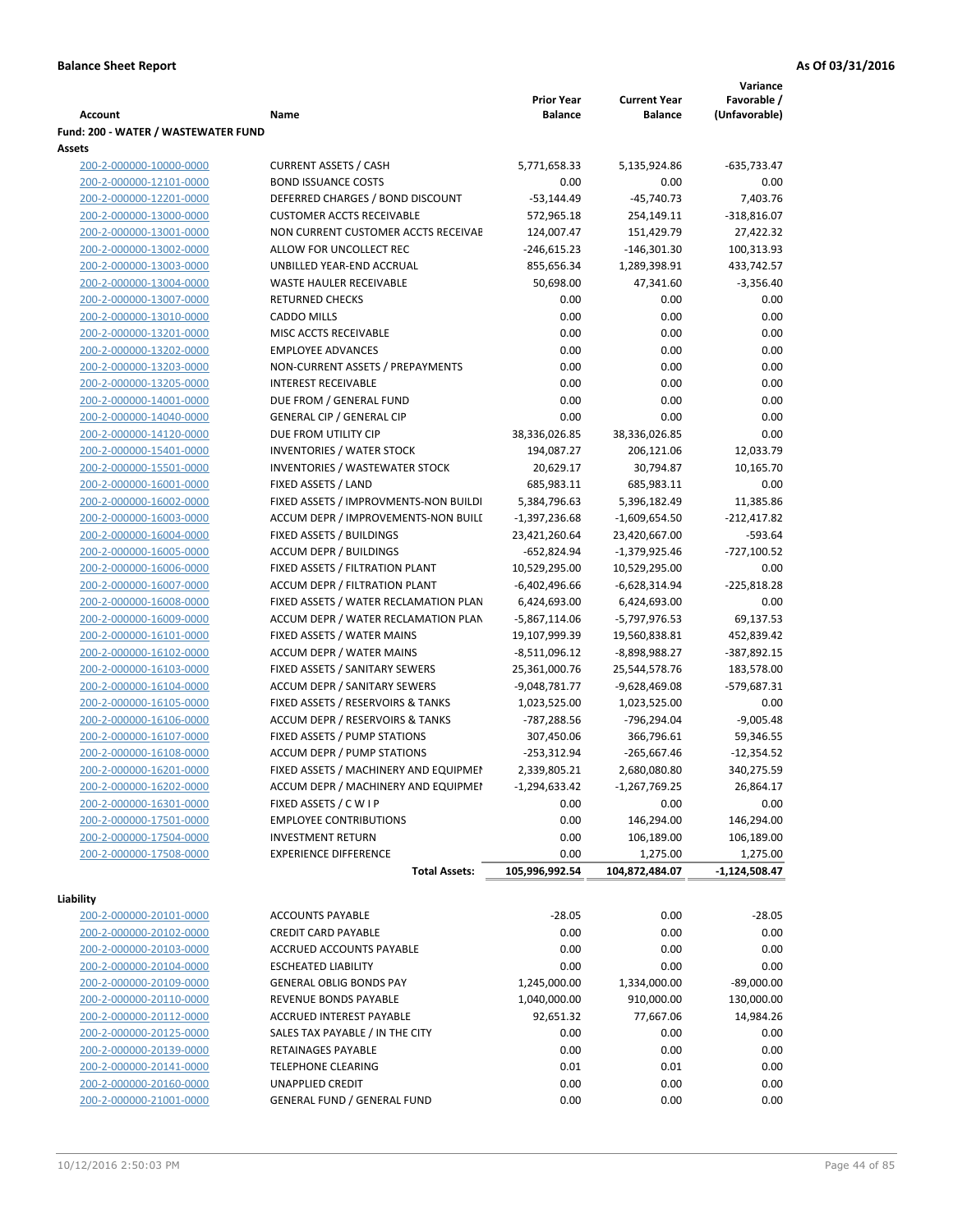| <b>Account</b>                        | Name                                                     | <b>Prior Year</b><br><b>Balance</b> | <b>Current Year</b><br><b>Balance</b> | Variance<br>Favorable /<br>(Unfavorable) |
|---------------------------------------|----------------------------------------------------------|-------------------------------------|---------------------------------------|------------------------------------------|
| 200-2-000000-21101-0000               | ENTERPRISE / WTR/WWTR UTILITY FUND                       | 0.00                                | 0.00                                  | 0.00                                     |
| 200-2-000000-22001-0000               | <b>SALARIES PAYABLE</b>                                  | 59,110.92                           | 66,832.69                             | $-7,721.77$                              |
| 200-2-000000-22002-0000               | <b>VACATION/SICK PAYABLE</b>                             | 183,272.45                          | 184,901.55                            | $-1,629.10$                              |
| 200-2-000000-23001-0000               | CAPITAL LEASE PAYABLE                                    | 0.00                                | 0.00                                  | 0.00                                     |
| 200-2-000000-24001-0000               | O/S CHECKS PAYABLE                                       | 0.00                                | 0.00                                  | 0.00                                     |
| 200-2-000000-24002-0000               | <b>CUSTOMER DEPOSITS</b>                                 | 529,234.67                          | 596,399.97                            | $-67,165.30$                             |
| 200-2-000000-24003-0000               | <b>CUSTOMER OVERPMT SUSPENSE</b>                         | 67,441.18                           | 81,417.96                             | $-13,976.78$                             |
| 200-2-000000-24004-0000               | <b>INTEREST PAYABLE ON DEP</b>                           | 0.00                                | 0.00                                  | 0.00                                     |
| 200-2-000000-24005-0000               | ACCRUED INT PAY ON DEP                                   | 0.00                                | 0.00                                  | 0.00                                     |
| 200-2-000000-24006-0000               | <b>AWAITING CUSTOMER SETUP</b>                           | 1,955.61                            | 1,955.61                              | 0.00                                     |
| 200-2-000000-24007-0000               | <b>BILLED DEPOSITS SUSPENSE</b>                          | 0.00                                | 0.00                                  | 0.00                                     |
| 200-2-000000-26001-0000               | <b>COMPENSATED ABSENCES PAY</b>                          | 300,723.08                          | 251,537.37                            | 49,185.71                                |
| 200-2-000000-26101-0000               | <b>GENERAL OBLIG BONDS PAY</b>                           | 11,589,000.00                       | 10,207,000.00                         | 1,382,000.00                             |
| 200-2-000000-26102-0000               | <b>REVENUE BONDS PAYABLE</b>                             | 15,980,000.00                       | 15,070,000.00                         | 910,000.00                               |
| 200-2-000000-26103-0000               | DEFERRED LOSS/DEFEASEMENT                                | $-446, 143.13$                      | $-363,302.13$                         | $-82,841.00$                             |
| 200-2-000000-27001-0000               | <b>CONTRIBUTED CAPITAL</b>                               | 0.00                                | 0.00                                  | 0.00                                     |
| 200-2-000000-27002-0000               | CONTRIBUTED CAPITAL / DEVELOPERS                         | 0.00                                | 0.00                                  | 0.00                                     |
| 200-2-000000-29300-0000               | <b>ENCUMBRANCE SUMMARY</b>                               | 0.00                                | 0.00                                  | 0.00                                     |
| 200-2-000000-29400-0100               | RESERVED ACCOUNT / ENCUMBRANCES                          | 0.00                                | 0.00                                  | 0.00                                     |
| 200-2-000000-29999-0000               | <b>NET PENSION LIABILITY</b>                             | 0.00                                | 191,698.00                            | $-191,698.00$                            |
| 200-2-000000-92080-0000               | <b>GLTDAG</b>                                            | 0.00                                | 0.00                                  | 0.00                                     |
|                                       | <b>Total Liability:</b>                                  | 30,642,218.06                       | 28,610,108.09                         | 2,032,109.97                             |
| <b>Equity</b>                         |                                                          |                                     |                                       |                                          |
| 200-2-000000-39000-0000               | UNRESERVED-FUND BALANCE                                  | 0.00                                | 0.00                                  | 0.00                                     |
| 200-2-000000-39100-0000               | UNRESERVED-RET. EARNINGS                                 | 76,262,823.39                       | 77,295,959.47                         | 1,033,136.08                             |
| 200-2-000000-39150-0000               | RESERVED-RET. EARNINGS                                   | 0.00                                | 0.00                                  | 0.00                                     |
| 200-2-000000-39500-0000               | <b>NET POSITION - PENSION</b>                            | 0.00                                | $-965.00$                             | $-965.00$                                |
|                                       | <b>Total Beginning Equity:</b>                           | 76,262,823.39                       | 77,294,994.47                         | 1,032,171.08                             |
| <b>Total Revenue</b>                  |                                                          | 6,209,183.08                        | 6,310,251.58                          | 101,068.50                               |
| <b>Total Expense</b>                  |                                                          | 7,117,231.99                        | 7,342,870.07                          | $-225,638.08$                            |
| <b>Revenues Over/(Under) Expenses</b> |                                                          | -908,048.91                         | -1,032,618.49                         | $-124,569.58$                            |
|                                       | <b>Total Equity and Current Surplus (Deficit):</b>       | 75,354,774.48                       | 76,262,375.98                         | 907,601.50                               |
|                                       | Total Liabilities, Equity and Current Surplus (Deficit): | 105,996,992.54                      | 104,872,484.07                        | $-1,124,508.47$                          |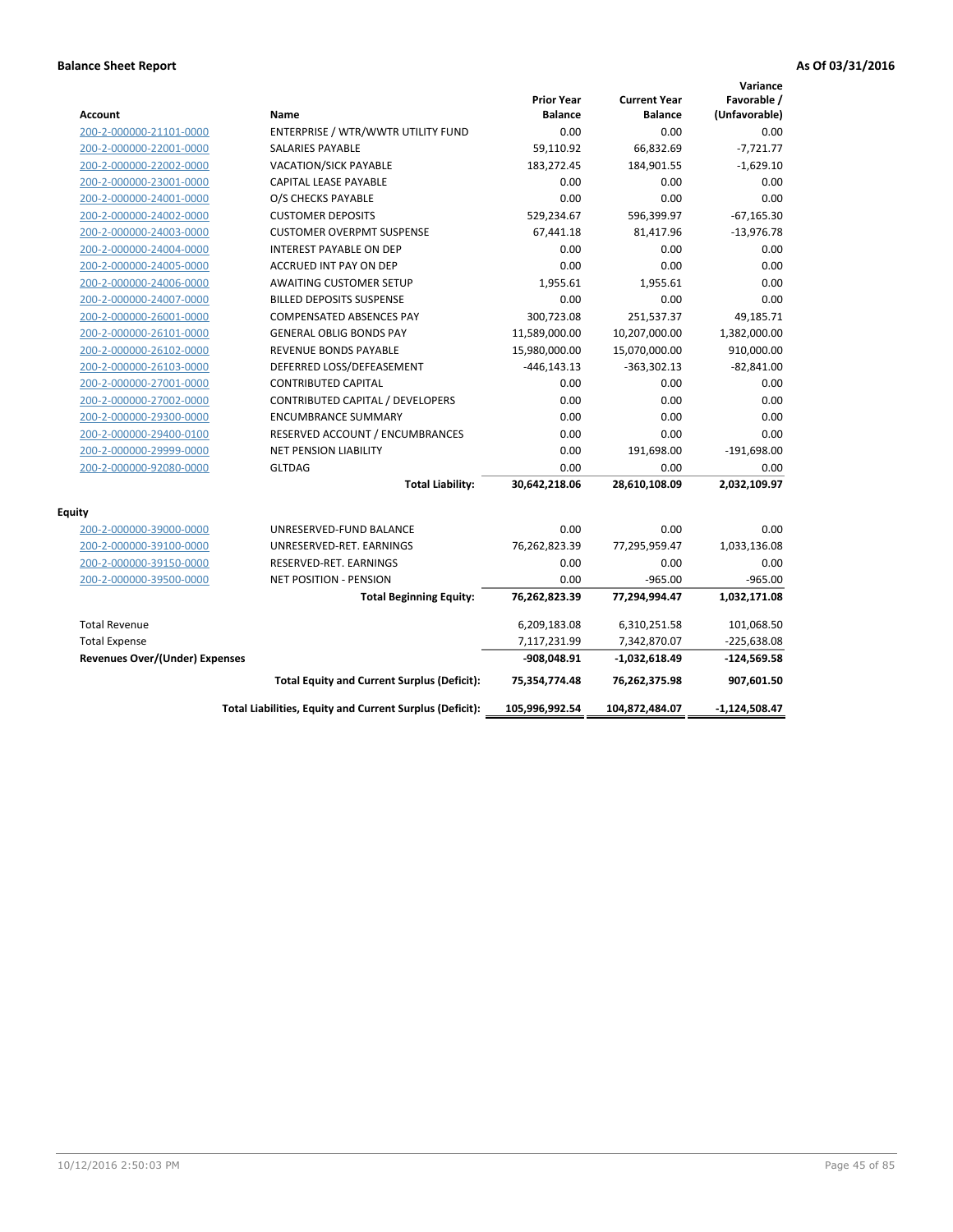| <b>Account</b>                        | Name                                                     | <b>Prior Year</b><br><b>Balance</b> | <b>Current Year</b><br><b>Balance</b> | Variance<br>Favorable /<br>(Unfavorable) |
|---------------------------------------|----------------------------------------------------------|-------------------------------------|---------------------------------------|------------------------------------------|
| <b>Fund: 210 - WATER IMPACT FEES</b>  |                                                          |                                     |                                       |                                          |
| <b>Assets</b>                         |                                                          |                                     |                                       |                                          |
| 210-2-000000-10000-0000               | <b>CURRENT ASSETS / CASH</b>                             | 39.94                               | 36.72                                 | $-3.22$                                  |
| 210-2-000000-13201-0000               | MISC ACCTS RECEIVABLE                                    | 0.00                                | 0.00                                  | 0.00                                     |
| 210-2-000000-13205-0000               | <b>INTEREST RECEIVABLE</b>                               | 0.00                                | 0.00                                  | 0.00                                     |
|                                       | <b>Total Assets:</b>                                     | 39.94                               | 36.72                                 | $-3.22$                                  |
| Liability                             |                                                          |                                     |                                       |                                          |
| 210-2-000000-20101-0000               | <b>ACCOUNTS PAYABLE</b>                                  | 0.00                                | 0.00                                  | 0.00                                     |
| 210-2-000000-20103-0000               | <b>ACCRUED ACCOUNTS PAYABLE</b>                          | 0.00                                | 0.00                                  | 0.00                                     |
| 210-2-000000-29300-0000               | <b>ENCUMBRANCE SUMMARY</b>                               | 0.00                                | 0.00                                  | 0.00                                     |
| 210-2-000000-29400-0000               | RESERVED ACCOUNT / ENCUMBRANCES                          | 0.00                                | 0.00                                  | 0.00                                     |
|                                       | <b>Total Liability:</b>                                  | 0.00                                | 0.00                                  | 0.00                                     |
| <b>Equity</b>                         |                                                          |                                     |                                       |                                          |
| 210-2-000000-39000-0000               | UNRESERVED-FUND BALANCE                                  | 0.00                                | 0.00                                  | 0.00                                     |
| 210-2-000000-39100-0000               | UNRESERVED-RET. EARNINGS                                 | 8.23                                | 36.65                                 | 28.42                                    |
|                                       | <b>Total Beginning Equity:</b>                           | 8.23                                | 36.65                                 | 28.42                                    |
| <b>Total Revenue</b>                  |                                                          | 79,443.44                           | 0.08                                  | $-79,443.36$                             |
| <b>Total Expense</b>                  |                                                          | 79,411.73                           | 0.01                                  | 79,411.72                                |
| <b>Revenues Over/(Under) Expenses</b> |                                                          | 31.71                               | 0.07                                  | $-31.64$                                 |
|                                       | <b>Total Equity and Current Surplus (Deficit):</b>       | 39.94                               | 36.72                                 | $-3.22$                                  |
|                                       | Total Liabilities, Equity and Current Surplus (Deficit): | 39.94                               | 36.72                                 | $-3.22$                                  |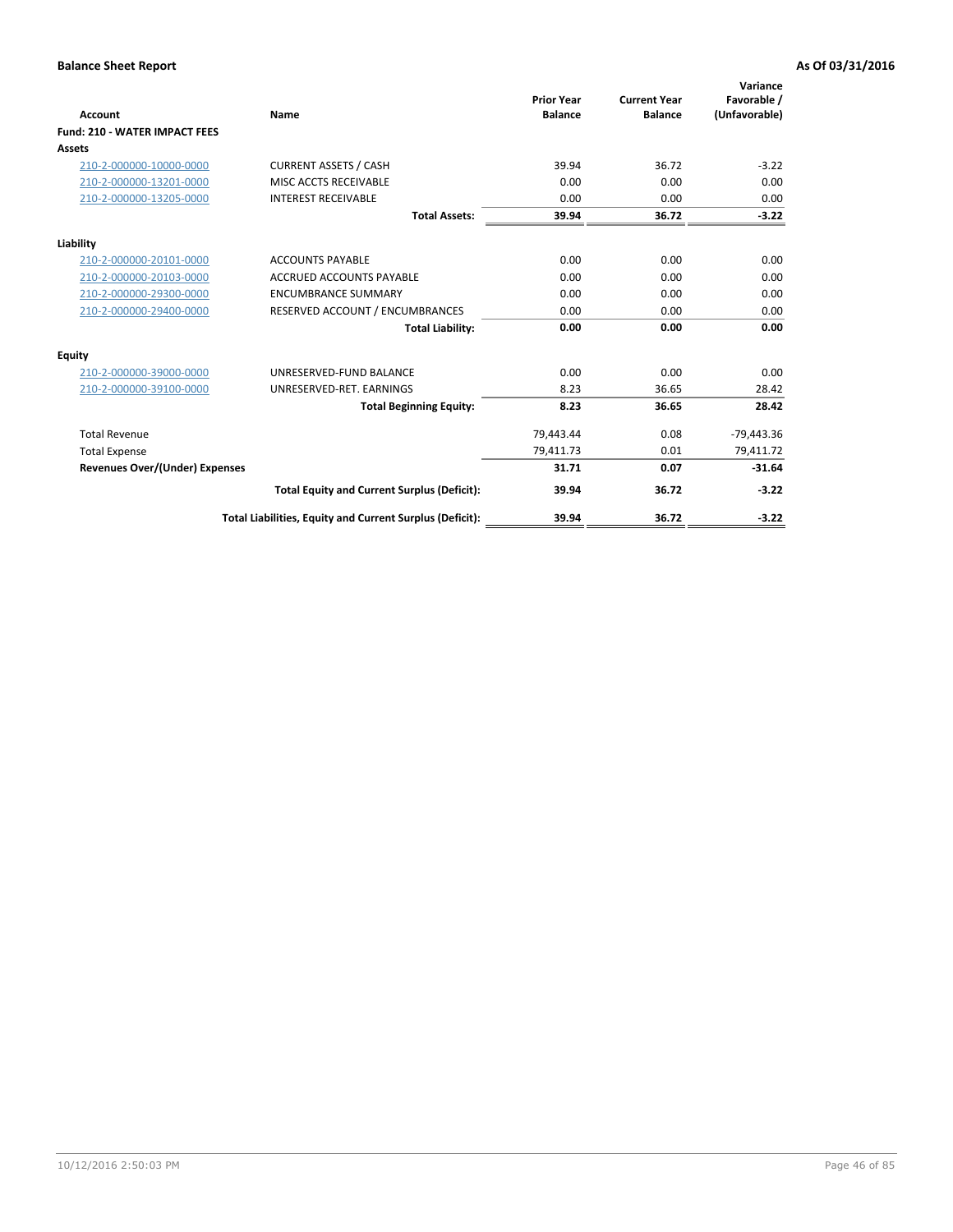| Account                                   | Name                                                     | <b>Prior Year</b><br><b>Balance</b> | <b>Current Year</b><br><b>Balance</b> | Variance<br>Favorable /<br>(Unfavorable) |
|-------------------------------------------|----------------------------------------------------------|-------------------------------------|---------------------------------------|------------------------------------------|
| <b>Fund: 211 - WASTEWATER IMPACT FEES</b> |                                                          |                                     |                                       |                                          |
| <b>Assets</b>                             |                                                          |                                     |                                       |                                          |
| 211-2-000000-10000-0000                   | <b>CURRENT ASSETS / CASH</b>                             | 29.55                               | 1,994.03                              | 1,964.48                                 |
| 211-2-000000-13201-0000                   | MISC ACCTS RECEIVABLE                                    | 0.00                                | 0.00                                  | 0.00                                     |
| 211-2-000000-13205-0000                   | <b>INTEREST RECEIVABLE</b>                               | 0.00                                | 0.00                                  | 0.00                                     |
|                                           | <b>Total Assets:</b>                                     | 29.55                               | 1,994.03                              | 1,964.48                                 |
| Liability                                 |                                                          |                                     |                                       |                                          |
| 211-2-000000-20101-0000                   | <b>ACCOUNTS PAYABLE</b>                                  | 0.00                                | 0.00                                  | 0.00                                     |
| 211-2-000000-20103-0000                   | <b>ACCRUED ACCOUNTS PAYABLE</b>                          | 0.00                                | 0.00                                  | 0.00                                     |
|                                           | <b>Total Liability:</b>                                  | 0.00                                | 0.00                                  | 0.00                                     |
| Equity                                    |                                                          |                                     |                                       |                                          |
| 211-2-000000-39000-0000                   | UNRESERVED-FUND BALANCE                                  | 0.00                                | 0.00                                  | 0.00                                     |
| 211-2-000000-39100-0000                   | UNRESERVED-RET. EARNINGS                                 | 9.39                                | 1,991.86                              | 1,982.47                                 |
|                                           | <b>Total Beginning Equity:</b>                           | 9.39                                | 1,991.86                              | 1,982.47                                 |
| <b>Total Revenue</b>                      |                                                          | 34,741.09                           | 3.97                                  | $-34,737.12$                             |
| <b>Total Expense</b>                      |                                                          | 34,720.93                           | 1.80                                  | 34,719.13                                |
| <b>Revenues Over/(Under) Expenses</b>     |                                                          | 20.16                               | 2.17                                  | $-17.99$                                 |
|                                           | <b>Total Equity and Current Surplus (Deficit):</b>       | 29.55                               | 1,994.03                              | 1,964.48                                 |
|                                           | Total Liabilities, Equity and Current Surplus (Deficit): | 29.55                               | 1.994.03                              | 1.964.48                                 |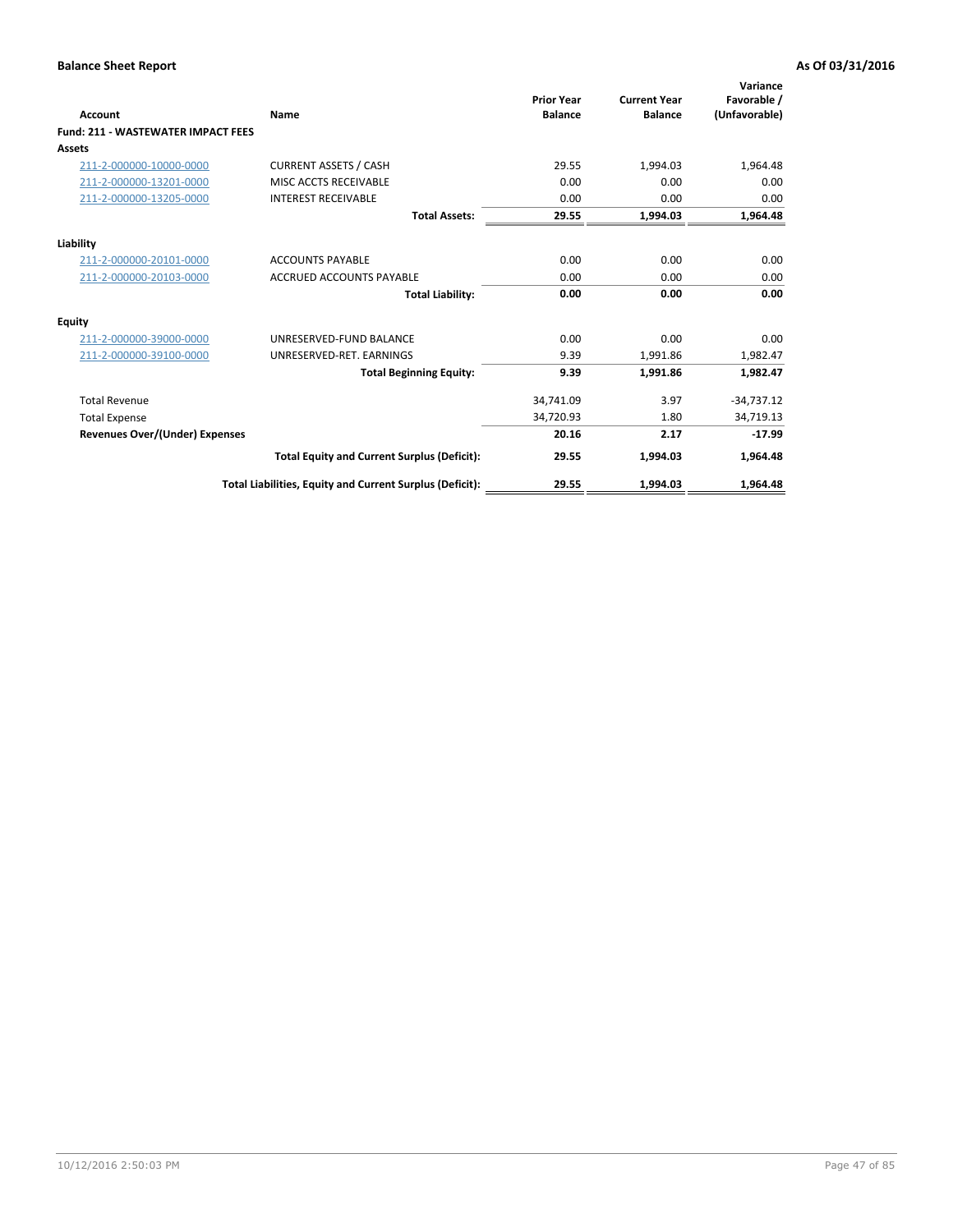|                                       |                                                           | <b>Prior Year</b> | <b>Current Year</b> | Variance<br>Favorable / |
|---------------------------------------|-----------------------------------------------------------|-------------------|---------------------|-------------------------|
| <b>Account</b>                        | Name                                                      | <b>Balance</b>    | <b>Balance</b>      | (Unfavorable)           |
|                                       | Fund: 212 - TX COMMUNITY DEV SWR SYSTEM IMPROV PROG GRANT |                   |                     |                         |
| Assets                                |                                                           |                   |                     |                         |
| 212-2-000000-10000-0000               | <b>CURRENT ASSETS / CASH</b>                              | 26.063.30         | 0.00                | $-26,063.30$            |
| 212-2-000000-13201-0000               | MISC ACCTS RECEIVABLE                                     | 0.00              | 0.00                | 0.00                    |
| 212-2-000000-13205-0000               | <b>INTEREST RECEIVABLE</b>                                | 0.00              | 0.00                | 0.00                    |
| 212-2-000000-16301-0000               | FIXED ASSETS / C W I P                                    | 24,697.50         | 0.00                | $-24,697.50$            |
|                                       | <b>Total Assets:</b>                                      | 50,760.80         | 0.00                | $-50,760.80$            |
| Liability                             |                                                           |                   |                     |                         |
| 212-2-000000-20101-0000               | <b>ACCOUNTS PAYABLE</b>                                   | 0.00              | 0.00                | 0.00                    |
| 212-2-000000-20102-0000               | <b>CREDIT CARD PAYABLE</b>                                | 0.00              | 0.00                | 0.00                    |
| 212-2-000000-20103-0000               | <b>ACCRUED ACCOUNTS PAYABLE</b>                           | 0.00              | 0.00                | 0.00                    |
| 212-2-000000-20139-0000               | <b>RETAINAGES PAYABLE</b>                                 | 12,188.73         | 0.00                | 12,188.73               |
| 212-2-000000-20902-0000               | <b>DEFERRED GRANT REVENUE</b>                             | 0.00              | 0.00                | 0.00                    |
| 212-2-000000-21001-0000               | <b>GENERAL FUND / GENERAL FUND</b>                        | 0.00              | 0.00                | 0.00                    |
| 212-2-000000-29300-0000               | <b>ENCUMBRANCE SUMMARY</b>                                | 0.00              | 0.00                | 0.00                    |
| 212-2-000000-29400-0100               | RESERVED ACCOUNT / ENCUMBRANCES                           | 0.00              | 0.00                | 0.00                    |
|                                       | <b>Total Liability:</b>                                   | 12,188.73         | 0.00                | 12,188.73               |
| Equity                                |                                                           |                   |                     |                         |
| 212-2-000000-39100-0000               | UNRESERVED-RET. EARNINGS                                  | 55,000.00         | 0.00                | $-55,000.00$            |
|                                       | <b>Total Beginning Equity:</b>                            | 55,000.00         | 0.00                | $-55,000.00$            |
| <b>Total Revenue</b>                  |                                                           | 233,085.78        | 0.00                | $-233,085.78$           |
| <b>Total Expense</b>                  |                                                           | 249,513.71        | 0.00                | 249,513.71              |
| <b>Revenues Over/(Under) Expenses</b> |                                                           | $-16,427.93$      | 0.00                | 16,427.93               |
|                                       | <b>Total Equity and Current Surplus (Deficit):</b>        | 38,572.07         | 0.00                | $-38,572.07$            |
|                                       | Total Liabilities, Equity and Current Surplus (Deficit):  | 50,760.80         | 0.00                | $-50,760.80$            |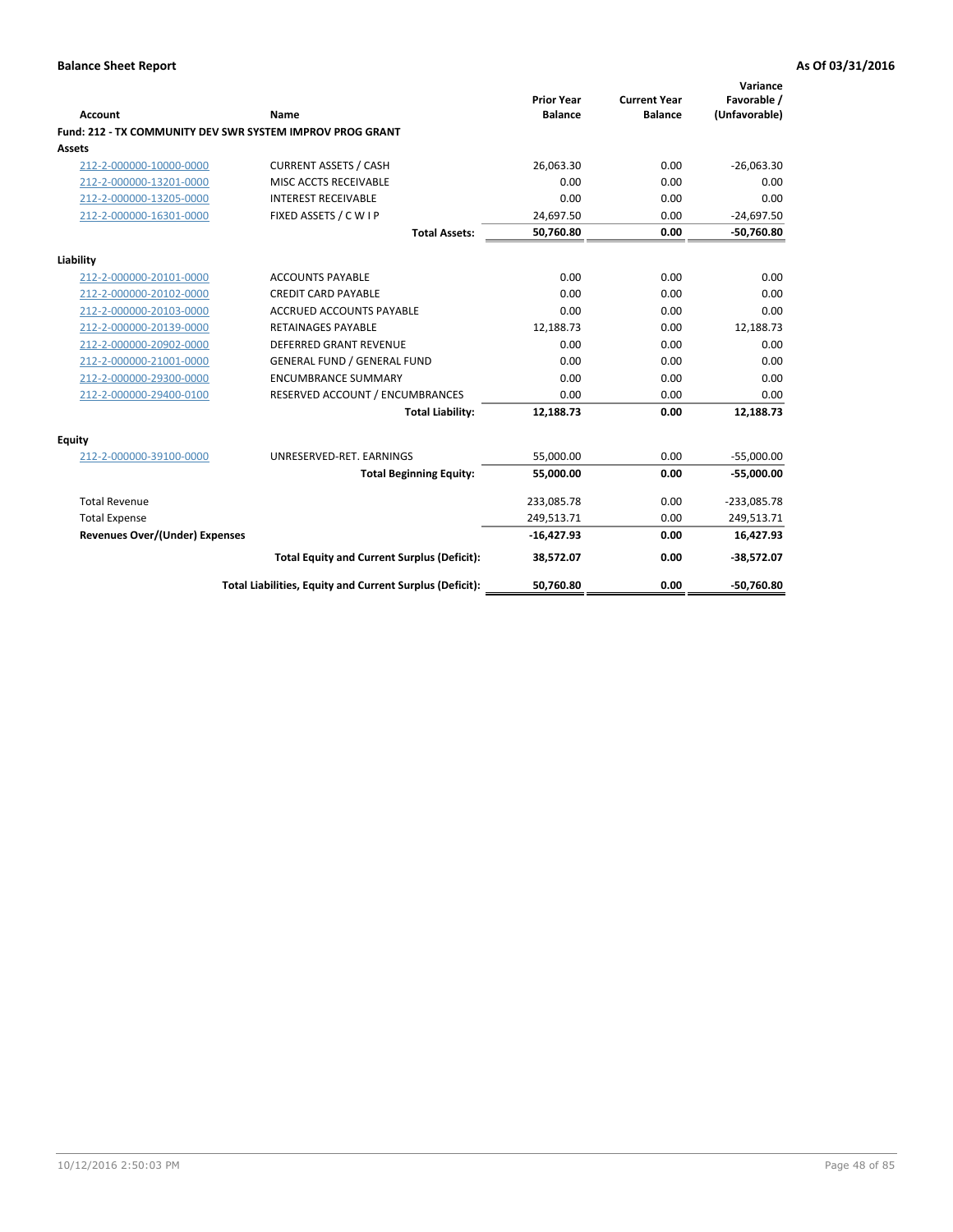|                                       |                                                          |                   |                     | Variance      |
|---------------------------------------|----------------------------------------------------------|-------------------|---------------------|---------------|
|                                       |                                                          | <b>Prior Year</b> | <b>Current Year</b> | Favorable /   |
| <b>Account</b>                        | Name                                                     | <b>Balance</b>    | <b>Balance</b>      | (Unfavorable) |
| <b>Fund: 216 - UTILIITY CIP FUND</b>  |                                                          |                   |                     |               |
| <b>Assets</b>                         |                                                          |                   |                     |               |
| 216-2-000000-10000-0000               | <b>CURRENT ASSETS / CASH</b>                             | 1,744,664.54      | 2,929,862.14        | 1,185,197.60  |
| 216-2-000000-11101-0000               | MBIA ACCOUNTS / 2002 WSSR                                | 0.00              | 0.00                | 0.00          |
| 216-2-000000-11103-0000               | <b>2005 WSSR</b>                                         | 0.00              | 0.00                | 0.00          |
| 216-2-000000-11403-0000               | RESERVE FUND / 2003 WSSR                                 | 0.01              | 0.01                | 0.00          |
| 216-2-000000-11503-0000               | 2008WSSR CONST 486000273                                 | 0.00              | 0.00                | 0.00          |
| 216-2-000000-13000-0000               | <b>CUSTOMER ACCTS RECEIVABLE</b>                         | 0.00              | 0.00                | 0.00          |
| 216-2-000000-13002-0000               | ALLOW FOR UNCOLLECT REC                                  | 0.00              | 0.00                | 0.00          |
| 216-2-000000-13003-0000               | UNBILLED YEAR-END ACCRUAL                                | 0.00              | 0.00                | 0.00          |
| 216-2-000000-13201-0000               | MISC ACCTS RECEIVABLE                                    | 0.00              | 0.00                | 0.00          |
| 216-2-000000-13205-0000               | <b>INTEREST RECEIVABLE</b>                               | 0.00              | 0.00                | 0.00          |
| 216-2-000000-16301-0000               | FIXED ASSETS / C W I P                                   | 352,476.09        | 958,468.54          | 605,992.45    |
|                                       | <b>Total Assets:</b>                                     | 2,097,140.64      | 3,888,330.69        | 1,791,190.05  |
|                                       |                                                          |                   |                     |               |
| Liability                             |                                                          |                   |                     |               |
| 216-2-000000-20101-0000               | <b>ACCOUNTS PAYABLE</b>                                  | 0.00              | 0.00                | 0.00          |
| 216-2-000000-20102-0000               | <b>CREDIT CARD PAYABLE</b>                               | 0.00              | 0.00                | 0.00          |
| 216-2-000000-20103-0000               | <b>ACCRUED ACCOUNTS PAYABLE</b>                          | 0.00              | 0.00                | 0.00          |
| 216-2-000000-20113-0000               | <b>DEVELOPERS ESCROW</b>                                 | 800.00            | 0.00                | 800.00        |
| 216-2-000000-20139-0000               | <b>RETAINAGES PAYABLE</b>                                | 22,001.86         | 36,096.57           | $-14,094.71$  |
| 216-2-000000-21101-0000               | ENTERPRISE / WTR/WWTR UTILITY FUND                       | 18,939,652.64     | 18,939,652.64       | 0.00          |
| 216-2-000000-29300-0000               | <b>ENCUMBRANCE SUMMARY</b>                               | 0.00              | 0.00                | 0.00          |
| 216-2-000000-29400-0100               | RESERVED ACCOUNT / ENCUMBRANCES                          | 0.00              | 0.00                | 0.00          |
|                                       | <b>Total Liability:</b>                                  | 18,962,454.50     | 18,975,749.21       | $-13,294.71$  |
| <b>Equity</b>                         |                                                          |                   |                     |               |
| 216-2-000000-39000-0000               | UNRESERVED-FUND BALANCE                                  | 0.00              | 0.00                | 0.00          |
| 216-2-000000-39100-0000               | UNRESERVED-RET. EARNINGS                                 | $-16,633,628.07$  | -15,886,357.89      | 747,270.18    |
|                                       | <b>Total Beginning Equity:</b>                           | $-16,633,628.07$  | -15,886,357.89      | 747,270.18    |
|                                       |                                                          |                   |                     |               |
| <b>Total Revenue</b>                  |                                                          | 821,331.40        | 1,050,212.24        | 228,880.84    |
| <b>Total Expense</b>                  |                                                          | 1,053,017.19      | 251,272.87          | 801,744.32    |
| <b>Revenues Over/(Under) Expenses</b> |                                                          | $-231,685.79$     | 798,939.37          | 1,030,625.16  |
|                                       | <b>Total Equity and Current Surplus (Deficit):</b>       | $-16,865,313.86$  | $-15,087,418.52$    | 1,777,895.34  |
|                                       | Total Liabilities, Equity and Current Surplus (Deficit): | 2,097,140.64      | 3,888,330.69        | 1,791,190.05  |
|                                       |                                                          |                   |                     |               |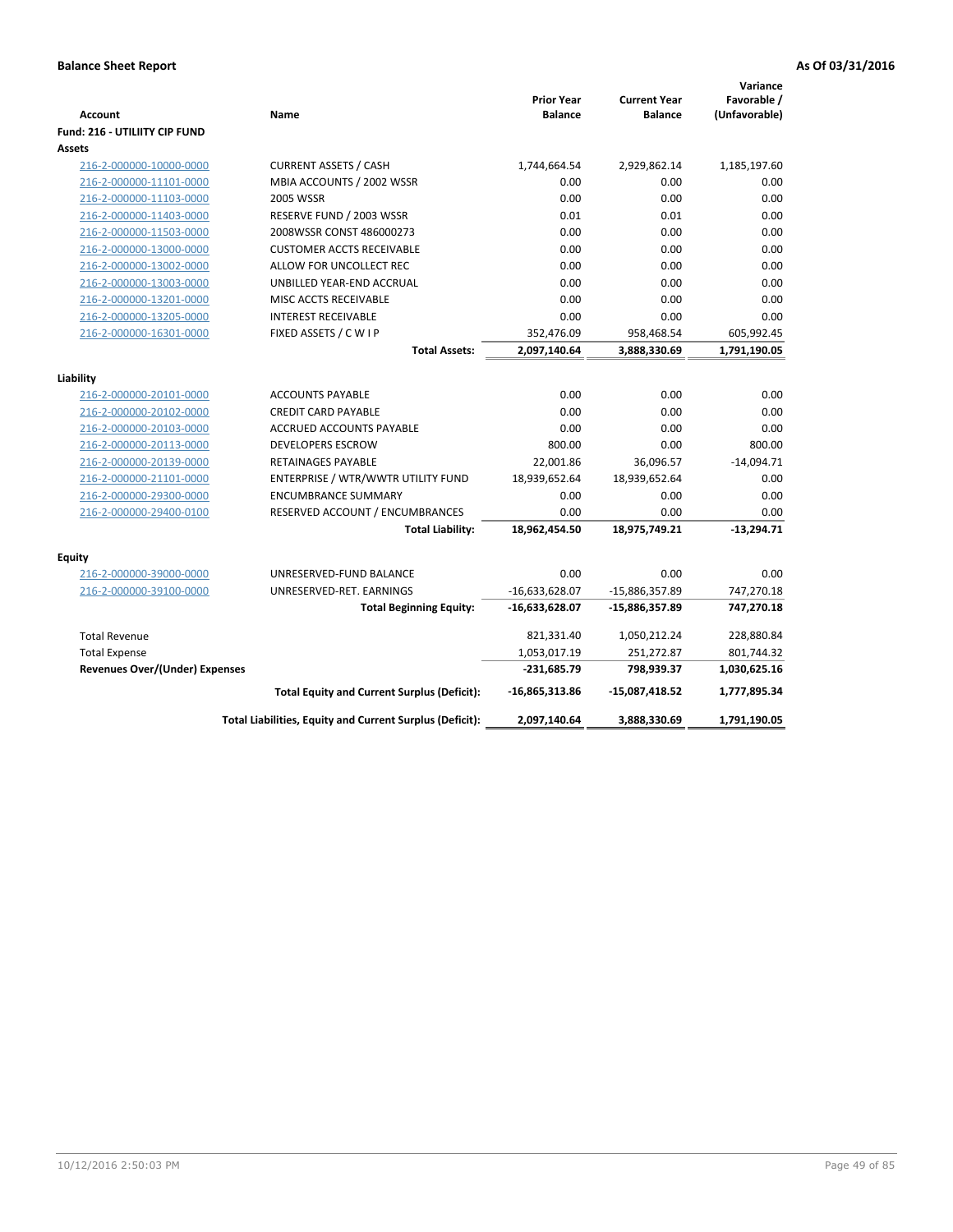| Account                                        | Name                                                     | <b>Prior Year</b><br><b>Balance</b> | <b>Current Year</b><br><b>Balance</b> | Variance<br>Favorable /<br>(Unfavorable) |
|------------------------------------------------|----------------------------------------------------------|-------------------------------------|---------------------------------------|------------------------------------------|
| <b>Fund: 217 - WASTEWATER RECLAMATION FUND</b> |                                                          |                                     |                                       |                                          |
| <b>Assets</b>                                  |                                                          |                                     |                                       |                                          |
| 217-2-000000-10000-0000                        | <b>CURRENT ASSETS / CASH</b>                             | 0.00                                | 0.00                                  | 0.00                                     |
| 217-2-000000-11301-0000                        | TEXASTERM / 2008 WSSR REVENUE BOND                       | 0.00                                | 0.00                                  | 0.00                                     |
| 217-2-000000-11302-0000                        | 2008 WSSR REVENUE BOND                                   | 0.00                                | 0.00                                  | 0.00                                     |
| 217-2-000000-11503-0000                        | 2008WSSR CONST 486000273                                 | 733,038.96                          | 734,432.89                            | 1,393.93                                 |
| 217-2-000000-13000-0000                        | <b>CUSTOMER ACCTS RECEIVABLE</b>                         | 0.00                                | 0.00                                  | 0.00                                     |
| 217-2-000000-13002-0000                        | ALLOW FOR UNCOLLECT REC                                  | 0.00                                | 0.00                                  | 0.00                                     |
| 217-2-000000-13201-0000                        | MISC ACCTS RECEIVABLE                                    | 0.00                                | 0.00                                  | 0.00                                     |
| 217-2-000000-13205-0000                        | <b>INTEREST RECEIVABLE</b>                               | 0.00                                | 0.00                                  | 0.00                                     |
| 217-2-000000-16301-0000                        | FIXED ASSETS / C W I P                                   | 0.00                                | 0.00                                  | 0.00                                     |
|                                                | <b>Total Assets:</b>                                     | 733,038.96                          | 734,432.89                            | 1,393.93                                 |
|                                                |                                                          |                                     |                                       |                                          |
| Liability                                      |                                                          |                                     |                                       |                                          |
| 217-2-000000-20101-0000                        | <b>ACCOUNTS PAYABLE</b>                                  | 0.00                                | 0.00                                  | 0.00                                     |
| 217-2-000000-20102-0000                        | <b>CREDIT CARD PAYABLE</b>                               | 0.00                                | 0.00                                  | 0.00                                     |
| 217-2-000000-20103-0000                        | <b>ACCRUED ACCOUNTS PAYABLE</b>                          | 0.00                                | 0.00                                  | 0.00                                     |
| 217-2-000000-20139-0000                        | RETAINAGES PAYABLE                                       | 0.00                                | 0.00                                  | 0.00                                     |
| 217-2-000000-21101-0000                        | ENTERPRISE / WTR/WWTR UTILITY FUND                       | 19,396,374.21                       | 19,396,374.21                         | 0.00                                     |
| 217-2-000000-29300-0000                        | <b>ENCUMBRANCE SUMMARY</b>                               | 0.00                                | 0.00                                  | 0.00                                     |
| 217-2-000000-29400-0100                        | RESERVED ACCOUNT / ENCUMBRANCES                          | 0.00                                | 0.00                                  | 0.00                                     |
|                                                | <b>Total Liability:</b>                                  | 19,396,374.21                       | 19,396,374.21                         | 0.00                                     |
| <b>Equity</b>                                  |                                                          |                                     |                                       |                                          |
| 217-2-000000-39100-0000                        | UNRESERVED-RET. EARNINGS                                 | $-18,663,590.17$                    | $-18,662,962.72$                      | 627.45                                   |
|                                                | <b>Total Beginning Equity:</b>                           | -18,663,590.17                      | $-18,662,962.72$                      | 627.45                                   |
| <b>Total Revenue</b>                           |                                                          | 254.92                              | 1,021.40                              | 766.48                                   |
| <b>Total Expense</b>                           |                                                          | 0.00                                | 0.00                                  | 0.00                                     |
| Revenues Over/(Under) Expenses                 |                                                          | 254.92                              | 1,021.40                              | 766.48                                   |
|                                                | <b>Total Equity and Current Surplus (Deficit):</b>       | -18,663,335.25                      | $-18,661,941.32$                      | 1,393.93                                 |
|                                                | Total Liabilities, Equity and Current Surplus (Deficit): | 733,038.96                          | 734,432.89                            | 1,393.93                                 |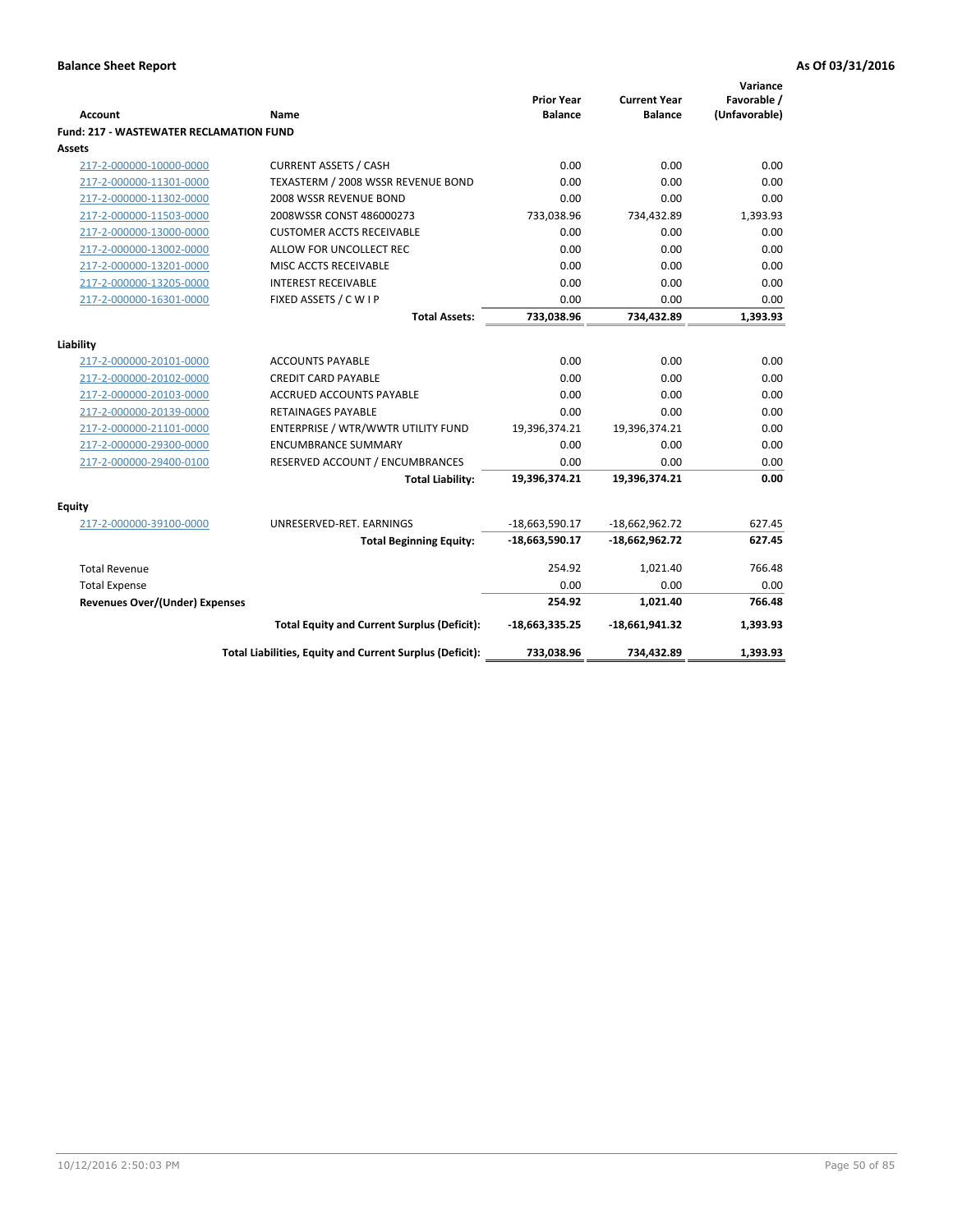| <b>Account</b>                                     | Name                                                     | <b>Prior Year</b><br><b>Balance</b> | <b>Current Year</b><br>Balance | Variance<br>Favorable /<br>(Unfavorable) |
|----------------------------------------------------|----------------------------------------------------------|-------------------------------------|--------------------------------|------------------------------------------|
| Fund: 300 - AIRPORT FUND                           |                                                          |                                     |                                |                                          |
| Assets                                             |                                                          |                                     |                                |                                          |
| 300-2-000000-10000-0000                            | <b>CURRENT ASSETS / CASH</b>                             | 166,510.69                          | 644,155.00                     | 477,644.31                               |
| 300-2-000000-13201-0000                            | MISC ACCTS RECEIVABLE                                    | 0.00                                | 0.00                           | 0.00                                     |
| 300-2-000000-13202-0000                            | <b>EMPLOYEE ADVANCES</b>                                 | 0.00                                | 0.00                           | 0.00                                     |
| 300-2-000000-13203-0000                            | NON-CURRENT ASSETS / PREPAYMENTS                         | 0.00                                | 0.00                           | 0.00                                     |
| 300-2-000000-13205-0000                            | <b>INTEREST RECEIVABLE</b>                               | 0.00                                | 0.00                           | 0.00                                     |
| 300-2-000000-14126-0000                            | <b>GRANT FUND / AIRPORT GRANT FUND</b>                   | 0.00                                | 0.00                           | 0.00                                     |
| 300-2-000000-16001-0000                            | FIXED ASSETS / LAND                                      | 813,937.00                          | 813,937.00                     | 0.00                                     |
| 300-2-000000-16002-0000                            | FIXED ASSETS / IMPROVMENTS-NON BUILDI                    | 53,523,321.36                       | 64,531,290.21                  | 11,007,968.85                            |
| 300-2-000000-16003-0000                            | ACCUM DEPR / IMPROVEMENTS-NON BUILI                      | -30,541,794.31                      | $-32,694,577.61$               | $-2,152,783.30$                          |
| 300-2-000000-16004-0000                            | FIXED ASSETS / BUILDINGS                                 | 60,824,408.10                       | 60,824,408.10                  | 0.00                                     |
| 300-2-000000-16005-0000                            | <b>ACCUM DEPR / BUILDINGS</b>                            | -20,885,470.54                      | -22,157,381.37                 | $-1,271,910.83$                          |
| 300-2-000000-16201-0000                            | FIXED ASSETS / MACHINERY AND EQUIPMEN                    | 12,340.00                           | 12,340.00                      | 0.00                                     |
| 300-2-000000-16202-0000                            | ACCUM DEPR / MACHINERY AND EQUIPMEI                      | $-12,339.94$                        | $-12,339.94$                   | 0.00                                     |
| 300-2-000000-16301-0000                            | FIXED ASSETS / C W I P                                   | 70,357.55                           | 1,024,406.10                   | 954,048.55                               |
| 300-2-000000-17501-0000                            | <b>EMPLOYEE CONTRIBUTIONS</b>                            | 0.00                                | 0.00                           | 0.00                                     |
| 300-2-000000-17504-0000                            | <b>INVESTMENT RETURN</b>                                 | 0.00                                | 0.00                           | 0.00                                     |
| 300-2-000000-17508-0000                            | <b>EXPERIENCE DIFFERENCE</b>                             | 0.00                                | 0.00                           | 0.00                                     |
|                                                    | <b>Total Assets:</b>                                     | 63,971,269.91                       | 72,986,237.49                  | 9,014,967.58                             |
|                                                    |                                                          |                                     |                                |                                          |
| Liability                                          |                                                          |                                     |                                |                                          |
| 300-2-000000-20101-0000                            | <b>ACCOUNTS PAYABLE</b>                                  | 66.84                               | 0.00                           | 66.84                                    |
| 300-2-000000-20102-0000                            | <b>CREDIT CARD PAYABLE</b>                               | 0.00                                | 0.00                           | 0.00                                     |
| 300-2-000000-20103-0000                            | ACCRUED ACCOUNTS PAYABLE                                 | 0.00                                | 0.00                           | 0.00                                     |
| 300-2-000000-20105-0000                            | <b>L-3 FUNDS PAYABLE</b>                                 | 34,530.60                           | 0.00                           | 34,530.60                                |
| 300-2-000000-20106-0000                            | <b>GRANT MATCH</b>                                       | 0.00                                | 0.00                           | 0.00                                     |
| 300-2-000000-20108-0000                            | <b>MATURED BONDS PAYABLE</b>                             | 0.00                                | 0.00                           | 0.00                                     |
| 300-2-000000-20110-0000                            | REVENUE BONDS PAYABLE                                    | 0.00                                | 0.00                           | 0.00                                     |
| 300-2-000000-20111-0000                            | MATURED INTEREST PAYABLE                                 | 0.00                                | 0.00                           | 0.00                                     |
| 300-2-000000-20112-0000                            | <b>ACCRUED INTEREST PAYABLE</b>                          | 0.00                                | 0.00                           | 0.00                                     |
| 300-2-000000-20139-0000                            | RETAINAGES PAYABLE                                       | 0.00                                | 0.00                           | 0.00                                     |
| 300-2-000000-20141-0000                            | <b>TELEPHONE CLEARING</b>                                | 0.00                                | 0.00                           | 0.00                                     |
| 300-2-000000-20160-0000                            | UNAPPLIED CREDIT                                         | 0.00                                | 0.00                           | 0.00                                     |
| 300-2-000000-20201-0000                            | <b>DEFERRED REVENUE</b>                                  | 0.00                                | 0.00                           | 0.00                                     |
| 300-2-000000-21001-0000                            | <b>GENERAL FUND / GENERAL FUND</b>                       | 0.00                                | 0.00                           | 0.00                                     |
| 300-2-000000-22001-0000                            | SALARIES PAYABLE                                         | 865.12                              | 1,078.43                       | $-213.31$                                |
| 300-2-000000-22002-0000                            | VACATION/SICK PAYABLE                                    | 244.13                              | 966.57                         | $-722.44$                                |
| 300-2-000000-26001-0000                            | COMPENSATED ABSENCES PAY                                 | $-0.21$                             | 1,112.85                       | $-1,113.06$                              |
| 300-2-000000-26101-0000                            | <b>GENERAL OBLIG BONDS PAY</b>                           | 0.00                                | 0.00                           | 0.00                                     |
| 300-2-000000-26102-0000                            | REVENUE BONDS PAYABLE                                    | 0.00                                | 0.00                           | 0.00                                     |
| 300-2-000000-29300-0000                            | <b>ENCUMBRANCE SUMMARY</b>                               | 0.00                                | 0.00                           | 0.00                                     |
| 300-2-000000-29400-0100                            | RESERVED ACCOUNT / ENCUMBRANCES                          | 0.00                                | 0.00                           | 0.00                                     |
| 300-2-000000-29999-0000                            | <b>NET PENSION LIABILITY</b>                             | 0.00                                | 0.00                           | 0.00                                     |
|                                                    | <b>Total Liability:</b>                                  | 35,706.48                           | 3,157.85                       | 32,548.63                                |
|                                                    |                                                          |                                     |                                |                                          |
| Fquity                                             | UNRESERVED-FUND BALANCE                                  | 0.00                                | 0.00                           | 0.00                                     |
| 300-2-000000-39000-0000                            | UNRESERVED-RET. EARNINGS                                 | 63,671,453.00                       | 72,742,602.86                  |                                          |
| 300-2-000000-39100-0000<br>300-2-000000-39500-0000 | <b>NET POSITION - PENSION</b>                            | 0.00                                | 0.00                           | 9,071,149.86<br>0.00                     |
|                                                    |                                                          |                                     |                                |                                          |
|                                                    | <b>Total Beginning Equity:</b>                           | 63,671,453.00                       | 72,742,602.86                  | 9,071,149.86                             |
| <b>Total Revenue</b>                               |                                                          | 334,009.57                          | 365,543.90                     | 31,534.33                                |
| <b>Total Expense</b>                               |                                                          | 69,899.14                           | 125,067.12                     | $-55,167.98$                             |
| <b>Revenues Over/(Under) Expenses</b>              |                                                          | 264,110.43                          | 240,476.78                     | $-23,633.65$                             |
|                                                    |                                                          | 63,935,563.43                       | 72,983,079.64                  | 9,047,516.21                             |
|                                                    | <b>Total Equity and Current Surplus (Deficit):</b>       |                                     |                                |                                          |
|                                                    | Total Liabilities, Equity and Current Surplus (Deficit): | 63,971,269.91                       | 72,986,237.49                  | 9,014,967.58                             |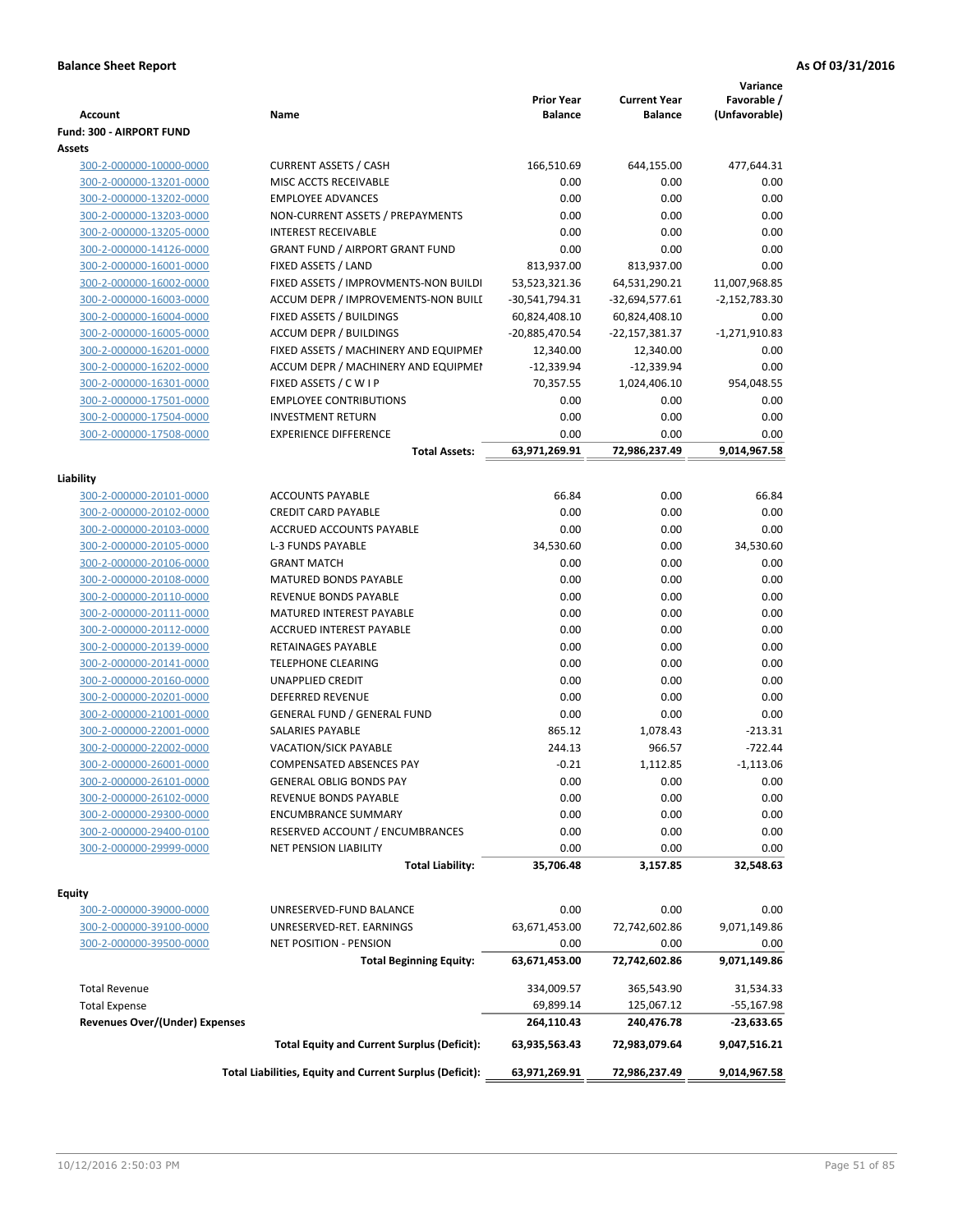|                                       |                                                          |                                     |                                       | Variance                     |
|---------------------------------------|----------------------------------------------------------|-------------------------------------|---------------------------------------|------------------------------|
| Account                               | Name                                                     | <b>Prior Year</b><br><b>Balance</b> | <b>Current Year</b><br><b>Balance</b> | Favorable /<br>(Unfavorable) |
| Fund: 320 - AIRPORT TXDOT GRANT       |                                                          |                                     |                                       |                              |
| Assets                                |                                                          |                                     |                                       |                              |
| 320-2-000000-10000-0000               | <b>CURRENT ASSETS / CASH</b>                             | 69,646.56                           | 69,646.56                             | 0.00                         |
| 320-2-000000-13201-0000               | MISC ACCTS RECEIVABLE                                    | 0.00                                | 0.00                                  | 0.00                         |
| 320-2-000000-13205-0000               | <b>INTEREST RECEIVABLE</b>                               | 0.00                                | 0.00                                  | 0.00                         |
|                                       | <b>Total Assets:</b>                                     | 69,646.56                           | 69,646.56                             | 0.00                         |
| Liability                             |                                                          |                                     |                                       |                              |
| 320-2-000000-20101-0000               | <b>ACCOUNTS PAYABLE</b>                                  | 0.00                                | 0.00                                  | 0.00                         |
| 320-2-000000-20102-0000               | <b>CREDIT CARD PAYABLE</b>                               | 0.00                                | 0.00                                  | 0.00                         |
| 320-2-000000-20103-0000               | <b>ACCRUED ACCOUNTS PAYABLE</b>                          | 0.00                                | 0.00                                  | 0.00                         |
| 320-2-000000-20902-0000               | <b>DEFERRED GRANT REVENUE</b>                            | 0.00                                | 0.00                                  | 0.00                         |
| 320-2-000000-21125-0000               | DUE TO / AIRPORT FUND                                    | 0.00                                | 0.00                                  | 0.00                         |
| 320-2-000000-29300-0000               | <b>ENCUMBRANCE SUMMARY</b>                               | 0.00                                | 0.00                                  | 0.00                         |
| 320-2-000000-29400-0100               | RESERVED ACCOUNT / ENCUMBRANCES                          | 0.00                                | 0.00                                  | 0.00                         |
|                                       | <b>Total Liability:</b>                                  | 0.00                                | 0.00                                  | 0.00                         |
| Equity                                |                                                          |                                     |                                       |                              |
| 320-2-000000-39000-0000               | UNRESERVED-FUND BALANCE                                  | 69,646.56                           | 69,646.56                             | 0.00                         |
|                                       | <b>Total Beginning Equity:</b>                           | 69,646.56                           | 69,646.56                             | 0.00                         |
| <b>Total Revenue</b>                  |                                                          | 56,492.37                           | 0.00                                  | $-56,492.37$                 |
| <b>Total Expense</b>                  |                                                          | 56,492.37                           | 0.00                                  | 56,492.37                    |
| <b>Revenues Over/(Under) Expenses</b> |                                                          | 0.00                                | 0.00                                  | 0.00                         |
|                                       | <b>Total Equity and Current Surplus (Deficit):</b>       | 69,646.56                           | 69,646.56                             | 0.00                         |
|                                       | Total Liabilities, Equity and Current Surplus (Deficit): | 69.646.56                           | 69.646.56                             | 0.00                         |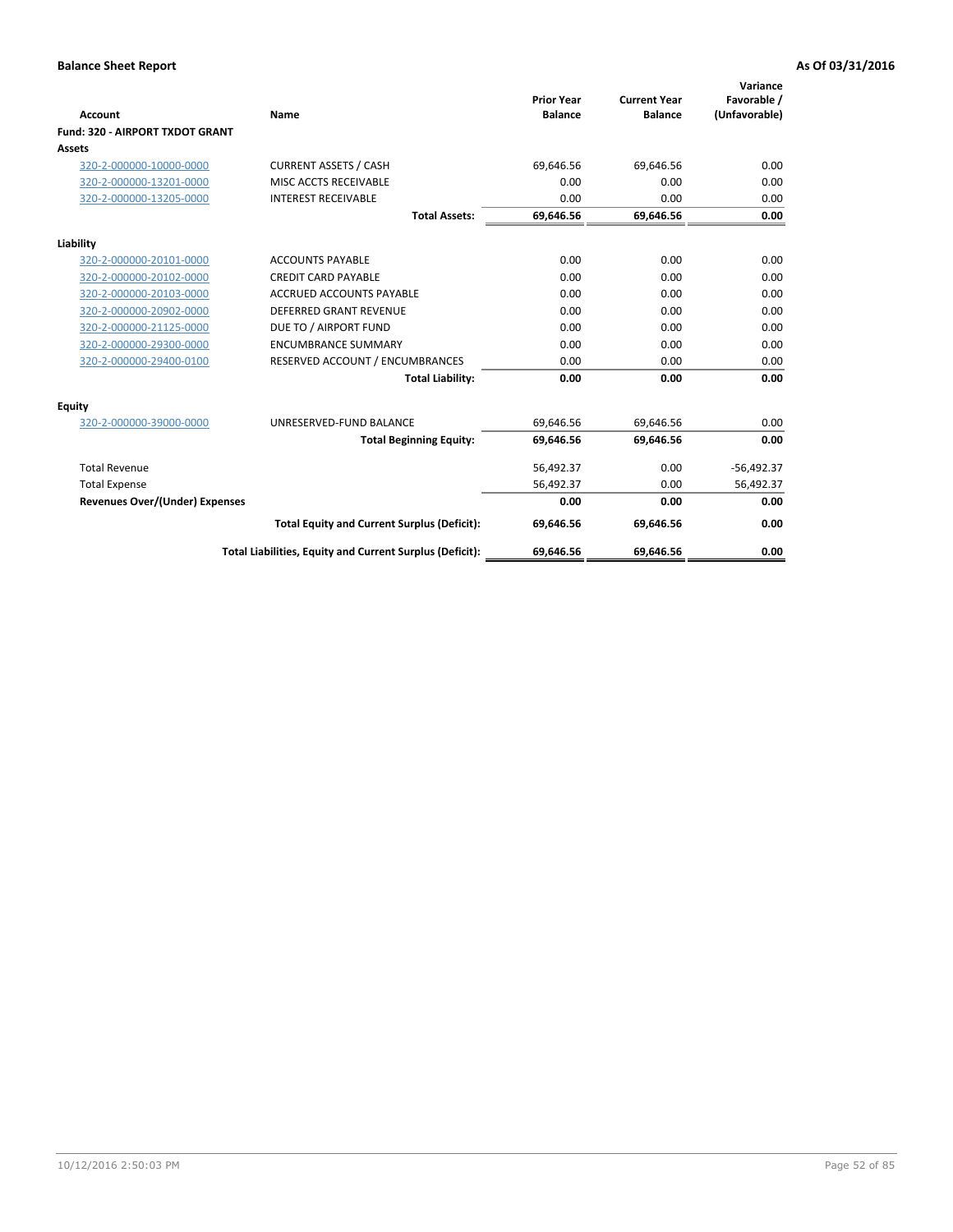|                                         |                                                          |                                     |                                       | Variance                     |
|-----------------------------------------|----------------------------------------------------------|-------------------------------------|---------------------------------------|------------------------------|
| <b>Account</b>                          | Name                                                     | <b>Prior Year</b><br><b>Balance</b> | <b>Current Year</b><br><b>Balance</b> | Favorable /<br>(Unfavorable) |
| <b>Fund: 360 - AIRPORT CAPITAL FUND</b> |                                                          |                                     |                                       |                              |
| Assets                                  |                                                          |                                     |                                       |                              |
| 360-2-000000-10000-0000                 | <b>CURRENT ASSETS / CASH</b>                             | 597,495.53                          | 749,603.28                            | 152,107.75                   |
| 360-2-000000-13201-0000                 | MISC ACCTS RECEIVABLE                                    | 0.00                                | 0.00                                  | 0.00                         |
| 360-2-000000-13205-0000                 | <b>INTEREST RECEIVABLE</b>                               | 0.00                                | 0.00                                  | 0.00                         |
| 360-2-000000-16301-0000                 | FIXED ASSETS / C W I P                                   | 66,769.54                           | 146,068.31                            | 79,298.77                    |
|                                         | <b>Total Assets:</b>                                     | 664,265.07                          | 895,671.59                            | 231,406.52                   |
| Liability                               |                                                          |                                     |                                       |                              |
| 360-2-000000-20101-0000                 | <b>ACCOUNTS PAYABLE</b>                                  | 0.00                                | 0.00                                  | 0.00                         |
| 360-2-000000-20102-0000                 | <b>CREDIT CARD PAYABLE</b>                               | 0.00                                | 0.00                                  | 0.00                         |
| 360-2-000000-20103-0000                 | <b>ACCRUED ACCOUNTS PAYABLE</b>                          | 0.00                                | 0.00                                  | 0.00                         |
| 360-2-000000-20125-0000                 | SALES TAX PAYABLE / IN THE CITY                          | 0.00                                | 0.00                                  | 0.00                         |
| 360-2-000000-20139-0000                 | <b>RETAINAGES PAYABLE</b>                                | 0.00                                | 0.00                                  | 0.00                         |
| 360-2-000000-21001-0000                 | <b>GENERAL FUND / GENERAL FUND</b>                       | 0.00                                | 0.00                                  | 0.00                         |
| 360-2-000000-27001-0000                 | <b>CONTRIBUTED CAPITAL</b>                               | 0.00                                | 0.00                                  | 0.00                         |
| 360-2-000000-29300-0000                 | <b>ENCUMBRANCE SUMMARY</b>                               | 0.00                                | 0.00                                  | 0.00                         |
| 360-2-000000-29400-0000                 | RESERVED ACCOUNT / ENCUMBRANCES                          | 0.00                                | 0.00                                  | 0.00                         |
|                                         | <b>Total Liability:</b>                                  | 0.00                                | 0.00                                  | 0.00                         |
| Equity                                  |                                                          |                                     |                                       |                              |
| 360-2-000000-39000-0000                 | UNRESERVED-FUND BALANCE                                  | 0.00                                | 0.00                                  | 0.00                         |
| 360-2-000000-39100-0000                 | UNRESERVED-RET. EARNINGS                                 | 424,698.72                          | 847,601.72                            | 422,903.00                   |
|                                         | <b>Total Beginning Equity:</b>                           | 424,698.72                          | 847,601.72                            | 422,903.00                   |
| <b>Total Revenue</b>                    |                                                          | 279,011.70                          | 65,511.63                             | $-213,500.07$                |
| <b>Total Expense</b>                    |                                                          | 39,445.35                           | 17,441.76                             | 22,003.59                    |
| <b>Revenues Over/(Under) Expenses</b>   |                                                          | 239,566.35                          | 48,069.87                             | $-191,496.48$                |
|                                         | <b>Total Equity and Current Surplus (Deficit):</b>       | 664,265.07                          | 895,671.59                            | 231,406.52                   |
|                                         | Total Liabilities, Equity and Current Surplus (Deficit): | 664,265.07                          | 895,671.59                            | 231,406.52                   |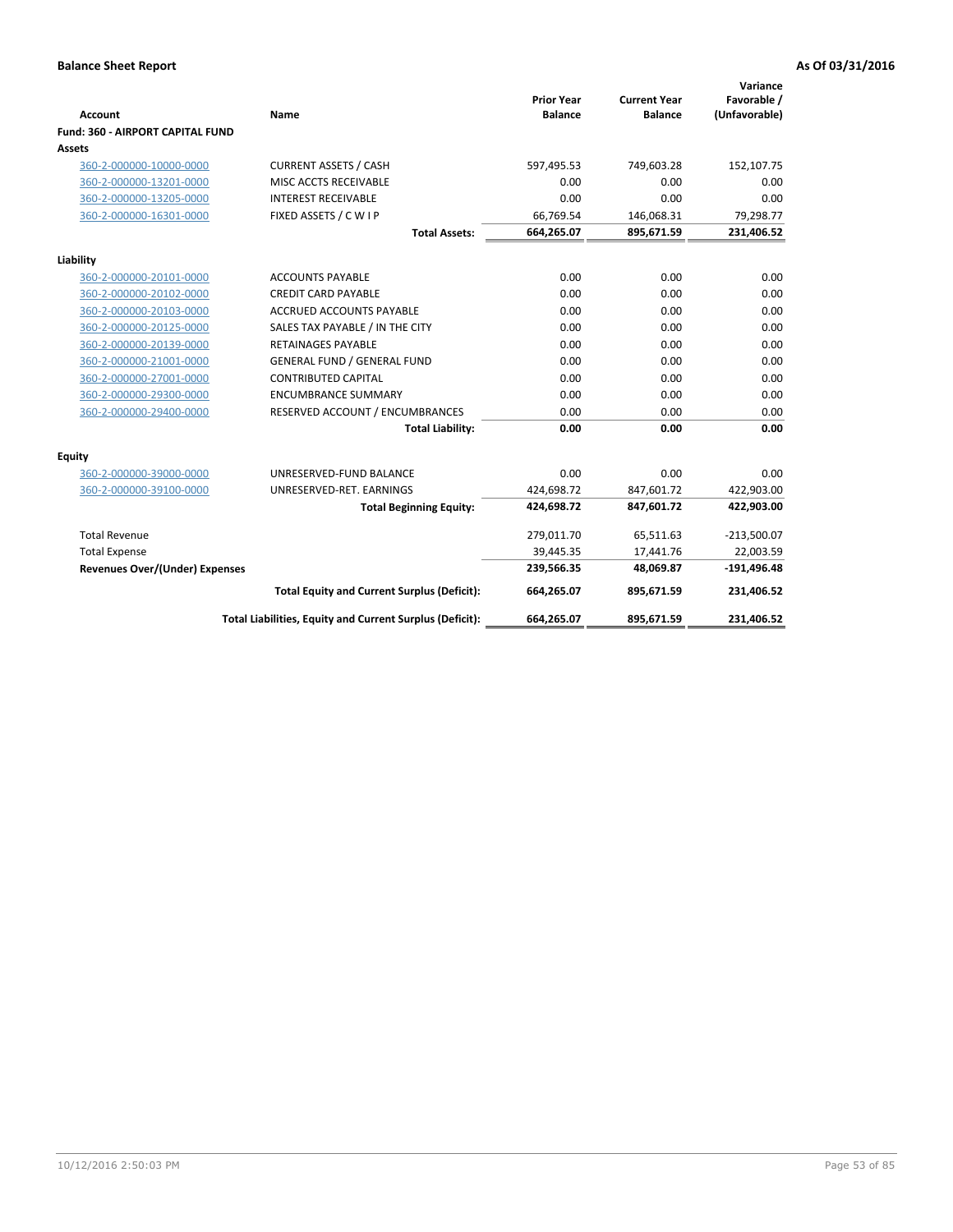| <b>Account</b>                        | <b>Name</b>                                              | <b>Prior Year</b><br><b>Balance</b> | <b>Current Year</b><br><b>Balance</b> | Variance<br>Favorable /<br>(Unfavorable) |
|---------------------------------------|----------------------------------------------------------|-------------------------------------|---------------------------------------|------------------------------------------|
| <b>Fund: 361 - L3-IDC FUND</b>        |                                                          |                                     |                                       |                                          |
| Assets                                |                                                          |                                     |                                       |                                          |
| 361-2-000000-10000-0000               | <b>CURRENT ASSETS / CASH</b>                             | 0.00                                | 0.00                                  | 0.00                                     |
| 361-2-000000-13201-0000               | MISC ACCTS RECEIVABLE                                    | 0.00                                | 0.00                                  | 0.00                                     |
| 361-2-000000-13205-0000               | <b>INTEREST RECEIVABLE</b>                               | 0.00                                | 0.00                                  | 0.00                                     |
|                                       | <b>Total Assets:</b>                                     | 0.00                                | 0.00                                  | 0.00                                     |
| Liability                             |                                                          |                                     |                                       |                                          |
| 361-2-000000-20101-0000               | <b>ACCOUNTS PAYABLE</b>                                  | 0.00                                | 0.00                                  | 0.00                                     |
| 361-2-000000-20102-0000               | <b>CREDIT CARD PAYABLE</b>                               | 0.00                                | 0.00                                  | 0.00                                     |
| 361-2-000000-20103-0000               | MISCELLANEOUS LIABILITIES                                | 0.00                                | 0.00                                  | 0.00                                     |
| 361-2-000000-20108-0000               | <b>MATURED BONDS PAYABLE</b>                             | 0.00                                | 0.00                                  | 0.00                                     |
| 361-2-000000-20111-0000               | <b>MATURED INTEREST PAYABLE</b>                          | 0.00                                | 0.00                                  | 0.00                                     |
| 361-2-000000-20112-0000               | <b>ACCRUED INTEREST PAYABLE</b>                          | 0.00                                | 0.00                                  | 0.00                                     |
| 361-2-000000-20139-0000               | <b>RETAINAGES PAYABLE</b>                                | 0.00                                | 0.00                                  | 0.00                                     |
| 361-2-000000-21001-0000               | <b>GENERAL FUND / GENERAL FUND</b>                       | 0.00                                | 0.00                                  | 0.00                                     |
|                                       | <b>Total Liability:</b>                                  | 0.00                                | 0.00                                  | 0.00                                     |
| Equity                                |                                                          |                                     |                                       |                                          |
| 361-2-000000-39000-0000               | UNRESERVED-FUND BALANCE                                  | 0.00                                | 0.00                                  | 0.00                                     |
| 361-2-000000-39100-0000               | UNRESERVED-RET. EARNINGS                                 | $-2,881,924.85$                     | $-2,881,924.85$                       | 0.00                                     |
| 361-2-000000-39150-0000               | RESERVED-RET. EARNINGS                                   | 2,881,924.85                        | 2,881,924.85                          | 0.00                                     |
|                                       | <b>Total Beginning Equity:</b>                           | 0.00                                | 0.00                                  | 0.00                                     |
| <b>Total Revenue</b>                  |                                                          | 0.00                                | 0.00                                  | 0.00                                     |
| <b>Total Expense</b>                  |                                                          | 0.00                                | 0.00                                  | 0.00                                     |
| <b>Revenues Over/(Under) Expenses</b> |                                                          | 0.00                                | 0.00                                  | 0.00                                     |
|                                       | <b>Total Equity and Current Surplus (Deficit):</b>       | 0.00                                | 0.00                                  | 0.00                                     |
|                                       | Total Liabilities, Equity and Current Surplus (Deficit): | 0.00                                | 0.00                                  | 0.00                                     |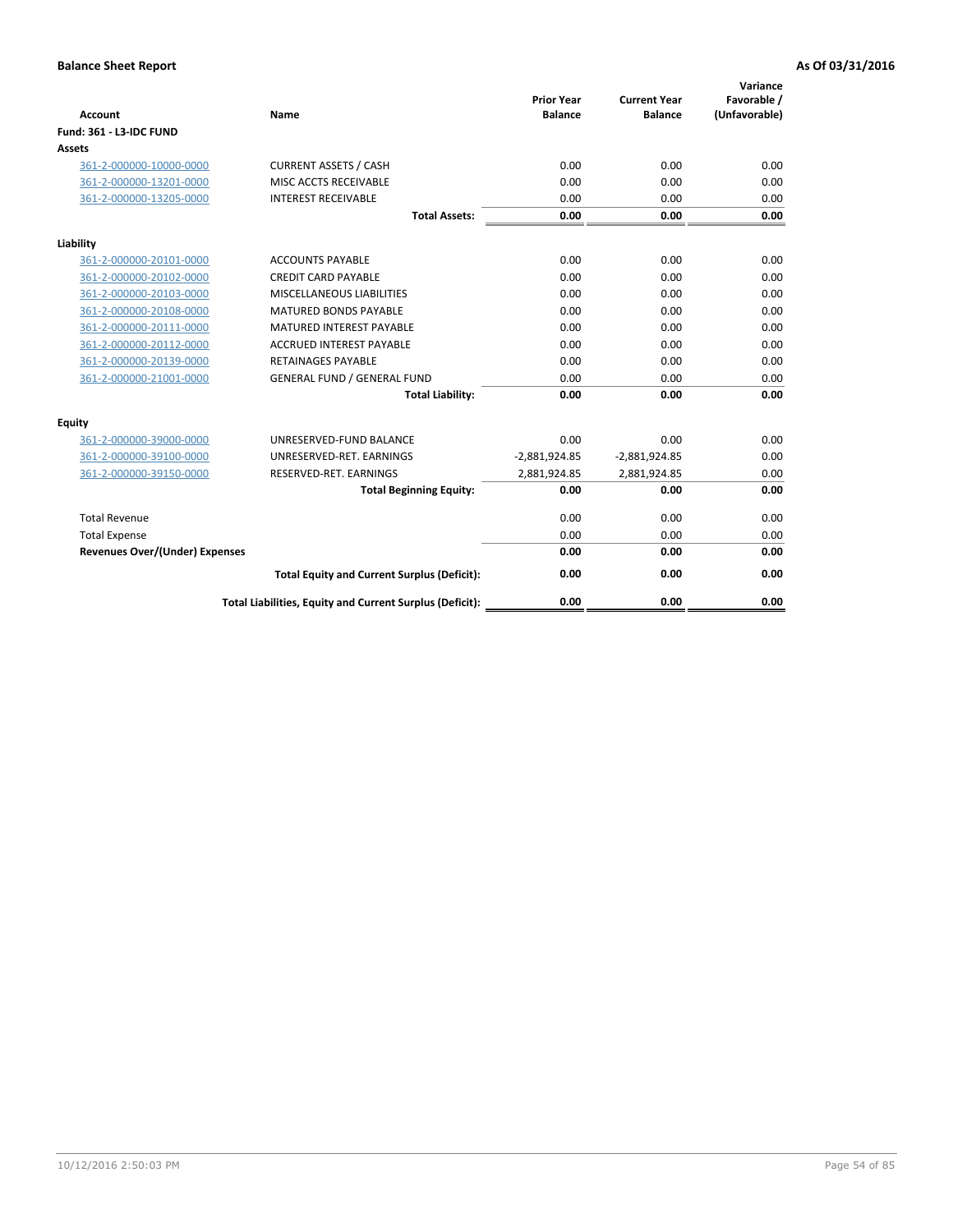|                                       |                                                          |                                     |                                       | Variance                     |
|---------------------------------------|----------------------------------------------------------|-------------------------------------|---------------------------------------|------------------------------|
| Account                               | <b>Name</b>                                              | <b>Prior Year</b><br><b>Balance</b> | <b>Current Year</b><br><b>Balance</b> | Favorable /<br>(Unfavorable) |
| Fund: 362 - AIRPORT FBO FUEL          |                                                          |                                     |                                       |                              |
| Assets                                |                                                          |                                     |                                       |                              |
| 362-2-000000-10000-0000               | <b>CURRENT ASSETS / CASH</b>                             | 0.00                                | 0.00                                  | 0.00                         |
| 362-2-000000-13201-0000               | MISC ACCTS RECEIVABLE                                    | 0.00                                | 0.00                                  | 0.00                         |
| 362-2-000000-13205-0000               | <b>INTEREST RECEIVABLE</b>                               | 0.00                                | 0.00                                  | 0.00                         |
|                                       | <b>Total Assets:</b>                                     | 0.00                                | 0.00                                  | 0.00                         |
| Liability                             |                                                          |                                     |                                       |                              |
| 362-2-000000-20101-0000               | <b>ACCOUNTS PAYABLE</b>                                  | 0.00                                | 0.00                                  | 0.00                         |
| 362-2-000000-20102-0000               | <b>CREDIT CARD PAYABLE</b>                               | 0.00                                | 0.00                                  | 0.00                         |
| 362-2-000000-20103-0000               | <b>ACCRUED ACCOUNTS PAYABLE</b>                          | 0.00                                | 0.00                                  | 0.00                         |
| 362-2-000000-20125-0000               | SALES TAX PAYABLE / IN THE CITY                          | 0.00                                | 0.00                                  | 0.00                         |
| 362-2-000000-29300-0000               | <b>ENCUMBRANCE SUMMARY</b>                               | 0.00                                | 0.00                                  | 0.00                         |
| 362-2-000000-29400-0000               | RESERVED ACCOUNT / ENCUMBRANCES                          | 0.00                                | 0.00                                  | 0.00                         |
|                                       | <b>Total Liability:</b>                                  | 0.00                                | 0.00                                  | 0.00                         |
| Equity                                |                                                          |                                     |                                       |                              |
| 362-2-000000-39000-0000               | UNRESERVED-FUND BALANCE                                  | 0.00                                | 0.00                                  | 0.00                         |
| 362-2-000000-39100-0000               | UNRESERVED-RET. EARNINGS                                 | 0.00                                | 0.00                                  | 0.00                         |
|                                       | <b>Total Beginning Equity:</b>                           | 0.00                                | 0.00                                  | 0.00                         |
| <b>Total Revenue</b>                  |                                                          | 0.00                                | 0.00                                  | 0.00                         |
| <b>Total Expense</b>                  |                                                          | 0.00                                | 0.00                                  | 0.00                         |
| <b>Revenues Over/(Under) Expenses</b> |                                                          | 0.00                                | 0.00                                  | 0.00                         |
|                                       | <b>Total Equity and Current Surplus (Deficit):</b>       | 0.00                                | 0.00                                  | 0.00                         |
|                                       | Total Liabilities, Equity and Current Surplus (Deficit): | 0.00                                | 0.00                                  | 0.00                         |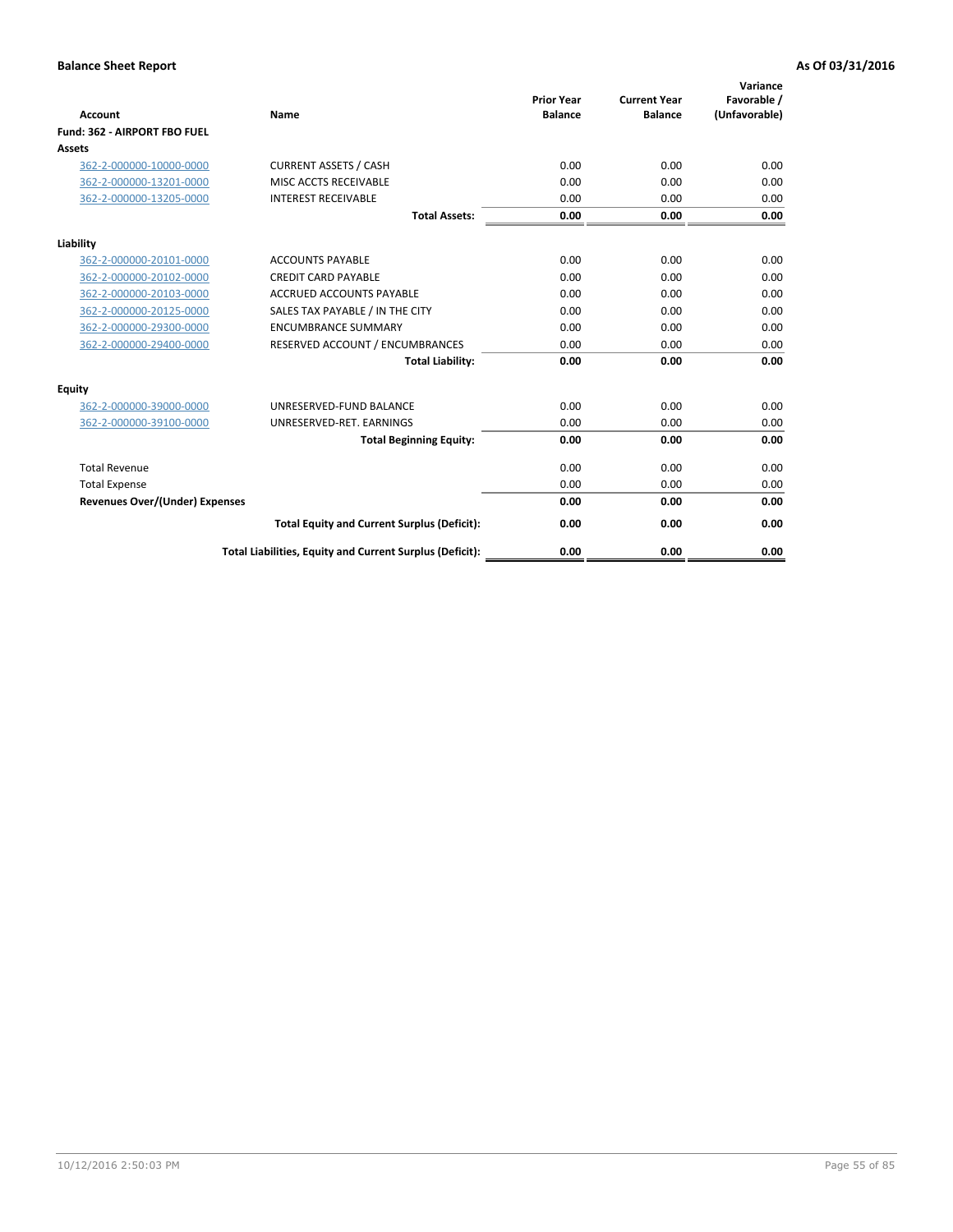| <b>Account</b>                        | Name                                                                                                           | <b>Prior Year</b><br><b>Balance</b> | <b>Current Year</b><br>Balance | Variance<br>Favorable /<br>(Unfavorable) |
|---------------------------------------|----------------------------------------------------------------------------------------------------------------|-------------------------------------|--------------------------------|------------------------------------------|
| Fund: 400 - GOLF FUND                 |                                                                                                                |                                     |                                |                                          |
| Assets                                |                                                                                                                |                                     |                                |                                          |
| 400-2-000000-10000-0000               | <b>CURRENT ASSETS / CASH</b>                                                                                   | -337,503.98                         | $-344,250.55$                  | $-6,746.57$                              |
| 400-2-000000-10304-0000               | CASH / PETTY CASH/CHANGE DRAWERS                                                                               | 200.00                              | 200.00                         | 0.00                                     |
| 400-2-000000-13007-0000               | <b>RETURNED CHECKS</b>                                                                                         | 0.00                                | 0.00                           | 0.00                                     |
| 400-2-000000-13201-0000               | MISC ACCTS RECEIVABLE                                                                                          | 1,294.43                            | 2,530.92                       | 1,236.49                                 |
| 400-2-000000-13202-0000               | <b>EMPLOYEE ADVANCES</b>                                                                                       | 0.00                                | 0.00                           | 0.00                                     |
| 400-2-000000-13203-0000               | NON-CURRENT ASSETS / PREPAYMENTS                                                                               | 0.00                                | 0.00                           | 0.00                                     |
| 400-2-000000-13205-0000               | <b>INTEREST RECEIVABLE</b>                                                                                     | 0.00                                | 0.00                           | 0.00                                     |
| 400-2-000000-13206-0000               | <b>CHARGES RECEIVABLE</b>                                                                                      | 9,860.35                            | 2,192.20                       | $-7,668.15$                              |
| 400-2-000000-15301-0000               | INVENTORIES / GOLF COURSE                                                                                      | 8,765.67                            | 7,253.50                       | $-1,512.17$                              |
| 400-2-000000-16001-0000               | FIXED ASSETS / LAND                                                                                            | 93,000.00                           | 93,000.00                      | 0.00                                     |
| 400-2-000000-16002-0000               | FIXED ASSETS / IMPROVMENTS-NON BUILDI                                                                          | 521,160.58                          | 521,160.58                     | 0.00                                     |
| 400-2-000000-16003-0000               | ACCUM DEPR / IMPROVEMENTS-NON BUILI                                                                            | -227,489.74                         | -244,919.68                    | $-17,429.94$                             |
| 400-2-000000-16004-0000               | FIXED ASSETS / BUILDINGS                                                                                       | 109,640.00                          | 109,640.00                     | 0.00                                     |
| 400-2-000000-16005-0000               | <b>ACCUM DEPR / BUILDINGS</b>                                                                                  | $-101,441.61$                       | $-104,606.74$                  | $-3,165.13$                              |
| 400-2-000000-16201-0000               | FIXED ASSETS / MACHINERY AND EQUIPMEN                                                                          | 67,625.00                           | 67,625.00                      | 0.00                                     |
| 400-2-000000-16202-0000               | ACCUM DEPR / MACHINERY AND EQUIPMEI                                                                            | $-67,625.00$                        | $-67,625.00$                   | 0.00                                     |
| 400-2-000000-16301-0000               | FIXED ASSETS / C W I P                                                                                         | 0.00                                | 0.00                           | 0.00                                     |
| 400-2-000000-17501-0000               | <b>EMPLOYEE CONTRIBUTIONS</b>                                                                                  | 0.00                                | 6,650.00                       | 6,650.00                                 |
| 400-2-000000-17504-0000               | <b>INVESTMENT RETURN</b>                                                                                       | 0.00                                | 4,827.00                       | 4,827.00                                 |
| 400-2-000000-17508-0000               | <b>EXPERIENCE DIFFERENCE</b>                                                                                   | 0.00                                | 58.00                          | 58.00                                    |
|                                       | <b>Total Assets:</b>                                                                                           | 77,485.70                           | 53,735.23                      | -23,750.47                               |
| Liability                             |                                                                                                                |                                     |                                |                                          |
| 400-2-000000-20101-0000               | <b>ACCOUNTS PAYABLE</b>                                                                                        | 0.00                                | 0.00                           | 0.00                                     |
| 400-2-000000-20102-0000               | <b>CREDIT CARD PAYABLE</b>                                                                                     | 0.00                                | 0.00                           | 0.00                                     |
| 400-2-000000-20103-0000               | ACCRUED ACCOUNTS PAYABLE                                                                                       | 0.00                                | 0.00                           | 0.00                                     |
| 400-2-000000-20112-0000               | ACCRUED INTEREST PAYABLE                                                                                       | 0.00                                | 0.00                           | 0.00                                     |
| 400-2-000000-20124-0000               | <b>GOLF COURSE RESALE</b>                                                                                      | 0.00                                | 0.00                           | 0.00                                     |
| 400-2-000000-20125-0000               | SALES TAX PAYABLE / IN THE CITY                                                                                | 74.19                               | 548.17                         | $-473.98$                                |
| 400-2-000000-20139-0000               | RETAINAGES PAYABLE                                                                                             | 0.00                                | 0.00                           | 0.00                                     |
| 400-2-000000-20141-0000               | <b>TELEPHONE CLEARING</b>                                                                                      | 0.00                                | 0.00                           | 0.00                                     |
| 400-2-000000-21001-0000               | <b>GENERAL FUND / GENERAL FUND</b>                                                                             | 0.00                                | 0.00                           | 0.00                                     |
| 400-2-000000-21101-0000               | ENTERPRISE / WTR/WWTR UTILITY FUND                                                                             | 0.00                                | 0.00                           | 0.00                                     |
| 400-2-000000-22001-0000               | <b>SALARIES PAYABLE</b>                                                                                        | 3,520.81                            | 4,343.20                       | $-822.39$                                |
| 400-2-000000-22002-0000               | VACATION/SICK PAYABLE                                                                                          | 9,381.97                            | 12,984.33                      | $-3.602.36$                              |
| 400-2-000000-23001-0000               | CAPITAL LEASE PAYABLE                                                                                          | 0.00                                | 0.00                           | 0.00                                     |
| 400-2-000000-24001-0000               | O/S CHECKS PAYABLE                                                                                             | 0.00                                | 0.00                           | 0.00                                     |
| 400-2-000000-26001-0000               | COMPENSATED ABSENCES PAY                                                                                       | 33,336.24                           | 30,700.32                      | 2,635.92                                 |
| 400-2-000000-27001-0000               | CONTRIBUTED CAPITAL                                                                                            | 0.00                                | 0.00                           | 0.00                                     |
| 400-2-000000-27002-0000               | CONTRIBUTED CAPITAL / DEVELOPERS                                                                               | 0.00                                | 0.00                           | 0.00                                     |
| 400-2-000000-29300-0000               | <b>ENCUMBRANCE SUMMARY</b>                                                                                     | 0.00                                | 0.00                           | 0.00                                     |
| 400-2-000000-29400-0100               | RESERVED ACCOUNT / ENCUMBRANCES                                                                                | 0.00                                | 0.00                           | 0.00                                     |
| 400-2-000000-29999-0000               | <b>NET PENSION LIABILITY</b>                                                                                   | 0.00                                | 8,714.00                       | $-8,714.00$                              |
|                                       | <b>Total Liability:</b>                                                                                        | 46,313.21                           | 57,290.02                      | $-10,976.81$                             |
|                                       |                                                                                                                |                                     |                                |                                          |
| Equity                                |                                                                                                                |                                     |                                |                                          |
| 400-2-000000-39000-0000               | UNRESERVED-FUND BALANCE                                                                                        | 0.00                                | 0.00                           | 0.00                                     |
| 400-2-000000-39100-0000               | UNRESERVED-RET. EARNINGS                                                                                       | 67,323.76                           | 26,241.25                      | $-41,082.51$                             |
| 400-2-000000-39500-0000               | NET POSITION - PENSION                                                                                         | 0.00                                | $-44.00$                       | $-44.00$                                 |
|                                       | <b>Total Beginning Equity:</b>                                                                                 | 67,323.76                           | 26,197.25                      | -41,126.51                               |
| <b>Total Revenue</b>                  |                                                                                                                | 58,970.02                           | 77,904.25                      | 18,934.23                                |
| <b>Total Expense</b>                  |                                                                                                                | 95,121.29                           | 107,656.29                     | $-12,535.00$                             |
| <b>Revenues Over/(Under) Expenses</b> |                                                                                                                | -36,151.27                          | -29,752.04                     | 6,399.23                                 |
|                                       |                                                                                                                |                                     |                                |                                          |
|                                       | <b>Total Equity and Current Surplus (Deficit):</b><br>Total Liabilities, Equity and Current Surplus (Deficit): | 31,172.49<br>77,485.70              | $-3,554.79$<br>53,735.23       | -34,727.28<br>-23,750.47                 |
|                                       |                                                                                                                |                                     |                                |                                          |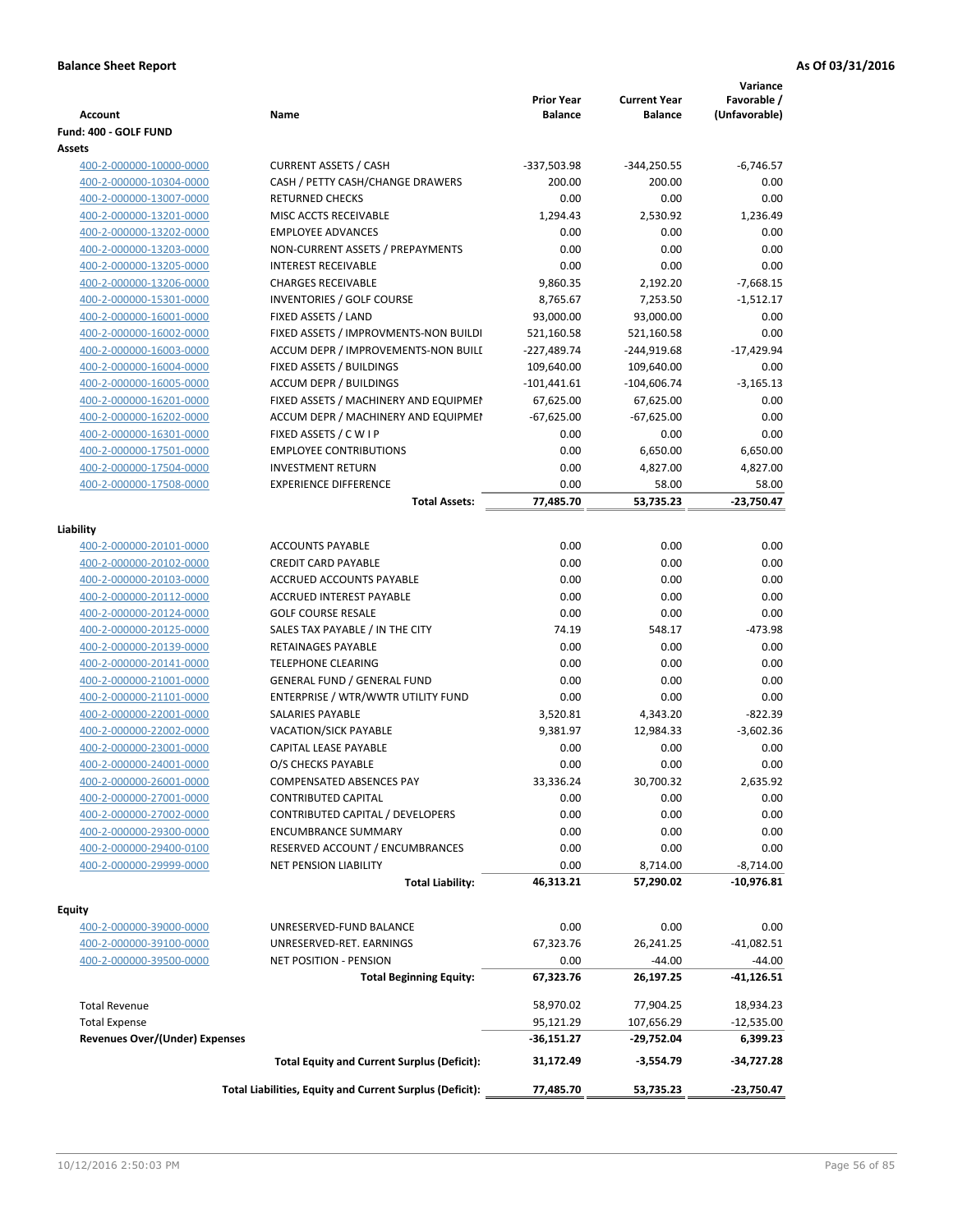|                                    |                                                          | <b>Prior Year</b> | <b>Current Year</b> | Variance<br>Favorable / |
|------------------------------------|----------------------------------------------------------|-------------------|---------------------|-------------------------|
| <b>Account</b>                     | Name                                                     | <b>Balance</b>    | <b>Balance</b>      | (Unfavorable)           |
| <b>Fund: 500 - SANITATION FUND</b> |                                                          |                   |                     |                         |
| Assets                             |                                                          |                   |                     |                         |
| 500-2-000000-10000-0000            | <b>CURRENT ASSETS / CASH</b>                             | 1,078,551.58      | 1,445,167.66        | 366,616.08              |
| 500-2-000000-13000-0000            | <b>CUSTOMER ACCTS RECEIVABLE</b>                         | 221,928.39        | 83,244.39           | $-138,684.00$           |
| 500-2-000000-13001-0000            | NON CURRENT CUSTOMER ACCTS RECEIVAE                      | 34,405.08         | 47,712.17           | 13,307.09               |
| 500-2-000000-13002-0000            | ALLOW FOR UNCOLLECT REC                                  | $-74,374.20$      | $-36,479.94$        | 37,894.26               |
| 500-2-000000-13003-0000            | UNBILLED YEAR-END ACCRUAL                                | 247,854.31        | 379,459.63          | 131,605.32              |
| 500-2-000000-13201-0000            | MISC ACCTS RECEIVABLE                                    | 0.00              | 185.00              | 185.00                  |
| 500-2-000000-17501-0000            | <b>EMPLOYEE CONTRIBUTIONS</b>                            | 0.00              | 6,650.00            | 6,650.00                |
| 500-2-000000-17504-0000            | <b>INVESTMENT RETURN</b>                                 | 0.00              | 4,827.00            | 4,827.00                |
| 500-2-000000-17508-0000            | <b>EXPERIENCE DIFFERENCE</b>                             | 0.00              | 58.00               | 58.00                   |
|                                    | <b>Total Assets:</b>                                     | 1,508,365.16      | 1,930,823.91        | 422,458.75              |
| Liability                          |                                                          |                   |                     |                         |
| 500-2-000000-20101-0000            | <b>ACCOUNTS PAYABLE</b>                                  | 0.00              | 0.00                | 0.00                    |
| 500-2-000000-20102-0000            | <b>CREDIT CARD PAYABLE</b>                               | 0.00              | 0.00                | 0.00                    |
| 500-2-000000-20103-0000            | ACCRUED ACCOUNTS PAYABLE                                 | 0.00              | 0.00                | 0.00                    |
| 500-2-000000-20125-0000            | SALES TAX PAYABLE / IN THE CITY                          | 24,820.54         | 20,398.57           | 4,421.97                |
| 500-2-000000-20126-0000            | SALES TAX PAYABLE / OUT OF CITY                          | 0.00              | 0.00                | 0.00                    |
| 500-2-000000-20133-0000            | <b>GARBAGE CLEARING</b>                                  | 0.00              | 0.00                | 0.00                    |
| 500-2-000000-20135-0000            | <b>GARBAGE CLEARING / BAD DEBT EXPENS</b>                | 21,370.81         | 18,954.41           | 2,416.40                |
| 500-2-000000-20160-0000            | <b>UNAPPLIED CREDIT</b>                                  | 0.00              | 0.00                | 0.00                    |
| 500-2-000000-20201-0000            | <b>DEFERRED REVENUE</b>                                  | 0.00              | 0.00                | 0.00                    |
| 500-2-000000-21001-0000            | GENERAL FUND / GENERAL FUND                              | 0.00              | 0.00                | 0.00                    |
| 500-2-000000-22001-0000            | <b>SALARIES PAYABLE</b>                                  | 2,625.44          | 3,481.43            | $-855.99$               |
| 500-2-000000-22002-0000            | VACATION/SICK PAYABLE                                    | 237.94            | 4,512.22            | $-4,274.28$             |
| 500-2-000000-24002-0000            | <b>CUSTOMER DEPOSITS</b>                                 | 122,417.77        | 159,090.14          | $-36,672.37$            |
| 500-2-000000-24007-0000            | <b>BILLED DEPOSITS SUSPENSE</b>                          | 0.00              | 0.00                | 0.00                    |
| 500-2-000000-26001-0000            | <b>COMPENSATED ABSENCES PAY</b>                          | $-0.06$           | $-176.76$           | 176.70                  |
| 500-2-000000-29300-0000            | <b>ENCUMBRANCE SUMMARY</b>                               | 0.00              | 0.00                | 0.00                    |
| 500-2-000000-29400-0100            | RESERVED ACCOUNT / ENCUMBRANCES                          | 0.00              | 0.00                | 0.00                    |
| 500-2-000000-29999-0000            | <b>NET PENSION LIABILITY</b>                             | 0.00              | 8,714.00            | $-8,714.00$             |
|                                    | <b>Total Liability:</b>                                  | 171,472.44        | 214,974.01          | -43,501.57              |
|                                    |                                                          |                   |                     |                         |
| Equity                             |                                                          |                   |                     |                         |
| 500-2-000000-39000-0000            | UNRESERVED-FUND BALANCE                                  | 0.00              | 0.00                | 0.00                    |
| 500-2-000000-39100-0000            | UNRESERVED-RET. EARNINGS                                 | 868,239.33        | 1,311,908.45        | 443,669.12              |
| 500-2-000000-39500-0000            | <b>NET POSITION - PENSION</b>                            | 0.00              | $-44.00$            | $-44.00$                |
|                                    | <b>Total Beginning Equity:</b>                           | 868,239.33        | 1,311,864.45        | 443,625.12              |
| <b>Total Revenue</b>               |                                                          | 1,920,036.45      | 1,931,318.14        | 11,281.69               |
| <b>Total Expense</b>               |                                                          | 1,451,383.06      | 1,527,332.69        | -75,949.63              |
| Revenues Over/(Under) Expenses     |                                                          | 468,653.39        | 403,985.45          | $-64,667.94$            |
|                                    | <b>Total Equity and Current Surplus (Deficit):</b>       | 1,336,892.72      | 1,715,849.90        | 378,957.18              |
|                                    | Total Liabilities, Equity and Current Surplus (Deficit): | 1,508,365.16      | 1,930,823.91        | 422,458.75              |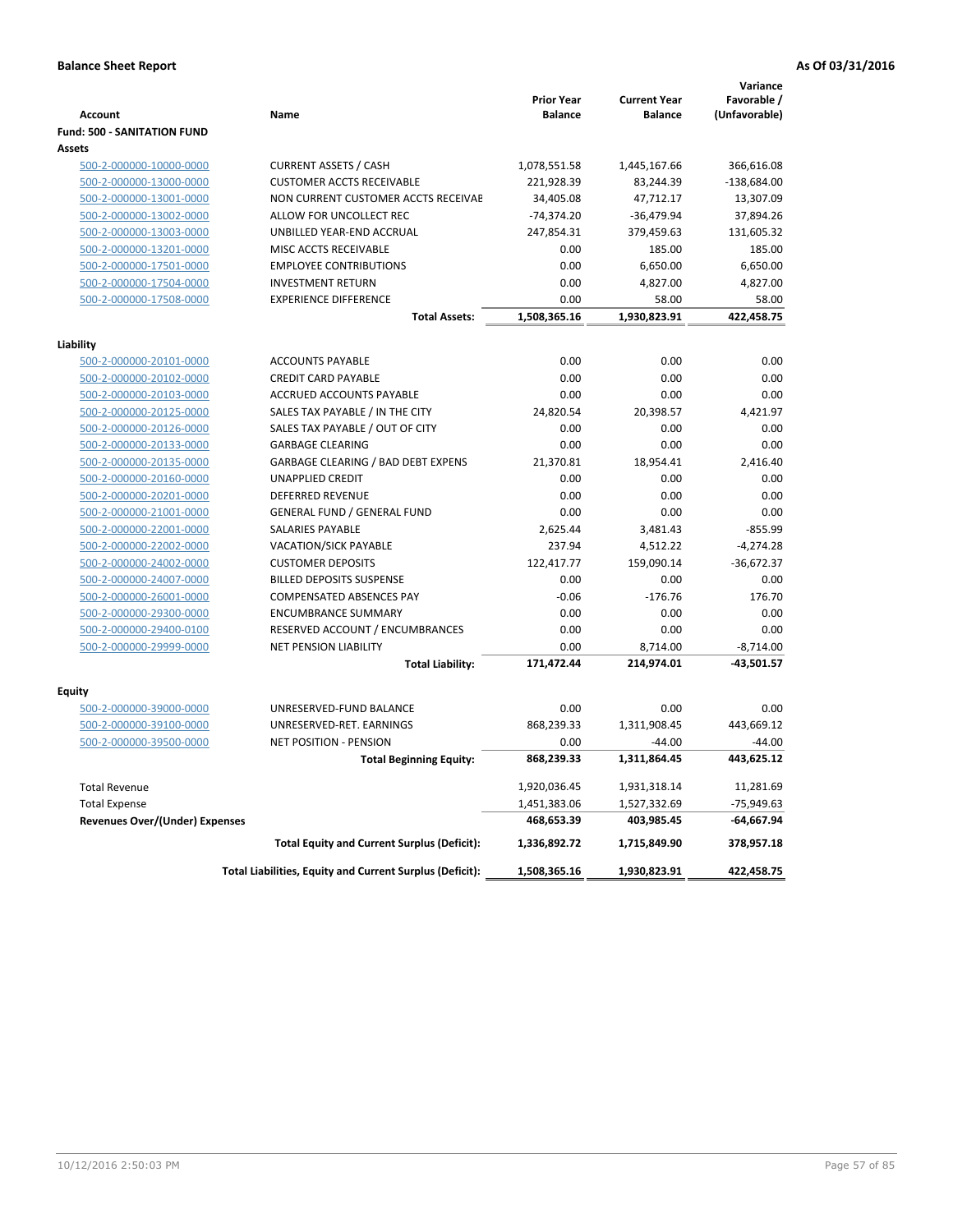| Account                                                    | Name                                                     | <b>Prior Year</b><br><b>Balance</b> | <b>Current Year</b><br><b>Balance</b> | Variance<br>Favorable /<br>(Unfavorable) |
|------------------------------------------------------------|----------------------------------------------------------|-------------------------------------|---------------------------------------|------------------------------------------|
| <b>Fund: 561 - REGINAL HOUSEHOLD HAZARDOUS WASTE GRANT</b> |                                                          |                                     |                                       |                                          |
| <b>Assets</b>                                              |                                                          |                                     |                                       |                                          |
| 561-2-000000-10000-0000                                    | <b>CURRENT ASSETS / CASH</b>                             | 0.00                                | 0.00                                  | 0.00                                     |
| 561-2-000000-13201-0000                                    | MISC ACCTS RECEIVABLE                                    | 0.00                                | 0.00                                  | 0.00                                     |
| 561-2-000000-13205-0000                                    | <b>INTEREST RECEIVABLE</b>                               | 0.00                                | 0.00                                  | 0.00                                     |
|                                                            | <b>Total Assets:</b>                                     | 0.00                                | 0.00                                  | 0.00                                     |
| Liability                                                  |                                                          |                                     |                                       |                                          |
| 561-2-000000-20101-0000                                    | <b>ACCOUNTS PAYABLE</b>                                  | 0.00                                | 0.00                                  | 0.00                                     |
| 561-2-000000-20102-0000                                    | <b>CREDIT CARD PAYABLE</b>                               | 0.00                                | 0.00                                  | 0.00                                     |
| 561-2-000000-20103-0000                                    | <b>ACCRUED ACCOUNTS PAYABLE</b>                          | 0.00                                | 0.00                                  | 0.00                                     |
| 561-2-000000-21140-0000                                    | DUE TO / SANITATION FUND                                 | 0.00                                | 0.00                                  | 0.00                                     |
| 561-2-000000-29300-0000                                    | <b>ENCUMBRANCE SUMMARY</b>                               | 0.00                                | 0.00                                  | 0.00                                     |
| 561-2-000000-29400-0100                                    | RESERVED ACCOUNT / ENCUMBRANCES                          | 0.00                                | 0.00                                  | 0.00                                     |
|                                                            | <b>Total Liability:</b>                                  | 0.00                                | 0.00                                  | 0.00                                     |
| <b>Equity</b>                                              |                                                          |                                     |                                       |                                          |
| 561-2-000000-39100-0000                                    | UNRESERVED-RET. EARNINGS                                 | 0.00                                | 0.00                                  | 0.00                                     |
|                                                            | <b>Total Beginning Equity:</b>                           | 0.00                                | 0.00                                  | 0.00                                     |
| <b>Total Revenue</b>                                       |                                                          | 0.00                                | 0.00                                  | 0.00                                     |
| <b>Total Expense</b>                                       |                                                          | 0.00                                | 0.00                                  | 0.00                                     |
| <b>Revenues Over/(Under) Expenses</b>                      |                                                          | 0.00                                | 0.00                                  | 0.00                                     |
|                                                            | <b>Total Equity and Current Surplus (Deficit):</b>       | 0.00                                | 0.00                                  | 0.00                                     |
|                                                            | Total Liabilities, Equity and Current Surplus (Deficit): | 0.00                                | 0.00                                  | 0.00                                     |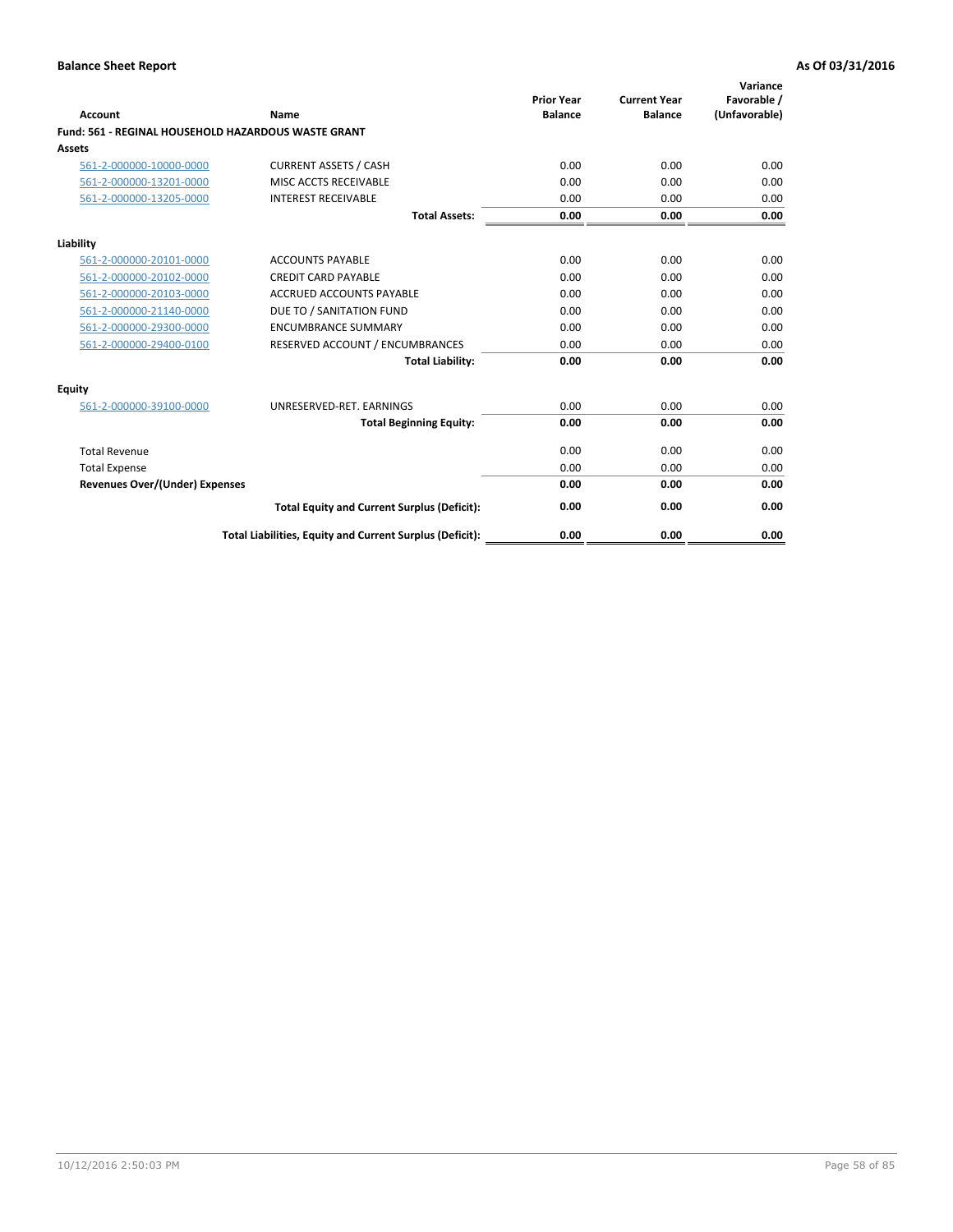| <b>Account</b>                        | Name                                                     | <b>Prior Year</b><br><b>Balance</b> | <b>Current Year</b><br><b>Balance</b> | Variance<br>Favorable /<br>(Unfavorable) |
|---------------------------------------|----------------------------------------------------------|-------------------------------------|---------------------------------------|------------------------------------------|
| Fund: 601 - CENTRAL SERVICE FUND      |                                                          |                                     |                                       |                                          |
| Assets                                |                                                          |                                     |                                       |                                          |
| 601-2-000000-10000-0000               | <b>CURRENT ASSETS / CASH</b>                             | 177,266.24                          | 212,585.53                            | 35,319.29                                |
| 601-2-000000-13201-0000               | MISC ACCTS RECEIVABLE                                    | 0.00                                | 0.00                                  | 0.00                                     |
| 601-2-000000-13203-0000               | NON-CURRENT ASSETS / PREPAYMENTS                         | 0.00                                | 0.00                                  | 0.00                                     |
| 601-2-000000-13204-0000               | PREPAYMENTS / INSURANCE PREPAYMENT                       | 0.00                                | 0.00                                  | 0.00                                     |
| 601-2-000000-13205-0000               | <b>INTEREST RECEIVABLE</b>                               | 0.00                                | 0.00                                  | 0.00                                     |
| 601-2-000000-15001-0000               | <b>INVENTORIES / POSTAGE</b>                             | 0.00                                | 0.00                                  | 0.00                                     |
| 601-2-000000-15101-0000               | <b>FACILITIES MAINT STOCK</b>                            | 12,414.60                           | 13,374.35                             | 959.75                                   |
| 601-2-000000-15201-0000               | <b>INVENTORIES / GARAGE</b>                              | 48,245.06                           | 87,896.47                             | 39,651.41                                |
| 601-2-000000-16001-0000               | FIXED ASSETS / LAND                                      | 0.00                                | 0.00                                  | 0.00                                     |
| 601-2-000000-16002-0000               | FIXED ASSETS / IMPROVMENTS-NON BUILDI                    | 0.00                                | 0.00                                  | 0.00                                     |
| 601-2-000000-16003-0000               | ACCUM DEPR / IMPROVEMENTS-NON BUILI                      | 0.00                                | 0.00                                  | 0.00                                     |
| 601-2-000000-16004-0000               | FIXED ASSETS / BUILDINGS                                 | 100,832.00                          | 100,832.00                            | 0.00                                     |
| 601-2-000000-16005-0000               | <b>ACCUM DEPR / BUILDINGS</b>                            | $-100,832.00$                       | $-100,832.00$                         | 0.00                                     |
| 601-2-000000-16201-0000               | FIXED ASSETS / MACHINERY AND EQUIPMEN                    | 166,476.00                          | 166,476.00                            | 0.00                                     |
| 601-2-000000-16202-0000               | ACCUM DEPR / MACHINERY AND EQUIPMEI                      | $-160,911.50$                       | $-163,814.71$                         | $-2,903.21$                              |
| 601-2-000000-17501-0000               | <b>EMPLOYEE CONTRIBUTIONS</b>                            | 0.00                                | 26,599.00                             | 26,599.00                                |
| 601-2-000000-17504-0000               | <b>INVESTMENT RETURN</b>                                 | 0.00                                | 19,307.00                             | 19,307.00                                |
| 601-2-000000-17508-0000               | <b>EXPERIENCE DIFFERENCE</b>                             | 0.00                                | 232.00                                | 232.00                                   |
|                                       | <b>Total Assets:</b>                                     | 243,490.40                          | 362,655.64                            | 119.165.24                               |
| Liability                             |                                                          |                                     |                                       |                                          |
| 601-2-000000-20101-0000               | <b>ACCOUNTS PAYABLE</b>                                  | $-8,508.66$                         | 0.00                                  | $-8,508.66$                              |
| 601-2-000000-20102-0000               | <b>CREDIT CARD PAYABLE</b>                               | 0.00                                | 0.00                                  | 0.00                                     |
| 601-2-000000-20103-0000               | ACCRUED ACCOUNTS PAYABLE                                 | 0.00                                | 0.00                                  | 0.00                                     |
| 601-2-000000-20115-0000               | <b>DRINK SUPPLY</b>                                      | 0.00                                | 0.00                                  | 0.00                                     |
| 601-2-000000-20141-0000               | <b>TELEPHONE CLEARING</b>                                | 0.00                                | 0.00                                  | 0.00                                     |
| 601-2-000000-20148-0000               | FLEET FUEL CLEARING                                      | 5,353.69                            | 0.00                                  | 5,353.69                                 |
| 601-2-000000-20149-0000               | FLEET MAINTENANCE CLEARING                               | 0.00                                | 0.00                                  | 0.00                                     |
| 601-2-000000-20201-0000               | <b>DEFERRED REVENUE</b>                                  | 0.00                                | 0.00                                  | 0.00                                     |
| 601-2-000000-21001-0000               | <b>GENERAL FUND / GENERAL FUND</b>                       | 0.00                                | 0.00                                  | 0.00                                     |
| 601-2-000000-21101-0000               | ENTERPRISE / WTR/WWTR UTILITY FUND                       | 0.00                                | 0.00                                  | 0.00                                     |
| 601-2-000000-22001-0000               | <b>SALARIES PAYABLE</b>                                  | 11,895.24                           | 12,654.55                             | $-759.31$                                |
| 601-2-000000-22002-0000               | VACATION/SICK PAYABLE                                    | 39,911.15                           | 38,440.79                             | 1,470.36                                 |
| 601-2-000000-24011-0000               | <b>CIVIC CENTER DEPOSITS</b>                             | 0.00                                | 0.00                                  | 0.00                                     |
| 601-2-000000-24012-0000               | <b>AUDITORIUM DEPOSITS</b>                               | 0.00                                | 0.00                                  | 0.00                                     |
| 601-2-000000-26001-0000               | COMPENSATED ABSENCES PAY                                 | 28,140.70                           | 22,239.02                             | 5.901.68                                 |
| 601-2-000000-27001-0000               | <b>CONTRIBUTED CAPITAL</b>                               | 0.00                                | 0.00                                  | 0.00                                     |
| 601-2-000000-29300-0000               | <b>ENCUMBRANCE SUMMARY</b>                               | 0.00                                | 0.00                                  | 0.00                                     |
| 601-2-000000-29400-0100               | RESERVED ACCOUNT / ENCUMBRANCES                          | 0.00                                | 0.00                                  | 0.00                                     |
| 601-2-000000-29999-0000               | NET PENSION LIABILITY                                    | 0.00                                | 34,854.00                             | $-34,854.00$                             |
|                                       | <b>Total Liability:</b>                                  | 76,792.12                           | 108,188.36                            | $-31,396.24$                             |
| Equity                                |                                                          |                                     |                                       |                                          |
| 601-2-000000-39000-0000               | UNRESERVED-FUND BALANCE                                  | 0.00                                | 0.00                                  | 0.00                                     |
| 601-2-000000-39100-0000               | UNRESERVED-RET. EARNINGS                                 | 123,762.28                          | 218,033.60                            | 94,271.32                                |
| 601-2-000000-39500-0000               | NET POSITION - PENSION                                   | 0.00                                | $-175.00$                             | $-175.00$                                |
|                                       | <b>Total Beginning Equity:</b>                           | 123,762.28                          | 217,858.60                            | 94,096.32                                |
| <b>Total Revenue</b>                  |                                                          | 445,142.46                          | 491,094.31                            | 45,951.85                                |
| <b>Total Expense</b>                  |                                                          | 402,206.46                          | 454,485.63                            | $-52,279.17$                             |
| <b>Revenues Over/(Under) Expenses</b> |                                                          | 42,936.00                           | 36,608.68                             | -6,327.32                                |
|                                       | <b>Total Equity and Current Surplus (Deficit):</b>       | 166,698.28                          | 254,467.28                            | 87,769.00                                |
|                                       | Total Liabilities, Equity and Current Surplus (Deficit): | 243,490.40                          | 362,655.64                            | 119,165.24                               |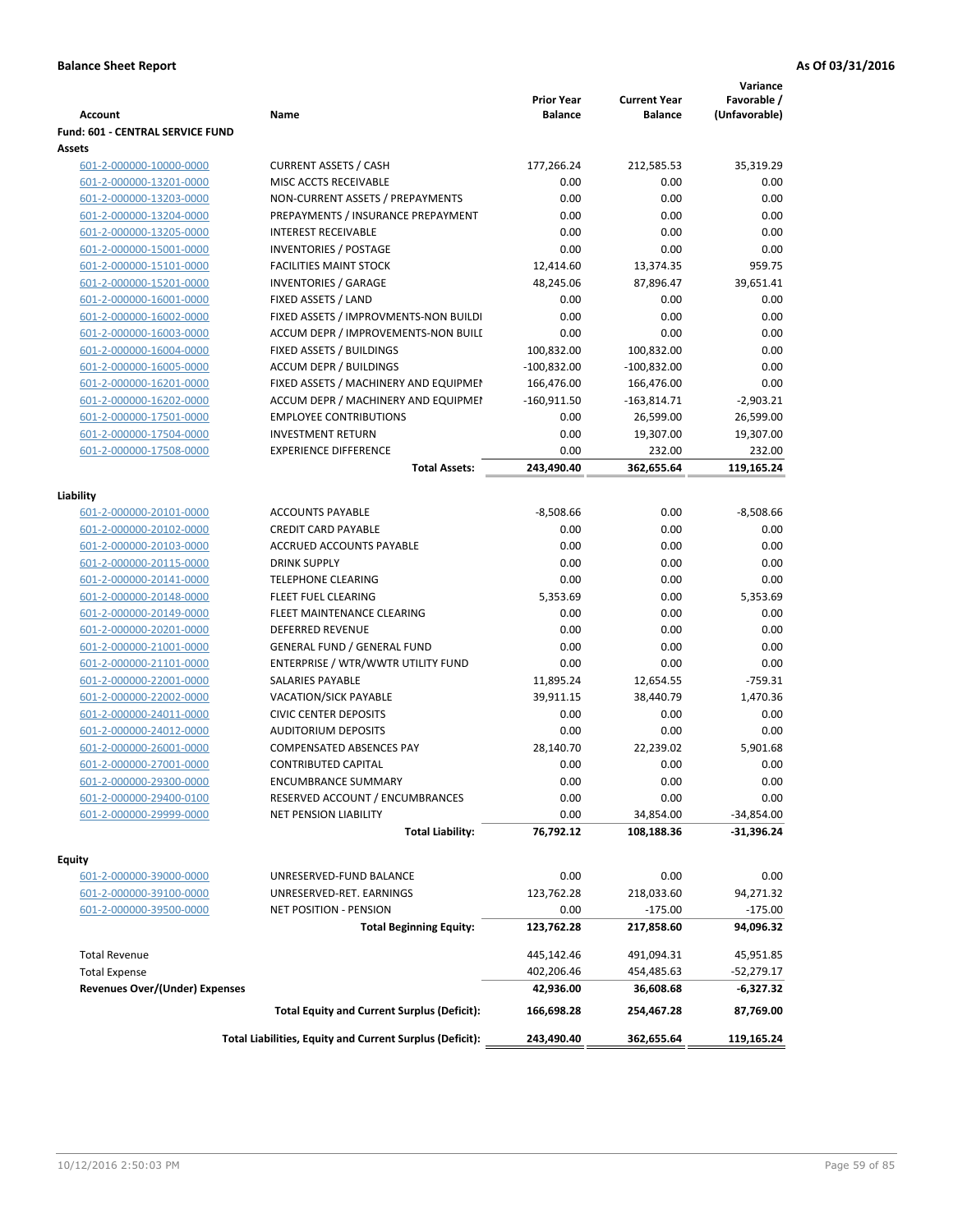| <b>Account</b>                        | Name                                                     | <b>Prior Year</b><br><b>Balance</b> | <b>Current Year</b><br><b>Balance</b> | Variance<br>Favorable /<br>(Unfavorable) |
|---------------------------------------|----------------------------------------------------------|-------------------------------------|---------------------------------------|------------------------------------------|
| <b>Fund: 602 - INSURANCE FUND</b>     |                                                          |                                     |                                       |                                          |
| <b>Assets</b>                         |                                                          |                                     |                                       |                                          |
| 602-2-000000-10000-0000               | <b>CURRENT ASSETS / CASH</b>                             | 1,009,685.03                        | 786,774.81                            | $-222,910.22$                            |
| 602-2-000000-13201-0000               | MISC ACCTS RECEIVABLE                                    | 0.00                                | 0.00                                  | 0.00                                     |
| 602-2-000000-13204-0000               | PREPAYMENTS / INSURANCE PREPAYMENT                       | 0.00                                | 0.00                                  | 0.00                                     |
| 602-2-000000-13205-0000               | <b>INTEREST RECEIVABLE</b>                               | 0.00                                | 0.00                                  | 0.00                                     |
|                                       | <b>Total Assets:</b>                                     | 1,009,685.03                        | 786,774.81                            | $-222,910.22$                            |
|                                       |                                                          |                                     |                                       |                                          |
| Liability                             |                                                          |                                     |                                       |                                          |
| 602-2-000000-20101-0000               | <b>ACCOUNTS PAYABLE</b>                                  | $-357,328.65$                       | $-0.09$                               | $-357,328.56$                            |
| 602-2-000000-20102-0000               | <b>CREDIT CARD PAYABLE</b>                               | 0.00                                | 0.00                                  | 0.00                                     |
| 602-2-000000-20103-0000               | ACCRUED ACCOUNTS PAYABLE                                 | 0.00                                | 0.00                                  | 0.00                                     |
| 602-2-000000-20201-0000               | <b>DEFERRED REVENUE</b>                                  | 0.00                                | 0.00                                  | 0.00                                     |
| 602-2-000000-29300-0000               | <b>ENCUMBRANCE SUMMARY</b>                               | 0.00                                | 0.00                                  | 0.00                                     |
| 602-2-000000-29400-0100               | RESERVED ACCOUNT / ENCUMBRANCES                          | 0.00                                | 0.00                                  | 0.00                                     |
|                                       | <b>Total Liability:</b>                                  | $-357,328.65$                       | $-0.09$                               | $-357,328.56$                            |
| <b>Equity</b>                         |                                                          |                                     |                                       |                                          |
| 602-2-000000-39000-0000               | UNRESERVED-FUND BALANCE                                  | 0.00                                | 0.00                                  | 0.00                                     |
| 602-2-000000-39100-0000               | UNRESERVED-RET. EARNINGS                                 | 1,738,682.76                        | 1,390,194.04                          | $-348,488.72$                            |
|                                       | <b>Total Beginning Equity:</b>                           | 1,738,682.76                        | 1,390,194.04                          | $-348,488.72$                            |
| <b>Total Revenue</b>                  |                                                          | 2,395,813.46                        | 2,798,897.28                          | 403,083.82                               |
| <b>Total Expense</b>                  |                                                          | 2,767,482.54                        | 3,402,316.42                          | $-634,833.88$                            |
| <b>Revenues Over/(Under) Expenses</b> |                                                          | $-371,669.08$                       | $-603,419.14$                         | $-231,750.06$                            |
|                                       | <b>Total Equity and Current Surplus (Deficit):</b>       | 1,367,013.68                        | 786,774.90                            | -580,238.78                              |
|                                       | Total Liabilities, Equity and Current Surplus (Deficit): | 1,009,685.03                        | 786,774.81                            | $-222.910.22$                            |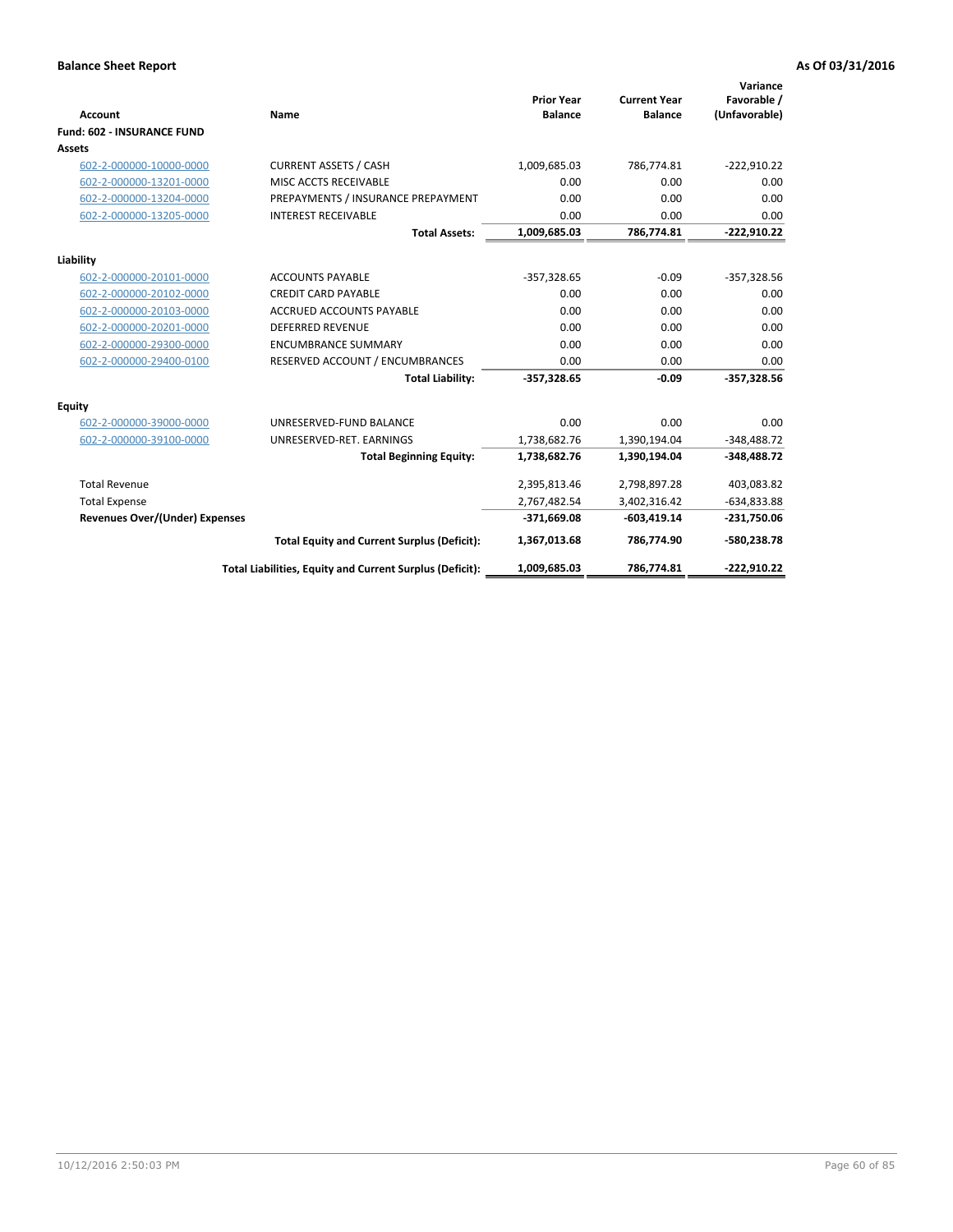|                                                    |                                                          | <b>Prior Year</b> | <b>Current Year</b> | Variance<br>Favorable / |
|----------------------------------------------------|----------------------------------------------------------|-------------------|---------------------|-------------------------|
| <b>Account</b>                                     | <b>Name</b>                                              | <b>Balance</b>    | <b>Balance</b>      | (Unfavorable)           |
| Fund: 604 - MIS FUND                               |                                                          |                   |                     |                         |
| Assets                                             |                                                          |                   |                     |                         |
| 604-2-000000-10000-0000                            | <b>CURRENT ASSETS / CASH</b>                             | $-24,137.95$      | 108,183.42          | 132,321.37              |
| 604-2-000000-13201-0000                            | MISC ACCTS RECEIVABLE                                    | 0.00              | 0.00                | 0.00                    |
| 604-2-000000-13202-1400                            | <b>EMPLOYEE ADVANCES</b>                                 | 0.00              | 0.00                | 0.00                    |
| 604-2-000000-13203-0000                            | NON-CURRENT ASSETS / PREPAYMENTS                         | 0.00              | 0.00                | 0.00                    |
| 604-2-000000-13205-0000                            | <b>INTEREST RECEIVABLE</b>                               | 0.00              | 0.00                | 0.00                    |
| 604-2-000000-15601-0000                            | IT NETWORK PRINTER SUPPLY INVENTORY                      | 0.00              | 0.00                | 0.00                    |
| 604-2-000000-16004-0000                            | <b>FIXED ASSETS / BUILDINGS</b>                          | 0.00              | 0.00                | 0.00                    |
| 604-2-000000-16005-0000                            | <b>ACCUM DEPR / BUILDINGS</b>                            | 0.00              | 0.00                | 0.00                    |
| 604-2-000000-16201-0000                            | FIXED ASSETS / MACHINERY AND EQUIPMEN                    | 1,459,885.19      | 1,513,323.35        | 53,438.16               |
| 604-2-000000-16202-0000                            | ACCUM DEPR / MACHINERY AND EQUIPMEI                      | $-1,010,746.76$   | $-1,160,566.21$     | $-149,819.45$           |
| 604-2-000000-16301-0000                            | FIXED ASSETS / C W I P                                   | 30,994.80         | 30,994.80           | 0.00                    |
| 604-2-000000-17501-0000                            | <b>EMPLOYEE CONTRIBUTIONS</b>                            | 0.00              | 13,299.00           | 13,299.00               |
| 604-2-000000-17504-0000                            | <b>INVESTMENT RETURN</b>                                 | 0.00              | 9,654.00            | 9,654.00                |
| 604-2-000000-17508-0000                            | <b>EXPERIENCE DIFFERENCE</b>                             | 0.00              | 116.00              | 116.00                  |
|                                                    | <b>Total Assets:</b>                                     | 455,995.28        | 515,004.36          | 59,009.08               |
|                                                    |                                                          |                   |                     |                         |
| Liability                                          |                                                          |                   |                     |                         |
| 604-2-000000-20101-0000                            | <b>ACCOUNTS PAYABLE</b>                                  | 30.89             | 0.00                | 30.89                   |
| 604-2-000000-20102-0000                            | <b>CREDIT CARD PAYABLE</b>                               | 0.00              | 0.00                | 0.00                    |
| 604-2-000000-20103-0000                            | <b>ACCRUED ACCOUNTS PAYABLE</b>                          | 0.00              | 0.00                | 0.00                    |
| 604-2-000000-20141-0000                            | <b>TELEPHONE CLEARING</b>                                | 0.00              | 0.00                | 0.00                    |
| 604-2-000000-21035-0000                            | DEBT SERVICE / DUE TO DEBT SERVICE                       | 0.00              | 0.00                | 0.00                    |
| 604-2-000000-22001-0000                            | SALARIES PAYABLE                                         | 7,365.54          | 8,257.21            | $-891.67$               |
| 604-2-000000-22002-0000                            | VACATION/SICK PAYABLE                                    | 17,258.05         | 14,533.72           | 2,724.33                |
| 604-2-000000-22208-0000                            | INSURANCE / AMERICAN FIDELITY                            | 0.00              | 0.00                | 0.00                    |
| 604-2-000000-23001-0000                            | CAPITAL LEASE PAYABLE                                    | 111,930.43        | 56,149.62           | 55,780.81               |
| 604-2-000000-23101-0000                            | CAPITAL LEASE PAYABLE                                    | 71,283.48         | 15,133.95           | 56,149.53               |
| 604-2-000000-26001-0000                            | <b>COMPENSATED ABSENCES PAY</b>                          | 0.45              | 10,452.61           | $-10,452.16$            |
| 604-2-000000-27001-0000                            | <b>CONTRIBUTED CAPITAL</b>                               | 0.00              | 0.00                | 0.00                    |
| 604-2-000000-29300-0000                            | <b>ENCUMBRANCE SUMMARY</b>                               | 0.00              | 0.00                | 0.00                    |
| 604-2-000000-29400-0100                            | RESERVED ACCOUNT / ENCUMBRANCES                          | 0.27              | 0.27                | 0.00                    |
| 604-2-000000-29999-0000                            | NET PENSION LIABILITY                                    | 0.00              | 17,427.00           | $-17,427.00$            |
| 604-2-000000-92194-0101                            | <b>BANK ONE / DIGITEC</b>                                | 0.00              | 0.00                | 0.00                    |
|                                                    | <b>Total Liability:</b>                                  | 207,869.11        | 121,954.38          | 85,914.73               |
|                                                    |                                                          |                   |                     |                         |
| Equity                                             |                                                          | 0.00              |                     | 0.00                    |
| 604-2-000000-39000-0000                            | UNRESERVED-FUND BALANCE                                  | 250,064.38        | 0.00                | 74,344.62               |
| 604-2-000000-39100-0000<br>604-2-000000-39500-0000 | UNRESERVED-RET. EARNINGS                                 |                   | 324,409.00          |                         |
|                                                    | NET POSITION - PENSION                                   | 0.00              | $-88.00$            | $-88.00$                |
|                                                    | <b>Total Beginning Equity:</b>                           | 250,064.38        | 324,321.00          | 74,256.62               |
| <b>Total Revenue</b>                               |                                                          | 472,194.56        | 531,758.99          | 59,564.43               |
| <b>Total Expense</b>                               |                                                          | 474,132.77        | 463,030.01          | 11,102.76               |
| <b>Revenues Over/(Under) Expenses</b>              |                                                          | $-1,938.21$       | 68,728.98           | 70,667.19               |
|                                                    | <b>Total Equity and Current Surplus (Deficit):</b>       | 248,126.17        | 393,049.98          | 144,923.81              |
|                                                    | Total Liabilities, Equity and Current Surplus (Deficit): | 455,995.28        | 515,004.36          | 59,009.08               |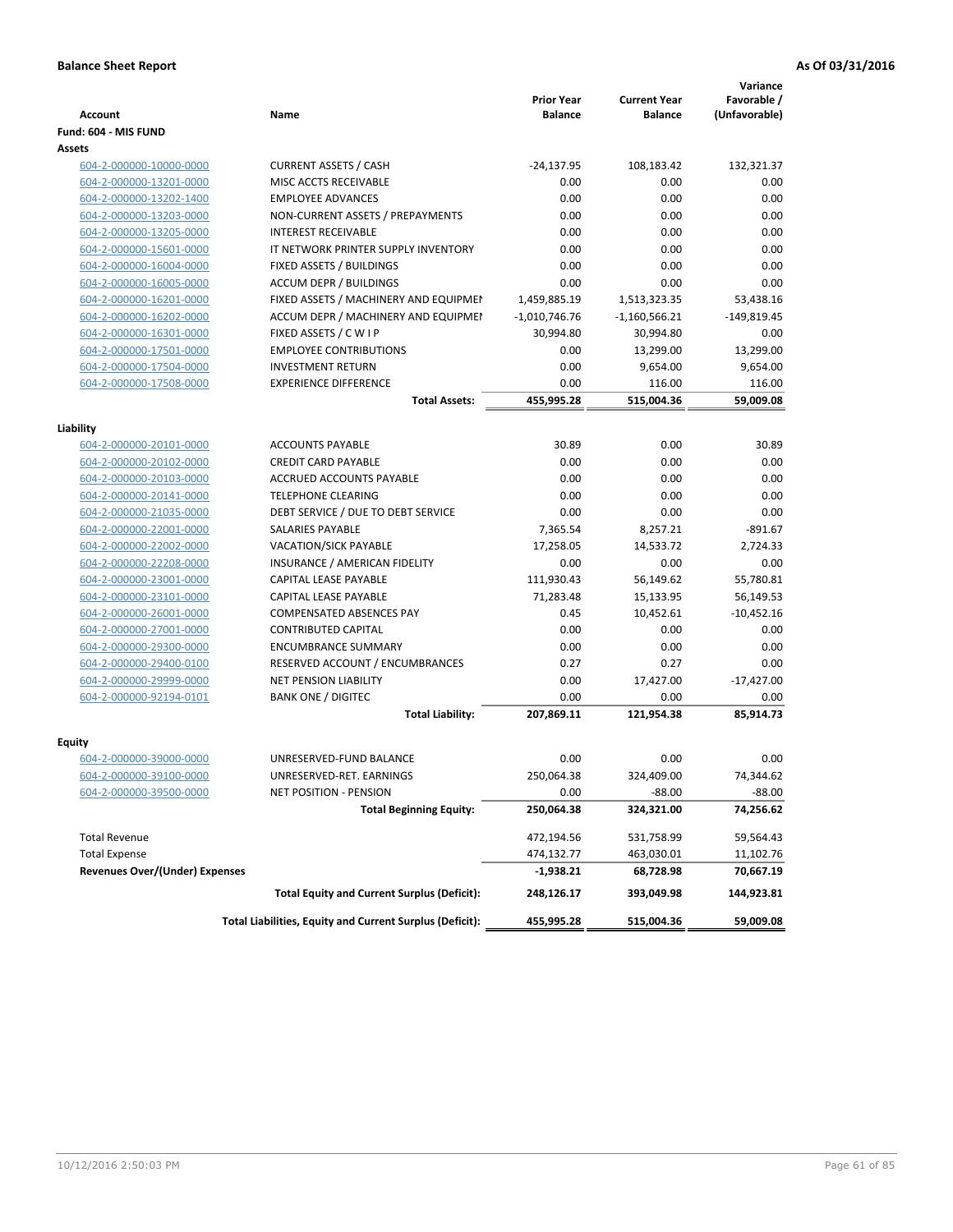|                                       |                                                          | <b>Prior Year</b> | <b>Current Year</b> | Variance<br>Favorable / |
|---------------------------------------|----------------------------------------------------------|-------------------|---------------------|-------------------------|
| <b>Account</b>                        | Name                                                     | <b>Balance</b>    | <b>Balance</b>      | (Unfavorable)           |
| Fund: 660 - VEHICLE REPLACEMENT FUND  |                                                          |                   |                     |                         |
| Assets                                |                                                          |                   |                     |                         |
| 660-2-000000-10000-0000               | <b>CURRENT ASSETS / CASH</b>                             | 152,832.97        | 209,272.44          | 56,439.47               |
| 660-2-000000-11309-0000               | <b>TAX ANTICIPATION NOTES</b>                            | 0.00              | 0.00                | 0.00                    |
| 660-2-000000-11510-0000               | PUBLIC SAFETY VEHICLE REPLACEMENT                        | 3,723.86          | 905.80              | $-2,818.06$             |
| 660-2-000000-11520-0000               | <b>CERTIFICATES OF DEPOSIT</b>                           | 150,000.00        | 300,000.00          | 150,000.00              |
| 660-2-000000-13201-0000               | MISC ACCTS RECEIVABLE                                    | 0.00              | 0.00                | 0.00                    |
| 660-2-000000-13205-0000               | <b>INTEREST RECEIVABLE</b>                               | 0.00              | 0.00                | 0.00                    |
| 660-2-000000-16201-0000               | FIXED ASSETS / MACHINERY AND EQUIPMEN                    | 7,688,547.10      | 8,388,516.27        | 699,969.17              |
| 660-2-000000-16202-0000               | ACCUM DEPR / MACHINERY AND EQUIPMEI                      | $-6,076,688.28$   | $-6,322,566.99$     | $-245,878.71$           |
| 660-2-000000-16301-0000               | FIXED ASSETS / C W I P                                   | 663,326.00        | 0.00                | $-663,326.00$           |
| 660-2-000000-39300-0000               | RESERVED ACCOUNT / ESCROW BALANCE                        | 0.00              | 0.00                | 0.00                    |
|                                       | <b>Total Assets:</b>                                     | 2,581,741.65      | 2,576,127.52        | $-5,614.13$             |
| Liability                             |                                                          |                   |                     |                         |
| 660-2-000000-20101-0000               | <b>ACCOUNTS PAYABLE</b>                                  | 0.00              | 0.00                | 0.00                    |
| 660-2-000000-20102-0000               | <b>CREDIT CARD PAYABLE</b>                               | 0.00              | 0.00                | 0.00                    |
| 660-2-000000-20103-0000               | <b>ACCRUED ACCOUNTS PAYABLE</b>                          | 0.00              | 0.00                | 0.00                    |
| 660-2-000000-21001-0000               | <b>GENERAL FUND / GENERAL FUND</b>                       | 0.00              | 0.00                | 0.00                    |
| 660-2-000000-23001-0000               | CAPITAL LEASE PAYABLE                                    | 53,206.08         | 55,705.00           | $-2,498.92$             |
| 660-2-000000-23101-0000               | <b>CAPITAL LEASE PAYABLE</b>                             | 228,163.85        | 172,458.92          | 55,704.93               |
| 660-2-000000-27001-0000               | <b>CONTRIBUTED CAPITAL</b>                               | 0.00              | 0.00                | 0.00                    |
| 660-2-000000-29300-0000               | <b>ENCUMBRANCE SUMMARY</b>                               | 0.00              | 0.00                | 0.00                    |
| 660-2-000000-29400-0100               | RESERVED ACCOUNT / ENCUMBRANCES                          | 0.00              | 0.00                | 0.00                    |
|                                       | <b>Total Liability:</b>                                  | 281,369.93        | 228,163.92          | 53,206.01               |
|                                       |                                                          |                   |                     |                         |
| <b>Equity</b>                         |                                                          |                   |                     |                         |
| 660-2-000000-39000-0000               | UNRESERVED-FUND BALANCE                                  | 0.00              | 0.00                | 0.00                    |
| 660-2-000000-39100-0000               | UNRESERVED-RET. EARNINGS                                 | 2,093,987.89      | 2,068,692.07        | $-25,295.82$            |
|                                       | <b>Total Beginning Equity:</b>                           | 2,093,987.89      | 2,068,692.07        | $-25,295.82$            |
| <b>Total Revenue</b>                  |                                                          | 252,400.11        | 510,255.08          | 257,854.97              |
| <b>Total Expense</b>                  |                                                          | 46,016.28         | 230,983.55          | $-184,967.27$           |
| <b>Revenues Over/(Under) Expenses</b> |                                                          | 206,383.83        | 279,271.53          | 72,887.70               |
|                                       | <b>Total Equity and Current Surplus (Deficit):</b>       | 2,300,371.72      | 2,347,963.60        | 47,591.88               |
|                                       | Total Liabilities, Equity and Current Surplus (Deficit): | 2,581,741.65      | 2,576,127.52        | $-5,614.13$             |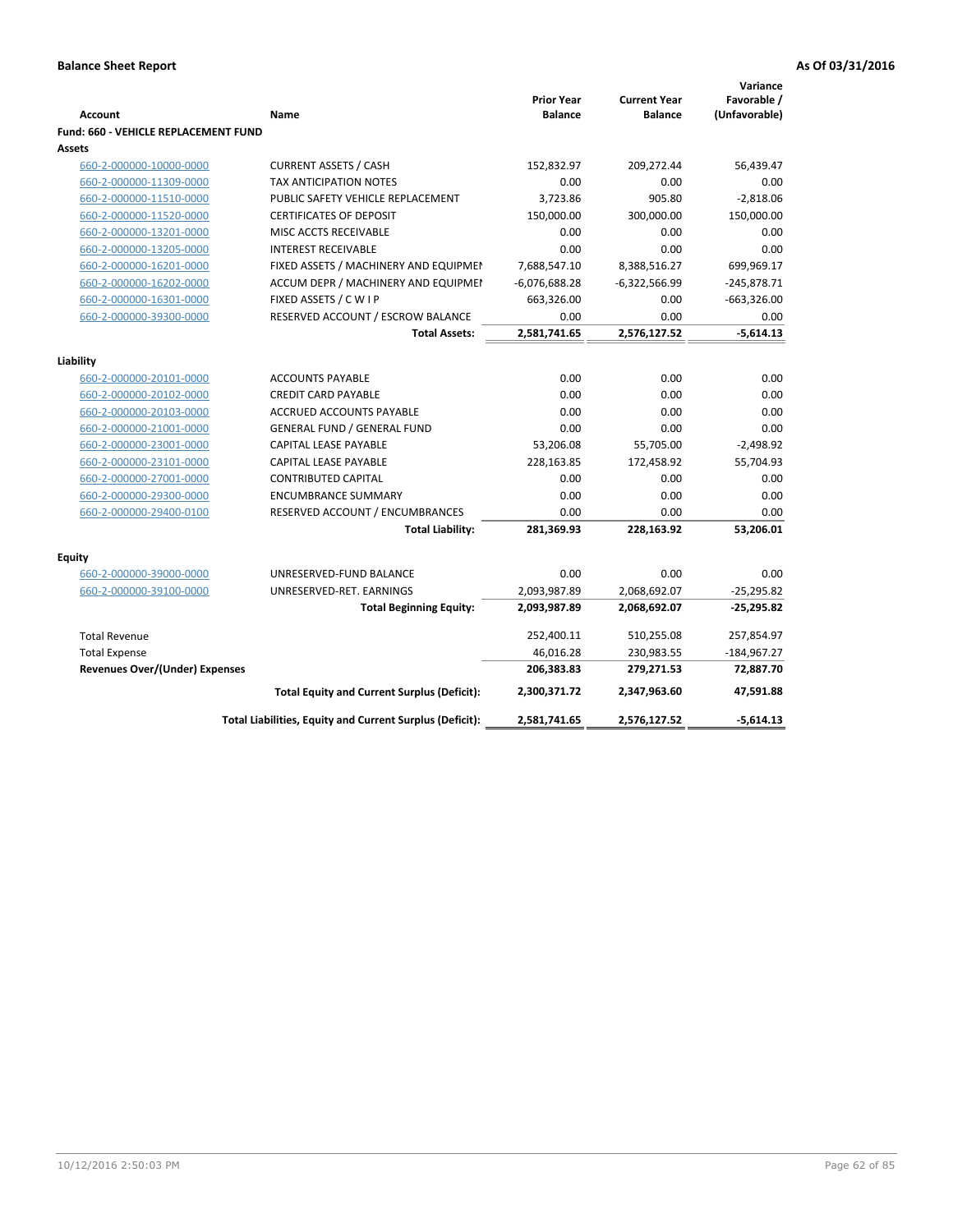| <b>Account</b>                 | Name                                                     | <b>Prior Year</b><br><b>Balance</b> | <b>Current Year</b><br><b>Balance</b> | Variance<br>Favorable /<br>(Unfavorable) |
|--------------------------------|----------------------------------------------------------|-------------------------------------|---------------------------------------|------------------------------------------|
| Fund: 701 - FIREMEN'S PENSION  |                                                          |                                     |                                       |                                          |
| Assets                         |                                                          |                                     |                                       |                                          |
| 701-1-000000-10000-0000        | <b>CURRENT ASSETS / CASH</b>                             | 0.00                                | 0.00                                  | 0.00                                     |
|                                | <b>Total Assets:</b>                                     | 0.00                                | 0.00                                  | 0.00                                     |
| Liability                      |                                                          |                                     |                                       |                                          |
| 701-1-000000-20103-0000        | <b>ACCOUNTS PAYABLE</b>                                  | 0.00                                | 0.00                                  | 0.00                                     |
| 701-1-000000-22306-1000        | UNREALIZED GAIN/LOSS                                     | 0.00                                | 543,546.00                            | $-543,546.00$                            |
|                                | <b>Total Liability:</b>                                  | 0.00                                | 543,546.00                            | $-543,546.00$                            |
| <b>Equity</b>                  |                                                          |                                     |                                       |                                          |
| 701-1-000000-39000-0000        | UNRESERVED-FUND BALANCE                                  | 0.00                                | $-543,546.00$                         | $-543,546.00$                            |
|                                | <b>Total Beginning Equity:</b>                           | 0.00                                | -543,546.00                           | $-543,546.00$                            |
| <b>Total Expense</b>           |                                                          | 0.00                                | 0.00                                  | 0.00                                     |
| Revenues Over/(Under) Expenses |                                                          | 0.00                                | 0.00                                  | 0.00                                     |
|                                | <b>Total Equity and Current Surplus (Deficit):</b>       | 0.00                                | -543,546.00                           | $-543,546.00$                            |
|                                | Total Liabilities, Equity and Current Surplus (Deficit): | 0.00                                | 0.00                                  | 0.00                                     |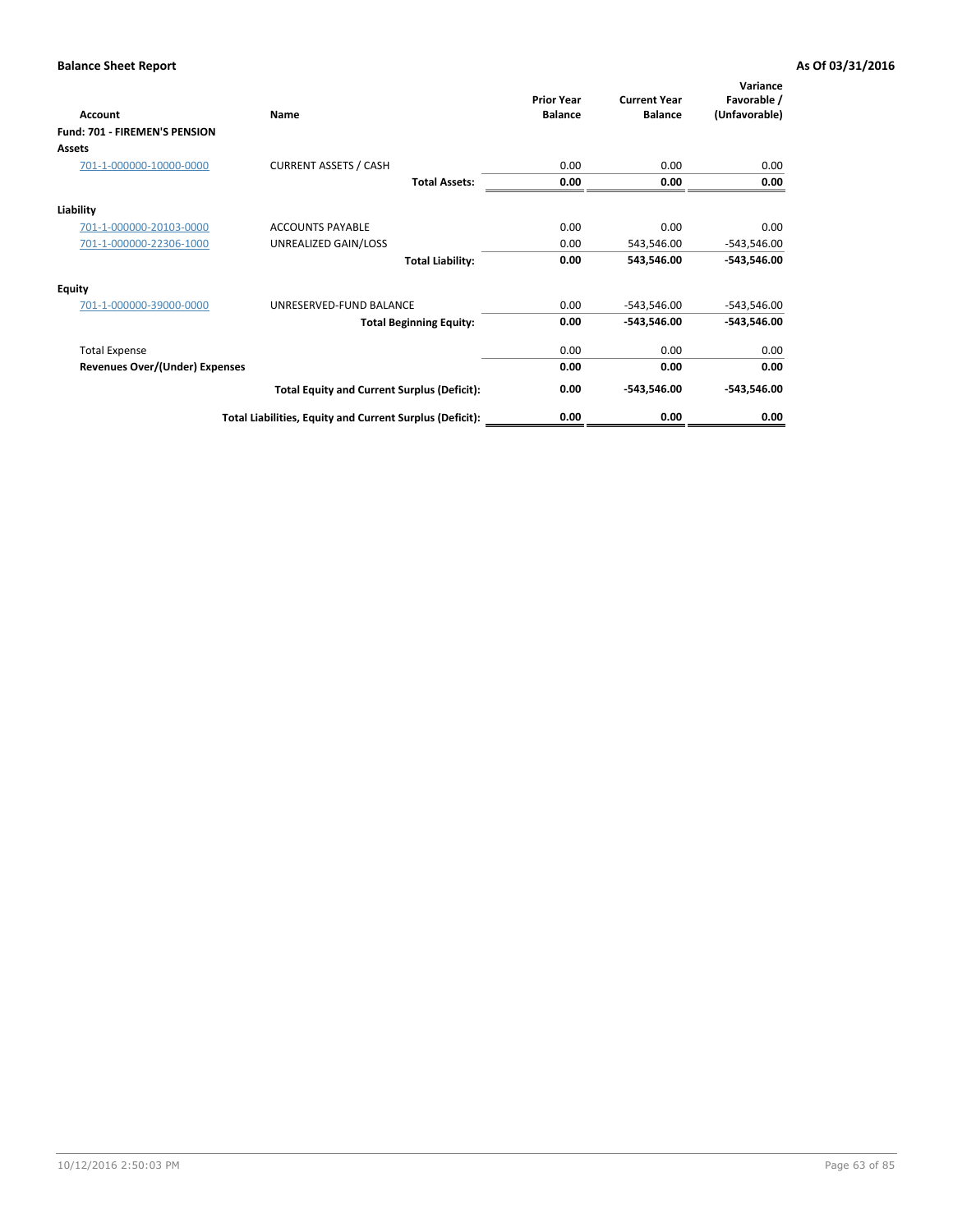|                                       |                                                          |                                     |                                       | Variance                     |
|---------------------------------------|----------------------------------------------------------|-------------------------------------|---------------------------------------|------------------------------|
| <b>Account</b>                        | <b>Name</b>                                              | <b>Prior Year</b><br><b>Balance</b> | <b>Current Year</b><br><b>Balance</b> | Favorable /<br>(Unfavorable) |
| Fund: 800 - SPENCE FUND               |                                                          |                                     |                                       |                              |
| <b>Assets</b>                         |                                                          |                                     |                                       |                              |
| 800-3-000000-10000-0000               | <b>CURRENT ASSETS / CASH</b>                             | 300.94                              | 251.54                                | $-49.40$                     |
| 800-3-000000-11507-0000               | <b>SPENCE ENDOWMENT</b>                                  | 63.451.59                           | 66,912.40                             | 3,460.81                     |
| 800-3-000000-11520-0000               | <b>CERTIFICATES OF DEPOSIT</b>                           | 496,000.00                          | 495,000.00                            | $-1,000.00$                  |
| 800-3-000000-11605-0000               | <b>SPENCE ENDOWMENT</b>                                  | 0.00                                | 0.00                                  | 0.00                         |
| 800-3-000000-13205-0000               | <b>INTEREST RECEIVABLE</b>                               | 1,337.43                            | 1,337.43                              | 0.00                         |
|                                       | <b>Total Assets:</b>                                     | 561,089.96                          | 563,501.37                            | 2,411.41                     |
|                                       |                                                          |                                     |                                       |                              |
| Liability                             |                                                          |                                     |                                       |                              |
| 800-3-000000-20101-0000               | <b>ACCOUNTS PAYABLE</b>                                  | 0.00                                | 0.00                                  | 0.00                         |
| 800-3-000000-20102-0000               | <b>CREDIT CARD PAYABLE</b>                               | 0.00                                | 0.00                                  | 0.00                         |
| 800-3-000000-20103-0000               | <b>ACCRUED ACCOUNTS PAYABLE</b>                          | 0.00                                | 0.00                                  | 0.00                         |
| 800-3-000000-20139-0000               | <b>RETAINAGES PAYABLE</b>                                | 0.00                                | 0.00                                  | 0.00                         |
| 800-3-000000-21001-0000               | <b>GENERAL FUND / GENERAL FUND</b>                       | 0.00                                | 0.00                                  | 0.00                         |
| 800-3-000000-29300-0000               | <b>ENCUMBRANCE SUMMARY</b>                               | 0.00                                | 0.00                                  | 0.00                         |
| 800-3-000000-29400-0000               | RESERVED ACCOUNT / ENCUMBRANCES                          | 0.00                                | 0.00                                  | 0.00                         |
|                                       | <b>Total Liability:</b>                                  | 0.00                                | 0.00                                  | 0.00                         |
| Equity                                |                                                          |                                     |                                       |                              |
| 800-3-000000-39000-0000               | UNRESERVED-FUND BALANCE                                  | 561,367.13                          | 563,757.78                            | 2,390.65                     |
|                                       | <b>Total Beginning Equity:</b>                           | 561,367.13                          | 563,757.78                            | 2,390.65                     |
| <b>Total Revenue</b>                  |                                                          | 22.87                               | 93.87                                 | 71.00                        |
| <b>Total Expense</b>                  |                                                          | 300.04                              | 350.28                                | $-50.24$                     |
| <b>Revenues Over/(Under) Expenses</b> |                                                          | $-277.17$                           | $-256.41$                             | 20.76                        |
|                                       | <b>Total Equity and Current Surplus (Deficit):</b>       | 561,089.96                          | 563,501.37                            | 2,411.41                     |
|                                       | Total Liabilities, Equity and Current Surplus (Deficit): | 561,089.96                          | 563,501.37                            | 2,411.41                     |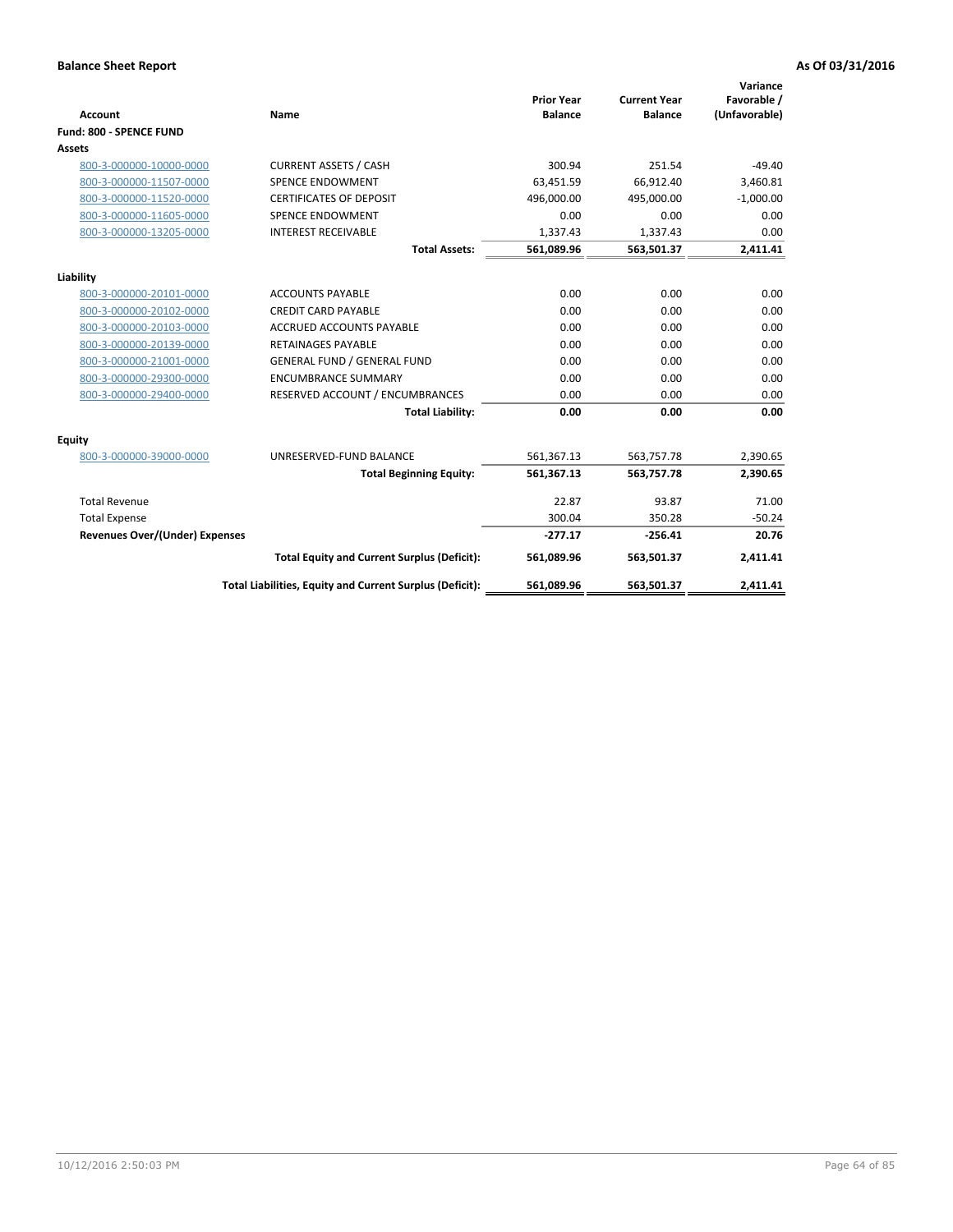| <b>Account</b>                         | Name                                                     | <b>Prior Year</b><br><b>Balance</b> | <b>Current Year</b><br><b>Balance</b> | Variance<br>Favorable /<br>(Unfavorable) |
|----------------------------------------|----------------------------------------------------------|-------------------------------------|---------------------------------------|------------------------------------------|
| <b>Fund: 801 - JONES LIBRARY TRUST</b> |                                                          |                                     |                                       |                                          |
| Assets                                 |                                                          |                                     |                                       |                                          |
| 801-3-000000-10000-0000                | <b>CURRENT ASSETS / CASH</b>                             | 15,347.38                           | 15,386.94                             | 39.56                                    |
| 801-3-000000-13201-0000                | MISC ACCTS RECEIVABLE                                    | 0.00                                | 0.00                                  | 0.00                                     |
| 801-3-000000-13205-0000                | <b>INTEREST RECEIVABLE</b>                               | 0.00                                | 0.00                                  | 0.00                                     |
|                                        | <b>Total Assets:</b>                                     | 15,347.38                           | 15,386.94                             | 39.56                                    |
| Liability                              |                                                          |                                     |                                       |                                          |
| 801-3-000000-20101-0000                | <b>ACCOUNTS PAYABLE</b>                                  | 0.00                                | 0.00                                  | 0.00                                     |
| 801-3-000000-20102-0000                | <b>CREDIT CARD PAYABLE</b>                               | 0.00                                | 0.00                                  | 0.00                                     |
| 801-3-000000-20103-0000                | <b>ACCRUED ACCOUNTS PAYABLE</b>                          | 0.00                                | 0.00                                  | 0.00                                     |
|                                        | <b>Total Liability:</b>                                  | 0.00                                | 0.00                                  | 0.00                                     |
| Equity                                 |                                                          |                                     |                                       |                                          |
| 801-3-000000-39000-0000                | UNRESERVED-FUND BALANCE                                  | 15,305.65                           | 15,370.31                             | 64.66                                    |
|                                        | <b>Total Beginning Equity:</b>                           | 15,305.65                           | 15,370.31                             | 64.66                                    |
| <b>Total Revenue</b>                   |                                                          | 44.20                               | 30.55                                 | $-13.65$                                 |
| <b>Total Expense</b>                   |                                                          | 2.47                                | 13.92                                 | $-11.45$                                 |
| <b>Revenues Over/(Under) Expenses</b>  |                                                          | 41.73                               | 16.63                                 | $-25.10$                                 |
|                                        | <b>Total Equity and Current Surplus (Deficit):</b>       | 15,347.38                           | 15,386.94                             | 39.56                                    |
|                                        | Total Liabilities, Equity and Current Surplus (Deficit): | 15,347.38                           | 15,386.94                             | 39.56                                    |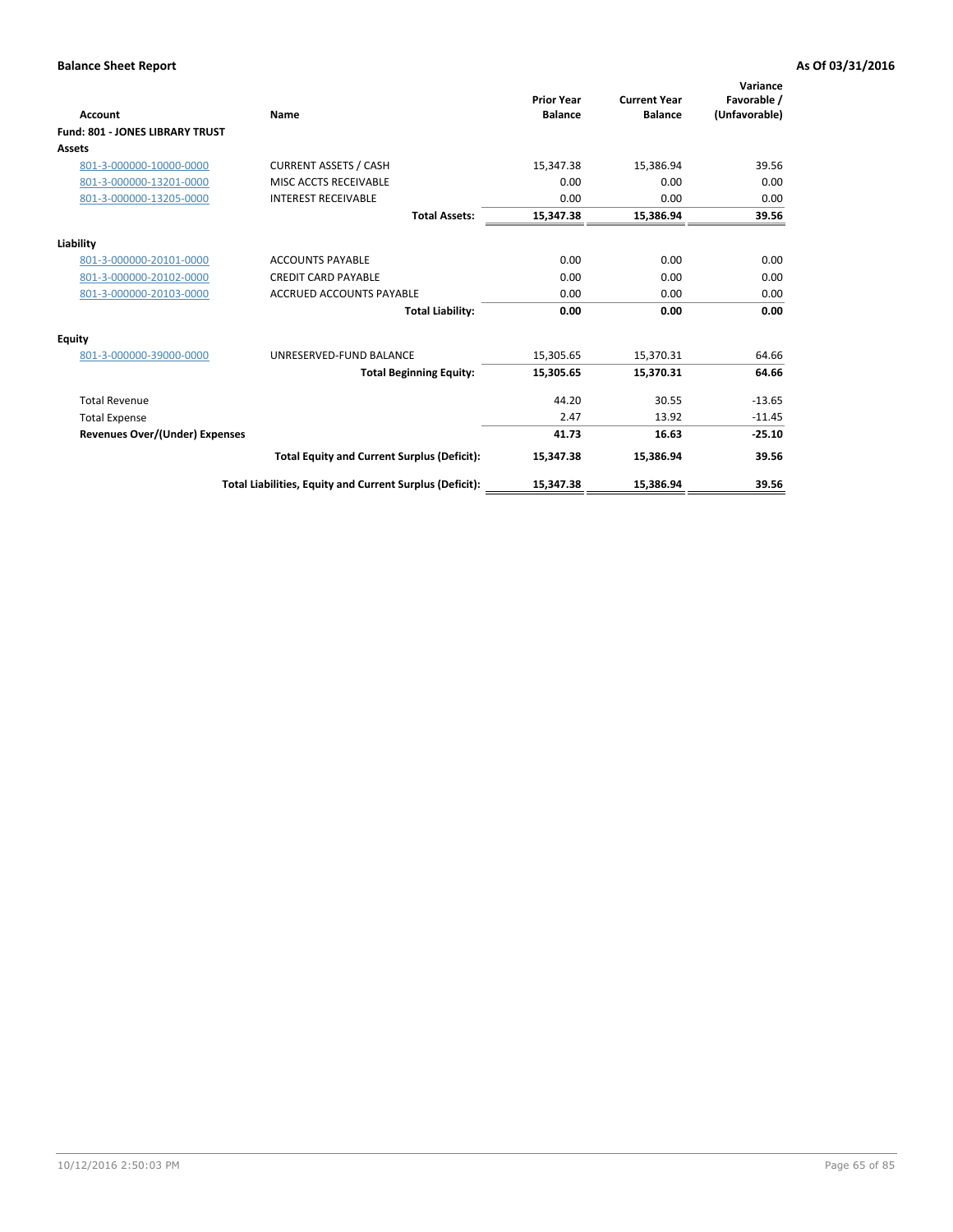| Account                                     | <b>Name</b>                                              | <b>Prior Year</b><br><b>Balance</b> | <b>Current Year</b><br><b>Balance</b> | Variance<br>Favorable /<br>(Unfavorable) |
|---------------------------------------------|----------------------------------------------------------|-------------------------------------|---------------------------------------|------------------------------------------|
| Fund: 803 - GREENVILLE BOARD OF DEVELOPMENT |                                                          |                                     |                                       |                                          |
| Assets                                      |                                                          |                                     |                                       |                                          |
| 803-3-000000-10000-0000                     | <b>CURRENT ASSETS / CASH</b>                             | 0.00                                | 0.00                                  | 0.00                                     |
| 803-3-000000-13201-0000                     | MISC ACCTS RECEIVABLE                                    | 0.00                                | 0.00                                  | 0.00                                     |
| 803-3-000000-13203-0000                     | NON-CURRENT ASSETS / PREPAYMENTS                         | 0.00                                | 0.00                                  | 0.00                                     |
|                                             | <b>Total Assets:</b>                                     | 0.00                                | 0.00                                  | 0.00                                     |
| Liability                                   |                                                          |                                     |                                       |                                          |
| 803-3-000000-20101-0000                     | <b>ACCOUNTS PAYABLE</b>                                  | 0.00                                | 0.00                                  | 0.00                                     |
| 803-3-000000-20102-0000                     | <b>ACCOUNTS PAYABLE</b>                                  | 0.00                                | 0.00                                  | 0.00                                     |
| 803-3-000000-20103-0000                     | <b>ACCRUED ACCOUNTS PAYABLE</b>                          | 0.00                                | 0.00                                  | 0.00                                     |
| 803-3-000000-20139-0000                     | <b>RETAINAGES PAYABLE</b>                                | 0.00                                | 0.00                                  | 0.00                                     |
| 803-3-000000-20141-0000                     | <b>TELEPHONE CLEARING</b>                                | 0.00                                | 0.00                                  | 0.00                                     |
| 803-3-000000-21400-0000                     | <b>ELECTRIC OPERATING FUND</b>                           | 0.00                                | 0.00                                  | 0.00                                     |
| 803-3-000000-22001-0000                     | ACCRUED SALARIES/WAGES                                   | 0.00                                | 0.00                                  | 0.00                                     |
| 803-3-000000-22002-0000                     | <b>ACCRUED SALARIES/WAGES</b>                            | 0.00                                | 0.00                                  | 0.00                                     |
| 803-3-000000-26001-0000                     | <b>COMPENSATED ABSENCES PAY</b>                          | 0.00                                | 0.00                                  | 0.00                                     |
| 803-3-000000-29300-0000                     | <b>ENCUMBRANCE SUMMARY</b>                               | 0.00                                | 0.00                                  | 0.00                                     |
| 803-3-000000-29400-0100                     | RESERVED ACCOUNT / ENCUMBRANCES                          | 103,228.62                          | 103,228.62                            | 0.00                                     |
|                                             | <b>Total Liability:</b>                                  | 103,228.62                          | 103,228.62                            | 0.00                                     |
| <b>Equity</b>                               |                                                          |                                     |                                       |                                          |
| 803-3-000000-39000-0000                     | UNRESERVED-FUND BALANCE                                  | $-100,793.57$                       | $-103,228.62$                         | $-2,435.05$                              |
|                                             | <b>Total Beginning Equity:</b>                           | $-100,793.57$                       | $-103,228.62$                         | $-2,435.05$                              |
| <b>Total Revenue</b>                        |                                                          | 0.00                                | 0.00                                  | 0.00                                     |
| <b>Total Expense</b>                        |                                                          | 2,435.05                            | 0.00                                  | 2,435.05                                 |
| Revenues Over/(Under) Expenses              |                                                          | $-2,435.05$                         | 0.00                                  | 2,435.05                                 |
|                                             | <b>Total Equity and Current Surplus (Deficit):</b>       | $-103,228.62$                       | $-103,228.62$                         | 0.00                                     |
|                                             | Total Liabilities, Equity and Current Surplus (Deficit): | 0.00                                | 0.00                                  | 0.00                                     |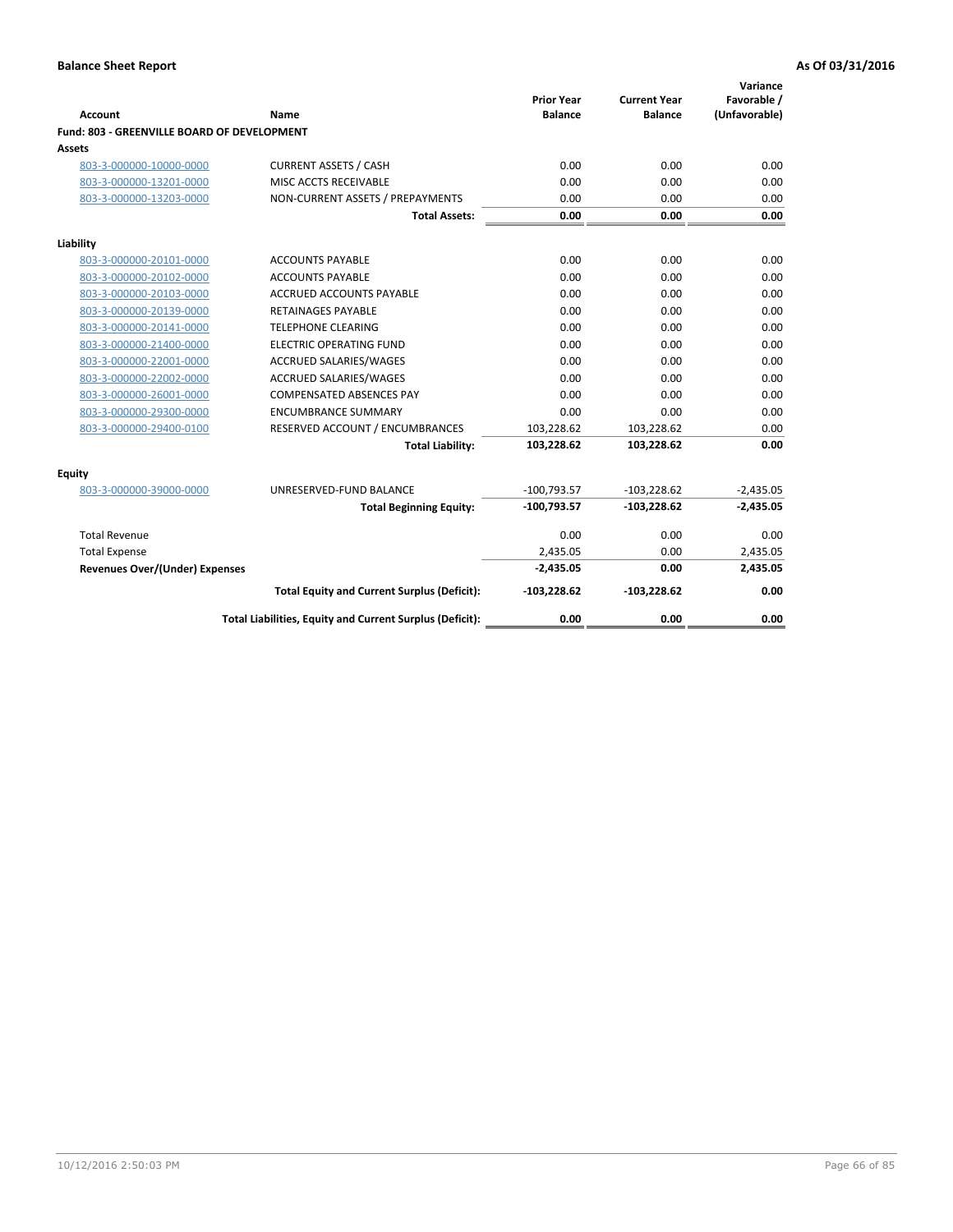| <b>Account</b>                 | Name                                                     | <b>Prior Year</b><br><b>Balance</b> | <b>Current Year</b><br><b>Balance</b> | Variance<br>Favorable /<br>(Unfavorable) |
|--------------------------------|----------------------------------------------------------|-------------------------------------|---------------------------------------|------------------------------------------|
| <b>Fund: 807 - 4A-EDC</b>      |                                                          |                                     |                                       |                                          |
| <b>Assets</b>                  |                                                          |                                     |                                       |                                          |
| 807-3-000000-10000-0000        | <b>CURRENT ASSETS / CASH</b>                             | 0.00                                | 0.00                                  | 0.00                                     |
| 807-3-000000-13201-0000        | MISC ACCTS RECEIVABLE                                    | 0.00                                | 0.00                                  | 0.00                                     |
| 807-3-000000-16301-0000        | FIXED ASSETS / C W I P                                   | 0.00                                | 0.00                                  | 0.00                                     |
|                                | <b>Total Assets:</b>                                     | 0.00                                | 0.00                                  | 0.00                                     |
| Liability                      |                                                          |                                     |                                       |                                          |
| 807-3-000000-20101-0000        | <b>ACCOUNTS PAYABLE</b>                                  | 0.00                                | 0.00                                  | 0.00                                     |
| 807-3-000000-20103-0000        | <b>ACCOUNTS PAYABLE</b>                                  | 0.00                                | 0.00                                  | 0.00                                     |
| 807-3-000000-20139-0000        | <b>RETAINAGES PAYABLE</b>                                | 0.00                                | 0.00                                  | 0.00                                     |
| 807-3-000000-26105-0000        | INV NET OF RELATED DEBT                                  | 305,846.00                          | 305,846.00                            | 0.00                                     |
| 807-3-000000-29300-0000        | <b>ENCUMBRANCE SUMMARY</b>                               | 0.00                                | 0.00                                  | 0.00                                     |
| 807-3-000000-29400-0100        | RESERVED ACCOUNT / ENCUMBRANCES                          | 18,078.76                           | 18,078.76                             | 0.00                                     |
| 807-3-495000-20180-0000        | <b>CURRENT DEBT</b>                                      | 0.00                                | 0.00                                  | 0.00                                     |
| 807-3-495000-26002-0000        | CA - LONG-TERM DEBT / AMT TO BE PROVIL                   | 0.00                                | 0.00                                  | 0.00                                     |
|                                | <b>Total Liability:</b>                                  | 323,924.76                          | 323,924.76                            | 0.00                                     |
| Equity                         |                                                          |                                     |                                       |                                          |
| 807-3-000000-39000-0000        | UNRESERVED-FUND BALANCE                                  | $-318,881.46$                       | $-323,924.76$                         | $-5,043.30$                              |
|                                | <b>Total Beginning Equity:</b>                           | $-318,881.46$                       | $-323,924.76$                         | $-5,043.30$                              |
| <b>Total Revenue</b>           |                                                          | 0.00                                | 0.00                                  | 0.00                                     |
| <b>Total Expense</b>           |                                                          | 5,043.30                            | 0.00                                  | 5,043.30                                 |
| Revenues Over/(Under) Expenses |                                                          | $-5,043.30$                         | 0.00                                  | 5,043.30                                 |
|                                | <b>Total Equity and Current Surplus (Deficit):</b>       | $-323,924.76$                       | $-323,924.76$                         | 0.00                                     |
|                                | Total Liabilities, Equity and Current Surplus (Deficit): | 0.00                                | 0.00                                  | 0.00                                     |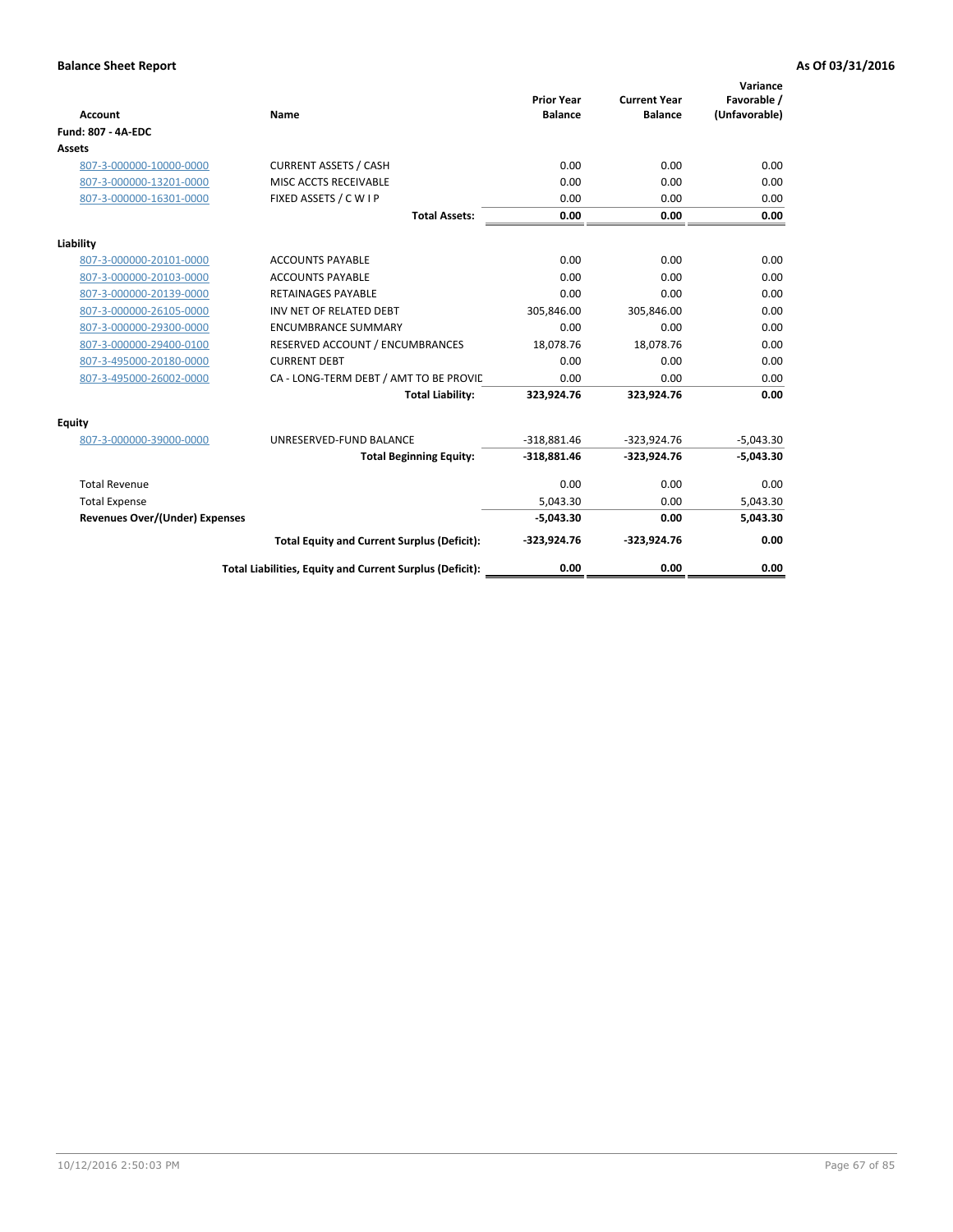| <b>Account</b>                        | Name                                                     | <b>Prior Year</b><br><b>Balance</b> | <b>Current Year</b><br><b>Balance</b> | Variance<br>Favorable /<br>(Unfavorable) |
|---------------------------------------|----------------------------------------------------------|-------------------------------------|---------------------------------------|------------------------------------------|
| Fund: 809 - GREENVILLE IDC (L-3)      |                                                          |                                     |                                       |                                          |
| Assets                                |                                                          |                                     |                                       |                                          |
| 809-3-000000-10000-0000               | <b>CURRENT ASSETS / CASH</b>                             | 46.548.97                           | 0.00                                  | $-46,548.97$                             |
| 809-3-000000-13201-0000               | MISC ACCTS RECEIVABLE                                    | 0.00                                | 0.00                                  | 0.00                                     |
|                                       | <b>Total Assets:</b>                                     | 46,548.97                           | 0.00                                  | $-46,548.97$                             |
| Liability                             |                                                          |                                     |                                       |                                          |
| 809-3-000000-20101-0000               | <b>ACCOUNTS PAYABLE</b>                                  | 46,548.97                           | 0.00                                  | 46,548.97                                |
| 809-3-000000-20103-0000               | <b>ACCRUED ACCOUNTS PAYABLE</b>                          | 93,330.34                           | 0.00                                  | 93,330.34                                |
| 809-3-000000-21001-0000               | <b>GENERAL FUND / GENERAL FUND</b>                       | 0.00                                | 0.00                                  | 0.00                                     |
|                                       | <b>Total Liability:</b>                                  | 139,879.31                          | 0.00                                  | 139,879.31                               |
| Equity                                |                                                          |                                     |                                       |                                          |
| 809-3-000000-39000-0000               | UNRESERVED-FUND BALANCE                                  | 0.00                                | 0.00                                  | 0.00                                     |
| 809-3-000000-39100-0000               | UNRESERVED-RET. EARNINGS                                 | 0.00                                | 0.00                                  | 0.00                                     |
| 809-3-000000-39150-0000               | RESERVED-RET. EARNINGS                                   | 0.00                                | 0.00                                  | 0.00                                     |
|                                       | <b>Total Beginning Equity:</b>                           | 0.00                                | 0.00                                  | 0.00                                     |
| <b>Total Revenue</b>                  |                                                          | 5,984,462.39                        | 1,843,653.22                          | $-4,140,809.17$                          |
| <b>Total Expense</b>                  |                                                          | 6,077,792.73                        | 1,843,653.22                          | 4,234,139.51                             |
| <b>Revenues Over/(Under) Expenses</b> |                                                          | -93,330.34                          | 0.00                                  | 93,330.34                                |
|                                       | <b>Total Equity and Current Surplus (Deficit):</b>       | $-93,330.34$                        | 0.00                                  | 93,330.34                                |
|                                       | Total Liabilities, Equity and Current Surplus (Deficit): | 46,548.97                           | 0.00                                  | $-46,548.97$                             |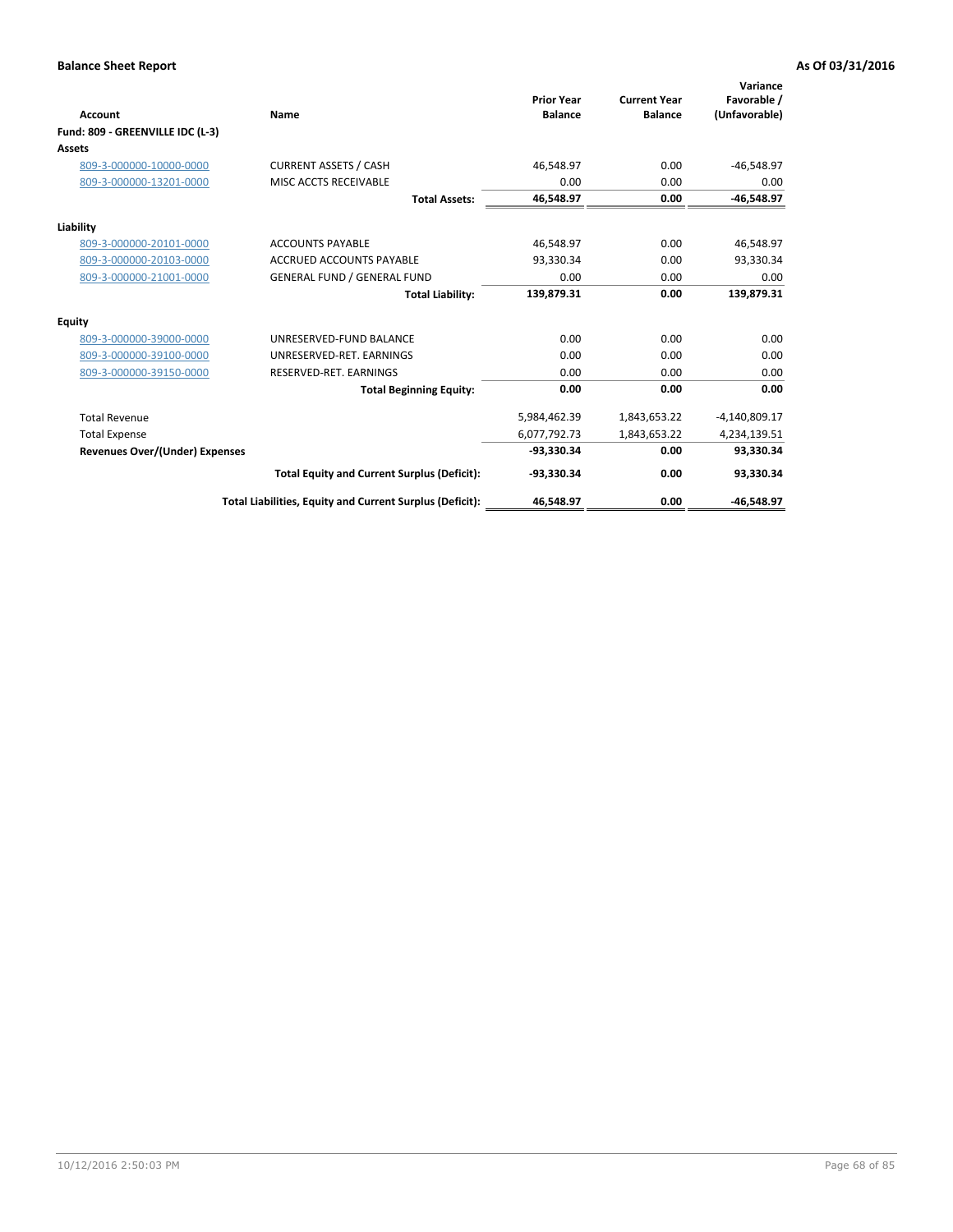| <b>Account</b>                          | Name                                                     | <b>Prior Year</b><br><b>Balance</b> | <b>Current Year</b><br><b>Balance</b> | Variance<br>Favorable /<br>(Unfavorable) |
|-----------------------------------------|----------------------------------------------------------|-------------------------------------|---------------------------------------|------------------------------------------|
| Fund: 810 - SEIZURE FUNDS - STATE RULES |                                                          |                                     |                                       |                                          |
| Assets                                  |                                                          |                                     |                                       |                                          |
| 810-3-000000-10000-0000                 | <b>CURRENT ASSETS / CASH</b>                             | 106,547.54                          | 320,763.49                            | 214,215.95                               |
| 810-3-000000-13201-0000                 | MISC ACCTS RECEIVABLE                                    | 0.00                                | 0.00                                  | 0.00                                     |
| 810-3-000000-13202-1400                 | <b>EMPLOYEE ADVANCES</b>                                 | 0.00                                | 0.00                                  | 0.00                                     |
| 810-3-000000-13205-0000                 | <b>INTEREST RECEIVABLE</b>                               | 0.00                                | 0.00                                  | 0.00                                     |
| 810-3-000000-16201-0000                 | MACHINERY AND EQUIPMENT                                  | 0.00                                | 0.00                                  | 0.00                                     |
| 810-3-000000-16202-0000                 | <b>ACCUMULATED DEPRECATION</b>                           | 0.00                                | 0.00                                  | 0.00                                     |
|                                         | <b>Total Assets:</b>                                     | 106,547.54                          | 320,763.49                            | 214,215.95                               |
|                                         |                                                          |                                     |                                       |                                          |
| Liability                               |                                                          |                                     |                                       |                                          |
| 810-3-000000-20101-0000                 | <b>ACCOUNTS PAYABLE</b>                                  | 0.00                                | 0.00                                  | 0.00                                     |
| 810-3-000000-20102-0000                 | <b>CREDIT CARD PAYABLE</b>                               | 0.00                                | 0.00                                  | 0.00                                     |
| 810-3-000000-20103-0000                 | <b>ACCRUED ACCOUNTS PAYABLE</b>                          | 0.00                                | 0.00                                  | 0.00                                     |
| 810-3-000000-29300-0000                 | <b>ENCUMBRANCE SUMMARY</b>                               | 0.00                                | 0.00                                  | 0.00                                     |
| 810-3-000000-29400-0100                 | RESERVED ACCOUNT / ENCUMBRANCES                          | 0.00                                | 0.00                                  | 0.00                                     |
| 810-3-000000-92520-0600                 | RESERVED ACCOUNT/HB65 SIEZURES                           | 0.00                                | 0.00                                  | 0.00                                     |
|                                         | <b>Total Liability:</b>                                  | 0.00                                | 0.00                                  | 0.00                                     |
| Equity                                  |                                                          |                                     |                                       |                                          |
| 810-3-000000-39000-0000                 | UNRESERVED-FUND BALANCE                                  | 105,477.90                          | 320,424.68                            | 214,946.78                               |
|                                         | <b>Total Beginning Equity:</b>                           | 105,477.90                          | 320,424.68                            | 214,946.78                               |
| <b>Total Revenue</b>                    |                                                          | 1,076.37                            | 637.19                                | $-439.18$                                |
| <b>Total Expense</b>                    |                                                          | 6.73                                | 298.38                                | $-291.65$                                |
| Revenues Over/(Under) Expenses          |                                                          | 1,069.64                            | 338.81                                | $-730.83$                                |
|                                         | <b>Total Equity and Current Surplus (Deficit):</b>       | 106,547.54                          | 320,763.49                            | 214,215.95                               |
|                                         | Total Liabilities, Equity and Current Surplus (Deficit): | 106,547.54                          | 320,763.49                            | 214,215.95                               |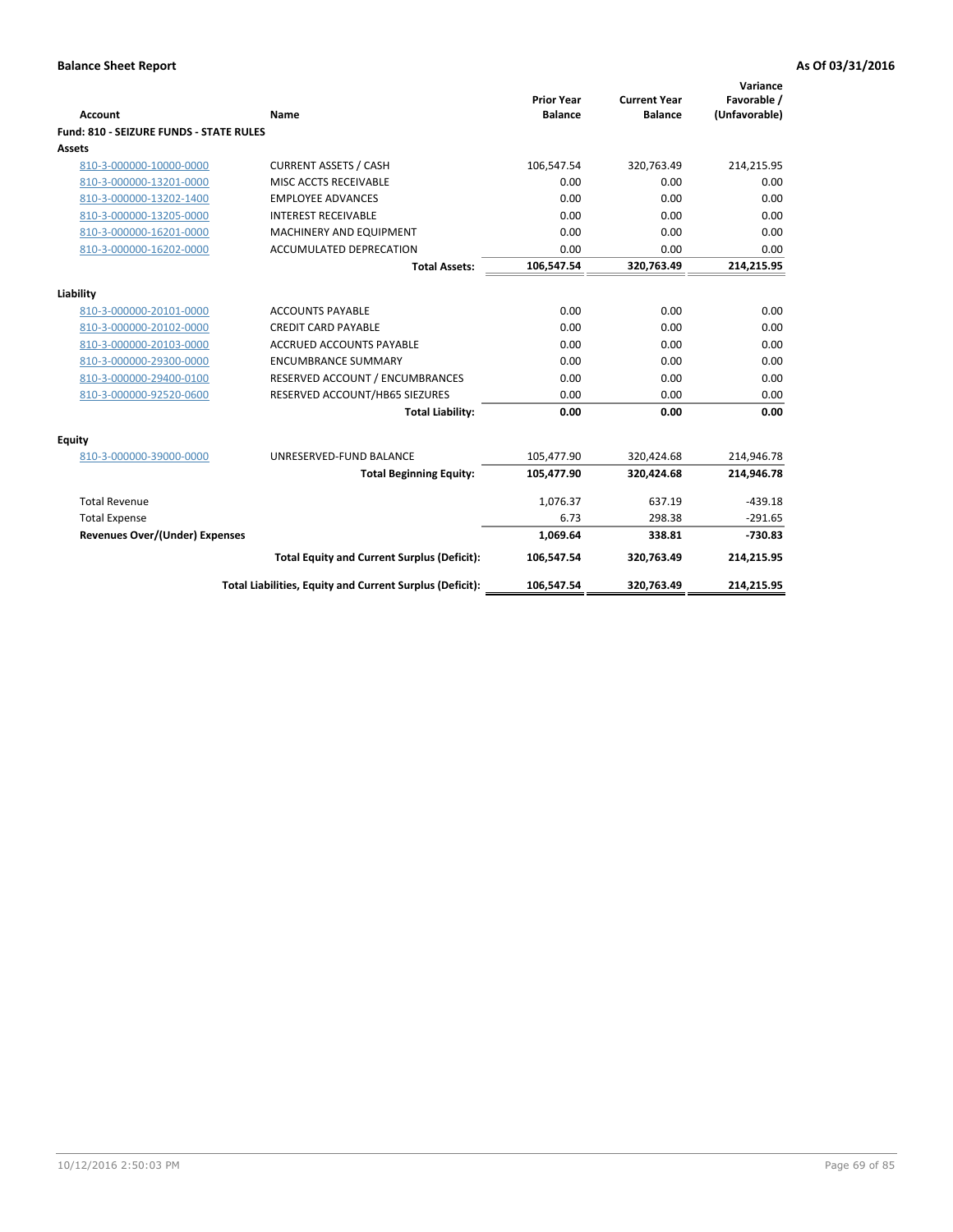| Account                               | Name                                                     | <b>Prior Year</b><br><b>Balance</b> | <b>Current Year</b><br><b>Balance</b> | Variance<br>Favorable /<br>(Unfavorable) |
|---------------------------------------|----------------------------------------------------------|-------------------------------------|---------------------------------------|------------------------------------------|
| Fund: 811 - SEIZURE FUNDS - FED RULES |                                                          |                                     |                                       |                                          |
| <b>Assets</b>                         |                                                          |                                     |                                       |                                          |
| 811-3-000000-10000-0000               | <b>CURRENT ASSETS / CASH</b>                             | 142,049.08                          | 132,373.39                            | $-9,675.69$                              |
| 811-3-000000-13201-0000               | MISC ACCTS RECEIVABLE                                    | 0.00                                | 0.00                                  | 0.00                                     |
| 811-3-000000-13205-0000               | <b>INTEREST RECEIVABLE</b>                               | 0.00                                | 0.00                                  | 0.00                                     |
| 811-3-000000-16201-0000               | <b>MACHINERY AND EQUIPMENT</b>                           | 0.00                                | 0.00                                  | 0.00                                     |
| 811-3-000000-16202-0000               | ACCUMULATED DEPRECATION                                  | 0.00                                | 0.00                                  | 0.00                                     |
|                                       | <b>Total Assets:</b>                                     | 142,049.08                          | 132,373.39                            | $-9,675.69$                              |
| Liability                             |                                                          |                                     |                                       |                                          |
| 811-3-000000-20101-0000               | <b>ACCOUNTS PAYABLE</b>                                  | 0.00                                | 0.00                                  | 0.00                                     |
| 811-3-000000-20102-0000               | <b>CREDIT CARD PAYABLE</b>                               | 0.00                                | 0.00                                  | 0.00                                     |
| 811-3-000000-20103-0000               | <b>ACCRUED ACCOUNTS PAYABLE</b>                          | 0.00                                | 0.00                                  | 0.00                                     |
| 811-3-000000-29300-0000               | <b>ENCUMBRANCE SUMMARY</b>                               | 0.00                                | 0.00                                  | 0.00                                     |
| 811-3-000000-29400-0100               | RESERVED ACCOUNT / ENCUMBRANCES                          | 0.00                                | 0.00                                  | 0.00                                     |
| 811-3-000000-92521-0700               | RESERVED ACCOUNT/FED SIEZURES                            | 0.00                                | 0.00                                  | 0.00                                     |
|                                       | <b>Total Liability:</b>                                  | 0.00                                | 0.00                                  | 0.00                                     |
|                                       |                                                          |                                     |                                       |                                          |
| Equity                                |                                                          |                                     |                                       |                                          |
| 811-3-000000-39000-0000               | UNRESERVED-FUND BALANCE                                  | 147,963.57                          | 111,383.41                            | $-36,580.16$                             |
|                                       | <b>Total Beginning Equity:</b>                           | 147,963.57                          | 111,383.41                            | $-36,580.16$                             |
| <b>Total Revenue</b>                  |                                                          | 416.82                              | 22.648.94                             | 22,232.12                                |
| <b>Total Expense</b>                  |                                                          | 6,331.31                            | 1,658.96                              | 4,672.35                                 |
| <b>Revenues Over/(Under) Expenses</b> |                                                          | $-5,914.49$                         | 20,989.98                             | 26,904.47                                |
|                                       | <b>Total Equity and Current Surplus (Deficit):</b>       | 142,049.08                          | 132,373.39                            | $-9,675.69$                              |
|                                       | Total Liabilities, Equity and Current Surplus (Deficit): | 142,049.08                          | 132.373.39                            | $-9.675.69$                              |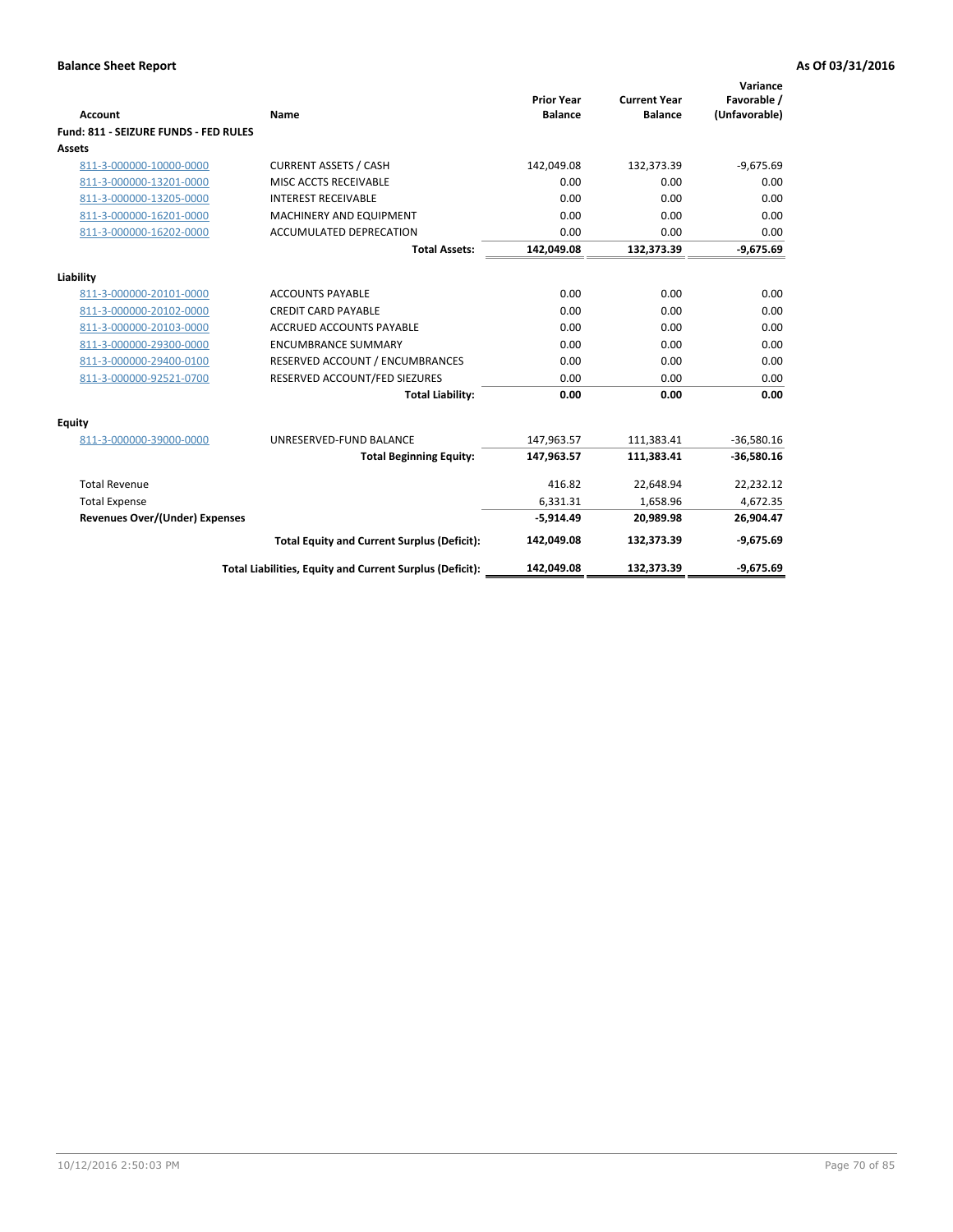| Account                                                 | Name                                                     | <b>Prior Year</b><br><b>Balance</b> | <b>Current Year</b><br><b>Balance</b> | Variance<br>Favorable /<br>(Unfavorable) |
|---------------------------------------------------------|----------------------------------------------------------|-------------------------------------|---------------------------------------|------------------------------------------|
| Fund: 820 - TIRZ FUND (Tax Increment Reinvestment Zone) |                                                          |                                     |                                       |                                          |
| <b>Assets</b>                                           |                                                          |                                     |                                       |                                          |
| 820-3-000000-10000-0000                                 | <b>CURRENT ASSETS / CASH</b>                             | 488,484.54                          | 837,485.26                            | 349,000.72                               |
| 820-3-000000-13101-0000                                 | <b>TAX RECEIVABLE-CURRENT</b>                            | 11,130.37                           | 2,432.30                              | $-8,698.07$                              |
| 820-3-000000-13102-0000                                 | <b>TAXES REC-DELINQUENT</b>                              | 4,149.27                            | 11,741.00                             | 7,591.73                                 |
| 820-3-000000-13103-0000                                 | ALLOW FOR UNCOLLECT TAXES                                | $-1,106.94$                         | $-1,232.23$                           | $-125.29$                                |
| 820-3-000000-13201-0000                                 | MISC ACCTS RECEIVABLE                                    | 0.00                                | 0.00                                  | 0.00                                     |
| 820-3-000000-13205-0000                                 | <b>INTEREST RECEIVABLE</b>                               | 0.00                                | 0.00                                  | 0.00                                     |
| 820-3-000000-13221-0000                                 | MISC A/R - PROPERTY TAXES                                | 6,003.52                            | 34.86                                 | $-5,968.66$                              |
|                                                         | <b>Total Assets:</b>                                     | 508,660.76                          | 850,461.19                            | 341,800.43                               |
| Liability                                               |                                                          |                                     |                                       |                                          |
| 820-3-000000-20101-0000                                 | <b>ACCOUNTS PAYABLE</b>                                  | 0.00                                | 0.00                                  | 0.00                                     |
| 820-3-000000-20103-0000                                 | ACCRUED ACCOUNTS PAYABLE                                 | 0.00                                | 0.00                                  | 0.00                                     |
| 820-3-000000-20203-0000                                 | <b>DEFERRED TAX REVENUE</b>                              | 15,596.54                           | 14,364.91                             | 1,231.63                                 |
| 820-3-000000-29300-0000                                 | <b>ENCUMBRANCE SUMMARY</b>                               | 0.00                                | 0.00                                  | 0.00                                     |
| 820-3-000000-29400-0100                                 | RESERVED ACCOUNT / ENCUMBRANCES                          | 0.00                                | 0.00                                  | 0.00                                     |
|                                                         | <b>Total Liability:</b>                                  | 15,596.54                           | 14,364.91                             | 1,231.63                                 |
| Equity                                                  |                                                          |                                     |                                       |                                          |
| 820-3-000000-39000-0000                                 | UNRESERVED-FUND BALANCE                                  | 270,040.22                          | 575,485.23                            | 305,445.01                               |
| 820-3-000000-39100-0000                                 | UNRESERVED-RET. EARNINGS                                 | 0.00                                | 0.00                                  | 0.00                                     |
|                                                         | <b>Total Beginning Equity:</b>                           | 270,040.22                          | 575,485.23                            | 305,445.01                               |
| <b>Total Revenue</b>                                    |                                                          | 223,071.53                          | 263,086.11                            | 40,014.58                                |
| <b>Total Expense</b>                                    |                                                          | 47.53                               | 2,475.06                              | $-2,427.53$                              |
| <b>Revenues Over/(Under) Expenses</b>                   |                                                          | 223,024.00                          | 260,611.05                            | 37,587.05                                |
|                                                         | <b>Total Equity and Current Surplus (Deficit):</b>       | 493,064.22                          | 836,096.28                            | 343,032.06                               |
|                                                         | Total Liabilities, Equity and Current Surplus (Deficit): | 508,660.76                          | 850,461.19                            | 341,800.43                               |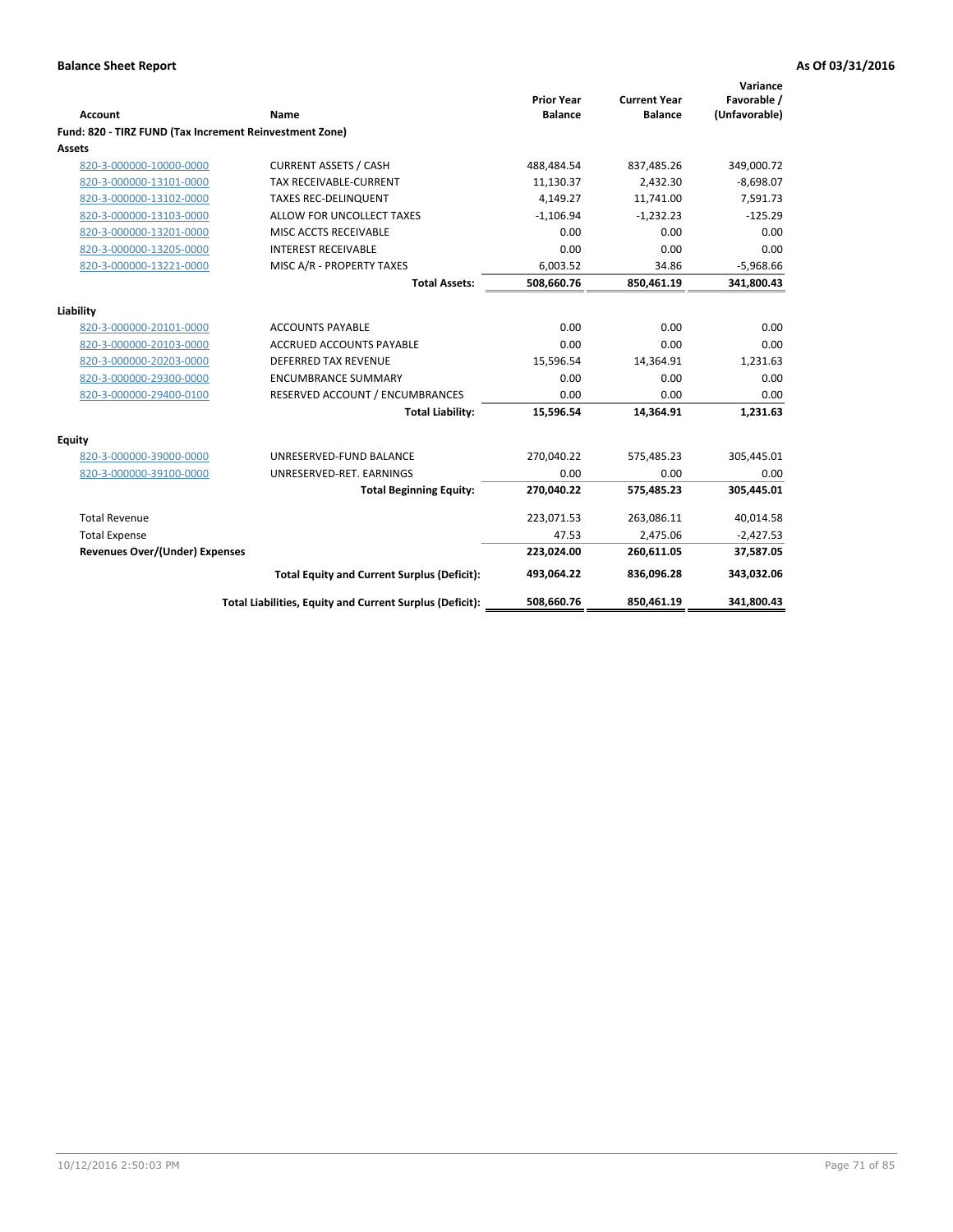| <b>Account</b>                           | Name                                                     | <b>Prior Year</b><br><b>Balance</b> | <b>Current Year</b><br><b>Balance</b> | Variance<br>Favorable /<br>(Unfavorable) |
|------------------------------------------|----------------------------------------------------------|-------------------------------------|---------------------------------------|------------------------------------------|
| Fund: 890 - GRNVL IDC (L-3) FIXED ASSETS |                                                          |                                     |                                       |                                          |
| Assets                                   |                                                          |                                     |                                       |                                          |
| 890-3-000000-10000-0000                  | <b>CURRENT ASSETS / CASH</b>                             | 0.00                                | 0.00                                  | 0.00                                     |
| 890-3-000000-16004-0000                  | FIXED ASSETS / BUILDINGS                                 | 0.00                                | 0.00                                  | 0.00                                     |
| 890-3-000000-16005-0000                  | <b>ACCUMULATED DEPRECIATION</b>                          | 0.00                                | 0.00                                  | 0.00                                     |
| 890-3-000000-16301-0000                  | FIXED ASSETS / C W I P                                   | 3,376,338.58                        | $-5,430,983.85$                       | $-8,807,322.43$                          |
|                                          | <b>Total Assets:</b>                                     | 3,376,338.58                        | $-5,430,983.85$                       | $-8,807,322.43$                          |
|                                          |                                                          |                                     |                                       |                                          |
| Liability<br>890-3-000000-20101-0000     | <b>ACCOUNTS PAYABLE</b>                                  | 0.00                                | 0.00                                  | 0.00                                     |
| 890-3-000000-27001-0000                  | <b>CONTRIBUTED CAPITAL</b>                               | 0.00                                | 0.00                                  | 0.00                                     |
| 890-3-000000-27101-0000                  | INVESTMENT IN GFA / GENERAL FUND                         | 0.00                                | 0.00                                  | 0.00                                     |
| 890-3-000000-27102-0000                  | <b>SPECIAL REVENUE FUNDS</b>                             | 0.00                                | 0.00                                  | 0.00                                     |
| 890-3-000000-27103-0000                  | <b>GENERAL CIP FUND</b>                                  | 6,622,217.36                        | 8,822,863.78                          | $-2,200,646.42$                          |
| 890-3-000000-27104-0000                  | PROPRIETARY FUNDS                                        | $-3,245,878.78$                     | $-14,253,847.63$                      | 11,007,968.85                            |
| 890-3-000000-27201-0000                  | CAFR USE / MUNICIPAL BUILDINGS                           | 0.00                                | 0.00                                  | 0.00                                     |
| 890-3-000000-27202-0000                  | CAFR USE / OTHER GENERAL GOVERNMEN                       | 0.00                                | 0.00                                  | 0.00                                     |
| 890-3-000000-27205-0000                  | CAFR USE / PUBLIC WORKS                                  | 0.00                                | 0.00                                  | 0.00                                     |
| 890-3-000000-27210-0000                  | CAFR USE / INVESTMENT IN GFA                             | 0.00                                | 0.00                                  | 0.00                                     |
| 890-3-000000-27301-0000                  | DONATIONS/GRANTS                                         | 0.00                                | 0.00                                  | 0.00                                     |
|                                          | <b>Total Liability:</b>                                  | 3,376,338.58                        | -5,430,983.85                         | 8,807,322.43                             |
| <b>Equity</b>                            |                                                          |                                     |                                       |                                          |
| 890-3-000000-39000-0000                  | UNRESERVED-FUND BALANCE                                  | 0.00                                | 0.00                                  | 0.00                                     |
|                                          | <b>Total Beginning Equity:</b>                           | 0.00                                | 0.00                                  | 0.00                                     |
| <b>Total Expense</b>                     |                                                          | 0.00                                | 0.00                                  | 0.00                                     |
| Revenues Over/(Under) Expenses           |                                                          | 0.00                                | 0.00                                  | 0.00                                     |
|                                          | <b>Total Equity and Current Surplus (Deficit):</b>       | 0.00                                | 0.00                                  | 0.00                                     |
|                                          | Total Liabilities, Equity and Current Surplus (Deficit): | 3,376,338.58                        | -5,430,983.85                         | -8,807,322.43                            |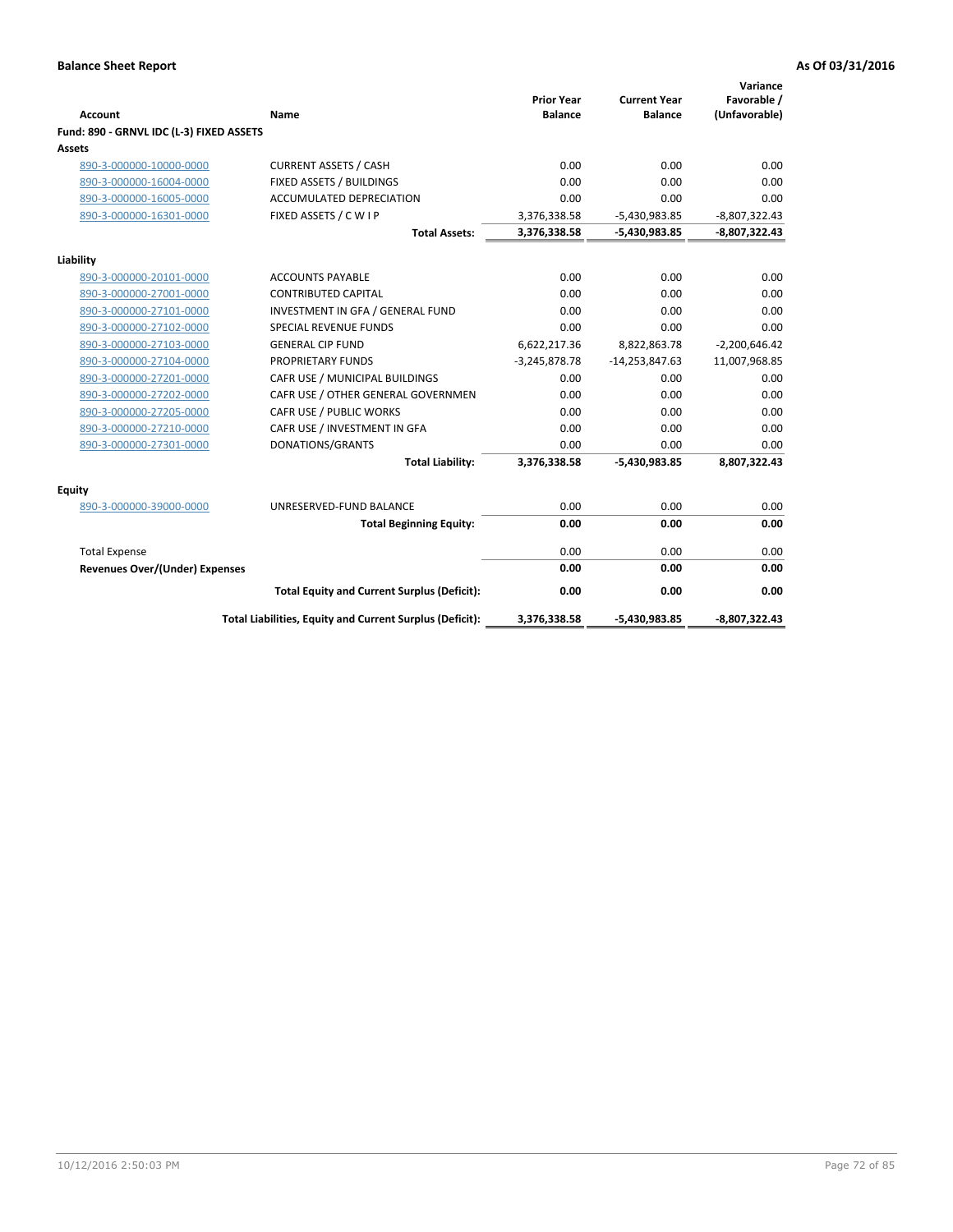| <b>Account</b>                                     | Name                                                                 | <b>Prior Year</b><br><b>Balance</b> | <b>Current Year</b><br><b>Balance</b> | Variance<br>Favorable /<br>(Unfavorable) |
|----------------------------------------------------|----------------------------------------------------------------------|-------------------------------------|---------------------------------------|------------------------------------------|
| Fund: 899 - POOLED CASH                            |                                                                      |                                     |                                       |                                          |
| Assets                                             |                                                                      |                                     |                                       |                                          |
| 899-8-000000-10000-0000                            | <b>CURRENT ASSETS / CASH</b>                                         | 0.00                                | 0.00                                  | 0.00                                     |
| 899-8-000000-10101-0000                            | CHASE OUTBOUND OPERATING                                             | $-267,535.69$                       | $-702,986.38$                         | -435,450.69                              |
| 899-8-000000-10102-0000                            | CHASE INBOUND OPERATING                                              | 10,020,674.68                       | 18,465,121.97                         | 8,444,447.29                             |
| 899-8-000000-10103-0000                            | OPERATING ACCOUNT / CLAIMS ACCOUNT                                   | 0.00                                | 0.00                                  | 0.00                                     |
| 899-8-000000-10105-0000                            | CHASE BANK / SAVINGS - 3003113077                                    | 1,537,555.43                        | 1,538,179.19                          | 623.76<br>653.97                         |
| 899-8-000000-10106-0000                            | CHASE BANK / SAVINGS - 2911913371<br><b>CHASE TASC FLEX SPENDING</b> | 1,612,001.64<br>0.00                | 1,612,655.61<br>0.00                  | 0.00                                     |
| 899-8-000000-10107-0000<br>899-8-000000-10401-0000 | <b>CURRENT ASSETS / INTERNAL CLEARING</b>                            | 11.46                               | 0.00                                  | $-11.46$                                 |
| 899-8-000000-10402-0000                            | <b>CREDIT CARD CLEARING</b>                                          | 0.00                                | 0.00                                  | 0.00                                     |
| 899-8-000000-10403-0000                            | <b>NET BILL PAYMENTS</b>                                             | 0.00                                | 0.00                                  | 0.00                                     |
| 899-8-000000-11101-0000                            | TX CLASS / OPERATING                                                 | 0.00                                | 0.00                                  | 0.00                                     |
| 899-8-000000-11201-0000                            | LOGIC INVESTMENTS / OPERATING                                        | 1,001,577.17                        | 1,003,837.44                          | 2,260.27                                 |
| 899-8-000000-11401-0000                            | <b>TEXSTAR ACCT - OPERATING</b>                                      | 0.00                                | 0.00                                  | 0.00                                     |
| 899-8-000000-11601-0000                            | <b>TEXPOOL ACCT - OPERATING</b>                                      | 1,001,696.39                        | 1,003,096.27                          | 1,399.88                                 |
| 899-8-000000-12001-0000                            | AMERICAN NATIONAL OPERATING                                          | 0.00                                | 0.00                                  | 0.00                                     |
| 899-8-000000-12002-0000                            | PFM ACCT OPERATING                                                   | 18,383,346.77                       | 18,351,605.00                         | $-31,741.77$                             |
| 899-8-000000-12003-0000                            | <b>TREASURIES - CITY ONLY</b>                                        | 0.00                                | 0.00                                  | 0.00                                     |
| 899-8-000000-12301-0000                            | BOND PROCEEDS / PURCHASED INTEREST                                   | 0.00                                | 0.00                                  | 0.00                                     |
| 899-8-000000-13205-0000                            | <b>INTEREST RECEIVABLE</b>                                           | 41,323.03                           | 45,586.43                             | 4,263.40                                 |
| 899-8-000000-14100-0000                            | DUE FROM FUND 100                                                    | $-2,670.70$                         | 300.00                                | 2,970.70                                 |
| 899-8-000000-14101-0000                            | DUE FROM FUND 101                                                    | 0.00                                | 0.00                                  | 0.00                                     |
| 899-8-000000-14102-0000                            | DUE FROM FUND 102                                                    | 0.00                                | 0.00                                  | 0.00                                     |
| 899-8-000000-14103-0000                            | DUE FROM FUND 103                                                    | 0.00                                | 0.00                                  | 0.00                                     |
| 899-8-000000-14110-0000                            | DUE FROM FUND 110                                                    | 0.00                                | 0.00                                  | 0.00                                     |
| 899-8-000000-14111-0000                            | DUE FROM FUND 111                                                    | $-3,203.35$                         | 0.00                                  | 3,203.35                                 |
| 899-8-000000-14112-0000                            | DUE FROM FUND 112                                                    | 0.00                                | 0.00                                  | 0.00                                     |
| 899-8-000000-14113-0000                            | DUE FROM FUND 113                                                    | 0.00                                | 0.00                                  | 0.00                                     |
| 899-8-000000-14114-0000                            | DUE FROM FUND 114                                                    | 0.00                                | 0.00                                  | 0.00                                     |
| 899-8-000000-14115-0000                            | DUE FROM FUND 115                                                    | 0.00                                | 0.00                                  | 0.00                                     |
| 899-8-000000-14116-0000                            | DUE FROM FUND 116                                                    | 0.00                                | 0.00                                  | 0.00                                     |
| 899-8-000000-14117-0000                            | DUE FROM FUND 117                                                    | 0.00                                | 0.00                                  | 0.00                                     |
| 899-8-000000-14118-0000                            | DUE FROM FUND 118                                                    | 0.00                                | 0.00                                  | 0.00                                     |
| 899-8-000000-14119-0000                            | DUE FROM FUND 119                                                    | 0.00                                | 0.00                                  | 0.00                                     |
| 899-8-000000-14120-0000<br>899-8-000000-14121-0000 | DUE FROM FUND 120<br>DUE FROM FUND 121                               | 0.00<br>0.00                        | 0.00<br>0.00                          | 0.00<br>0.00                             |
| 899-8-000000-14122-0000                            | DUE FROM FUND 122                                                    | 0.00                                | 0.00                                  | 0.00                                     |
| 899-8-000000-14123-0000                            | DUE FROM FUND 123                                                    | 0.00                                | 0.00                                  | 0.00                                     |
| 899-8-000000-14124-0000                            | DUE FROM FUND 124                                                    | 0.00                                | 0.00                                  | 0.00                                     |
| 899-8-000000-14125-0000                            | DUE FROM FUND 125                                                    | 0.00                                | 0.00                                  | 0.00                                     |
| 899-8-000000-14126-0000                            | DUE FROM FUND 126                                                    | 0.00                                | 0.00                                  | 0.00                                     |
| 899-8-000000-14140-0000                            | DUE FROM FUND 140                                                    | 0.00                                | 0.00                                  | 0.00                                     |
| 899-8-000000-14160-0000                            | DUE FROM FUND 160                                                    | 3,770.50                            | 0.00                                  | $-3,770.50$                              |
| 899-8-000000-14161-0000                            | DUE FROM FUND 161                                                    | 0.00                                | 0.00                                  | 0.00                                     |
| 899-8-000000-14162-0000                            | DUE FROM FUND 162                                                    | 0.00                                | 0.00                                  | 0.00                                     |
| 899-8-000000-14163-0000                            | DUE FROM FUND 163                                                    | 0.00                                | 0.00                                  | 0.00                                     |
| 899-8-000000-14164-0000                            | DUE FROM FUND 164                                                    | 0.00                                | 0.00                                  | 0.00                                     |
| 899-8-000000-14165-0000                            | DUE FROM FUND 165                                                    | 4,189.45                            | 0.00                                  | $-4,189.45$                              |
| 899-8-000000-14170-0000                            | DUE FROM FUND 170                                                    | 0.00                                | 0.00                                  | 0.00                                     |
| 899-8-000000-14171-0000                            | DUE FROM FUND 171                                                    | 0.00                                | 0.00                                  | 0.00                                     |
| 899-8-000000-14172-0000                            | DUE FROM FUND 172                                                    | 0.00                                | 0.00                                  | 0.00                                     |
| 899-8-000000-14173-0000                            | DUE FROM FUND 173                                                    | 0.00                                | 0.00                                  | 0.00                                     |
| 899-8-000000-14174-0000                            | DUE FROM FUND 174                                                    | 0.00                                | 0.00                                  | 0.00                                     |
| 899-8-000000-14175-0000                            | DUE FROM FUND 175                                                    | 0.00                                | 0.00                                  | 0.00                                     |
| 899-8-000000-14176-0000                            | DUE FROM FUND 176                                                    | 0.00                                | 0.00                                  | 0.00                                     |
| 899-8-000000-14177-0000                            | DUE FROM FUND 177                                                    | 0.00                                | 0.00                                  | 0.00                                     |
| 899-8-000000-14190-0000                            | DUE FROM FUND 190                                                    | 0.00                                | 0.00                                  | 0.00                                     |
| 899-8-000000-14192-0000                            | DUE FROM FUND 192                                                    | $-9,751.17$                         | 0.00                                  | 9,751.17                                 |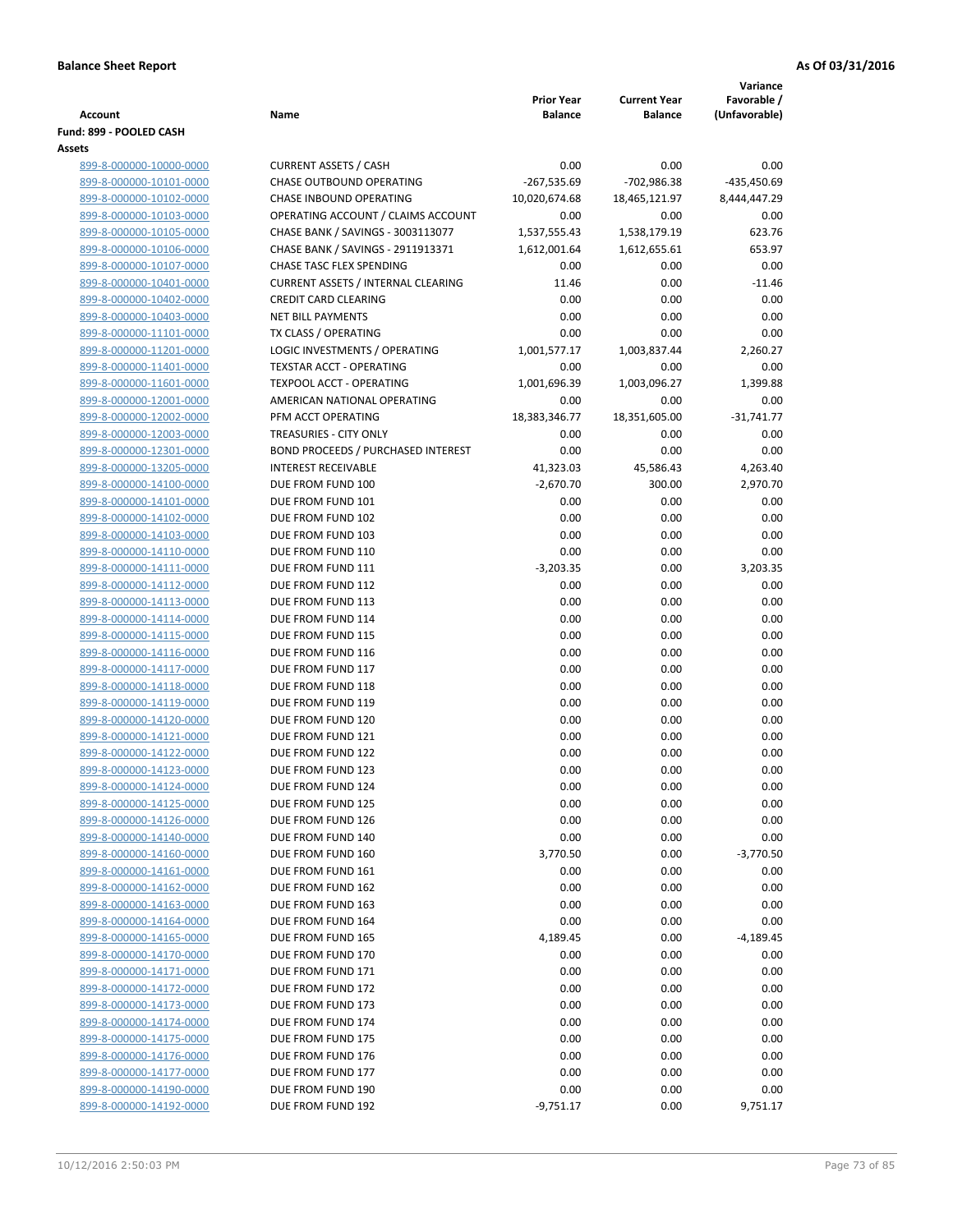|                         |                                       |                   |                     | Variance        |
|-------------------------|---------------------------------------|-------------------|---------------------|-----------------|
|                         |                                       | <b>Prior Year</b> | <b>Current Year</b> | Favorable /     |
| Account                 | Name                                  | <b>Balance</b>    | <b>Balance</b>      | (Unfavorable)   |
| 899-8-000000-14200-0000 | DUE FROM FUND 200                     | $-28.05$          | 0.00                | 28.05           |
| 899-8-000000-14210-0000 | DUE FROM FUND 210                     | 0.00              | 0.00                | 0.00            |
| 899-8-000000-14211-0000 | DUE FROM FUND 211                     | 0.00              | 0.00                | 0.00            |
| 899-8-000000-14212-0000 | DUE FROM FUND 212                     | 0.00              | 0.00                | 0.00            |
| 899-8-000000-14216-0000 | DUE FROM FUND 216                     | 0.00              | 0.00                | 0.00            |
| 899-8-000000-14217-0000 | DUE FROM FUND 217                     | 0.00              | 0.00                | 0.00            |
| 899-8-000000-14300-0000 | DUE FROM FUND 300                     | 66.84             | 0.00                | $-66.84$        |
| 899-8-000000-14320-0000 | DUE FROM FUND 320                     | 0.00              | 0.00                | 0.00            |
| 899-8-000000-14360-0000 | DUE FROM FUND 360                     | 0.00              | 0.00                | 0.00            |
| 899-8-000000-14361-0000 | DUE FROM FUND 361                     | 0.00              | 0.00                | 0.00            |
| 899-8-000000-14400-0000 | DUE FROM FUND 400                     | 0.00              | 0.00                | 0.00            |
| 899-8-000000-14500-0000 | DUE FROM FUND 500                     | 0.00              | 0.00                | 0.00            |
| 899-8-000000-14561-0000 | DUE FROM FUND 561                     | 0.00              | 0.00                | 0.00            |
| 899-8-000000-14601-0000 | DUE FROM FUND 601                     | $-8,508.66$       | 0.00                | 8,508.66        |
| 899-8-000000-14602-0000 | DUE FROM FUND 602                     | $-357,328.65$     | $-0.09$             | 357,328.56      |
| 899-8-000000-14604-0000 | DUE FROM FUND 604                     | 30.89             | 0.00                | $-30.89$        |
| 899-8-000000-14660-0000 | DUE FROM FUND 660                     | 0.00              | 0.00                | 0.00            |
| 899-8-000000-14800-0000 | DUE FROM FUND 800                     | 0.00              | 0.00                | 0.00            |
| 899-8-000000-14801-0000 | DUE FROM FUND 801                     | 0.00              | 0.00                | 0.00            |
| 899-8-000000-14802-0000 | DUE FROM FUND 802                     | 0.00              | 0.00                | 0.00            |
| 899-8-000000-14803-0000 | DUE FROM FUND 803                     | 0.00              | 0.00                | 0.00            |
| 899-8-000000-14807-0000 | DUE FROM FUND 807                     | 0.00              | 0.00                | 0.00            |
| 899-8-000000-14809-0000 | DUE FROM FUND 809                     | 46,548.97         | 0.00                | $-46,548.97$    |
| 899-8-000000-14810-0000 | DUE FROM FUND 810                     | 0.00              | 0.00                | 0.00            |
| 899-8-000000-14811-0000 | DUE FROM FUND 811                     | 0.00              | 0.00                | 0.00            |
| 899-8-000000-14820-0000 | DUE FROM TIRZ FUND                    | 0.00              | 0.00                | 0.00            |
| 899-8-000000-14890-0000 | DUE FROM GRNVL IDC (L-3) FIXED ASSETS | 0.00              | 0.00                | 0.00            |
| 899-8-000000-14910-0000 | DUE FROM FUND 910                     | $-1,703.29$       | $-192.04$           | 1,511.25        |
| 899-8-000000-14911-0000 | DUE FROM FUND 911                     | 0.00              | 0.00                | 0.00            |
| 899-8-000000-14912-0000 | DUE FROM FUND 912                     | $-400.00$         | 0.00                | 400.00          |
| 899-8-000000-14913-0000 | DUE FROM FUND 913                     | 0.00              | 0.00                | 0.00            |
| 899-8-000000-14916-0000 | DUE FROM FUND 916                     | 0.00              | 0.00                | 0.00            |
| 899-8-000000-14950-0000 | DUE FROM FUND 950                     | 0.00              | 0.00                | 0.00            |
| 899-8-000000-91011-1001 | <b>BANK OF AMERICA</b>                | 0.00              | 0.00                | 0.00            |
|                         | <b>Total Assets:</b>                  | 33,001,663.66     | 41,317,203.40       | 8,315,539.74    |
|                         |                                       |                   |                     |                 |
| Liability               |                                       |                   |                     |                 |
| 899-8-000000-20101-0000 | <b>ACCOUNTS PAYABLE</b>               | $-328,987.22$     | 107.87              | -329,095.09     |
| 899-8-000000-20102-0000 | <b>CREDIT CARD PAYABLE</b>            | 0.00              | 0.00                | 0.00            |
| 899-8-000000-21040-0000 | DUE TO OTHER FUNDS                    | 33,330,650.88     | 41,317,095.53       | $-7,986,444.65$ |
|                         | <b>Total Liability:</b>               | 33,001,663.66     | 41,317,203.40       | -8,315,539.74   |
| <b>Equity</b>           |                                       |                   |                     |                 |
| 899-8-000000-14362-0000 | DUE FROM FUND 362                     | 0.00              | 0.00                | 0.00            |
| 899-8-000000-39200-0101 | EQUITY IN POOLED CASH                 | 0.00              | 0.00                | 0.00            |
| 899-8-000000-39200-0110 | EQUITY IN POOLED CASH                 | 0.00              | 0.00                | 0.00            |
| 899-8-000000-39200-0111 | EQUITY IN POOLED CASH                 | 0.00              | 0.00                | 0.00            |
| 899-8-000000-39200-0112 |                                       | 0.00              | 0.00                | 0.00            |
| 899-8-000000-39200-0190 | EQUITY IN POOLED CASH                 |                   |                     |                 |
|                         | EQUITY IN POOLED CASH                 | 0.00              | 0.00                | 0.00            |
| 899-8-000000-39200-0201 | EQUITY IN POOLED CASH                 | 0.00              | 0.00                | 0.00            |
| 899-8-000000-39200-0202 | EQUITY IN POOLED CASH                 | 0.00              | 0.00                | 0.00            |
| 899-8-000000-39200-0203 | EQUITY IN POOLED CASH                 | 0.00              | 0.00                | 0.00            |
| 899-8-000000-39200-0204 | EQUITY IN POOLED CASH                 | 0.00              | 0.00                | 0.00            |
| 899-8-000000-39200-0205 | EQUITY IN POOLED CASH                 | 0.00              | 0.00                | 0.00            |
| 899-8-000000-39200-0206 | EQUITY IN POOLED CASH                 | 0.00              | 0.00                | 0.00            |
| 899-8-000000-39200-0207 | EQUITY IN POOLED CASH                 | 0.00              | 0.00                | 0.00            |
| 899-8-000000-39200-0208 | EQUITY IN POOLED CASH                 | 0.00              | 0.00                | 0.00            |
| 899-8-000000-39200-0209 | EQUITY IN POOLED CASH                 | 0.00              | 0.00                | 0.00            |
| 899-8-000000-39200-0210 | EQUITY IN POOLED CASH                 | 0.00              | 0.00                | 0.00            |
| 899-8-000000-39200-0211 | EQUITY IN POOLED CASH                 | 0.00              | 0.00                | 0.00            |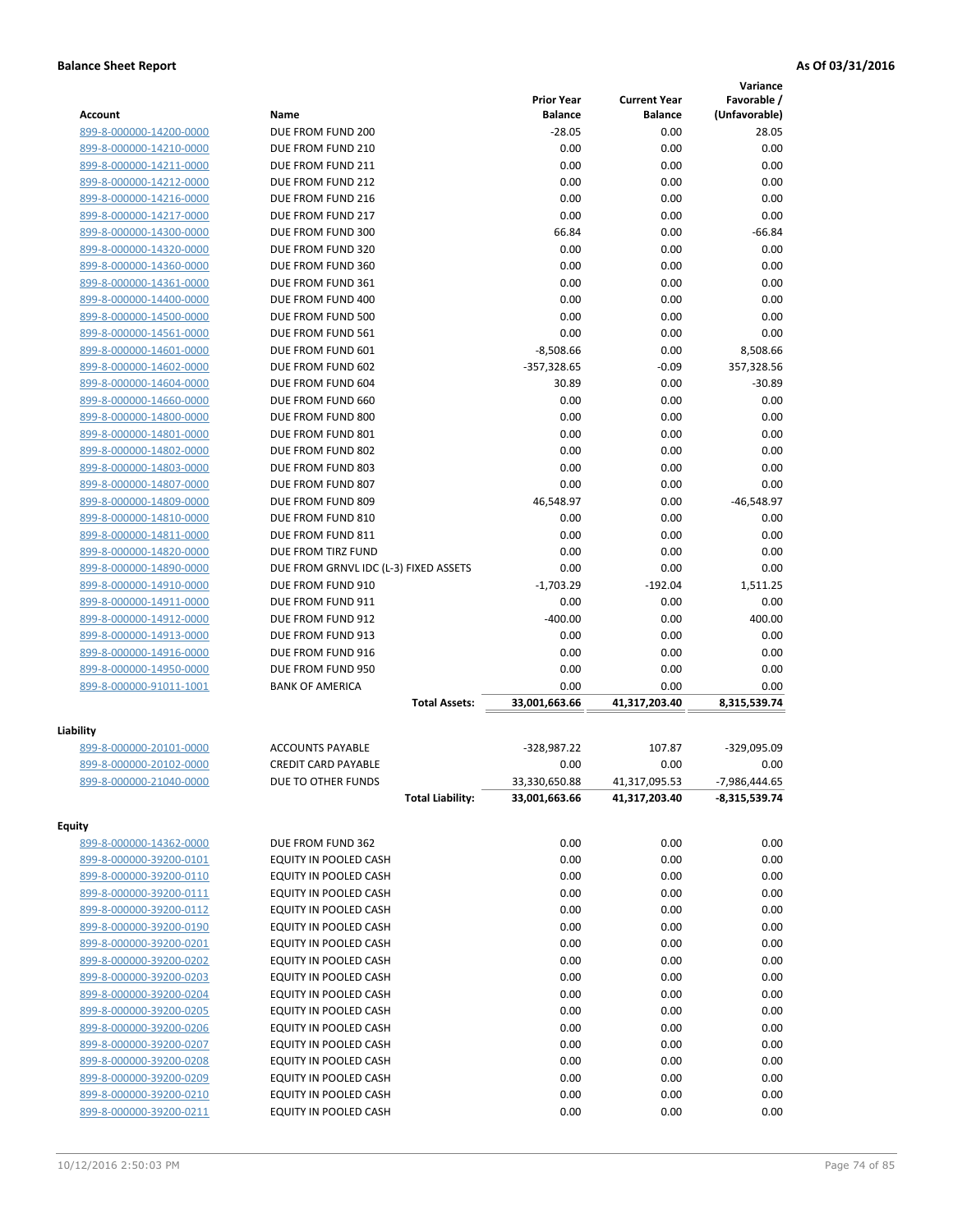**Variance**

| Account                                            | Name                                           | <b>Prior Year</b><br><b>Balance</b> | <b>Current Year</b><br><b>Balance</b> | Favorable /<br>(Unfavorable) |
|----------------------------------------------------|------------------------------------------------|-------------------------------------|---------------------------------------|------------------------------|
| 899-8-000000-39200-0212                            | EQUITY IN POOLED CASH                          | 0.00                                | 0.00                                  | 0.00                         |
| 899-8-000000-39200-0213                            | EQUITY IN POOLED CASH                          | 0.00                                | 0.00                                  | 0.00                         |
| 899-8-000000-39200-0214                            | EQUITY IN POOLED CASH                          | 0.00                                | 0.00                                  | 0.00                         |
| 899-8-000000-39200-0215                            | EQUITY IN POOLED CASH                          | 0.00                                | 0.00                                  | 0.00                         |
| 899-8-000000-39200-0216                            | EQUITY IN POOLED CASH                          | 0.00                                | 0.00                                  | 0.00                         |
| 899-8-000000-39200-0217                            | EQUITY IN POOLED CASH                          | 0.00                                | 0.00                                  | 0.00                         |
| 899-8-000000-39200-0218                            | EQUITY IN POOLED CASH                          | 0.00                                | 0.00                                  | 0.00                         |
| 899-8-000000-39200-0219                            | EQUITY IN POOLED CASH                          | 0.00                                | 0.00                                  | 0.00                         |
| 899-8-000000-39200-0220                            | EQUITY IN POOLED CASH                          | 0.00                                | 0.00                                  | 0.00                         |
| 899-8-000000-39200-0221                            | EQUITY IN POOLED CASH                          | 0.00                                | 0.00                                  | 0.00                         |
| 899-8-000000-39200-0222                            | <b>EQUITY IN POOLED CASH</b>                   | 0.00                                | 0.00                                  | 0.00                         |
| 899-8-000000-39200-0223                            | EQUITY IN POOLED CASH                          | 0.00                                | 0.00                                  | 0.00                         |
| 899-8-000000-39200-0224                            | EQUITY IN POOLED CASH                          | 0.00                                | 0.00                                  | 0.00                         |
| 899-8-000000-39200-0225                            | EQUITY IN POOLED CASH                          | 0.00                                | 0.00                                  | 0.00                         |
| 899-8-000000-39200-0226                            | EQUITY IN POOLED CASH                          | 0.00                                | 0.00                                  | 0.00                         |
| 899-8-000000-39200-0227                            | EQUITY IN POOLED CASH                          | 0.00                                | 0.00                                  | 0.00                         |
| 899-8-000000-39200-0228                            | EQUITY IN POOLED CASH                          | 0.00                                | 0.00                                  | 0.00                         |
| 899-8-000000-39200-0229                            | EQUITY IN POOLED CASH                          | 0.00                                | 0.00                                  | 0.00                         |
| 899-8-000000-39200-0231                            | EQUITY IN POOLED CASH                          | 0.00                                | 0.00                                  | 0.00                         |
| 899-8-000000-39200-0232                            | EQUITY IN POOLED CASH                          | 0.00                                | 0.00                                  | 0.00                         |
| 899-8-000000-39200-0233                            | <b>EQUITY IN POOLED CASH</b>                   | 0.00                                | 0.00                                  | 0.00                         |
| 899-8-000000-39200-0234                            | EQUITY IN POOLED CASH                          | 0.00                                | 0.00                                  | 0.00                         |
| 899-8-000000-39200-0235                            | EQUITY IN POOLED CASH                          | 0.00                                | 0.00                                  | 0.00                         |
| 899-8-000000-39200-0236                            | EQUITY IN POOLED CASH                          | 0.00                                | 0.00                                  | 0.00                         |
| 899-8-000000-39200-0241                            | EQUITY IN POOLED CASH                          | 0.00                                | 0.00                                  | 0.00                         |
| 899-8-000000-39200-0247                            | EQUITY IN POOLED CASH                          | 0.00                                | 0.00                                  | 0.00                         |
| 899-8-000000-39200-0250                            | EQUITY IN POOLED CASH                          | 0.00                                | 0.00                                  | 0.00                         |
| 899-8-000000-39200-0251                            | EQUITY IN POOLED CASH                          | 0.00                                | 0.00                                  | 0.00                         |
| 899-8-000000-39200-0252                            | EQUITY IN POOLED CASH                          | 0.00                                | 0.00                                  | 0.00                         |
| 899-8-000000-39200-0253                            | EQUITY IN POOLED CASH                          | 0.00                                | 0.00                                  | 0.00                         |
| 899-8-000000-39200-0254                            | EQUITY IN POOLED CASH                          | 0.00                                | 0.00                                  | 0.00                         |
| 899-8-000000-39200-0301                            | EQUITY IN POOLED CASH                          | 0.00                                | 0.00                                  | 0.00                         |
| 899-8-000000-39200-0302                            | EQUITY IN POOLED CASH                          | 0.00                                | 0.00                                  | 0.00                         |
| 899-8-000000-39200-0401                            | EQUITY IN POOLED CASH                          | 0.00                                | 0.00                                  | 0.00                         |
| 899-8-000000-39200-0402                            | EQUITY IN POOLED CASH                          | 0.00                                | 0.00                                  | 0.00                         |
| 899-8-000000-39200-0403<br>899-8-000000-39200-0405 | EQUITY IN POOLED CASH<br>EQUITY IN POOLED CASH | 0.00<br>0.00                        | 0.00<br>0.00                          | 0.00<br>0.00                 |
| 899-8-000000-39200-0406                            | EQUITY IN POOLED CASH                          | 0.00                                | 0.00                                  | 0.00                         |
| 899-8-000000-39200-0410                            | EQUITY IN POOLED CASH                          | 0.00                                | 0.00                                  | 0.00                         |
| 899-8-000000-39200-0411                            | <b>EQUITY IN POOLED CASH</b>                   | 0.00                                | 0.00                                  | 0.00                         |
| 899-8-000000-39200-0501                            | EQUITY IN POOLED CASH                          | 0.00                                | 0.00                                  | 0.00                         |
| 899-8-000000-39200-0502                            | EQUITY IN POOLED CASH                          | 0.00                                | 0.00                                  | 0.00                         |
| 899-8-000000-39200-0503                            | EQUITY IN POOLED CASH                          | 0.00                                | 0.00                                  | 0.00                         |
| 899-8-000000-39200-0504                            | EQUITY IN POOLED CASH                          | 0.00                                | 0.00                                  | 0.00                         |
| 899-8-000000-39200-0505                            | EQUITY IN POOLED CASH                          | 0.00                                | 0.00                                  | 0.00                         |
| 899-8-000000-39200-0506                            | EQUITY IN POOLED CASH                          | 0.00                                | 0.00                                  | 0.00                         |
| 899-8-000000-39200-0507                            | EQUITY IN POOLED CASH                          | 0.00                                | 0.00                                  | 0.00                         |
| 899-8-000000-39200-0511                            | EQUITY IN POOLED CASH                          | 0.00                                | 0.00                                  | 0.00                         |
| 899-8-000000-39200-0513                            | EQUITY IN POOLED CASH                          | 0.00                                | 0.00                                  | 0.00                         |
| 899-8-000000-39200-0521                            | <b>EQUITY IN POOLED CASH</b>                   | 0.00                                | 0.00                                  | 0.00                         |
| 899-8-000000-39200-0522                            | EQUITY IN POOLED CASH                          | 0.00                                | 0.00                                  | 0.00                         |
| 899-8-000000-39200-0523                            | EQUITY IN POOLED CASH                          | 0.00                                | 0.00                                  | 0.00                         |
| 899-8-000000-39200-0601                            | EQUITY IN POOLED CASH                          | 0.00                                | 0.00                                  | 0.00                         |
| 899-8-000000-39200-0602                            | EQUITY IN POOLED CASH                          | 0.00                                | 0.00                                  | 0.00                         |
| 899-8-000000-39200-0603                            | EQUITY IN POOLED CASH                          | 0.00                                | 0.00                                  | 0.00                         |
| 899-8-000000-39200-0604                            | EQUITY IN POOLED CASH                          | 0.00                                | 0.00                                  | 0.00                         |
| 899-8-000000-39200-0702                            | EQUITY IN POOLED CASH                          | 0.00                                | 0.00                                  | 0.00                         |
| 899-8-000000-39200-0703                            | EQUITY IN POOLED CASH                          | 0.00                                | 0.00                                  | 0.00                         |
| 899-8-000000-39200-0704                            | EQUITY IN POOLED CASH                          | 0.00                                | 0.00                                  | 0.00                         |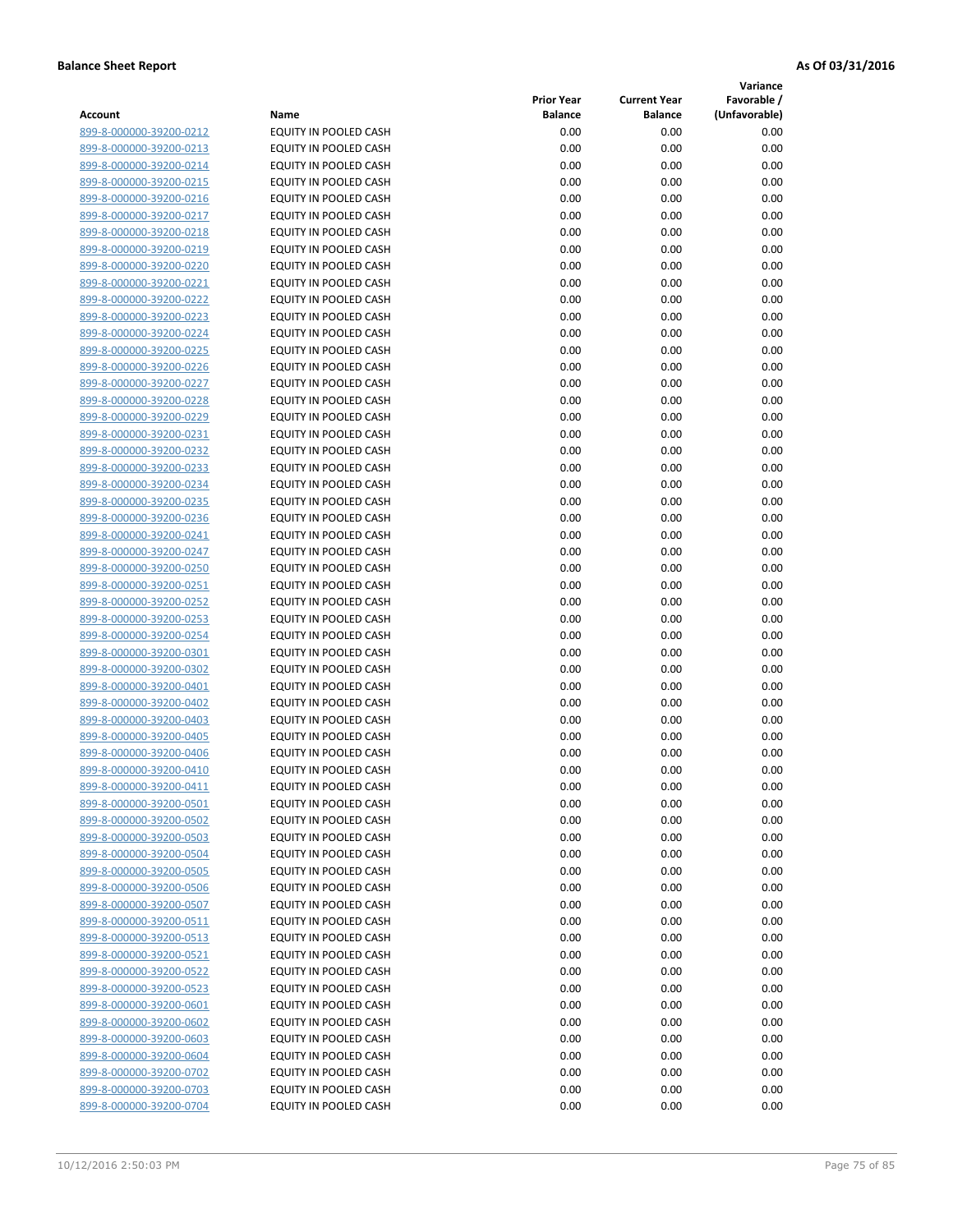|                                       |                                                          |                   |                     | Variance      |
|---------------------------------------|----------------------------------------------------------|-------------------|---------------------|---------------|
|                                       |                                                          | <b>Prior Year</b> | <b>Current Year</b> | Favorable /   |
| <b>Account</b>                        | <b>Name</b>                                              | <b>Balance</b>    | <b>Balance</b>      | (Unfavorable) |
| 899-8-000000-39200-0705               | EQUITY IN POOLED CASH                                    | 0.00              | 0.00                | 0.00          |
| 899-8-000000-39200-0706               | <b>EQUITY IN POOLED CASH</b>                             | 0.00              | 0.00                | 0.00          |
| 899-8-000000-39200-0707               | EQUITY IN POOLED CASH                                    | 0.00              | 0.00                | 0.00          |
| 899-8-000000-39200-0708               | <b>EQUITY IN POOLED CASH</b>                             | 0.00              | 0.00                | 0.00          |
| 899-8-000000-39200-0710               | <b>EQUITY IN POOLED CASH</b>                             | 0.00              | 0.00                | 0.00          |
| 899-8-000000-39200-0721               | <b>EQUITY IN POOLED CASH</b>                             | 0.00              | 0.00                | 0.00          |
| 899-8-000000-39200-0722               | EQUITY IN POOLED CASH                                    | 0.00              | 0.00                | 0.00          |
| 899-8-000000-39200-0723               | <b>EQUITY IN POOLED CASH</b>                             | 0.00              | 0.00                | 0.00          |
| 899-8-000000-39200-0731               | <b>EQUITY IN POOLED CASH</b>                             | 0.00              | 0.00                | 0.00          |
| 899-8-000000-39200-0825               | <b>EQUITY IN POOLED CASH</b>                             | 0.00              | 0.00                | 0.00          |
| 899-8-000000-39200-0901               | <b>EQUITY IN POOLED CASH</b>                             | 0.00              | 0.00                | 0.00          |
| 899-8-000000-39200-0902               | EQUITY IN POOLED CASH                                    | 0.00              | 0.00                | 0.00          |
| 899-8-000000-39200-0903               | <b>EQUITY IN POOLED CASH</b>                             | 0.00              | 0.00                | 0.00          |
| 899-8-000000-39200-0904               | EQUITY IN POOLED CASH                                    | 0.00              | 0.00                | 0.00          |
| 899-8-000000-39200-0905               | EQUITY IN POOLED CASH                                    | 0.00              | 0.00                | 0.00          |
| 899-8-000000-39200-0909               | <b>EQUITY IN POOLED CASH</b>                             | 0.00              | 0.00                | 0.00          |
| 899-8-000000-39200-0910               | <b>EQUITY IN POOLED CASH</b>                             | 0.00              | 0.00                | 0.00          |
| 899-8-000000-39200-0960               | <b>EQUITY IN POOLED CASH</b>                             | 0.00              | 0.00                | 0.00          |
| 899-8-000000-39200-9999               | EQUITY IN POOLED CASH                                    | 0.00              | 0.00                | 0.00          |
|                                       | <b>Total Beginning Equity:</b>                           | 0.00              | 0.00                | 0.00          |
| <b>Total Revenue</b>                  |                                                          | 0.00              | 0.00                | 0.00          |
| <b>Revenues Over/(Under) Expenses</b> |                                                          | 0.00              | 0.00                | 0.00          |
|                                       | <b>Total Equity and Current Surplus (Deficit):</b>       | 0.00              | 0.00                | 0.00          |
|                                       | Total Liabilities, Equity and Current Surplus (Deficit): | 33,001,663.66     | 41,317,203.40       | 8.315.539.74  |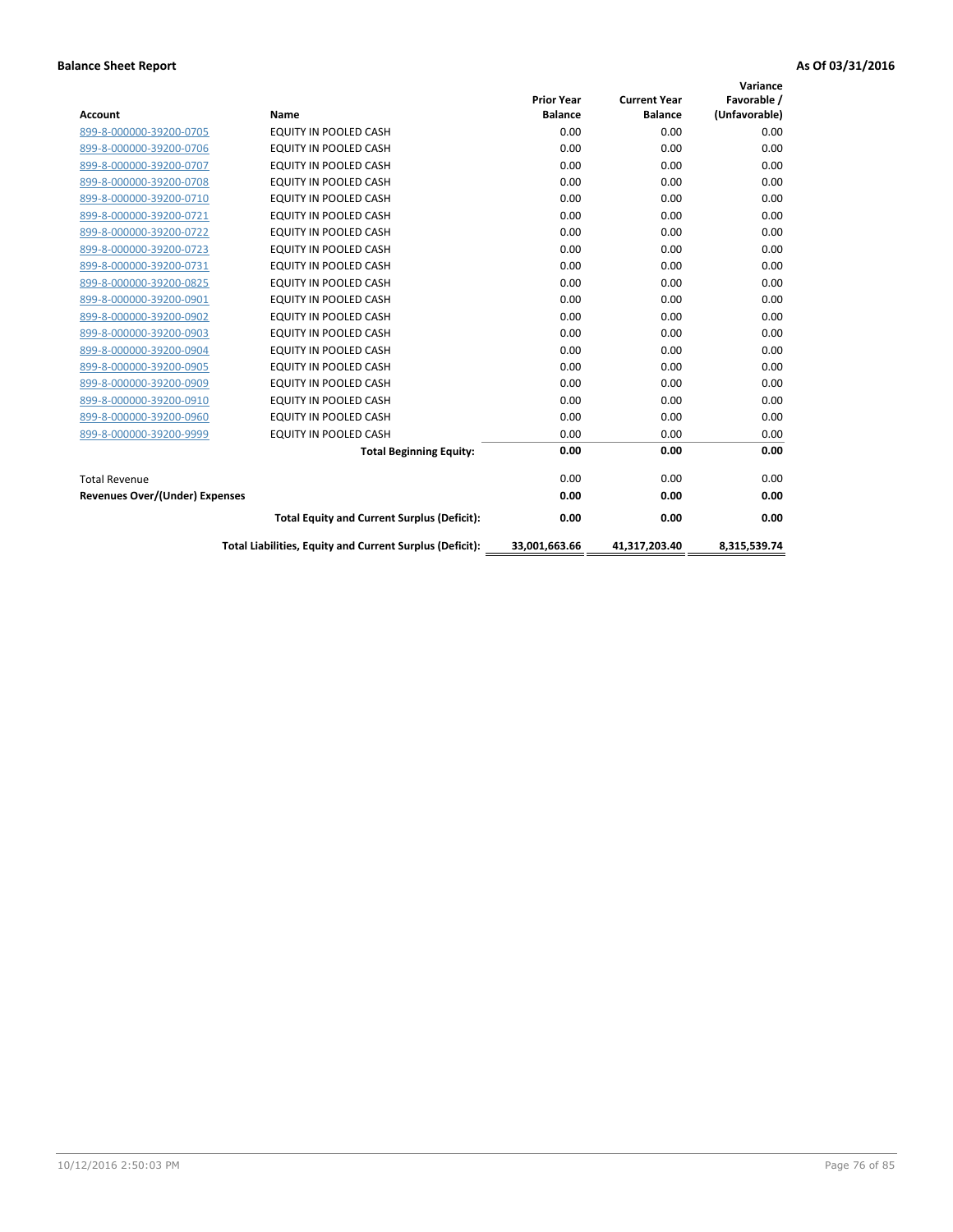|                                                    |                                                           |                                     |                                       | Variance                        |
|----------------------------------------------------|-----------------------------------------------------------|-------------------------------------|---------------------------------------|---------------------------------|
| Account                                            | Name                                                      | <b>Prior Year</b><br><b>Balance</b> | <b>Current Year</b><br><b>Balance</b> | Favorable /<br>(Unfavorable)    |
| <b>Fund: 910 - ELECTRIC OPERATING FUND</b>         |                                                           |                                     |                                       |                                 |
| Assets                                             |                                                           |                                     |                                       |                                 |
| 910-9-000000-10000-1300                            | <b>CASH</b>                                               | 9,611,866.64                        | 15,701,476.36                         | 6,089,609.72                    |
| 910-9-000000-10209-1300                            | <b>ADMIN PETTY CASH</b>                                   | 658.89                              | 658.89                                | 0.00                            |
| 910-9-000000-10308-1300                            | <b>GEUS SERVICE CENTER CHANGE</b>                         | 849.90                              | 849.90                                | 0.00                            |
| 910-9-000000-10309-1300                            | <b>GEUS DOWNTOWN CHANGE</b>                               | 1,650.00                            | 1,650.00                              | 0.00                            |
| 910-9-000000-12190-1810                            | DEFERRED ISSUANCE COSTS 2001                              | 0.00                                | 0.00                                  | 0.00                            |
| 910-9-000000-12191-1810                            | DEFERRED ISSUANCE COST 2008 ENGINE PR                     | 0.00                                | 0.00                                  | 0.00                            |
| 910-9-000000-12192-1810                            | DEFERRED ISSUANCE COSTS 2010 BOA ENGI                     | 0.00                                | 0.00                                  | 0.00                            |
| 910-9-000000-12193-1810                            | DEFERRED ISSUANCE COSTS 2010 SCRUBBEI                     | 0.00                                | 0.00                                  | 0.00                            |
| 910-9-000000-12194-1810                            | DEFERRED ISSUANCE COSTS 2010 TMPA DEI                     | 0.00                                | 0.00                                  | 0.00                            |
| 910-9-000000-12201-1810                            | <b>BOND DISCOUNT</b>                                      | 148,397.15                          | 136,516.38                            | $-11,880.77$                    |
| 910-9-000000-13000-1420                            | <b>CUSTOMER ACCOUNTS RECEIVABLE</b>                       | 2,876,051.06                        | 687,415.51                            | $-2,188,635.55$                 |
| 910-9-000000-13001-1420                            | NON CURRENT CUSTOMER ACCTS RECEIVAE                       | 287,046.37                          | 403,127.38                            | 116,081.01                      |
| 910-9-000000-13002-1440                            | ALLOWANCE FOR UNCOLLECTABLE<br>UNBILLED YEAR-END ACCRUAL  | $-677,153.66$<br>3,625,487.42       | -394,609.78                           | 282,543.88                      |
| 910-9-000000-13003-1422<br>910-9-000000-13009-1423 | FUEL ADJUSTMENT - UNDER/OVER                              | 918,934.25                          | 5,109,446.76<br>-592,479.14           | 1,483,959.34<br>$-1,511,413.39$ |
| 910-9-000000-13011-1420                            | AMP RECEIVABLE                                            | $-31,311.21$                        | $-11,344.88$                          | 19,966.33                       |
| 910-9-000000-13066-1421                            | AMPY CUSTOMER ACCOUNTS RECEIVABLE                         | 0.00                                | 0.00                                  | 0.00                            |
| 910-9-000000-13067-1421                            | AMPY ARREARS ACCOUNTS RECEIVABLE                          | 131.52                              | $-1,937.43$                           | $-2,068.95$                     |
| 910-9-000000-13068-1421                            | AMPY Customers Left With Balance A/R                      | 28,632.61                           | 36,789.28                             | 8,156.67                        |
| 910-9-000000-13201-1430                            | MISCELLANEOUS ACCOUNTS RECEIVABLE                         | 0.00                                | 0.00                                  | 0.00                            |
| 910-9-000000-13205-1710                            | <b>INTEREST RECEIVABLE</b>                                | 0.00                                | 0.00                                  | 0.00                            |
| 910-9-000000-13290-1650                            | PREPAYMENTS                                               | 0.00                                | 0.00                                  | 0.00                            |
| 910-9-000000-13291-1651                            | TMPA SCRUBBER PREPAYMENT                                  | 8,102,419.08                        | 7,784,677.08                          | $-317,742.00$                   |
| 910-9-000000-13293-1653                            | TMPA FIXED COSTS PREPAYMENT                               | 28,359,914.45                       | 30,183,106.64                         | 1,823,192.19                    |
| 910-9-000000-13294-1654                            | TMPA DEMAND COSTS ESCROW                                  | 0.00                                | 0.00                                  | 0.00                            |
| 910-9-000000-13297-1657                            | <b>ERCOT CRR PREPAYMENTS</b>                              | 94,565.97                           | 117,677.10                            | 23,111.13                       |
| 910-9-000000-13299-1655                            | <b>ERCOT COLLATERAL</b>                                   | 1,550.00                            | 96,550.00                             | 95,000.00                       |
| 910-9-000000-14001-1461                            | DUE FROM COG - GENERAL FUND                               | 0.00                                | 0.00                                  | 0.00                            |
| 910-9-000000-14402-1469                            | DUE FROM DEBT SERVICE FUND                                | 4,443,984.42                        | 4,625,445.97                          | 181,461.55                      |
| 910-9-000000-14501-1467                            | DUE FROM GBOD                                             | 0.00                                | 0.00                                  | 0.00                            |
| 910-9-000000-14916-1469                            | DUE FROM FUND 916                                         | 0.00                                | 0.00                                  | 0.00                            |
| 910-9-000000-14999-1910                            | DUE FROM 906                                              | 0.00                                | 0.00                                  | 0.00                            |
| 910-9-000000-15900-1540                            | <b>INVENTORY</b>                                          | 2,483,728.11                        | 2,332,227.92                          | $-151,500.19$                   |
| 910-9-000000-15901-1541                            | <b>GEUS UNLEADED GASOLINE</b>                             | $-1,452.83$                         | $-1,121.64$                           | 331.19                          |
| 910-9-000000-15902-1542                            | <b>GEUS DIESEL GASOLINE</b>                               | 1,069.39                            | 1,278.91                              | 209.52                          |
| 910-9-000000-15903-1543                            | <b>INVENTORIES / SUBSTATION</b>                           | 7,771.80                            | 7,771.80                              | 0.00                            |
| 910-9-000000-15909-1510                            | STEAM PLANT FUEL OIL INVENTORY                            | 583,760.74                          | 582,687.63                            | $-1,073.11$                     |
| 910-9-000000-16301-1070                            | <b>CWIP</b>                                               | 0.00                                | 368,786.52                            | 368,786.52                      |
| 910-9-000000-17501-9260<br>910-9-000000-17504-9260 | <b>EMPLOYEE CONTRIBUTIONS</b><br><b>INVESTMENT RETURN</b> | 0.00<br>0.00                        | 465,482.00<br>337,872.00              | 465,482.00<br>337,872.00        |
| 910-9-000000-17508-9260                            | <b>EXPERIENCE DIFFERENCE</b>                              | 0.00                                | 4,057.00                              | 4,057.00                        |
| 910-9-000000-19000-3100                            | <b>STEAM - LAND</b>                                       | 117,340.90                          | 117,340.90                            | 0.00                            |
| 910-9-000000-19001-3110                            | STEAM PLANT - STRUCTURES                                  | 1,056,896.04                        | 1,056,896.04                          | 0.00                            |
| 910-9-000000-19002-3120                            | STEAM PLANT - BOILER PLANT EQUIPMENT                      | 4,483,733.44                        | 4,815,449.65                          | 331,716.21                      |
| 910-9-000000-19003-3130                            | STEAM PLANT - ENGINES                                     | 0.00                                | 0.00                                  | 0.00                            |
| 910-9-000000-19004-3140                            | STEAM PLANT - GENERATORS                                  | 16,936,710.31                       | 9,067,106.70                          | $-7,869,603.61$                 |
| 910-9-000000-19005-3150                            | STEAM PLANT - ACCESSORY ELECTRIC EQUIF                    | 1,027,042.39                        | 667,175.88                            | -359,866.51                     |
| 910-9-000000-19006-3160                            | STEAM PLANT - MISC POWER PLANT EQUIPI                     | 692,818.75                          | 12,912.88                             | -679,905.87                     |
| 910-9-000000-19100-3400                            | <b>ENGINE PLANT - LAND</b>                                | 43,850.00                           | 43,850.00                             | 0.00                            |
| 910-9-000000-19101-3410                            | <b>ENGINE PLANT - STRUCTURES</b>                          | 4,655,874.20                        | 4,655,874.20                          | 0.00                            |
| 910-9-000000-19101-3411                            | <b>ENGINE PLANT - STRUCTURES</b>                          | 0.00                                | 0.00                                  | 0.00                            |
| 910-9-000000-19104-3440                            | ENGINE PLANT - ENGINE PLANT GENERATOF                     | 28,654,263.02                       | 28,654,263.02                         | 0.00                            |
| 910-9-000000-19105-3450                            | ENGINE PLANT - ACCESSORY ELECTRIC EQUI                    | 182,210.98                          | 182,210.98                            | 0.00                            |
| 910-9-000000-19106-3460                            | ENGINE PLANT - MISCELLANEOUS POWER P                      | 10,452.64                           | 10,452.64                             | 0.00                            |
| 910-9-000000-19204-3442                            | <b>ENGINE PLANT - RENEWABLE GENERATORS</b>                | 245,000.01                          | 245,000.01                            | 0.00                            |
| 910-9-000000-19301-3500                            | TRANSMISSION - LAND                                       | 53,501.21                           | 53,501.21                             | 0.00                            |
| 910-9-000000-19302-3530                            | TRANSMISSION - SUBSTATIONS                                | 7,831,687.72                        | 5,552,341.27                          | $-2,279,346.45$                 |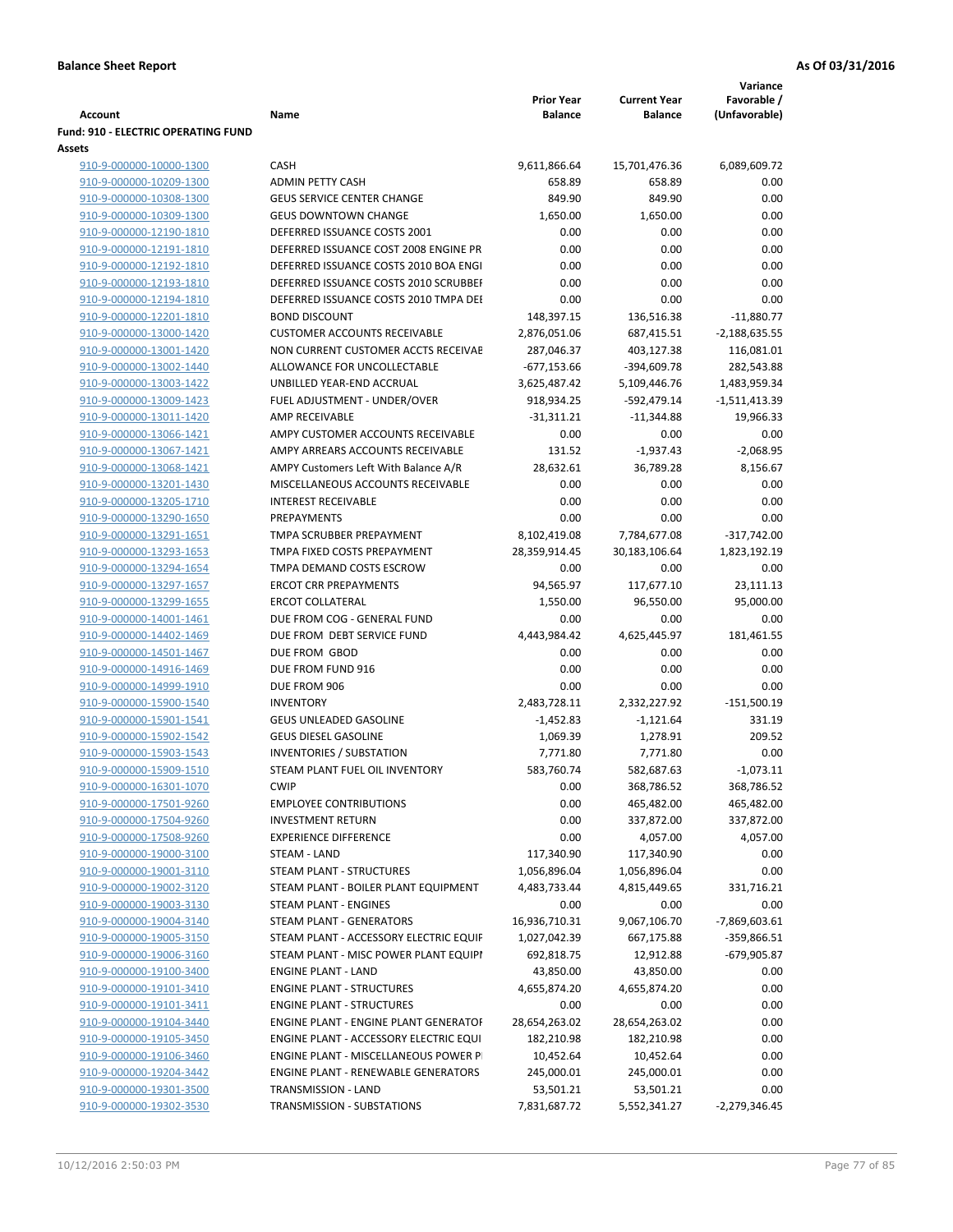|                                                    |                                                               |                                     |                                       | Variance                     |
|----------------------------------------------------|---------------------------------------------------------------|-------------------------------------|---------------------------------------|------------------------------|
| Account                                            | Name                                                          | <b>Prior Year</b><br><b>Balance</b> | <b>Current Year</b><br><b>Balance</b> | Favorable /<br>(Unfavorable) |
| 910-9-000000-19303-3572                            | TRANSMISSION - TMPA LINES                                     | 1,156,631.80                        | 1,156,631.80                          | 0.00                         |
| 910-9-000000-19304-3571                            | TRANSMISSION - GEUS LINES                                     | 3,738,862.73                        | 3,722,472.15                          | $-16,390.58$                 |
| 910-9-000000-19401-3600                            | <b>DISTRIBUTION - LAND</b>                                    | 218,418.15                          | 218,418.15                            | 0.00                         |
| 910-9-000000-19402-3620                            | <b>DISTRIBUTION - SUBSTATIONS</b>                             | 7,368,630.14                        | 5,985,037.00                          | $-1,383,593.14$              |
| 910-9-000000-19403-3640                            | <b>DISTRIBUTION - POLES</b>                                   | 4,380,982.61                        | 4,381,552.51                          | 569.90                       |
| 910-9-000000-19404-3650                            | DISTRIBUTION - OH CONDUCTOR & DEVICES                         | 3,454,657.19                        | 3,518,976.80                          | 64,319.61                    |
| 910-9-000000-19405-3660                            | DISTRIBUTION - UNDERGROUND CONDUIT                            | 1,425,999.07                        | 1,454,708.84                          | 28,709.77                    |
| 910-9-000000-19406-3670                            | DISTRIBUTION - UG CONDUCTOR & DEVICES                         | 2,869,847.13                        | 2,833,506.40                          | $-36,340.73$                 |
| 910-9-000000-19407-3680                            | DISTRIBUTION - TRANSFORMERS                                   | 4,252,699.30                        | 4,279,270.60                          | 26,571.30                    |
| 910-9-000000-19408-3690                            | <b>DISTRIBUTION - SERVICE CONNECTIONS</b>                     | 636,988.82                          | 647,016.84                            | 10,028.02                    |
| 910-9-000000-19409-3700                            | <b>DISTRIBUTION - METERS</b>                                  | 1,721,546.29                        | 1,864,415.78                          | 142,869.49                   |
| 910-9-000000-19410-3710                            | <b>DISTRIBUTION - VAPOR LIGHTS</b>                            | 85,651.21                           | 83,944.20                             | $-1,707.01$                  |
| 910-9-000000-19411-3750                            | DISTRIBUTION - STREET LIGHTS & SIGNALS                        | 89,896.48                           | 89,881.93                             | $-14.55$                     |
| 910-9-000000-19501-3890                            | <b>GENERAL - LAND</b>                                         | 110,503.10                          | 110,503.10                            | 0.00                         |
| 910-9-000000-19502-3900                            | <b>GENERAL - STRUCTURES</b>                                   | 5,881,580.20                        | 5,881,580.20                          | 0.00                         |
| 910-9-000000-19503-3910                            | <b>GENERAL - FURNITURE &amp; OFFICE EQUIPMEN</b>              | 520,295.62                          | 555,753.77                            | 35,458.15                    |
| 910-9-000000-19504-3941                            | <b>GENERAL - METER READING ASSETS</b>                         | 38,482.00                           | 38,482.00                             | 0.00                         |
| 910-9-000000-19505-3911                            | <b>GENERAL - CUSTOMER SERVICE EQUIPMENT</b>                   | 11,750.00                           | 11.750.00                             | 0.00                         |
| 910-9-000000-19506-3914                            | <b>GENERAL - BILLING EQUIPMENT</b>                            | 0.00                                | 0.00                                  | 0.00                         |
| 910-9-000000-19507-3915                            | <b>GENERAL - CASHIERING EQUIPMENT</b>                         | 7,033.54                            | 7,033.54                              | 0.00                         |
| 910-9-000000-19508-3920                            | <b>GENERAL - TRANSPORTATION EQUIPMENT</b>                     | 2,362,158.17                        | 2,500,400.72                          | 138,242.55                   |
| 910-9-000000-19509-3930                            | <b>GENERAL - WAREHOUSE EQUIPMENT</b>                          | 63,375.94                           | 69,324.02                             | 5,948.08                     |
| 910-9-000000-19510-3940                            | <b>GENERAL - TOOLS</b>                                        | 13,918.37                           | 13,918.37                             | 0.00                         |
| 910-9-000000-19511-3950                            | <b>GENERAL - LABORATORY EQUIPMENT</b>                         | 336,291.99                          | 336,291.99                            | 0.00                         |
| 910-9-000000-19512-3960                            | <b>GENERAL - POWER OPERATED EQUIPMENT</b>                     | 338,718.53                          | 338,718.53                            | 0.00                         |
| 910-9-000000-19513-3970                            | <b>GENERAL - COMMUNICATIONS EQUIPMENT</b>                     | 47,808.65                           | 47,808.65                             | 0.00                         |
| 910-9-000000-19514-3980                            | <b>GENERAL - MISCELLANEOUS EQUIPMENT</b>                      | 0.00                                | 0.00                                  | 0.00                         |
| 910-9-000000-19999-1080                            | <b>ACCUMULATED DEPRECIATION</b>                               | -49,059,154.56                      | -38,561,238.83                        | 10,497,915.73                |
|                                                    |                                                               |                                     |                                       |                              |
|                                                    | <b>Total Assets:</b>                                          | 118,933,506.15                      | 124,704,592.60                        | 5,771,086.45                 |
|                                                    |                                                               |                                     |                                       |                              |
| Liability                                          |                                                               |                                     |                                       |                              |
| 910-9-000000-20101-2320                            | <b>ACCOUNTS PAYABLE</b>                                       | $-1,703.29$                         | $-192.04$                             | $-1,511.25$                  |
| 910-9-000000-20102-2321                            | <b>CREDIT CARD PAYABLE</b>                                    | 0.00                                | $-7,272.36$                           | 7,272.36                     |
| 910-9-000000-20103-2322                            | <b>ACCRUED ACCOUNTS PAYABLE</b>                               | 0.00                                | 0.00                                  | 0.00                         |
| 910-9-000000-20139-2323                            | RETAINAGES PAYABLE                                            | 0.00                                | 0.00                                  | 0.00                         |
| 910-9-000000-20141-0000                            | <b>TELEPHONE CLEARING</b>                                     | 0.00                                | 0.00                                  | 0.00                         |
| 910-9-000000-20142-0000                            | <b>ESCROW</b>                                                 | 0.00                                | 0.00                                  | 0.00                         |
| 910-9-000000-20815-2410                            | SALES TAX PAYABLE - IN THE CITY                               | 91,100.50                           | 63.527.03                             | 27,573.47                    |
| 910-9-000000-20816-2411                            | SALES TAX PAYABLE - OUT OF CITY                               | 3,119.07                            | 2,505.64                              | 613.43                       |
| 910-9-000000-21001-2341                            | DUE TO COG - GEN FUND                                         | 0.00                                | 0.00                                  | 0.00                         |
| 910-9-000000-21406-2329                            | <b>DUE TO 906</b>                                             | 0.00                                | 0.00                                  | 0.00                         |
| 910-9-000000-21507-2347                            | DUE TO GBOD                                                   | 0.00                                | 0.00                                  | 0.00                         |
| 910-9-000000-22001-2327                            | SALARIES PAYABLE                                              | 211,438.74                          | 233,865.12                            | $-22,426.38$                 |
| 910-9-000000-22002-2328                            | PTO PAYABLE                                                   | 296,393.57                          | 421,442.27                            | $-125,048.70$                |
| 910-9-000000-23011-2211                            | <b>REVENUE BONDS</b>                                          | 435,000.00                          | 455,000.00                            | $-20,000.00$                 |
| 910-9-000000-24000-2350                            | <b>CUSTOMER DEPOSITS</b>                                      | 1,674,237.29                        | 1,910,552.46                          | $-236,315.17$                |
| 910-9-000000-24014-2359                            | <b>CUSTOMER DEPOSITS / AMPY EQUIPMENT</b>                     | 89,374.23                           | 106,868.03                            | $-17,493.80$                 |
| 910-9-000000-24015-2350                            | AMP RESERVE                                                   | $-31,311.21$                        | $-11,344.88$                          | $-19,966.33$                 |
| 910-9-000000-25069-2530                            | PREPAID ELECTRICITY - AMPY                                    | 171,652.23                          | 120,260.29                            | 51,391.94                    |
| 910-9-000000-26001-2283                            | <b>OBLIGATION FOR COMPENSATED ABSENCES</b>                    | 440,273.03                          | 362,637.83                            | 77,635.20                    |
| 910-9-000000-26102-2210                            | REVENUE BONDS PAYABLE                                         | 35,975,000.00                       | 38,763,000.00                         | $-2,788,000.00$              |
| 910-9-000000-26107-2250                            | PREMIUM ON 2010 ISSUE                                         | 233,164.14                          | 218,231.30                            | 14,932.84                    |
| 910-9-000000-26108-2250                            | <b>SCRUBBER DEBT - 2010</b>                                   | 10,395,000.00                       | 10,395,000.00                         | 0.00                         |
| 910-9-000000-26109-2250                            | PREMIUM ON SCRUBBER                                           | 198,221.85                          | 185,526.87                            | 12,694.98                    |
| 910-9-000000-26110-2250                            | TMPA DEBT - 2010                                              | 20,640,000.00                       | 20,640,000.00                         | 0.00                         |
| 910-9-000000-26111-2250                            | PREMIUM ON TMPA DEBT                                          | 393,138.15                          | 367,959.88                            | 25,178.27                    |
| 910-9-000000-29300-0000<br>910-9-000000-29400-0100 | <b>ENCUMBRANCE SUMMARY</b><br>RESERVED ACCOUNT / ENCUMBRANCES | 0.00<br>0.00                        | 0.00<br>0.00                          | 0.00<br>0.00                 |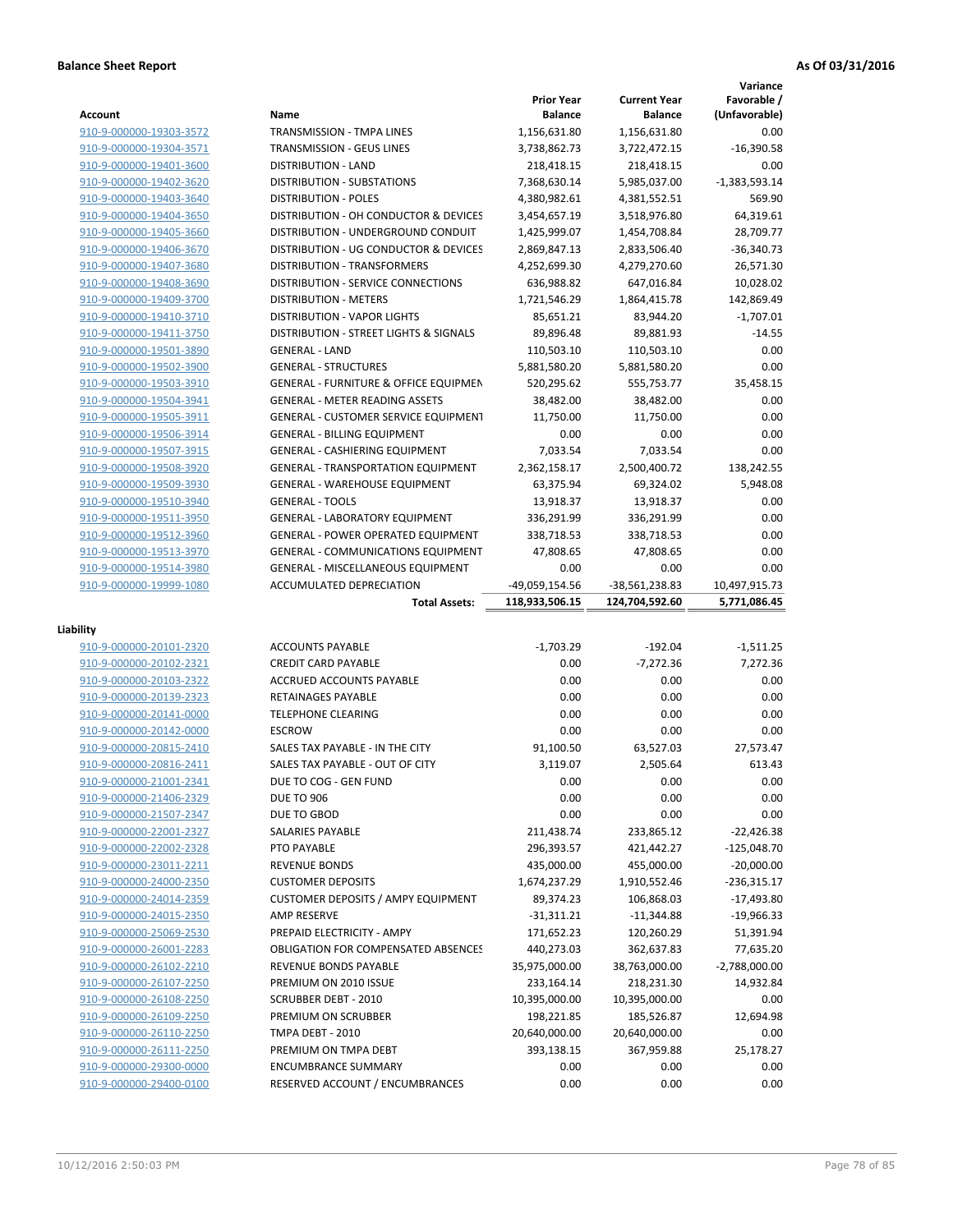| <b>Account</b>                        | <b>Name</b>                                              | <b>Prior Year</b><br><b>Balance</b> | <b>Current Year</b><br><b>Balance</b> | Variance<br>Favorable /<br>(Unfavorable) |
|---------------------------------------|----------------------------------------------------------|-------------------------------------|---------------------------------------|------------------------------------------|
| 910-9-000000-29999-9260               | <b>NET PENSION LIABILITY</b>                             | 0.00                                | 609,947.00                            | $-609,947.00$                            |
|                                       | <b>Total Liability:</b>                                  | 71,214,098.30                       | 74,837,514.44                         | $-3,623,416.14$                          |
| Equity                                |                                                          |                                     |                                       |                                          |
| 910-9-000000-39100-2160               | UNRESERVED RETAINED EARNINGS                             | 44,331,048.75                       | 47,623,065.55                         | 3,292,016.80                             |
| 910-9-000000-39500-9260               | <b>NET POSITION - PENSION</b>                            | 0.00                                | $-3,070.00$                           | $-3,070.00$                              |
|                                       | <b>Total Beginning Equity:</b>                           | 44,331,048.75                       | 47,619,995.55                         | 3,288,946.80                             |
| <b>Total Revenue</b>                  |                                                          | 26,598,954.18                       | 23,626,262.46                         | -2,972,691.72                            |
| <b>Total Expense</b>                  |                                                          | 23,210,595.08                       | 21,379,179.85                         | 1,831,415.23                             |
| <b>Revenues Over/(Under) Expenses</b> |                                                          | 3,388,359.10                        | 2,247,082.61                          | $-1,141,276.49$                          |
|                                       | <b>Total Equity and Current Surplus (Deficit):</b>       | 47,719,407.85                       | 49,867,078.16                         | 2,147,670.31                             |
|                                       | Total Liabilities, Equity and Current Surplus (Deficit): | 118,933,506.15                      | 124,704,592.60                        | 5,771,086.45                             |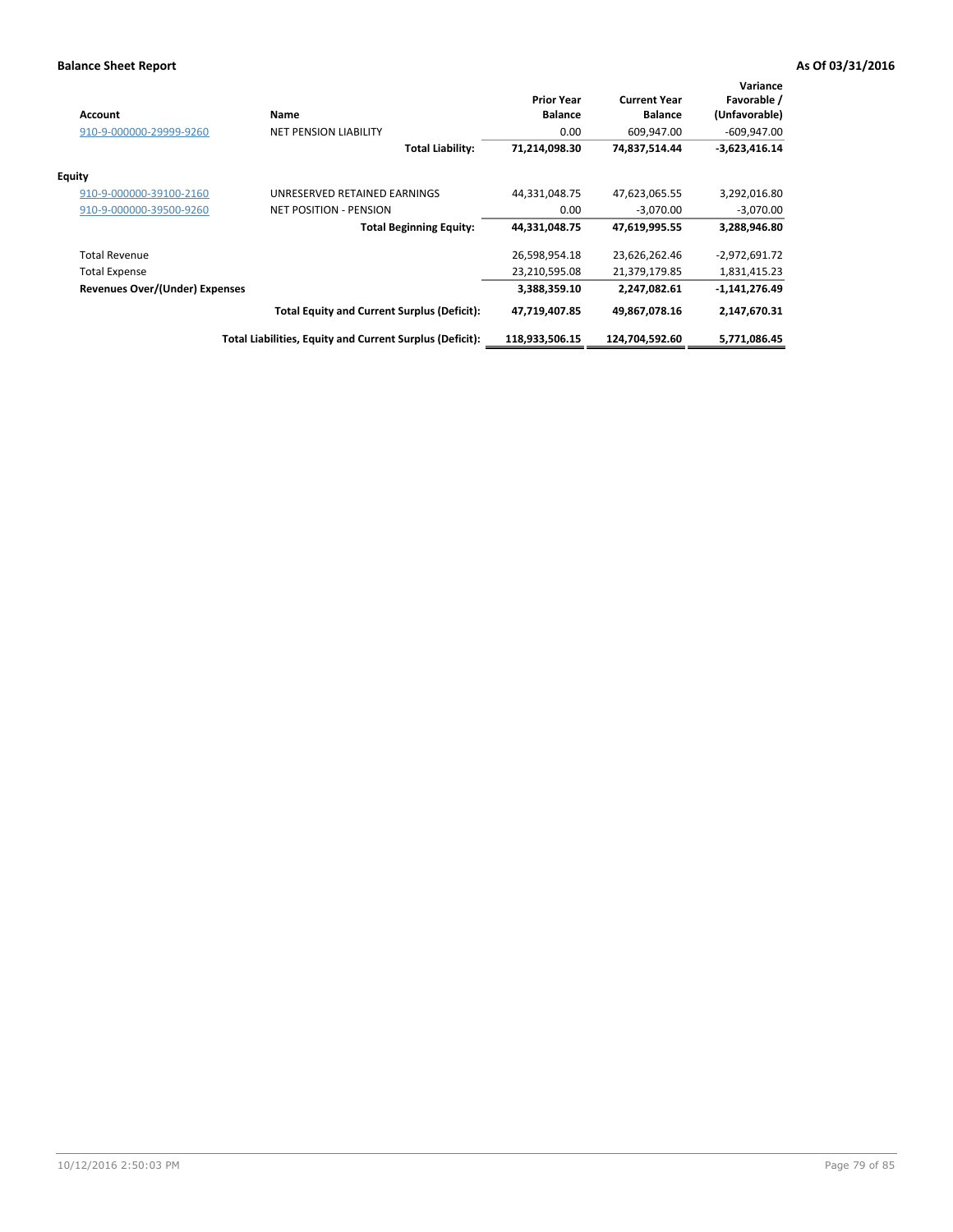| <b>Account</b>                             | Name                                                     | <b>Prior Year</b><br><b>Balance</b> | <b>Current Year</b><br><b>Balance</b> | Variance<br>Favorable /<br>(Unfavorable) |
|--------------------------------------------|----------------------------------------------------------|-------------------------------------|---------------------------------------|------------------------------------------|
| <b>Fund: 911 - ELECTRIC DEBT REDUCTION</b> |                                                          |                                     |                                       |                                          |
| Assets                                     |                                                          |                                     |                                       |                                          |
| 911-9-000000-10000-1300                    | CASH                                                     | 220,179.26                          | 220,747.30                            | 568.04                                   |
| 911-9-000000-12002-0000                    | <b>GOVERNMENT OBLIGATIONS / AGENCIES</b>                 | 0.00                                | 0.00                                  | 0.00                                     |
| 911-9-000000-13201-1430                    | MISCELLANEOUS ACCOUNTS RECEIVABLE                        | 0.00                                | 0.00                                  | 0.00                                     |
| 911-9-000000-13205-1710                    | <b>INTEREST RECEIVABLE</b>                               | 0.00                                | 0.00                                  | 0.00                                     |
|                                            | <b>Total Assets:</b>                                     | 220,179.26                          | 220,747.30                            | 568.04                                   |
| Liability                                  |                                                          |                                     |                                       |                                          |
| 911-9-000000-20101-0000                    | <b>ACCOUNTS PAYABLE</b>                                  | 0.00                                | 0.00                                  | 0.00                                     |
| 911-9-000000-20103-0100                    | <b>ACCRUED ACCOUNTS PAYABLE</b>                          | 0.00                                | 0.00                                  | 0.00                                     |
| 911-9-000000-Z2430-0000                    | RESERVED ACCOUNT / ENCUMBRANCE SUM                       | 0.00                                | 0.00                                  | 0.00                                     |
| 911-9-000000-Z2520-0100                    | RESERVED ACCOUNT / ENCUMBRANCES                          | 0.00                                | 0.00                                  | 0.00                                     |
|                                            | <b>Total Liability:</b>                                  | 0.00                                | 0.00                                  | 0.00                                     |
| <b>Equity</b>                              |                                                          |                                     |                                       |                                          |
| 911-9-000000-39100-2160                    | UNRESERVED RETAINED EARNINGS                             | 219,580.61                          | 220,508.21                            | 927.60                                   |
|                                            | <b>Total Beginning Equity:</b>                           | 219.580.61                          | 220.508.21                            | 927.60                                   |
| <b>Total Revenue</b>                       |                                                          | 598.65                              | 239.09                                | $-359.56$                                |
| <b>Total Expense</b>                       |                                                          | 0.00                                | 0.00                                  | 0.00                                     |
| <b>Revenues Over/(Under) Expenses</b>      |                                                          | 598.65                              | 239.09                                | $-359.56$                                |
|                                            | <b>Total Equity and Current Surplus (Deficit):</b>       | 220,179.26                          | 220.747.30                            | 568.04                                   |
|                                            | Total Liabilities, Equity and Current Surplus (Deficit): | 220,179.26                          | 220,747.30                            | 568.04                                   |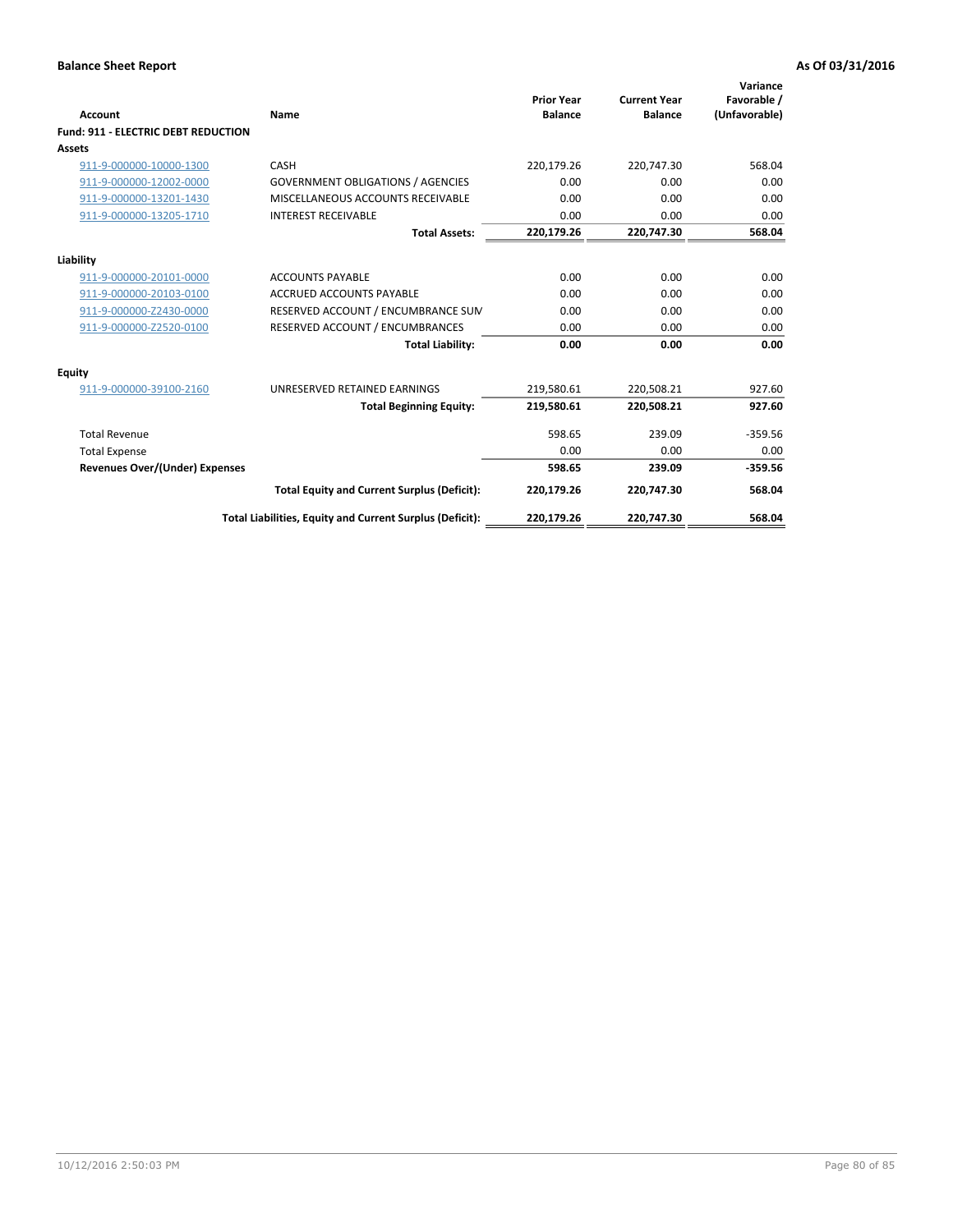| Account                                  | Name                                                     | <b>Prior Year</b><br><b>Balance</b> | <b>Current Year</b><br><b>Balance</b> | Variance<br>Favorable /<br>(Unfavorable) |
|------------------------------------------|----------------------------------------------------------|-------------------------------------|---------------------------------------|------------------------------------------|
| <b>Fund: 912 - ELECTRIC DEBT SERVICE</b> |                                                          |                                     |                                       |                                          |
| <b>Assets</b>                            |                                                          |                                     |                                       |                                          |
| 912-9-000000-10000-1300                  | CASH                                                     | 1,789,388.17                        | 1,798,519.58                          | 9,131.41                                 |
| 912-9-000000-11504-1301                  | RESERVE FUND - 2008 BOND ISSUE                           | 1,128,629.10                        | 1,130,213.54                          | 1,584.44                                 |
| 912-9-000000-11506-1301                  | RESERVE FUND - 2010 BOND ISSUE                           | 3,301,834.94                        | 3,306,505.04                          | 4,670.10                                 |
| 912-9-000000-11515-1301                  | RESERVE FUND - 2015 BOND ISSUE                           | 0.00                                | 136,335.77                            | 136,335.77                               |
| 912-9-000000-11516-1301                  | RESERVE FUND - 2015 TAXABLE BONDS                        | 0.00                                | 44,349.52                             | 44,349.52                                |
| 912-9-000000-13205-1710                  | <b>INTEREST RECEIVABLE</b>                               | 4,160.26                            | 4.160.26                              | 0.00                                     |
|                                          | <b>Total Assets:</b>                                     | 6,224,012.47                        | 6,420,083.71                          | 196,071.24                               |
| Liability                                |                                                          |                                     |                                       |                                          |
| 912-9-000000-20101-2320                  | <b>ACCOUNTS PAYABLE</b>                                  | $-400.00$                           | 0.00                                  | $-400.00$                                |
| 912-9-000000-20107-2370                  | <b>ACCRUED INTEREST PAYABLE</b>                          | 413,960.83                          | 426,417.16                            | $-12,456.33$                             |
| 912-9-000000-21400-2999                  | DUE TO GEUS 910 - ELECTRIC OPERATING                     | 4,443,984.42                        | 4,625,445.97                          | $-181,461.55$                            |
| 912-9-000000-Z2430-0000                  | <b>ENCUMBRANCE SUMMARY</b>                               | 0.00                                | 0.00                                  | 0.00                                     |
| 912-9-000000-Z2520-0100                  | RESERVED ACCOUNT / ENCUMBRANCES                          | 0.00                                | 0.00                                  | 0.00                                     |
|                                          | <b>Total Liability:</b>                                  | 4,857,545.25                        | 5,051,863.13                          | $-194,317.88$                            |
| Equity                                   |                                                          |                                     |                                       |                                          |
| 912-9-000000-39100-2150                  | SEMI RESERVED RETAINED EARNINGS                          | 1,595,533.48                        | 1,582,715.98                          | $-12,817.50$                             |
|                                          | <b>Total Beginning Equity:</b>                           | 1,595,533.48                        | 1,582,715.98                          | $-12,817.50$                             |
| <b>Total Revenue</b>                     |                                                          | 1,869,000.00                        | 1,920,000.00                          | 51,000.00                                |
| <b>Total Expense</b>                     |                                                          | 2,098,066.26                        | 2,134,495.40                          | $-36,429.14$                             |
| <b>Revenues Over/(Under) Expenses</b>    |                                                          | $-229,066.26$                       | $-214,495.40$                         | 14,570.86                                |
|                                          | <b>Total Equity and Current Surplus (Deficit):</b>       | 1,366,467.22                        | 1,368,220.58                          | 1,753.36                                 |
|                                          | Total Liabilities, Equity and Current Surplus (Deficit): | 6,224,012.47                        | 6,420,083.71                          | 196.071.24                               |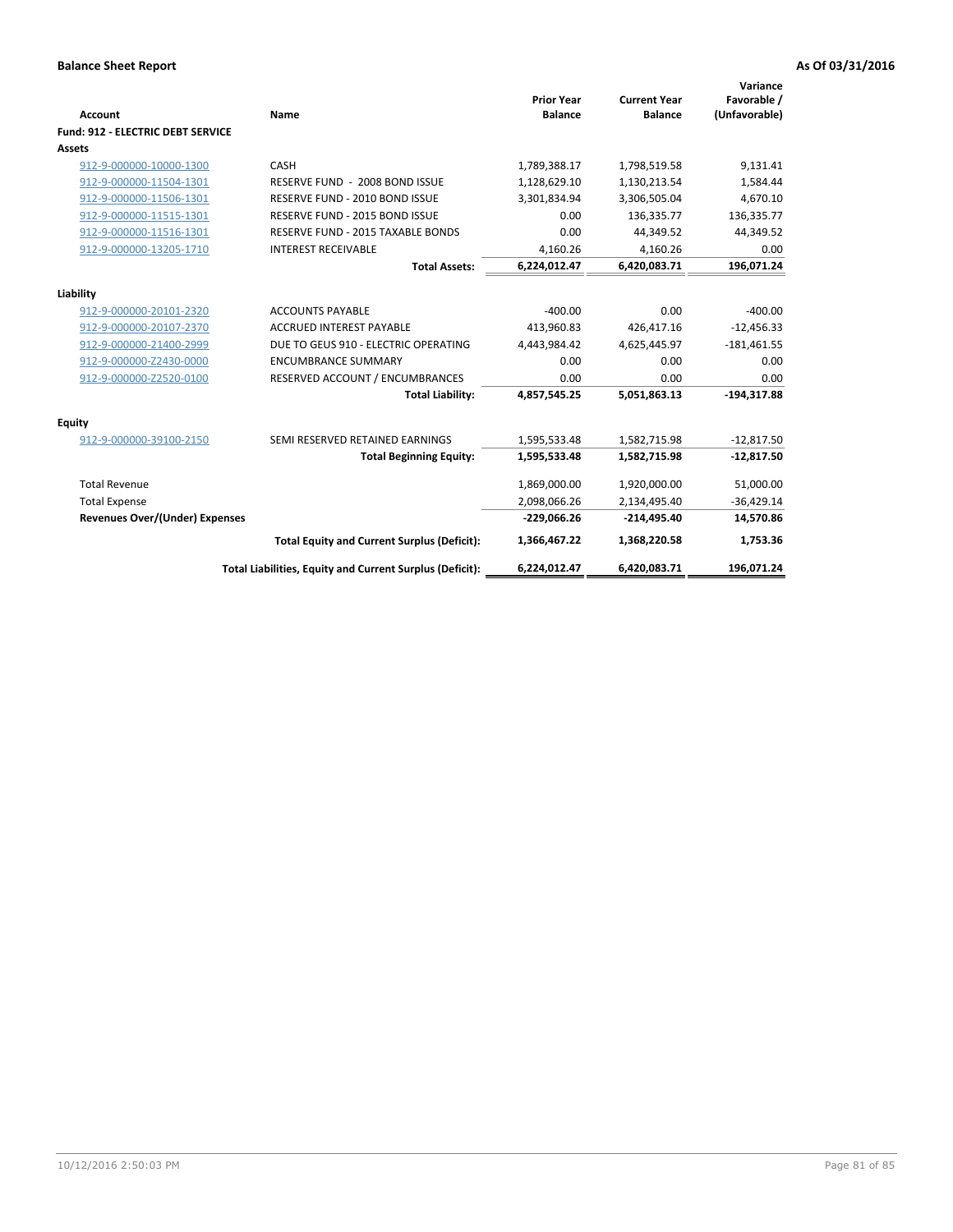| <b>Account</b>                                | Name                                                     | <b>Prior Year</b><br><b>Balance</b> | <b>Current Year</b><br><b>Balance</b> | Variance<br>Favorable /<br>(Unfavorable) |
|-----------------------------------------------|----------------------------------------------------------|-------------------------------------|---------------------------------------|------------------------------------------|
| <b>Fund: 913 - ELECTRIC CONSTRUCTION FUND</b> |                                                          |                                     |                                       |                                          |
| Assets                                        |                                                          |                                     |                                       |                                          |
| 913-9-000000-10000-1300                       | CASH                                                     | 100,532.57                          | 100,792.05                            | 259.48                                   |
| 913-9-000000-13201-1430                       | MISCELLANEOUS ACCOUNTS RECEIVABLE                        | 0.00                                | 0.00                                  | 0.00                                     |
| 913-9-000000-13205-1710                       | <b>INTEREST RECEIVABLE</b>                               | 0.00                                | 0.00                                  | 0.00                                     |
|                                               | <b>Total Assets:</b>                                     | 100,532.57                          | 100,792.05                            | 259.48                                   |
| Liability                                     |                                                          |                                     |                                       |                                          |
| 913-9-000000-20101-2320                       | <b>ACCOUNTS PAYABLE</b>                                  | 0.00                                | 0.00                                  | 0.00                                     |
| 913-9-000000-20102-2321                       | <b>CREDIT CARD PAYABLE</b>                               | 0.00                                | 0.00                                  | 0.00                                     |
| 913-9-000000-20103-0000                       | <b>ACCRUED ACCOUNTS PAYABLE</b>                          | 0.00                                | 0.00                                  | 0.00                                     |
| 913-9-000000-29300-0000                       | <b>ENCUMBRANCE SUMMARY</b>                               | 0.00                                | 0.00                                  | 0.00                                     |
| 913-9-000000-29400-0100                       | RESERVED ACCOUNT / ENCUMBRANCES                          | 0.00                                | 0.00                                  | 0.00                                     |
|                                               | <b>Total Liability:</b>                                  | 0.00                                | 0.00                                  | 0.00                                     |
| <b>Equity</b>                                 |                                                          |                                     |                                       |                                          |
| 913-9-000000-39100-2160                       | SEMI RESERVED RETAINED EARNINGS                          | 100,259.27                          | 100,682.87                            | 423.60                                   |
|                                               | <b>Total Beginning Equity:</b>                           | 100,259.27                          | 100,682.87                            | 423.60                                   |
| <b>Total Revenue</b>                          |                                                          | 273.30                              | 109.18                                | $-164.12$                                |
| <b>Total Expense</b>                          |                                                          | 0.00                                | 0.00                                  | 0.00                                     |
| <b>Revenues Over/(Under) Expenses</b>         |                                                          | 273.30                              | 109.18                                | $-164.12$                                |
|                                               | <b>Total Equity and Current Surplus (Deficit):</b>       | 100,532.57                          | 100,792.05                            | 259.48                                   |
|                                               | Total Liabilities, Equity and Current Surplus (Deficit): | 100,532.57                          | 100,792.05                            | 259.48                                   |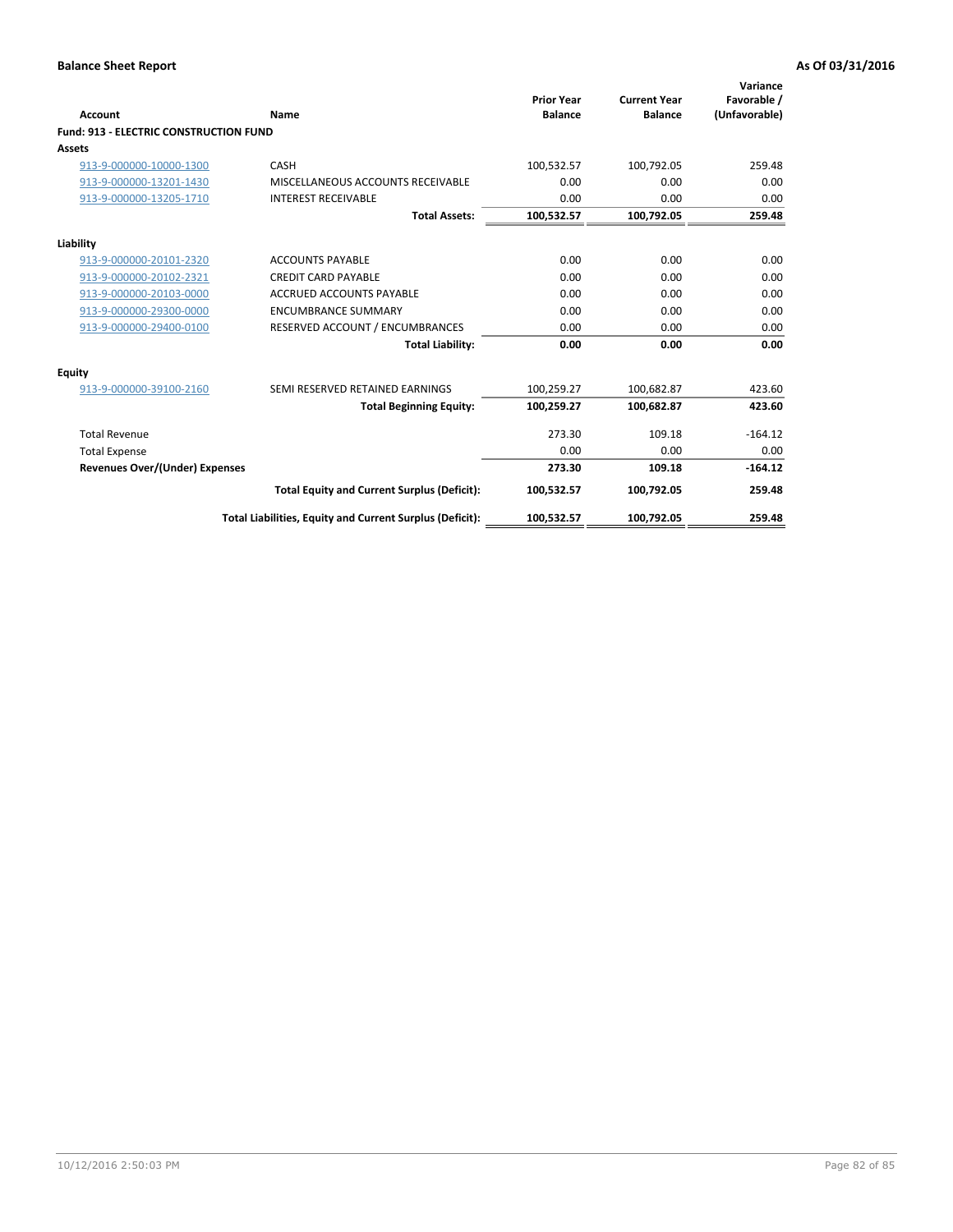| <b>Account</b>                        | Name                                                     | <b>Prior Year</b><br><b>Balance</b> | <b>Current Year</b><br><b>Balance</b> | Variance<br>Favorable /<br>(Unfavorable) |
|---------------------------------------|----------------------------------------------------------|-------------------------------------|---------------------------------------|------------------------------------------|
| Fund: 916 - 08 ENGINE BOND PROCEEDS   |                                                          |                                     |                                       |                                          |
| Assets                                |                                                          |                                     |                                       |                                          |
| 916-9-000000-10000-1300               | CASH                                                     | 0.00                                | 0.00                                  | 0.00                                     |
| 916-9-000000-12189-0000               | 08 ENGINE BOND PROCEEDS                                  | 0.00                                | 0.00                                  | 0.00                                     |
| 916-9-000000-13201-1430               | MISCELLANOEUS ACCOUNTS RECEIVABLE                        | 0.00                                | 0.00                                  | 0.00                                     |
| 916-9-000000-13205-1710               | <b>INTEREST RECEIVABLE</b>                               | 0.00                                | 0.00                                  | 0.00                                     |
| 916-9-000000-Z1030-1202               | 2008 GEUS REVENUE BOND - TEXAS TERM                      | 0.00                                | 0.00                                  | 0.00                                     |
| 916-9-000000-Z1030-1401               | 2008 GEUS REVENUE BOND - PFM                             | 0.00                                | 0.00                                  | 0.00                                     |
| 916-9-000000-Z1030-1402               | 2009 GEUS REVENUE BOND - PFM                             | 0.00                                | 0.00                                  | 0.00                                     |
| 916-9-000000-Z1030-3123               | 2009 GEUS REVENUE BOND - TEXAS TERM                      | 0.00                                | 0.00                                  | 0.00                                     |
|                                       | <b>Total Assets:</b>                                     | 0.00                                | 0.00                                  | 0.00                                     |
| Liability                             |                                                          |                                     |                                       |                                          |
| 916-9-000000-20101-2320               | <b>ACCOUNTS PAYABLE</b>                                  | 0.00                                | 0.00                                  | 0.00                                     |
| 916-9-000000-20139-2323               | <b>RETAINAGES PAYABLE</b>                                | 0.00                                | 0.00                                  | 0.00                                     |
| 916-9-000000-21401-2330               | DUE TO ELECTRIC OPERATING                                | 0.00                                | 0.00                                  | 0.00                                     |
| 916-9-000000-29300-0000               | <b>ENCUMBRANCE SUMMARY</b>                               | 0.00                                | 0.00                                  | 0.00                                     |
| 916-9-000000-29400-0100               | RESERVED ACCOUNT / ENCUMBRANCES                          | 0.00                                | 0.00                                  | 0.00                                     |
|                                       | <b>Total Liability:</b>                                  | 0.00                                | 0.00                                  | 0.00                                     |
|                                       |                                                          |                                     |                                       |                                          |
| Equity                                |                                                          |                                     |                                       |                                          |
| 916-9-000000-39100-2150               | <b>RESERVED RETAINED EARNINGS</b>                        | 0.00                                | 0.00                                  | 0.00                                     |
|                                       | <b>Total Beginning Equity:</b>                           | 0.00                                | 0.00                                  | 0.00                                     |
| <b>Total Revenue</b>                  |                                                          | 0.00                                | 0.00                                  | 0.00                                     |
| <b>Total Expense</b>                  |                                                          | 0.00                                | 0.00                                  | 0.00                                     |
| <b>Revenues Over/(Under) Expenses</b> |                                                          | 0.00                                | 0.00                                  | 0.00                                     |
|                                       | <b>Total Equity and Current Surplus (Deficit):</b>       | 0.00                                | 0.00                                  | 0.00                                     |
|                                       | Total Liabilities, Equity and Current Surplus (Deficit): | 0.00                                | 0.00                                  | 0.00                                     |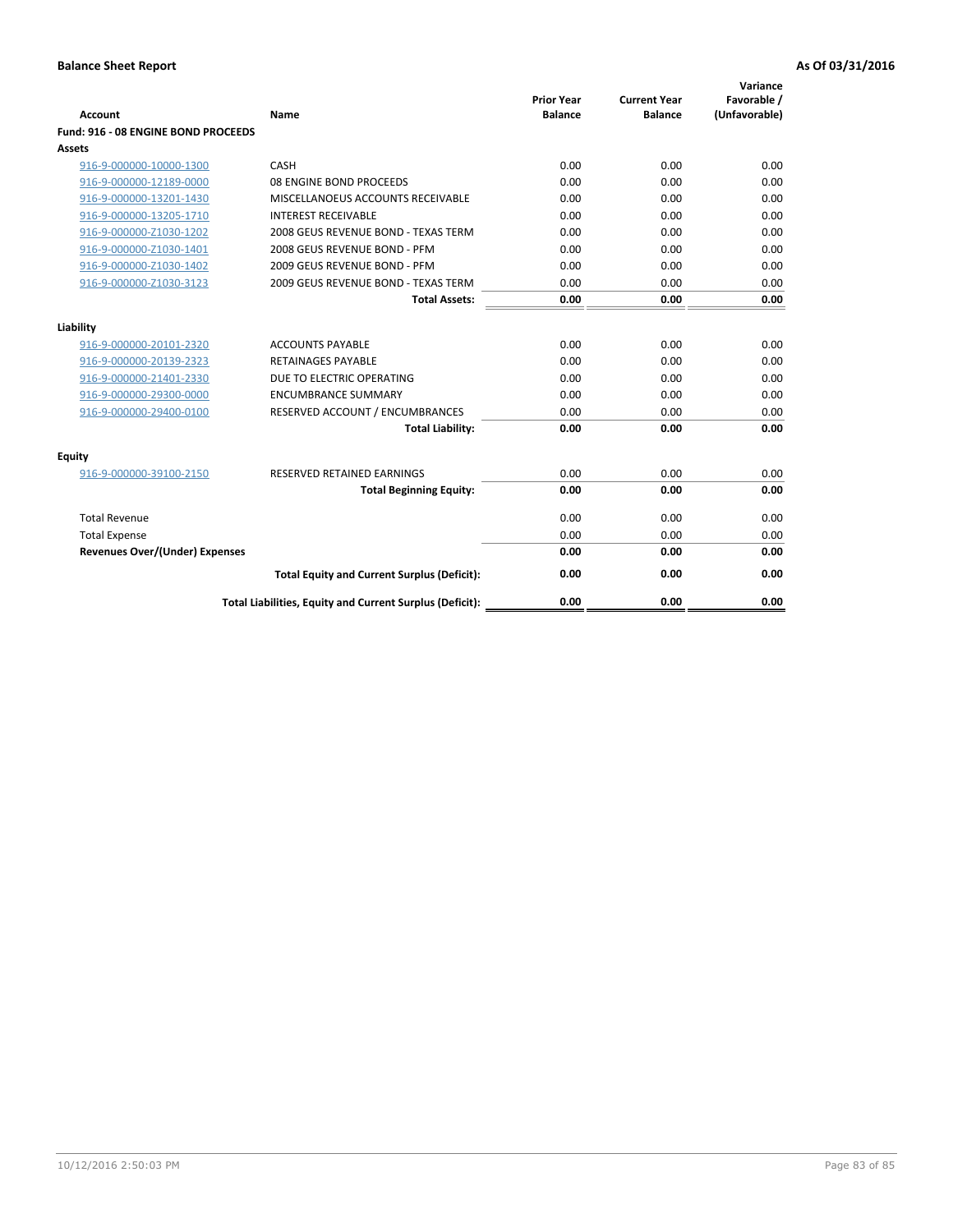| <b>Account</b>                        | Name                                                     | <b>Prior Year</b><br><b>Balance</b> | <b>Current Year</b><br><b>Balance</b> | Variance<br>Favorable /<br>(Unfavorable) |
|---------------------------------------|----------------------------------------------------------|-------------------------------------|---------------------------------------|------------------------------------------|
| Fund: 950 - CABLE / INTERNET          |                                                          |                                     |                                       |                                          |
| Assets                                |                                                          |                                     |                                       |                                          |
| 950-9-000000-10000-1300               | CASH                                                     | 967,926.88                          | 1,113,282.55                          | 145,355.67                               |
| 950-9-000000-13000-1420               | <b>CUSTOMER ACCOUNTS RECEIVABLE</b>                      | 344,694.99                          | 182,715.53                            | $-161,979.46$                            |
| 950-9-000000-13001-1420               | NON CURRENT CUSTOMER ACCTS RECEIVAE                      | 138,419.60                          | 183,618.15                            | 45,198.55                                |
| 950-9-000000-13002-1440               | ALLOWANCE FOR UNCOLLECTABLE                              | $-206,466.93$                       | $-140,386.51$                         | 66,080.42                                |
| 950-9-000000-13003-1421               | UNBILLED YEAR-END ACCRUAL                                | 376,843.69                          | 534,908.95                            | 158,065.26                               |
| 950-9-000000-13201-1430               | MISCELLANEOUS ACCOUNTS RECEIVABLE                        | 0.00                                | 0.00                                  | 0.00                                     |
| 950-9-000000-13205-1710               | <b>INTEREST RECEIVABLE</b>                               | 0.00                                | 0.00                                  | 0.00                                     |
| 950-9-000000-15801-1540               | <b>INVENTORY</b>                                         | 193,985.22                          | 195,946.17                            | 1,960.95                                 |
| 950-9-000000-16301-1070               | <b>CWIP</b>                                              | 0.00                                | 0.00                                  | 0.00                                     |
| 950-9-000000-17501-9260               | <b>EMPLOYEE CONTRIBUTIONS</b>                            | 0.00                                | 66,497.00                             | 66,497.00                                |
| 950-9-000000-17504-9260               | <b>INVESTMENT RETURN</b>                                 | 0.00                                | 48,268.00                             | 48,268.00                                |
| 950-9-000000-17508-9260               | <b>EXPERIENCE DIFFERENCE</b>                             | 0.00                                | 580.00                                | 580.00                                   |
| 950-9-000000-18001-5110               | HEADEND, TRUNK & DISTRIBUTION SYSTEM                     | 9,430,358.39                        | 9,516,483.16                          | 86,124.77                                |
| 950-9-000000-18002-5111               | <b>HEADEND EQUIPMENT</b>                                 | 1,183,617.70                        | 1,242,335.79                          | 58,718.09                                |
| 950-9-000000-18003-5120               | <b>DROPS</b>                                             | 3,972,552.02                        | 3,921,968.10                          | -50,583.92                               |
| 950-9-000000-18101-5130               | <b>CUSTOMER PREMISES EQUIPMENT</b>                       | 1,156,040.96                        | 1,196,536.42                          | 40,495.46                                |
| 950-9-000000-18102-5140               | PRODUCTION EQUIPMENT                                     | 60,397.97                           | 60,397.97                             | 0.00                                     |
| 950-9-000000-18201-5210               | CENTRAL INTERNET EQUIPMENT                               | 422,769.46                          | 422,769.46                            | 0.00                                     |
| 950-9-000000-18202-5220               | <b>CUSTOMER INTERFACE EQUIPMENT</b>                      | 194,545.27                          | 215,944.34                            | 21,399.07                                |
| 950-9-000000-18301-5000               | <b>FIBER OPTICS</b>                                      | 744,208.60                          | 744,208.60                            | 0.00                                     |
| 950-9-000000-18501-5901               | <b>STRUCTURES &amp; IMPROVEMENTS</b>                     | 518,153.40                          | 608,729.19                            | 90,575.79                                |
| 950-9-000000-18502-5910               | <b>FURNITURE &amp; OFFICE EQUIPMENT</b>                  | 137,419.19                          | 137,419.19                            | 0.00                                     |
| 950-9-000000-18503-5920               | <b>TRANSPORTATION EQUIPMENT</b>                          | 431,615.98                          | 372,622.50                            | $-58,993.48$                             |
| 950-9-000000-18504-5950               | LABORATORY EQUIPMENT                                     | 163,348.67                          | 163,348.67                            | 0.00                                     |
| 950-9-000000-18505-5960               | POWER OPERATED EQUIPMENT                                 | 5,500.00                            | 5,500.00                              | 0.00                                     |
| 950-9-000000-18506-5980               | MISCELLANEOUS EQUIPMENT                                  | 0.00                                | 0.00                                  | 0.00                                     |
| 950-9-000000-18999-1080               | ACCUMULATED DEPRECIATION<br><b>Total Assets:</b>         | $-9,552,471.40$<br>10,683,459.66    | $-10,329,328.35$<br>10,464,364.88     | -776,856.95<br>-219,094.78               |
|                                       |                                                          |                                     |                                       |                                          |
| Liability                             |                                                          |                                     |                                       |                                          |
| 950-9-000000-20101-2320               | <b>ACCOUNTS PAYABLE</b>                                  | 0.00                                | 0.00                                  | 0.00                                     |
| 950-9-000000-20102-2321               | <b>CREDIT CARD PAYABLE</b>                               | 0.00                                | 7,272.36                              | $-7,272.36$                              |
| 950-9-000000-20103-2322               | ACCRUED ACCOUNTS PAYABLE                                 | 0.00                                | 0.00                                  | 0.00                                     |
| 950-9-000000-20815-2410               | SALES TAX PAYABLE - IN THE CITY                          | 36,345.33                           | 29,568.51                             | 6,776.82                                 |
| 950-9-000000-20816-2411               | SALES TAX PAYABLE - OUT OF CITY                          | 0.00                                | 0.00                                  | 0.00                                     |
| 950-9-000000-21001-1101               | DUE TO COG - GEN FUND                                    | 0.00                                | 0.00                                  | 0.00                                     |
| 950-9-000000-21507-2347               | DUE TO GBOD                                              | 0.00                                | 0.00                                  | 0.00                                     |
| 950-9-000000-22001-2327               | SALARIES PAYABLE                                         | 31,168.27                           | 34,330.47                             | $-3,162.20$                              |
| 950-9-000000-22002-2328               | PTO PAYABLE                                              | 38,452.14                           | 52,687.91                             | $-14,235.77$                             |
| 950-9-000000-24000-2350               | <b>CUSTOMER DEPOSITS</b>                                 | 11,158.27                           | 11,372.27                             | $-214.00$                                |
| 950-9-000000-26001-2283               | <b>OBLIGATION FOR COMPENSATED ABSENCES</b>               | 23,892.26                           | 10,900.97                             | 12,991.29                                |
| 950-9-000000-29300-0000               | <b>ENCUMBRANCE SUMMARY</b>                               | 0.00                                | 0.00                                  | 0.00                                     |
| 950-9-000000-29400-0100               | RESERVED ACCOUNT / ENCUMBRANCES                          | 0.00                                | 0.00                                  | 0.00                                     |
| 950-9-000000-29999-9260               | <b>NET PENSION LIABILITY</b>                             | 0.00                                | 87,135.00                             | $-87,135.00$                             |
|                                       | <b>Total Liability:</b>                                  | 141,016.27                          | 233,267.49                            | -92,251.22                               |
| Equity                                |                                                          |                                     |                                       |                                          |
| 950-9-000000-39100-2160               | UNRESERVED RETAINED EARNINGS                             | 10,069,635.77                       | 9,661,921.93                          | -407,713.84                              |
| 950-9-000000-39500-9260               | NET POSITION - PENSION                                   | 0.00                                | $-438.00$                             | $-438.00$                                |
|                                       | <b>Total Beginning Equity:</b>                           | 10,069,635.77                       | 9,661,483.93                          | -408,151.84                              |
|                                       |                                                          |                                     |                                       |                                          |
| <b>Total Revenue</b>                  |                                                          | 3,241,705.80                        | 3,314,643.43                          | 72,937.63                                |
| <b>Total Expense</b>                  |                                                          | 2,768,898.18                        | 2,745,029.97                          | 23,868.21                                |
| <b>Revenues Over/(Under) Expenses</b> |                                                          | 472,807.62                          | 569,613.46                            | 96,805.84                                |
|                                       | <b>Total Equity and Current Surplus (Deficit):</b>       | 10,542,443.39                       | 10,231,097.39                         | -311,346.00                              |
|                                       | Total Liabilities, Equity and Current Surplus (Deficit): | 10,683,459.66                       | 10,464,364.88                         | -219,094.78                              |